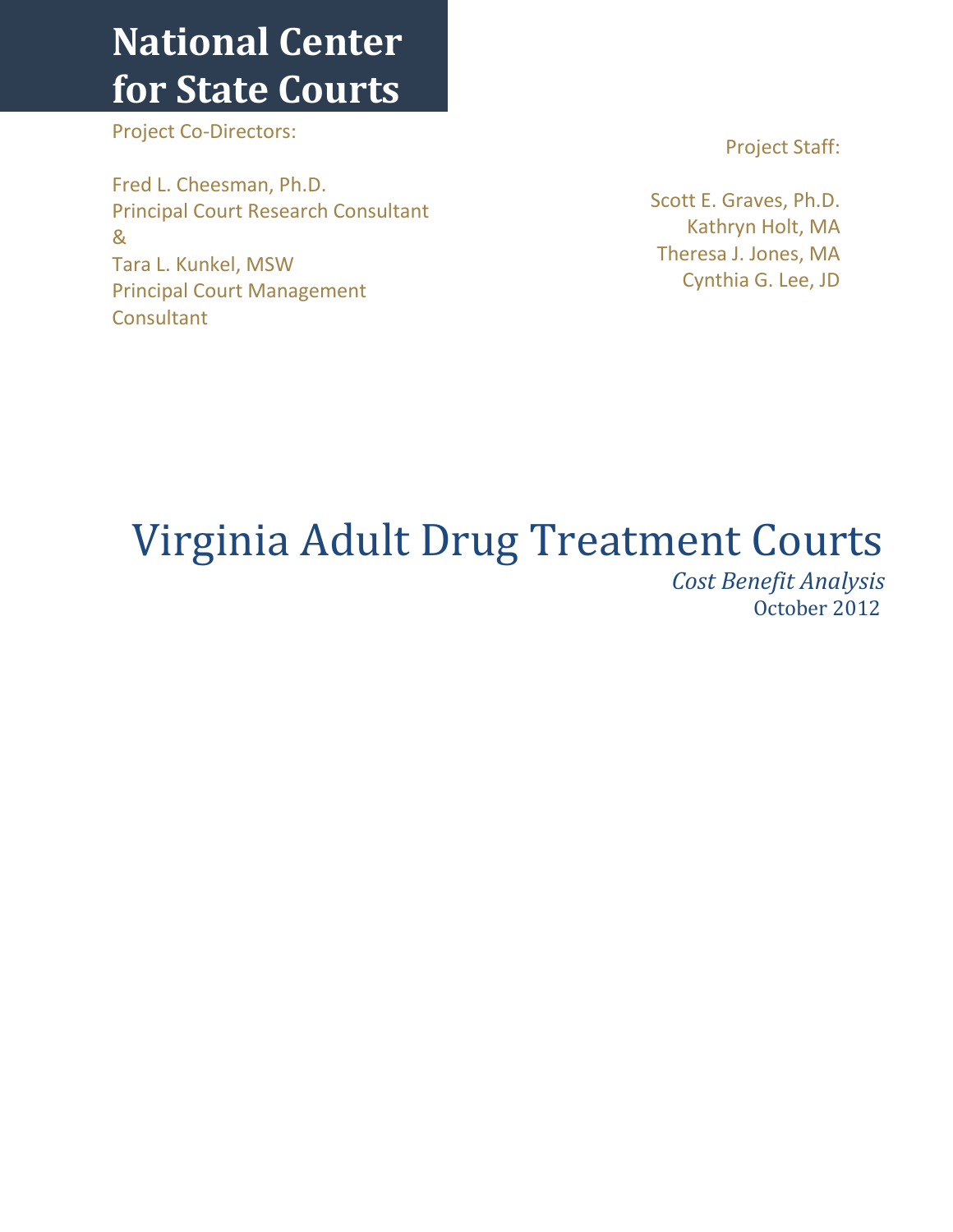#### **ACKNOWLEDGEMENTS**

The National Center for State Court's (NCSC) project team gratefully acknowledges Anna Powers, Virginia's Drug Treatment Court Coordinator, and Lakresha Etheredge for all of their assistance with collecting data. We also want to express our gratitude for the skills and efforts of the Honorable Charles S. Sharp who chairs the Evaluation Committee of the Virginia Statewide Drug Treatment Court Advisory Board. Further, we would like to express our appreciation to all of the members of the Evaluation Committee for their invaluable assistance and guidance in developing the research questions and reviewing our work. And finally, special thanks to the drug court coordinators at the twelve project sites for taking time from their already overburdened schedules to assist with data collection efforts.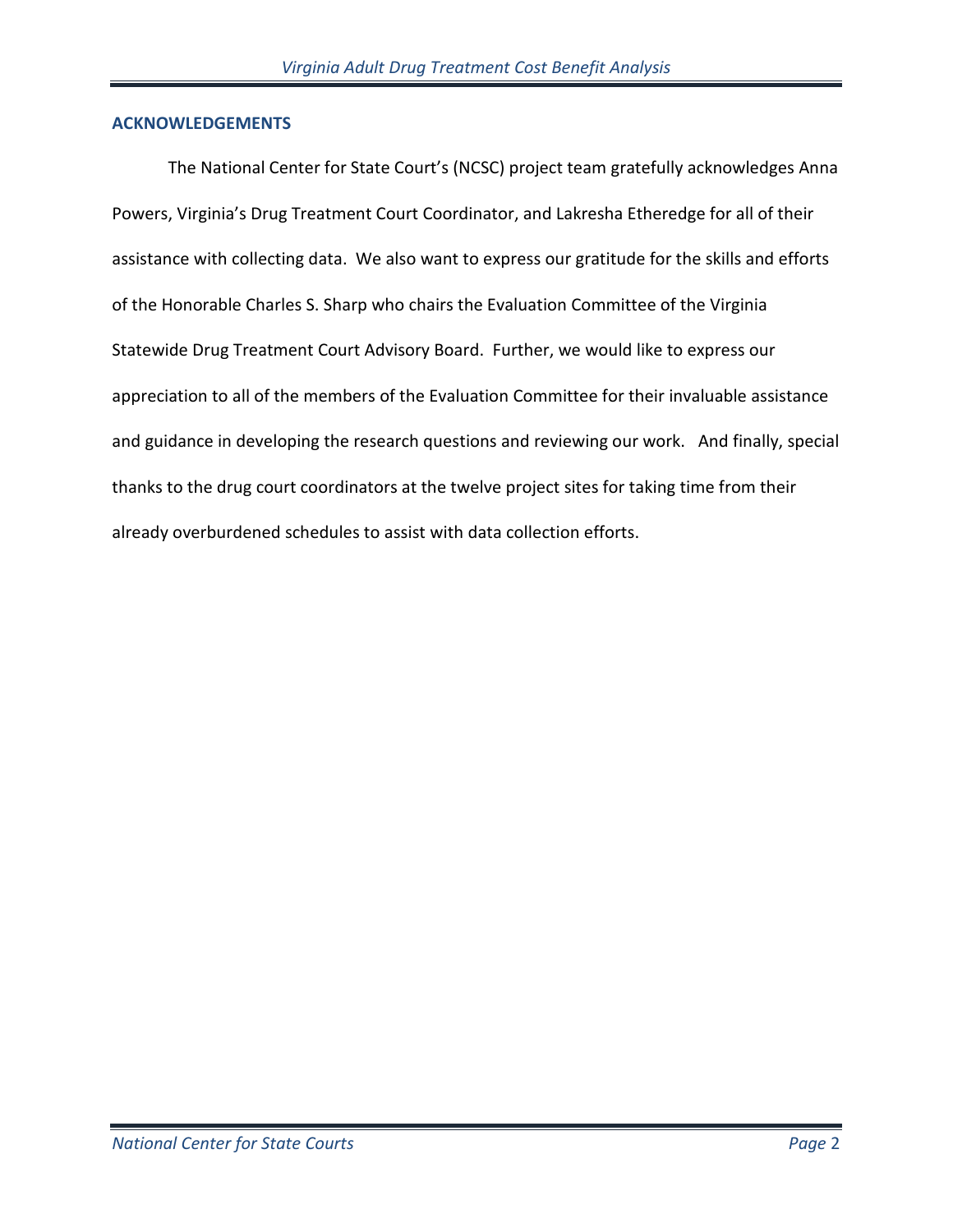## **Table of Contents**

| SUPREME COURT OF VIRGINIA CIRCUIT COURT CASE MANAGEMENT SYSTEM 23                                                                                                                                                                |  |
|----------------------------------------------------------------------------------------------------------------------------------------------------------------------------------------------------------------------------------|--|
|                                                                                                                                                                                                                                  |  |
|                                                                                                                                                                                                                                  |  |
|                                                                                                                                                                                                                                  |  |
|                                                                                                                                                                                                                                  |  |
|                                                                                                                                                                                                                                  |  |
|                                                                                                                                                                                                                                  |  |
|                                                                                                                                                                                                                                  |  |
| SELECTING THE TREATMENT AND CONTROL GROUPS - PROPENSITY SCORE MATCHING25                                                                                                                                                         |  |
| QUESTION 1: WHAT DEFENDANT CHARACTERISTICS AND PROGRAM CHARACTERISTICS ARE                                                                                                                                                       |  |
| ASSOCIATED WITH THE GRADUATION RATES AND RECIDIVISM RATES OF DRUG COURT                                                                                                                                                          |  |
|                                                                                                                                                                                                                                  |  |
|                                                                                                                                                                                                                                  |  |
|                                                                                                                                                                                                                                  |  |
|                                                                                                                                                                                                                                  |  |
| QUESTION 2: CONTROLLING FOR DIFFERENCES IN DEMOGRAPHICS AND CRIMINAL<br>HISTORY, DO DRUG COURT PARTICIPANTS DEMONSTRATE BETTER RECIDIVISM OUTCOMES<br>THAN DEFENDANTS PROCESSED THROUGH THE TRADITIONAL CRIMINAL JUSTICE SYSTEM? |  |
|                                                                                                                                                                                                                                  |  |
|                                                                                                                                                                                                                                  |  |
| <b>OUESTION 3: HOW MUCH DOES AN ADULT DRUG COURT IN VIRGINIA COST PER</b>                                                                                                                                                        |  |
|                                                                                                                                                                                                                                  |  |
|                                                                                                                                                                                                                                  |  |
|                                                                                                                                                                                                                                  |  |
|                                                                                                                                                                                                                                  |  |
|                                                                                                                                                                                                                                  |  |
|                                                                                                                                                                                                                                  |  |
|                                                                                                                                                                                                                                  |  |
|                                                                                                                                                                                                                                  |  |
|                                                                                                                                                                                                                                  |  |
| QUESTION 4: WHAT IS THE IMPACT ON THE CRIMINAL JUSTICE SYSTEM OF SENDING                                                                                                                                                         |  |
| DEFENDANTS THROUGH A DRUG TREATMENT COURT COMPARED TO TRADITIONAL CASE                                                                                                                                                           |  |
|                                                                                                                                                                                                                                  |  |
|                                                                                                                                                                                                                                  |  |
|                                                                                                                                                                                                                                  |  |
|                                                                                                                                                                                                                                  |  |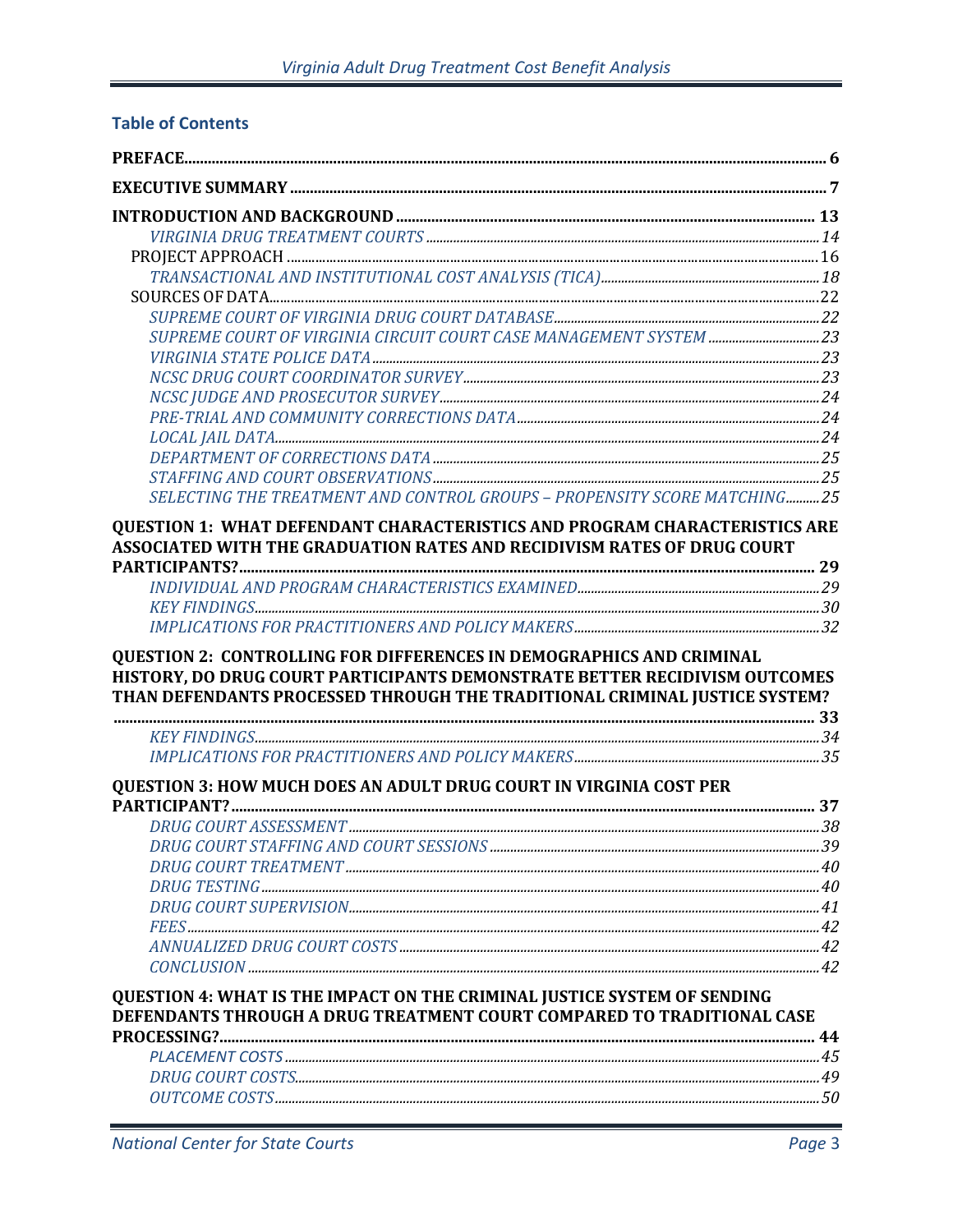| APPENDIX A: TWELVE OF THE ADULT DRUG TREATMENT COURTS IN VIRGINIA  62 |  |
|-----------------------------------------------------------------------|--|
|                                                                       |  |
|                                                                       |  |
|                                                                       |  |
|                                                                       |  |
|                                                                       |  |
|                                                                       |  |
|                                                                       |  |
|                                                                       |  |
|                                                                       |  |
|                                                                       |  |
|                                                                       |  |
|                                                                       |  |
| APPENDIX B: METHODOLOGY FOR ANALYSIS OF FACTORS RELATED TO DRUG COURT |  |
|                                                                       |  |
|                                                                       |  |
|                                                                       |  |
|                                                                       |  |
|                                                                       |  |
|                                                                       |  |
|                                                                       |  |
|                                                                       |  |
| CONCLUSION 133                                                        |  |
|                                                                       |  |
|                                                                       |  |
|                                                                       |  |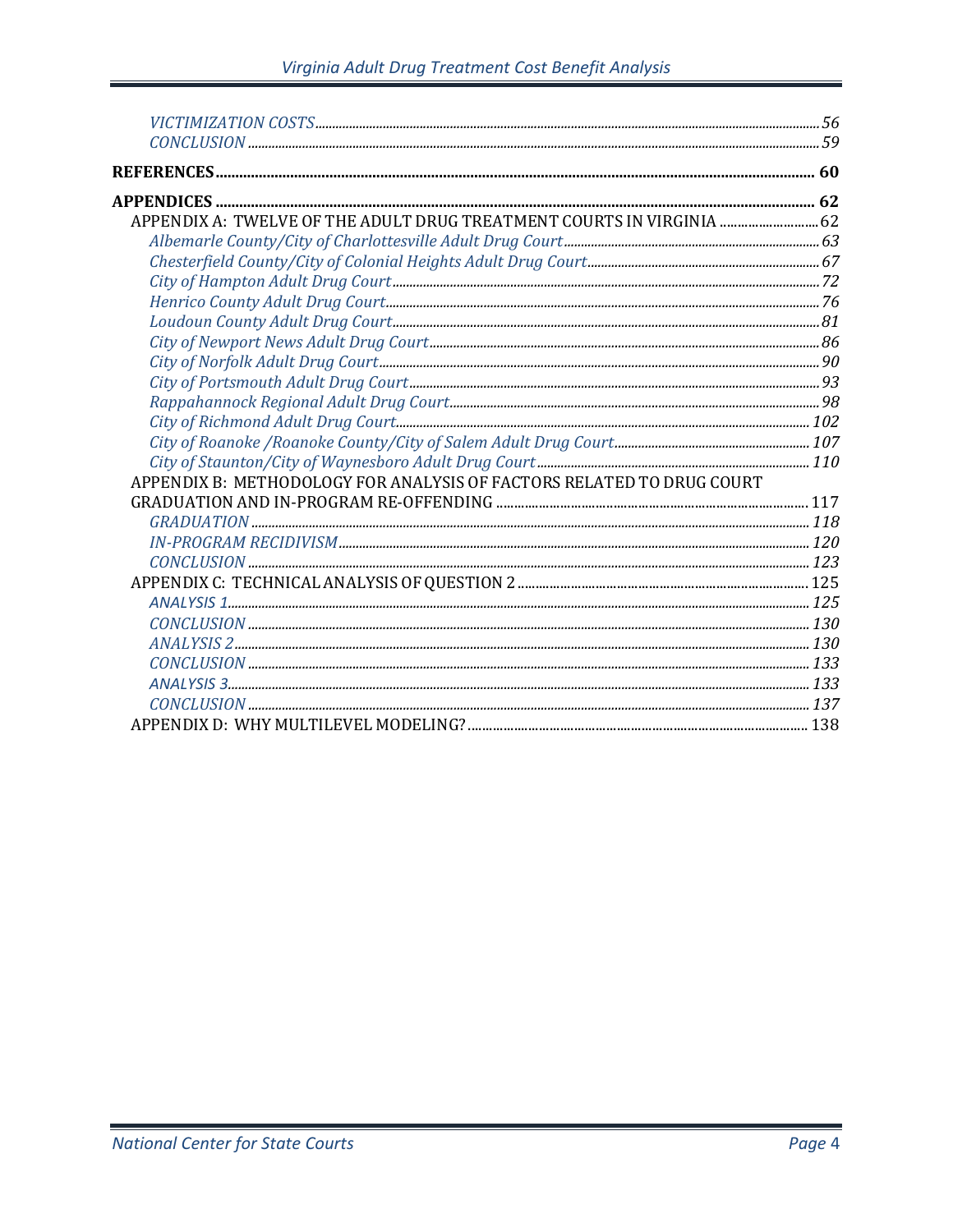## **TABLE OF FIGURES**

| FIGURE 5: AVERAGE OUTCOME COSTS OF ARREST AND COURT PROCESSING FOR THE DRUG COURT AND COMPARISON GROUP 50          |  |
|--------------------------------------------------------------------------------------------------------------------|--|
| FIGURE 6: AVERAGE OUTCOME COSTS OF INCARCERATION AND SUPERVISION FOR THE DRUG COURT AND COMPARISON GROUP 51        |  |
|                                                                                                                    |  |
| FIGURE 8: AVERAGE NUMBER OF INCARCERATION AND SUPERVISION DAYS FOR THE DRUG COURT AND COMPARISON GROUPS, 3 YEARS   |  |
|                                                                                                                    |  |
| FIGURE 9: AVERAGE NUMBER OF RECIDIVISM VICTIMIZATION EVENTS FOR THE DRUG COURT AND COMPARISON GROUP, 3 YEARS POST- |  |
|                                                                                                                    |  |
| FIGURE 10: AVERAGE RECIDIVISM VICTIMIZATION COSTS FOR THE DRUG COURT AND COMPARISON GROUPS, 3 YEARS POST-PLACEMENT |  |
|                                                                                                                    |  |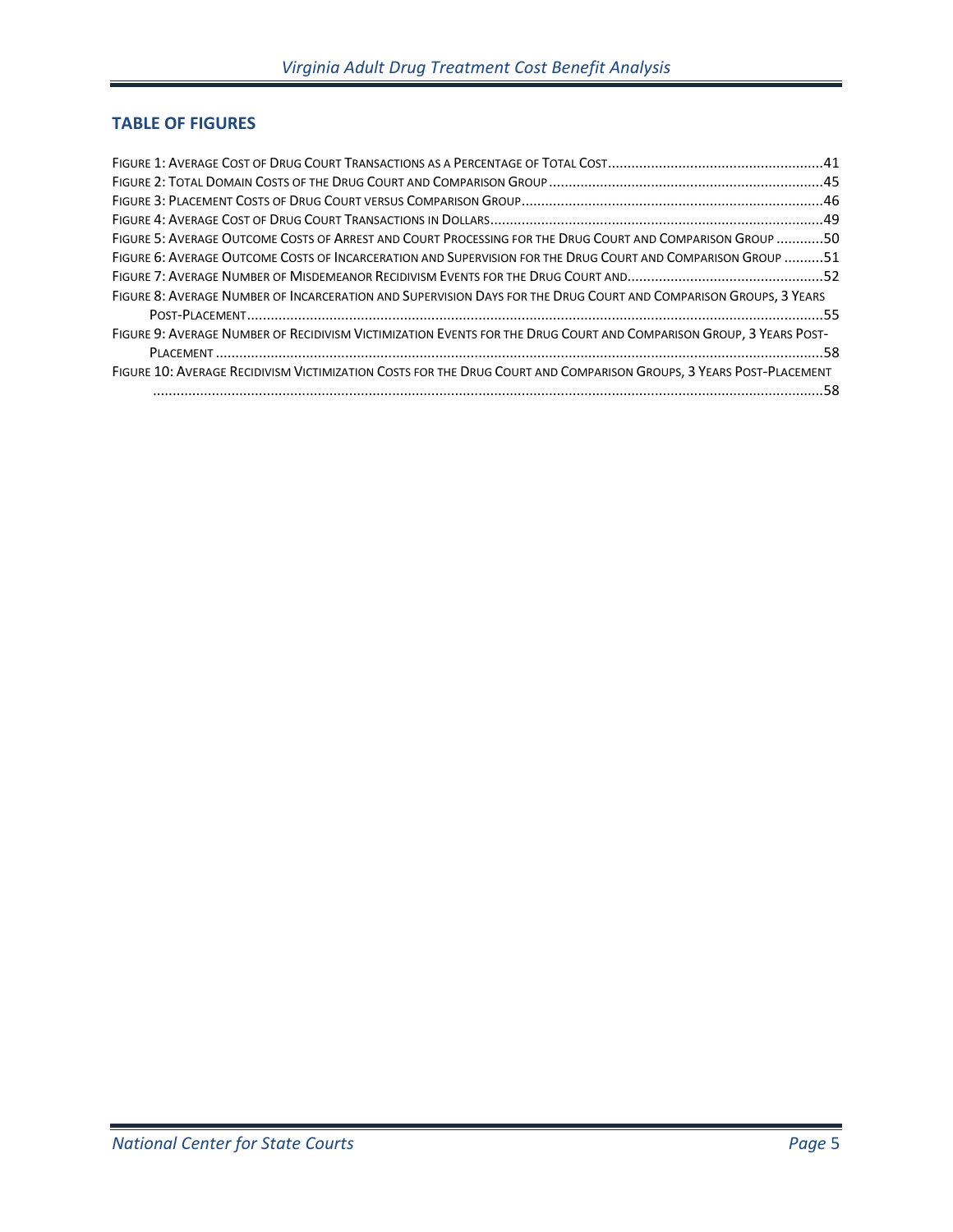#### **PREFACE**

The Virginia Drug Treatment Court Act (*Code of Virginia* §18.2-254.1) directs the Office of the Executive Secretary of the Supreme Court of Virginia (OES), in consultation with the state drug treatment court advisory committee, to develop a statewide evaluation model and conduct ongoing evaluations of the effectiveness and efficiency of all local drug treatment courts. This report is prepared at the request of OES to fulfill this reporting mandate.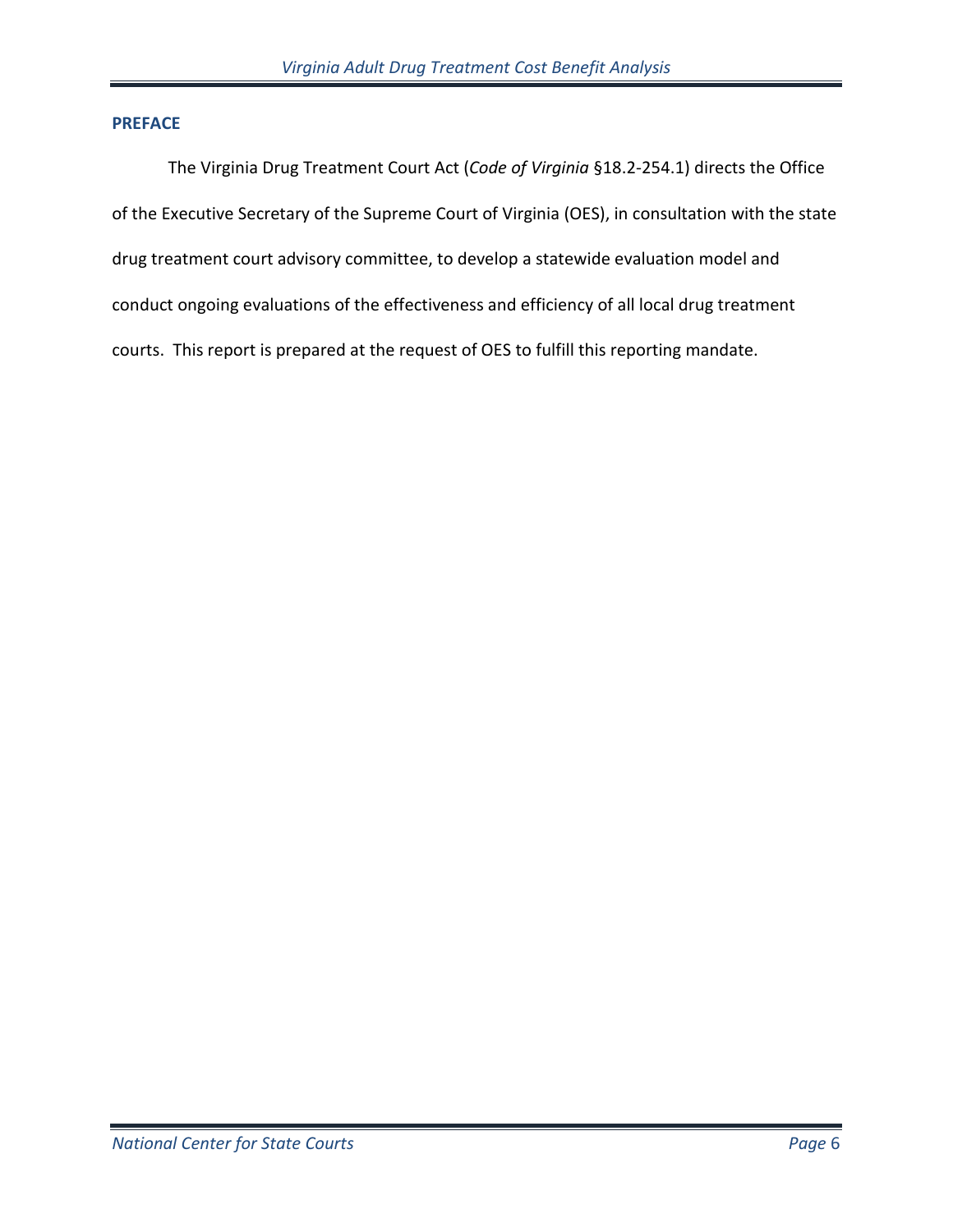#### **EXECUTIVE SUMMARY**

To date, Virginia has formally implemented 16 adult drug treatment courts. In addition,

there are eight planning courts that gained approval for implementation following the 2012

Virginia General Assembly as a result of changes to the 2012-2014 budget language and an

additional adult drug court that was approved in October 2012 by the Virginia Drug Treatment

Court Statewide Advisory Board. Data from 12 of Virginia's adult drug treatment courts are

included in this report. The 12 adult drug court sites included in this study are:

- Charlottesville/Albemarle Adult Drug Court
- Chesterfield/Colonial Heights Adult Drug Court
- Hampton Adult Drug Court
- Henrico Adult Drug Court
- Loudoun Adult Drug Court
- Newport News Adult Drug Court
- Norfolk Adult Drug Court
- Portsmouth Adult Drug Court
- Rappahannock Regional Adult Drug Court
- Roanoke Adult Drug Court
- Richmond Adult Drug Court
- Staunton Adult Drug Court

The other four operational adult drug treatment courts – Tazewell Adult Drug Court,

Hopewell/Prince George Adult Drug Court, Bristol Adult Drug Court and Chesapeake Adult Drug

Court – were excluded from the study due to limited available data.

The following report is the second produced as a result of the National Center for State

Courts' study of Virginia's adult drug courts. The critical finding from the first report was that

drug court participants in the sample were significantly less likely to recidivate than the

carefully matched "business-as-usual" comparison group and that this reduction in recidivism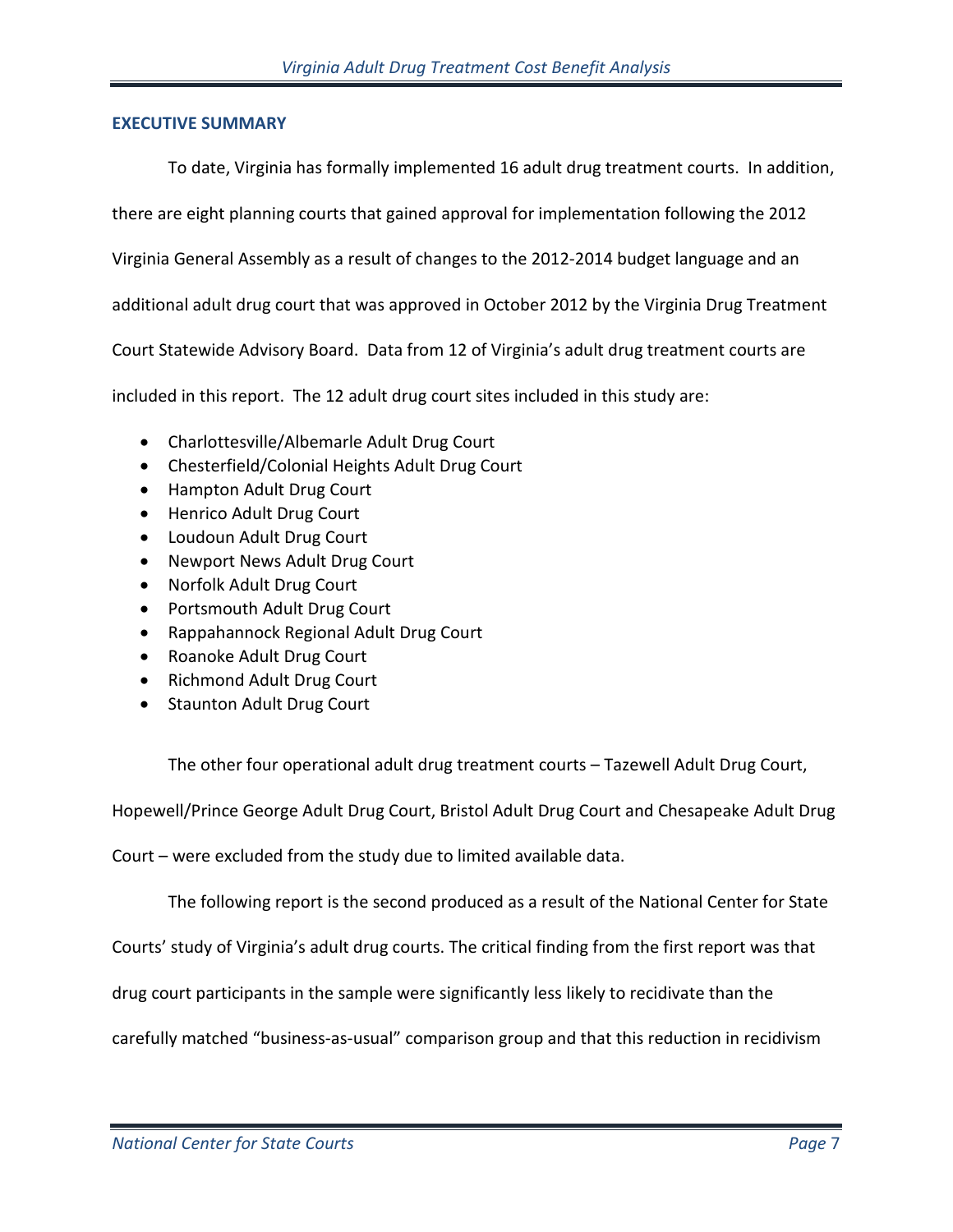was a robust and sustained effect. In this, the second report, the following research questions

were answered:

| Key Question 1: What defendant characteristics and program characteristics are associated<br>with the graduation rates and recidivism rates of drug court participants?                                                              |
|--------------------------------------------------------------------------------------------------------------------------------------------------------------------------------------------------------------------------------------|
| Key Question 2: Controlling for differences in demographics and criminal history, do drug court<br>participants demonstrate better recidivism outcomes than defendants<br>processed through the traditional criminal justice system? |
| Key Question 3: How much does an adult drug court in Virginia cost per participant?                                                                                                                                                  |
| Key Question 4: What is the impact on the criminal justice system of processing defendants<br>through a drug court compared to traditional case processing?                                                                          |

#### **Key Question 1**

The results of the multilevel analysis of the determinates of graduation indicate that participants with no prior felonies who participate in drug court programs that provide them with written sanctioning guidelines have a significantly higher probability of graduation than similar participants from programs that do not supply such guidelines. There was no effect for participants with prior felony convictions.

The multilevel analysis of the determinates of in-program recidivism (i.e., offenses committed while the participant was under the jurisdiction of their drug court) indicates that participants who participate in drug court programs that utilize Moral Reconation Therapy  $(MRT)^1$  $(MRT)^1$  have a significantly lower probability of in-program recidivism than similar participants from programs that do not use this treatment approach.

 $\overline{a}$ 

<span id="page-7-0"></span> $1$  Moral Reconation Therapy (MRT) is a cognitive behavioral intervention designed to address criminal thinking. MRT is taught in a group format using structured group exercises and prescribed homework assignments.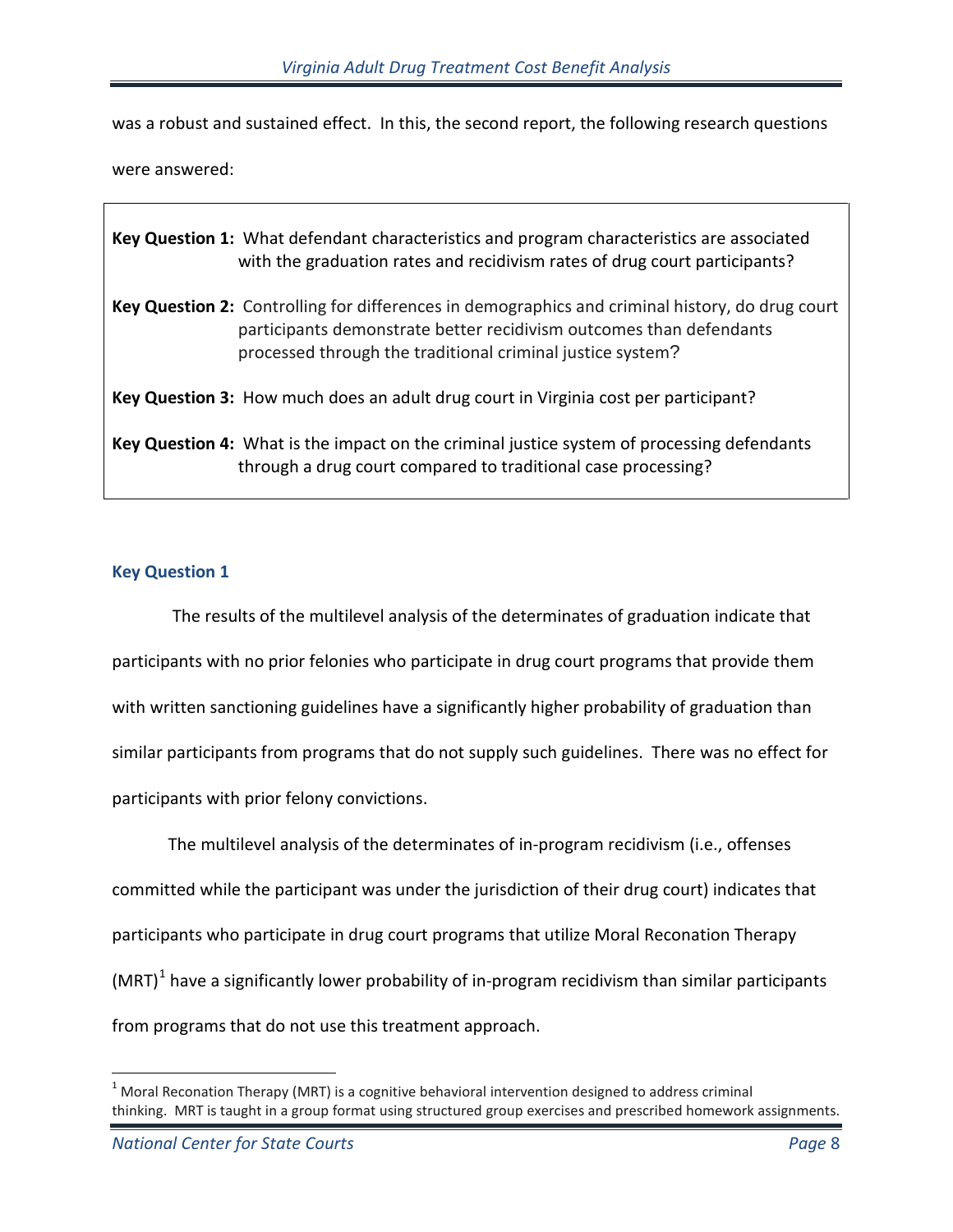#### **Key Question 2**

The results of a multivariate survival analysis of the probability of recidivism over time and a multilevel logistic regression of the overall probability of recidivism allow us to conclude, with a high degree of confidence, that drug courts are more effective than the "business-asusual" alternative at reducing the overall probability of recidivism. An analysis of the frequency of re-offending for drug court participants emphasized the importance of successful completion of drug court (graduation) in reducing the frequency of post-exit recidivism. Results from these analyses also suggest that drug court programs that incorporate MRT are more effective at reducing the incidence and frequency of post-exit recidivism than drug court programs that do not.

#### **Key Question 3**

 $\overline{a}$ 

The Transactional and Institutional Cost Analysis (TICA) approach was used to determine the cost of Virginia drug courts. The cost model designed to determine the average cost of a drug court in Virginia includes six basic transactions:

- Screening and assessment for drug court placement;
- Drug court staffing and court sessions;
- Treatment;
- Drug testing;
- Drug court supervision: and
- Drug court fees collected.

The MRT workbook is structured around 16 objectively defined steps (units) focusing on seven basic treatment issues: confrontation of beliefs, attitudes, and behaviors; assessment of current relationships; reinforcement of positive behavior and habits; positive identity formation; enhancement of self-concept; decrease in hedonism and development of frustration tolerance; and development of higher stages of moral reasoning. Participants meet in groups, typically once a week, and can complete all steps of the MRT program in a minimum of 3 to 6 months. MRT facilitators must complete 32 hours of professional training and become certified to facilitate MRT.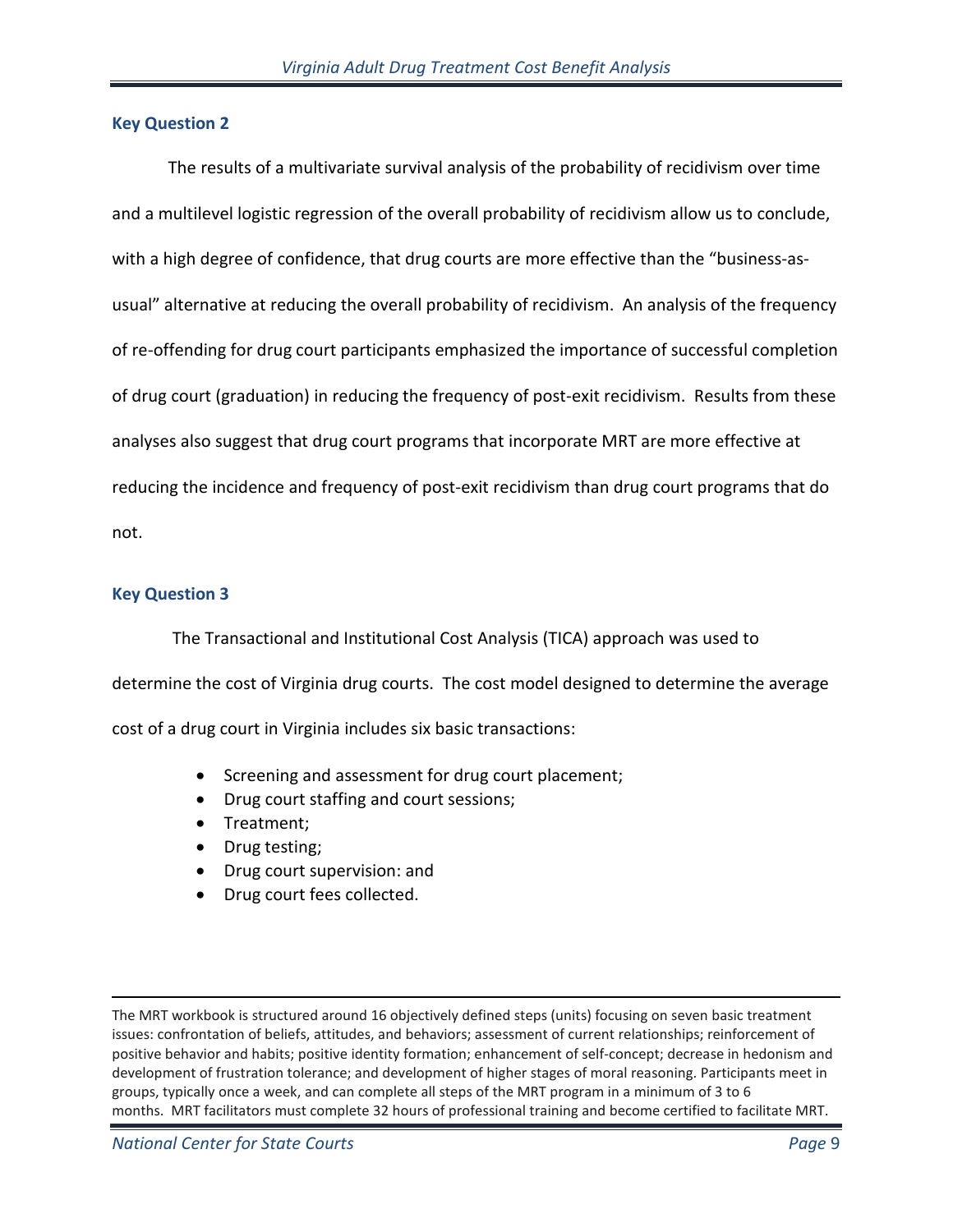**Table 1** below shows that the average cost of a drug court participant to Virginia taxpayers is slightly less than \$18,000. **Table 1** also provides a breakdown of costs by type of transaction, making it clear that the bulk of drug court costs (76%) result from treatment transactions.

| <b>Transaction</b>                              | <b>Unit Cost</b> | Average # of<br><b>Events for all DC</b><br><b>Participants Per</b><br>Person | <b>Average Cost Per DC</b><br><b>Participant Per Person</b><br><b>Per Event</b><br>$(n = 748)$ |
|-------------------------------------------------|------------------|-------------------------------------------------------------------------------|------------------------------------------------------------------------------------------------|
| Drug Court<br>Assessment                        | \$183.20         | 1                                                                             | \$183.20                                                                                       |
| <b>Drug Court Staffing</b><br>and Court Session | \$19.99<br>67    |                                                                               | \$1,343.03                                                                                     |
| Drug Court<br>Treatment                         | \$50.81          | 278                                                                           | \$14,113.27                                                                                    |
| <b>Drug Testing</b>                             | \$6.76           | 126                                                                           | \$854.27                                                                                       |
| Drug Court<br>Supervision                       | \$15.19          | 142                                                                           | \$2,160.85                                                                                     |
| <b>Subtotal</b>                                 |                  |                                                                               | \$18,654.62                                                                                    |
| Fees                                            | (5753.80)        | $\mathbf{1}$                                                                  | (5753.80)                                                                                      |
| Total                                           |                  |                                                                               | \$17,900.82                                                                                    |

## **Table 1: Average Total Cost of Drug Court Transaction per Participant**

## **Key Question 4**

 Again using the TICA approach, the costs and benefits of drug court participation were calculated and compared to the costs of processing a case through the traditional "business as usual" approach.

Cost and benefit domains investigated include: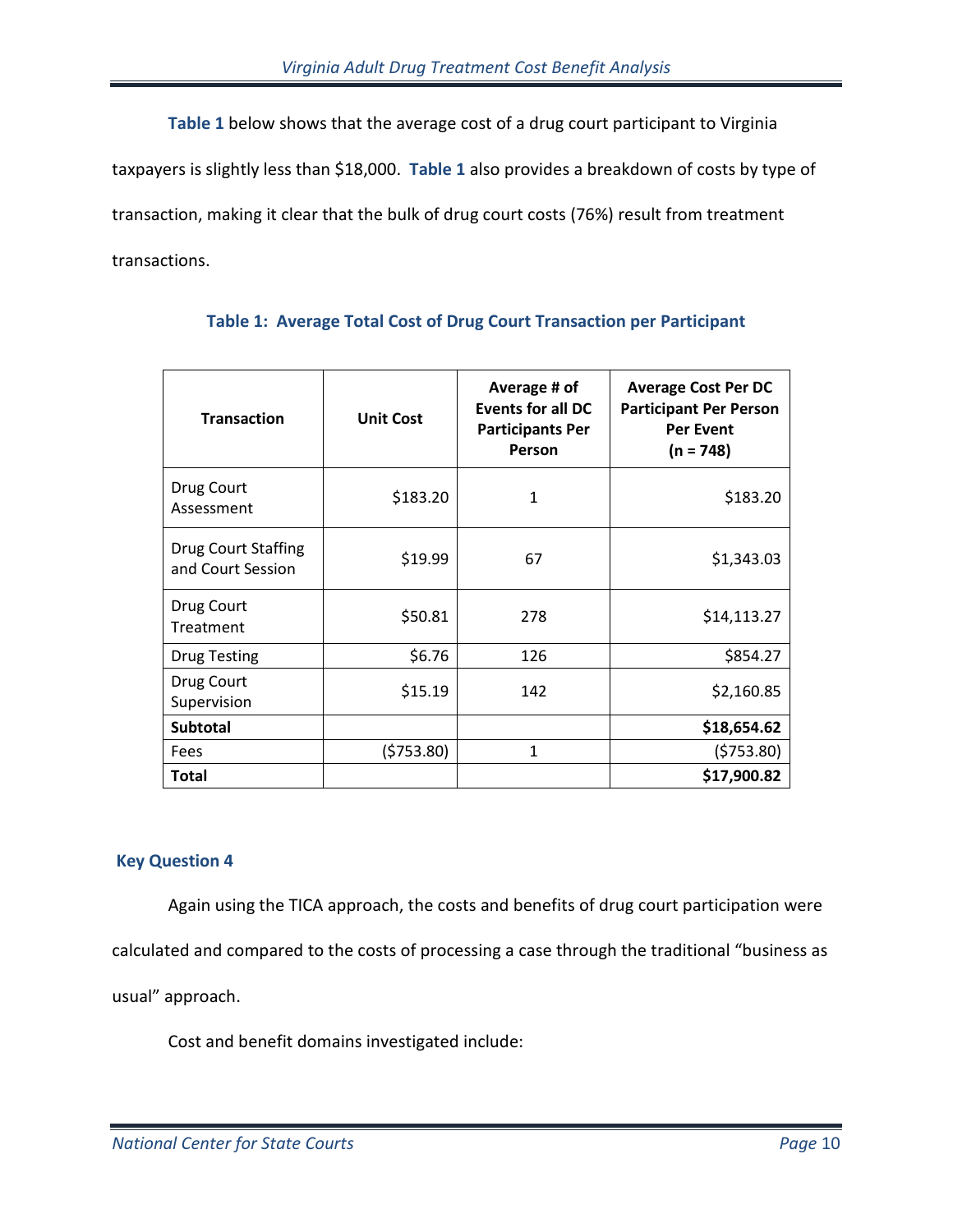- Placement costs, including all costs of involvement in the criminal justice system from arrest to either drug court entry or sentencing for the comparison group. This is the first cost/benefit analysis of drug courts to include these costs.
- Drug court costs (which were determined in Question 1).
- Outcome costs, including all costs of involvement in the criminal justice system for a new offense beginning from either drug court entry (less the actual cost of drug court) or sentencing for the placement arrest event for the comparison group.
- Victimization costs resulting from recidivism for both property offenses and violent offenses.

**Table 2** below details the costs and benefits of the drug court participant group versus the "business-as-usual" group with regards to these domains. It shows that, on average, Virginia's Drug Courts save \$19,234 per person as compared to traditional case processing. In FY2011, there were 937 drug court participants served in Virginia's adult drug courts. This means that during program participation, those 937 participants saved taxpayers \$18,022,258 compared to the cost of "business-as-usual" processing for this same group of offenders. As depicted in Table 2 below, the drug court group saves money in each of the transactional cost categories. The greatest cost savings are in outcome costs. This is based on the lower recidivism rates of drug court participants versus comparison group persons and the associated savings in the cost of incarceration.

## **Table 2: Total Criminal Justice System and Victimization Costs for the Drug Court and Comparison Group**

|                   | <b>Drug Court</b> | Comparison  | <b>Total</b>  |
|-------------------|-------------------|-------------|---------------|
| Placement         | \$1,441.76        | \$4,651.21  | ( \$3,209.44) |
| <b>Drug Court</b> | \$17,900.82       | \$0.00      | \$17,900.82   |
| <b>Outcome</b>    | \$10,913.55       | \$36,753.96 | (\$25,840.41) |
| Victimization     | \$14,583.73       | \$22,668.44 | ( \$8,084.71) |
| <b>TOTAL</b>      | \$44,839.86       | \$64,073.61 | (\$19,233.75) |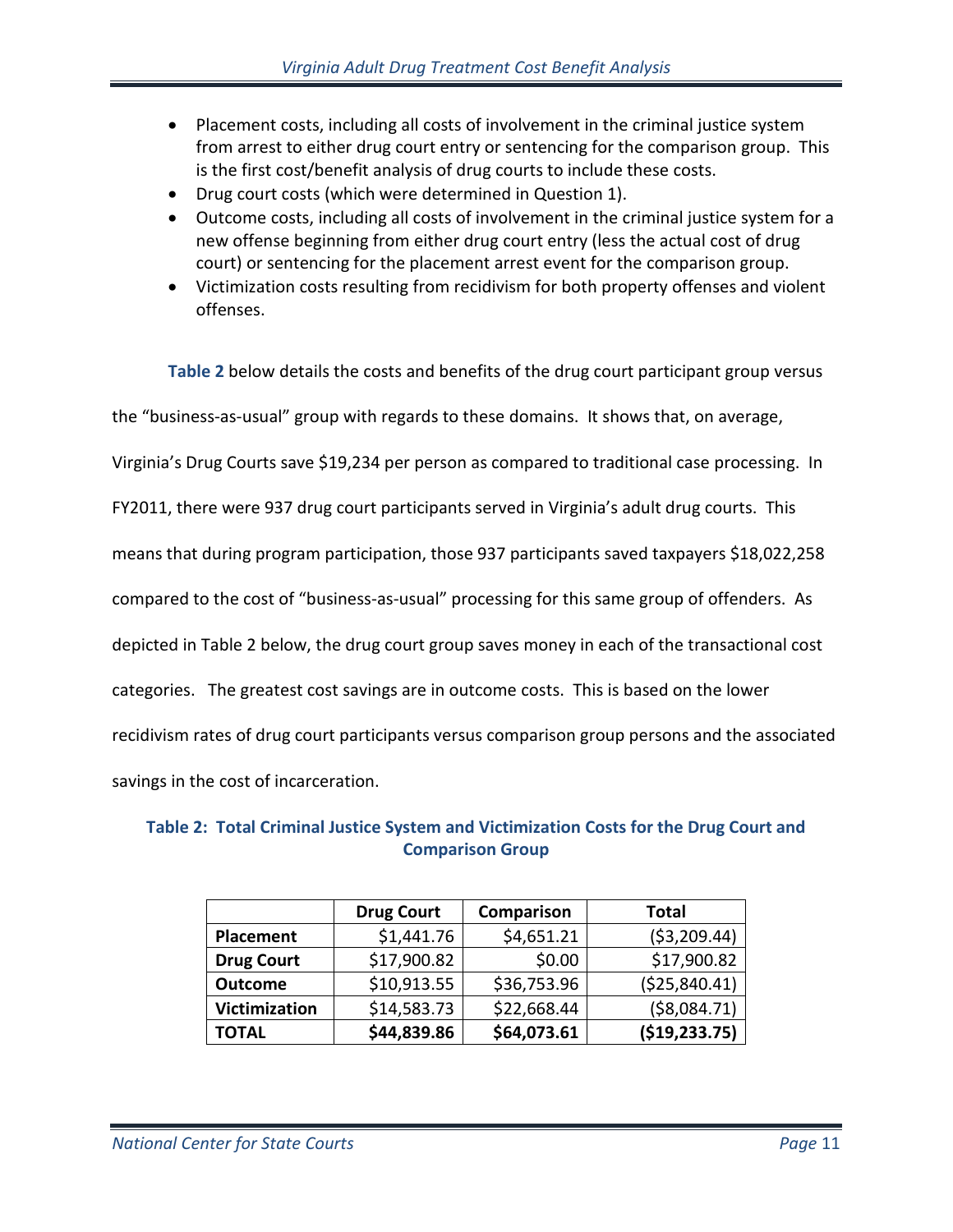#### **Overall Conclusions**

The 12 Virginia drug courts investigated have a robust and sustained impact on the recidivism of participants over and above that of the "business-as-usual" alternatives. Further, the lower recidivism rate of drug court participants relative to "business-as-usual" processing leads to lower outcome and victimization costs for the drug court group relative to the comparison group. These lower outcome and victimization costs, along with lower placement costs, result in average savings of almost \$20,000 per drug court participant, relative to the costs of "business-as-usual" processing. Consequently, the 12 drug courts are cost-effective.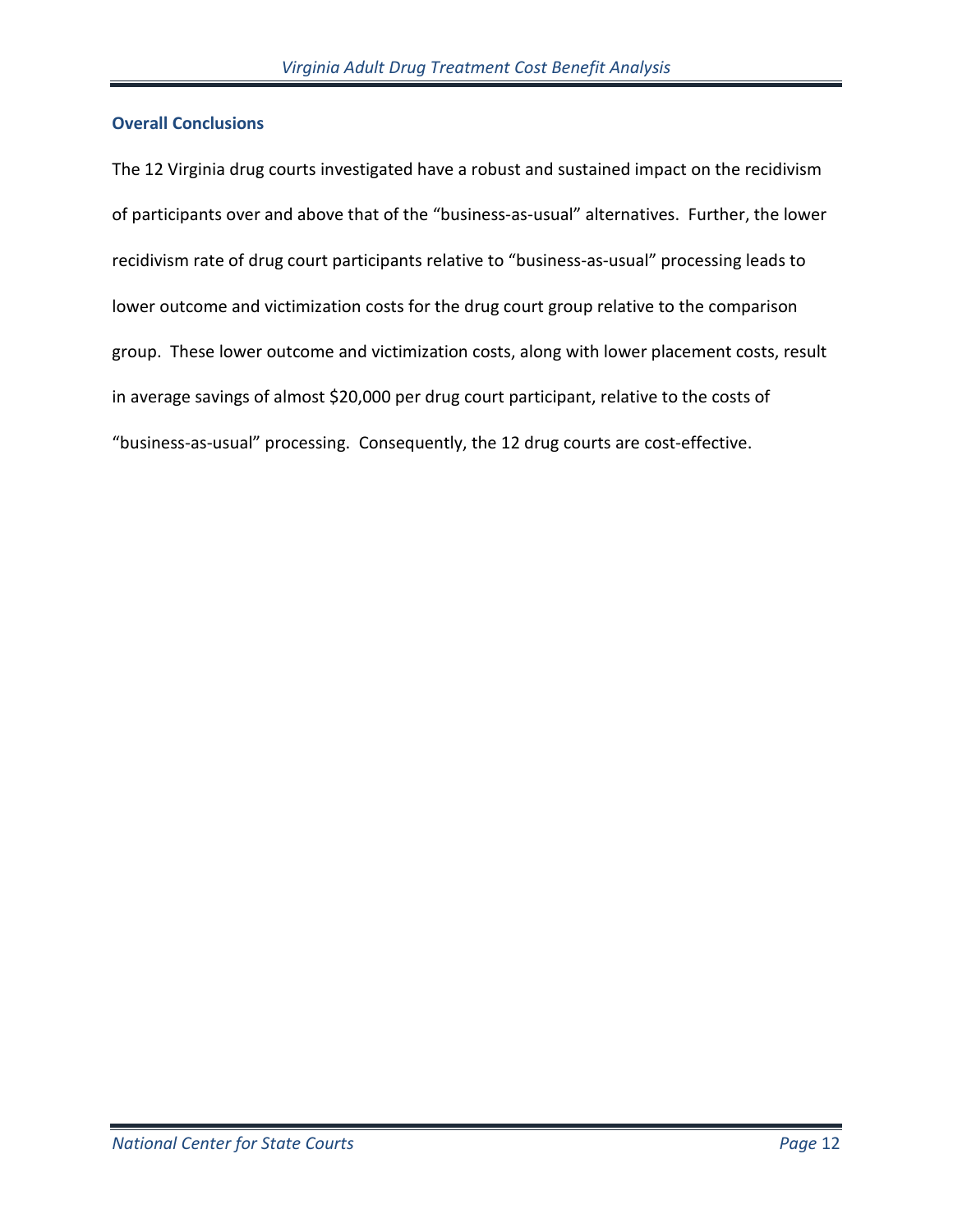#### **INTRODUCTION AND BACKGROUND**

The first drug court began operating over 20 years ago in response to increasing numbers of drug-related court cases entering and cycling through the criminal justice system. As of December 31, 2009, there were an estimated 2,459 drug courts nationwide, located in every state and territory in the United States serving approximately 120,000 people per year (Huddleston & Marlowe, 2011). Drug Courts have proliferated at a remarkable rate, growing in aggregate number by 40% in the past five years.

A drug court is a specialized docket within the court system designed to treat nonviolent, drug-addicted defendants. A drug court judge serves as the leader of an interdisciplinary team of professionals. The collaboration between the court and treatment provider is the center of the drug treatment court program but numerous other professionals, such as probation and law enforcement officers, play a vital role in making these programs successful. Drug courts have demonstrated the ability to reduce recidivism and substance abuse among high-risk substance abusing offenders and increase their likelihood of successful rehabilitation through:

- early, continuous, and intense treatment;
- close judicial supervision and involvement (including judicial interaction with participants and frequent status hearings);
- mandatory and random drug testing;
- community supervision;
- appropriate incentives and sanctions; and
- recovery support aftercare services.

The specific design and structure of drug treatment courts is typically developed at the local level, to reflect the unique strengths, circumstances, and capacities of each community.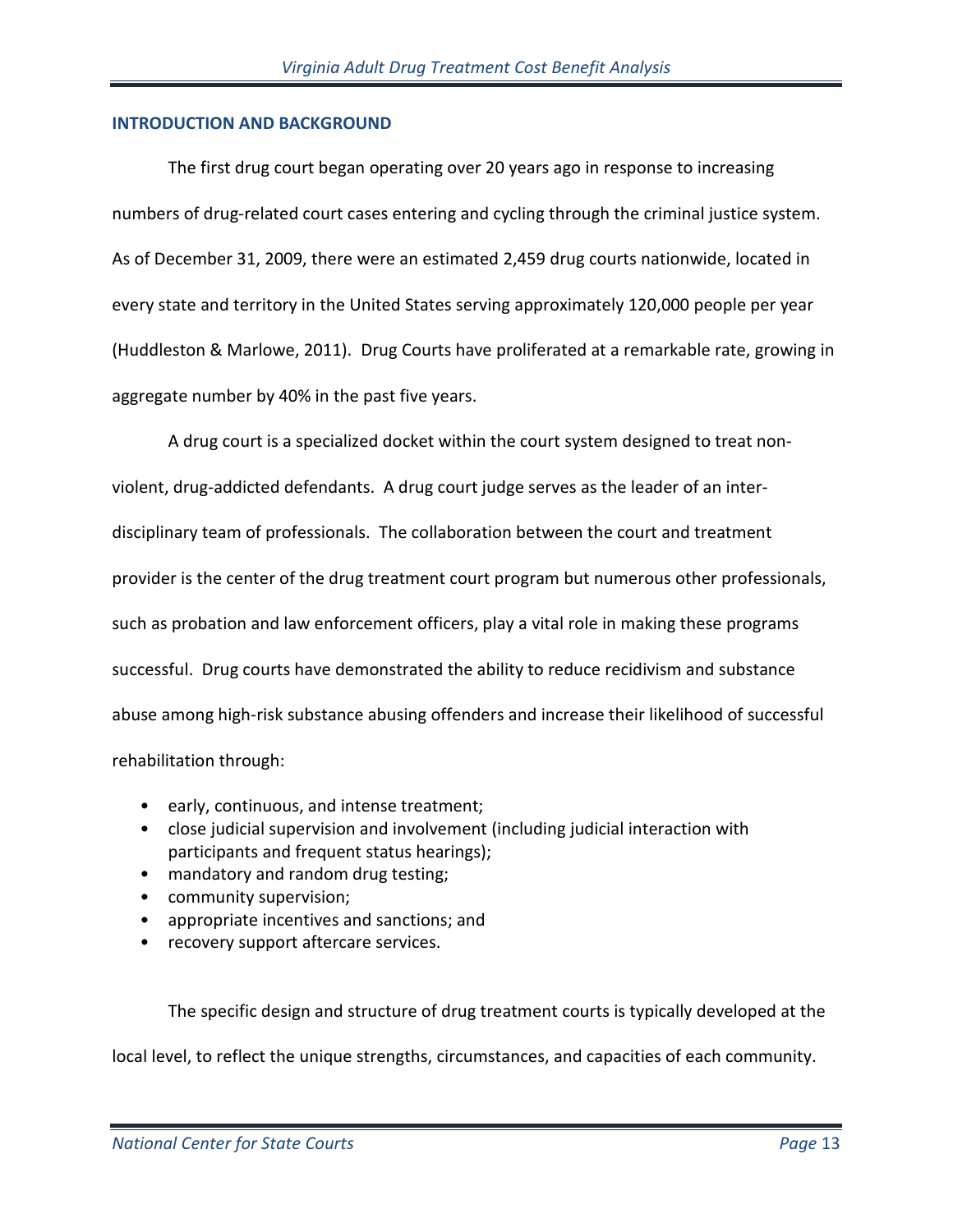#### **VIRGINIA DRUG TREATMENT COURTS**

Much like the growth of drug courts nationally, Virginia's adult drug treatment courts developed locally in response to local needs. Virginia's first drug treatment court program, located in the Twenty-third Judicial Circuit, started in 1995. Since then, 15 additional drug courts have become operational in Virginia.

In 2004, the Virginia General Assembly passed the Drug Treatment Court Act (§18.2- 254.1). The Act directed the Supreme Court of Virginia to provide administrative oversight for the state's drug treatment court programs, including distribution of funds, technical assistance to local courts, training, and program evaluation. The five specific goals outlined in legislation for Virginia's drug treatment courts include: 1) reducing drug addiction and drug dependency among offenders; 2) reducing recidivism; 3) reducing drug-related court workloads; 4) increasing personal, familial, and societal accountability among offenders; and 5) promoting effective planning and use of resources among criminal justice system and community agencies.

The General Assembly currently provides funds to the Supreme Court of Virginia to administer to a total of 14 (10 adult and 4 juvenile) drug treatment court programs in Virginia. To date, Virginia has formally implemented 28 drug treatment courts utilizing the four different models (adult, juvenile, family, and DUI models). Currently, there are 16 adult courts, eight juvenile courts, two family courts, and two regional DUI court operating in Virginia. In addition, there are eight drug courts approved to operate following the 2012 Virginia General Assembly as a result of changes to the FY2012-2014 budget language and an additional drug court that was approved in October 2012 by the Virginia Drug Treatment Court Statewide Advisory Board.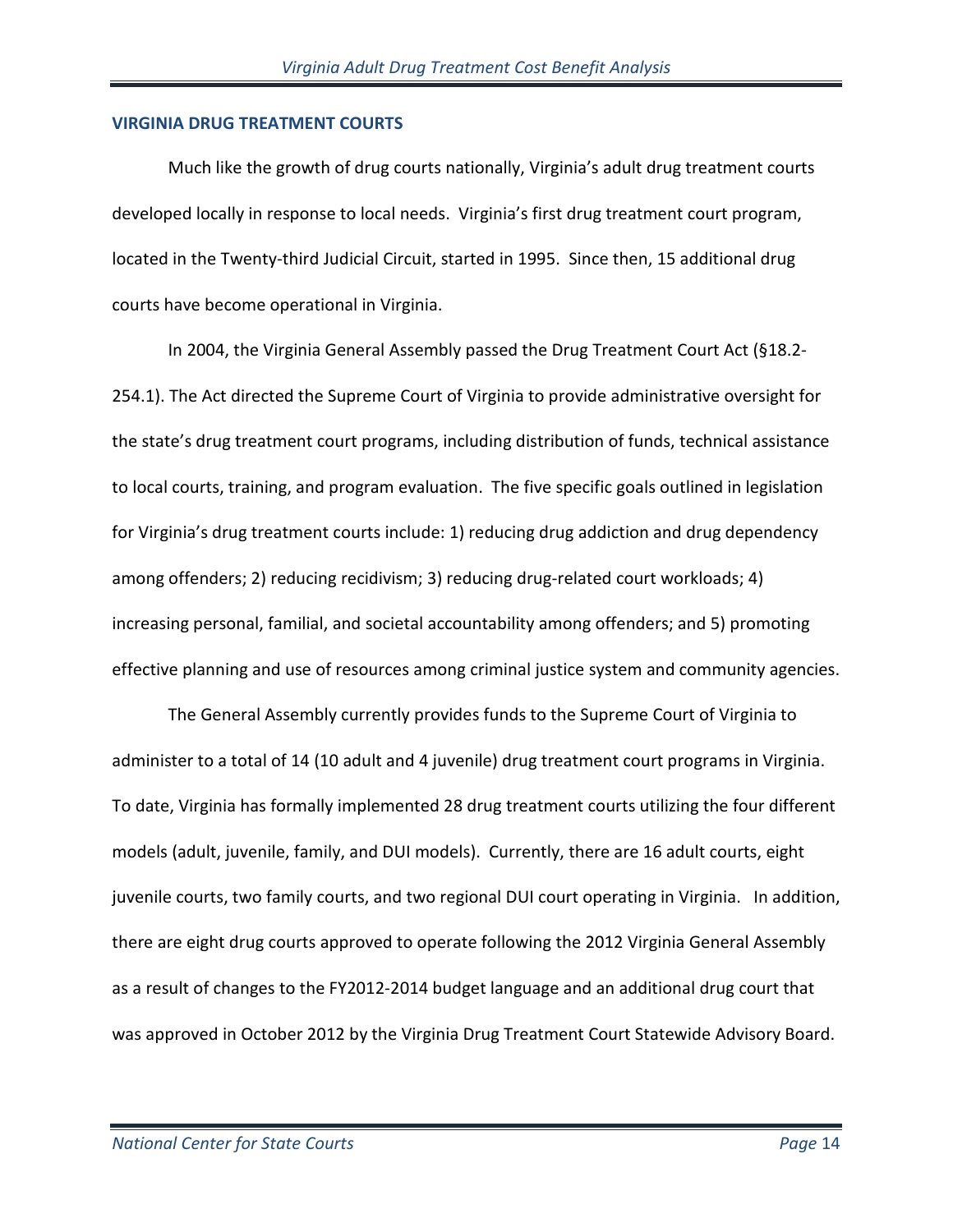Eighty-three percent (83%) of Virginia's adult felony drug courts began operating after going through the federal planning process as a planning court.

There are two primary models for how the adult drug courts are legally structured in Virginia: deferred prosecution (diversion) and post-adjudication. In a diversion/deferred prosecution program, the defendant enters into a plea agreement with the Commonwealth Attorney, with the requirement that the defendant successfully complete the program. After successful completion, the charge may be dismissed by the Commonwealth Attorney, with the concurrence of the Court. This approach provides an incentive for successful compliance with the rigorous supervision and treatment requirements imposed in the drug treatment court given that the alternative is conviction and possible incarceration.

In the post-adjudication type program, the offender is already on probation for a felony conviction. He or she requests drug treatment court after being charged with a probation violation. The violation of probation is typically connected to the probationer's ongoing addiction. If accepted into the drug treatment court the probationer avoids additional incarceration for the probation violation on the condition that he or she successfully completes the program. In both models, termination from drug treatment court may result in incarceration.

As noted above, the overarching goal of adult drug courts is to reduce recidivism and drug use among drug-abusing participants. In serving this population, adult drug court programs utilize a blend of court-ordered supervision, drug testing, treatment services, court appearances, and behavioral sanctions and incentives. Sixteen adult drug treatment court programs are currently operational in Virginia and an additional drug court that was approved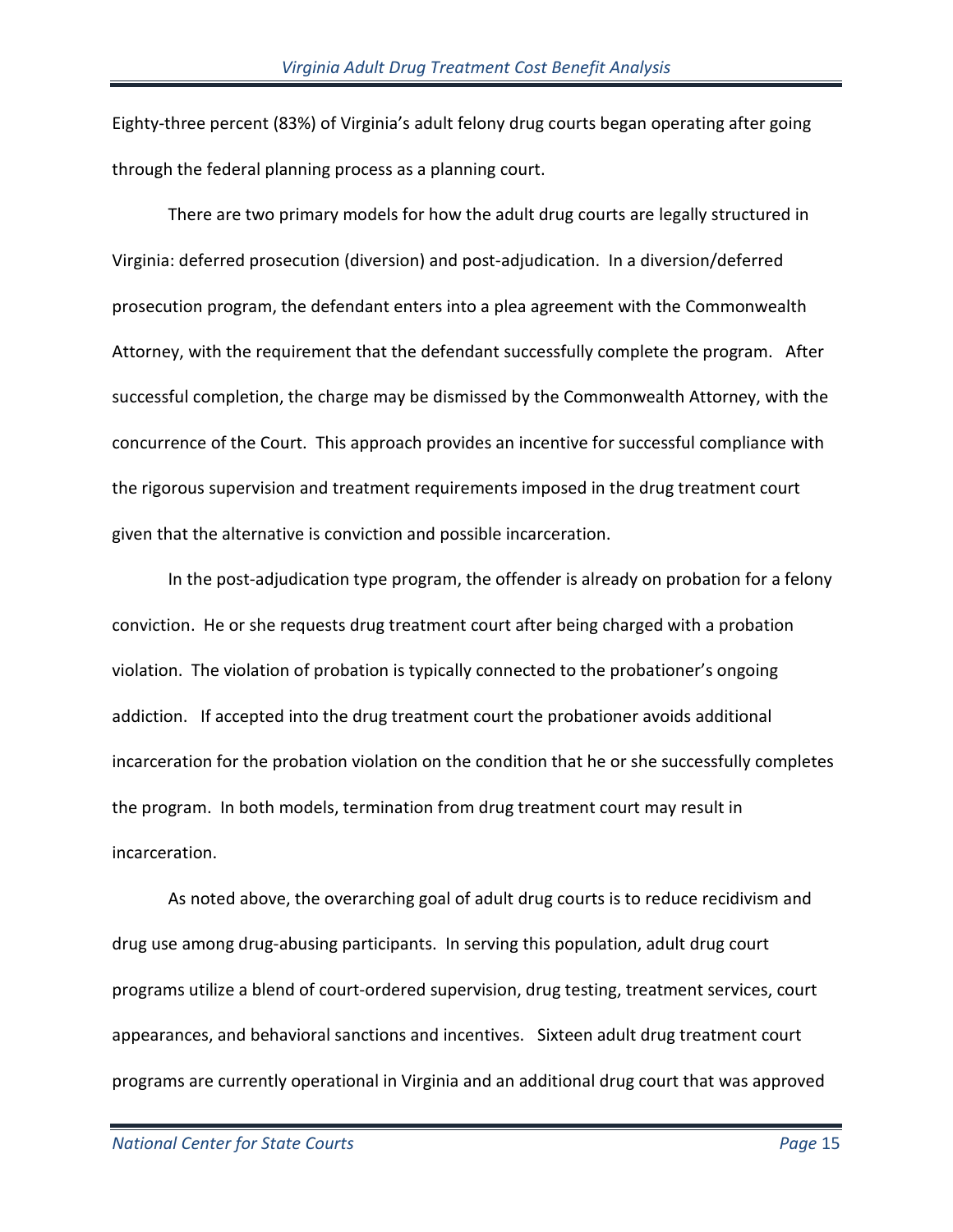in October 2012, with program capacities ranging from approximately 16 to 100 cases. The adult drug court programs that receive state funds tend to be serving a larger number of participants than those that do not receive state funds. All of the adult drug treatment courts require a minimum of 12 months of participation for program completion, with one court requiring as much as 36 months.

#### **PROJECT APPROACH**

In July 2011, the Supreme Court of Virginia contracted with the National Center for State Courts (NCSC) to complete a cost-benefit analysis of Virginia's Adult Drug Courts. The project was completed in two stages. In year one, the NCSC completed an impact evaluation of the adult drug courts operating in Virginia. The primary purpose of the impact evaluation was to answer key impact questions related to the adult drug courts operating in the Commonwealth of Virginia. Specifically, the year one impact evaluation answered the following questions:

- Who is being served in the adult felony drug courts in Virginia?
- What combination and types of services are being delivered in the adult felony drug courts in Virginia?
- Do drug court participants reduce their substance abuse during program participation?
- How do outcomes differ between drug court graduates and non-graduates?
- How do recidivism rates differ between drug court participants and the "business as usual" group?

Several interesting findings emerged in Phase 1 of this project which are consistent with

prevailing drug treatment court trends. Key findings are summarized below.

- Virginia drug courts provide a variety of treatment services to participants while at the same time holding them accountable by means of drug testing, sanctions and incentives, and frequent contacts with the court and court staff.
- The profile of the typical Virginia drug court participant is a young male, unemployed, with limited education, and prior felony, misdemeanor, and drug convictions. This suggests that Virginia's adult drug courts service high-risk, high-needs offenders.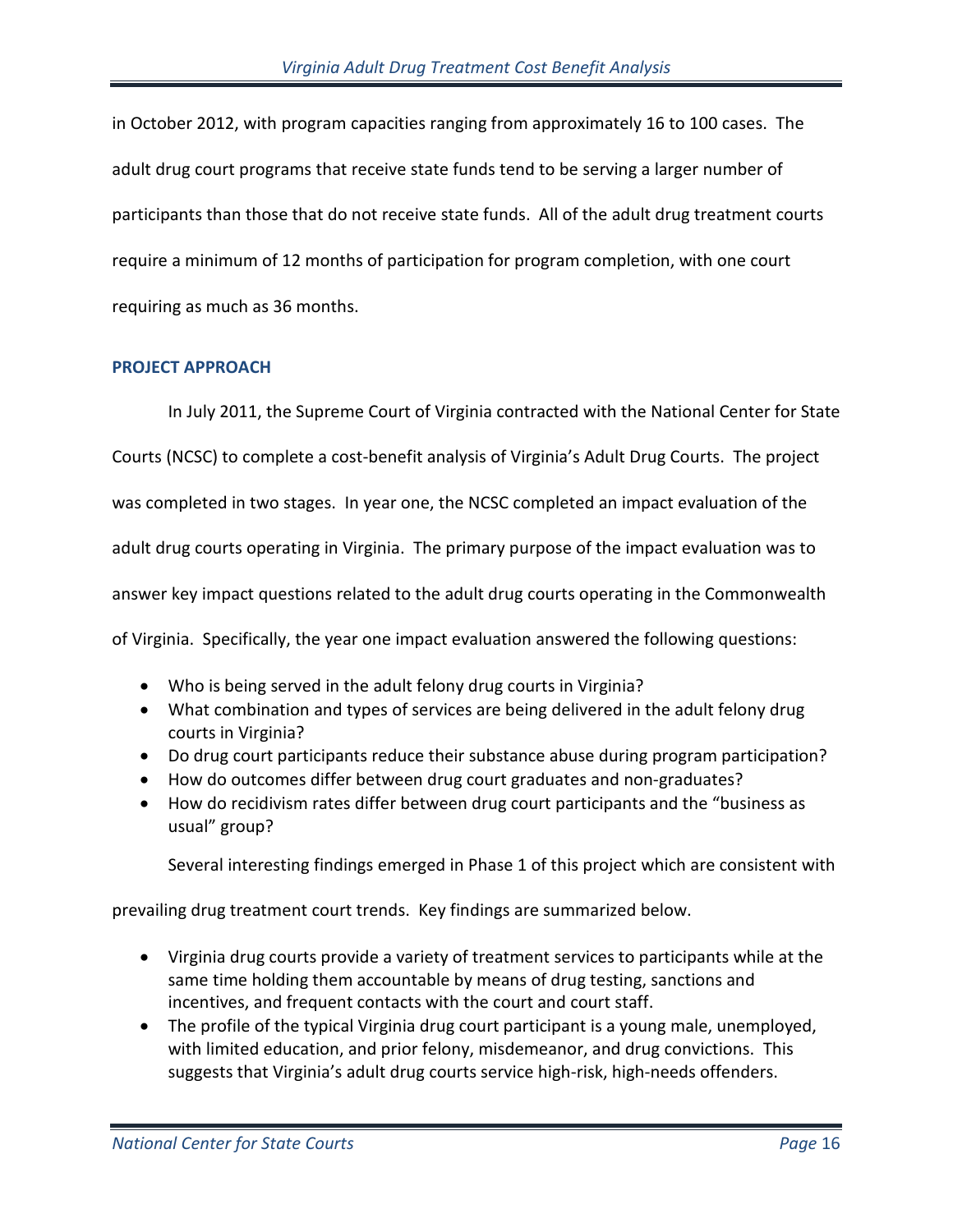- Virginia drug court participants report cocaine, alcohol, and opiates as their primary drugs of choice. Frequent drug testing indicates that while most participants test positive for illicit drugs at some point in the program, drug use decreases dramatically over time. Lengthy periods of continuous sobriety are observed among drug court participants while enrolled in drug court. Results also indicate that participants are more likely to be employed when they exit their respective programs than when they entered their programs.
- About 50% of drug court participants successfully graduate their program, very much inline with national estimates. On average, graduates spend around 1.7 years in their respective programs before graduation, which is slightly higher than recommended best practices. Participants who do not graduate spend about a year in drug court before termination.
- Drug court graduates are significantly less likely than terminated participants to recidivate.
- Drug court participants (graduates and non-graduates combined) are significantly less likely than the propensity score matched comparison group to recidivate (committing any new offense after program entry) while participating in their respective programs. The latter result suggests that Virginia's drug courts are doing a good job of protecting public safety.
- Recidivism was measured using different indices, including arrests, convictions, felony convictions, misdemeanor convictions, and drug offense convictions. When the recidivism rates of drug court participants as a whole (i.e., including both graduates and terminations, also referred to as an "intent-to-treat" sample) are compared to those of the propensity score matched comparison group using all of these indices, drug court participants far out-perform the comparison group. A similar pattern was observed when post-exit recidivism was examined in isolation from in-program recidivism (with the exception of new drug convictions, where no significant difference was observed). These findings, combined with those of the Kaplan-Meier Survival functions, suggest a robust and sustained impact of drug court on recidivism compared to the "business-asusual" alternative (probation, jail, and/or prison).

The second phase of this project, which is the focus of the current report, is the cost-

benefit analysis of the adult drug courts in Virginia. In this current report, the NCSC evaluation

team sought to answer four key questions:

**Key Question 1:** What defendant characteristics and program characteristics are associated with the graduation rates and recidivism rates of drug court participants?

**Key Question 2:** Controlling for differences in demographics and criminal history, do drug court participants demonstrate better recidivism outcomes than defendants processed through the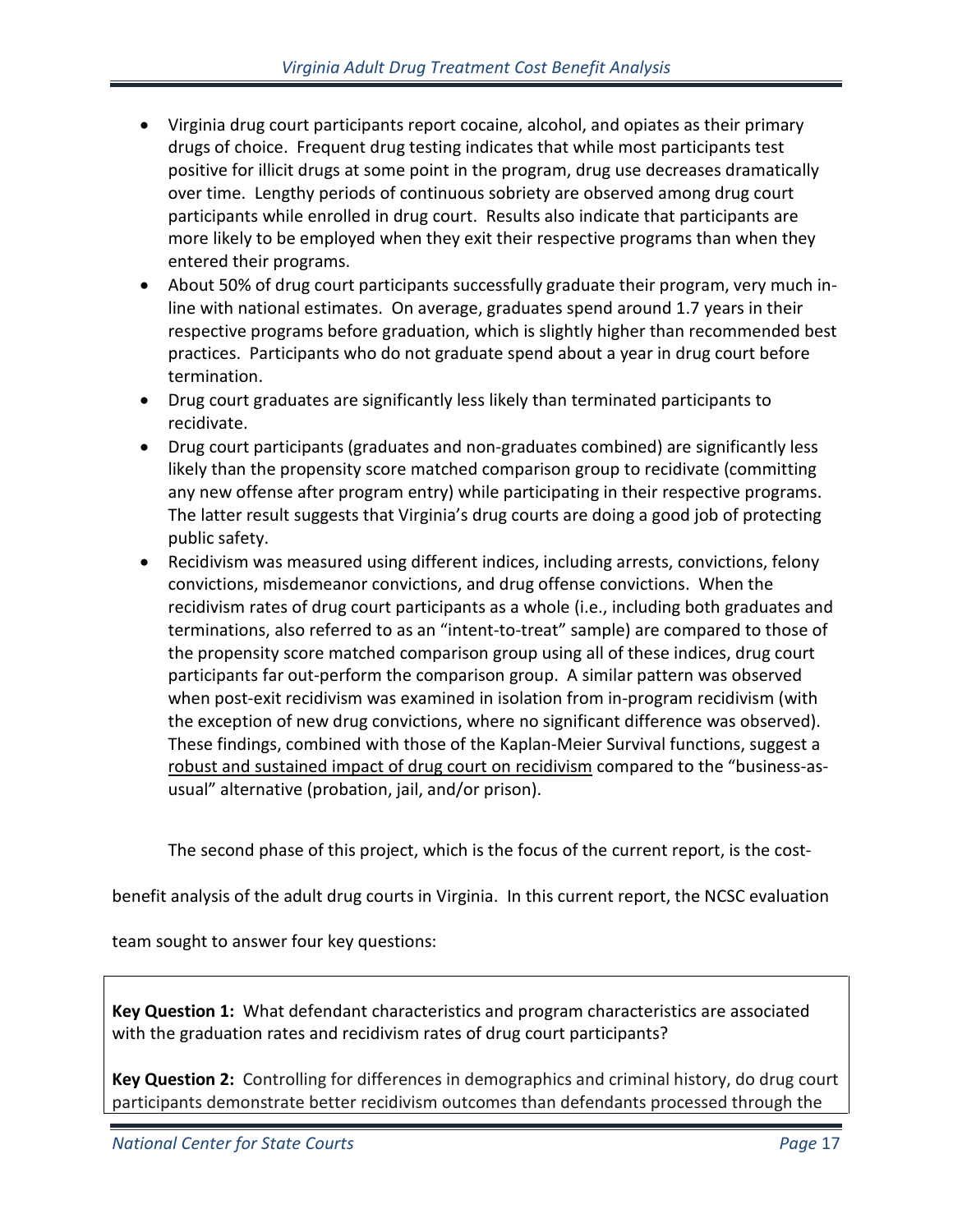traditional criminal justice system?

**Key Question 3:** How much does an adult drug court in Virginia cost per participant?

**Key Question 4:** What is the impact on the criminal justice system of processing defendants through a drug court compared to traditional case processing?

Questions three and four were answered using the Transactional and Institutional Cost Analysis (TICA) method described below.

#### **TRANSACTIONAL AND INSTITUTIONAL COST ANALYSIS (TICA)**

The Transactional and Institutional Cost Analysis or TICA (Crumpton, Carey, and Finigan, 2004) provides a powerful framework within which to analyze drug court costs and benefits. TICA takes the perspective that offender interactions with publically funded (and other) agencies can be considered to be a set of *transactions* involving an exchange of resources. Transactions are points within a system where resources are consumed and/or are exchanged. For example, court appearances are transactions that require the expenditure of resources including judge, prosecutor time, and the use of court facilities. Drug tests are also transactions, requiring the expenditure of probation officer time and testing supplies. TICA was developed to better estimate the cost of programs that involve complex interactions among multiple taxpayer funded organizations, such as drug courts and other problem-solving courts. TICA considers both direct costs (such as those described in the two examples of transactions described above) and indirect costs (both jurisdictional support and overhead costs). The TICA approach has been used to conduct cost/benefit evaluations of scores of drug courts throughout the U.S (e.g., Carey and Finigan, 2003).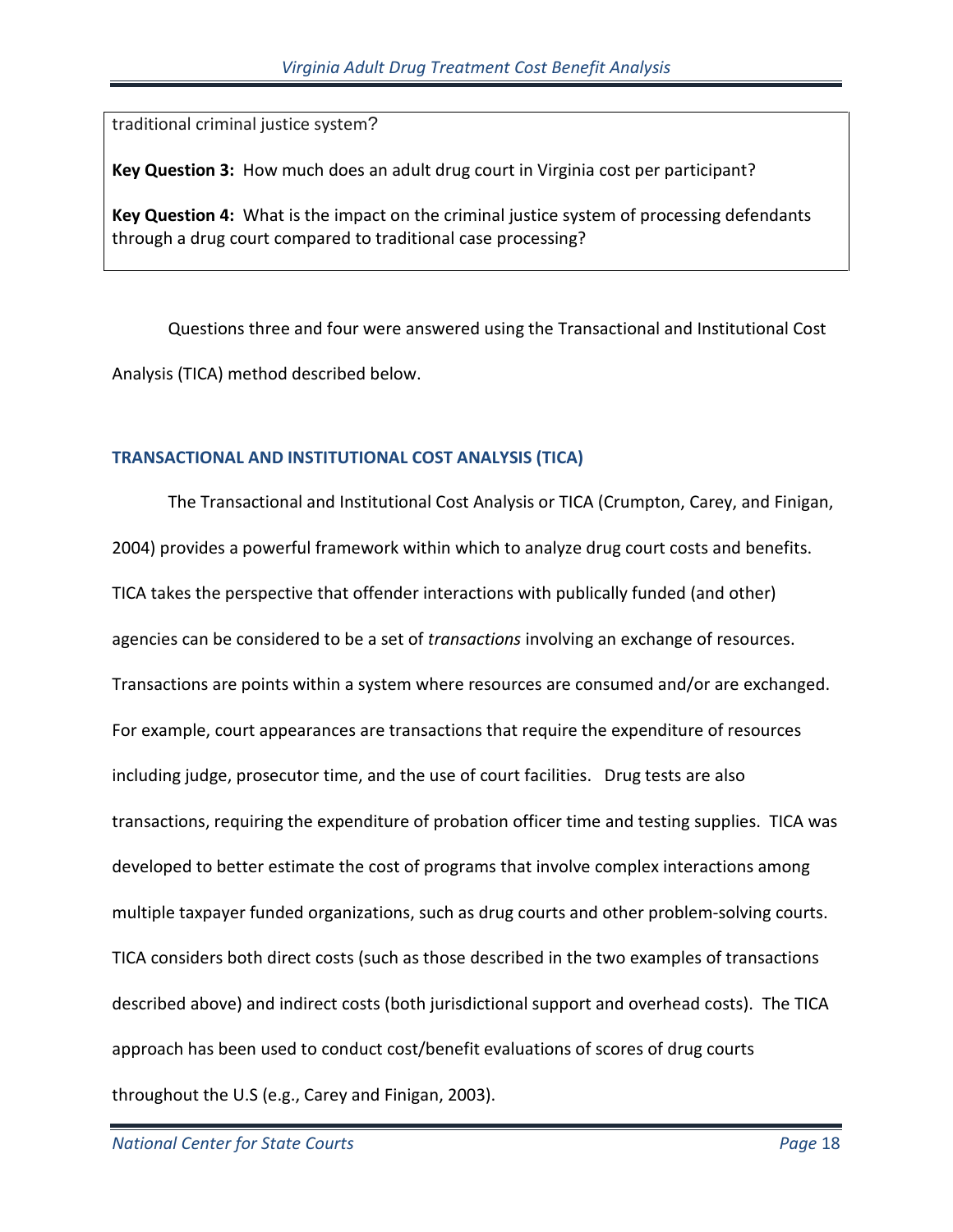TICA operationalizes the "cost" component of cost/benefit analysis as "cost-totaxpayers." Any criminal justice related cost incurred by the drug court or comparison group participant that directly impacts a citizen (either through tax-related expenditures or the results of being a victim of a crime perpetrated by a participant of either group) is used in the calculation of costs. This perspective provides guidance as to which cost data should be collected (costs and avoided cost involving public funds) and which should not be included in the analysis (e.g., costs personally incurred by drug court participants). In some cases, partner agencies that provide goods and services to a drug court provide these without charging a fee to the drug court but nonetheless an expense is accrued to the taxpayer. "Institutional support" (e.g., human resources and IT support) is often provided to drug courts by external organizations (e.g., circuit courts) to support drug court activities. The TICA approach takes into account the generally fractional cost effects of these background elements of institutional support provided by existing jurisdictions.

From the taxpayer perspective, "benefits" (which are best understood as avoided costs) is premised on the realistic assumption that untreated substance abuse will cost a variety of publically-funded agencies money, the expenditure of which could be avoided or diminished if substance abuse were treated in drug court. TICA considers any cost that is avoided (either tax-related expenditures or personal crime victimization) as a result of successful treatment of substance abuse in drug court to be a benefit to the drug court over the "business-as-usual" alternative.

Finally, TICA considers publically funded costs to drug courts to be "opportunity resources," in the sense that if a resource is not used or its use is diminished as a result of a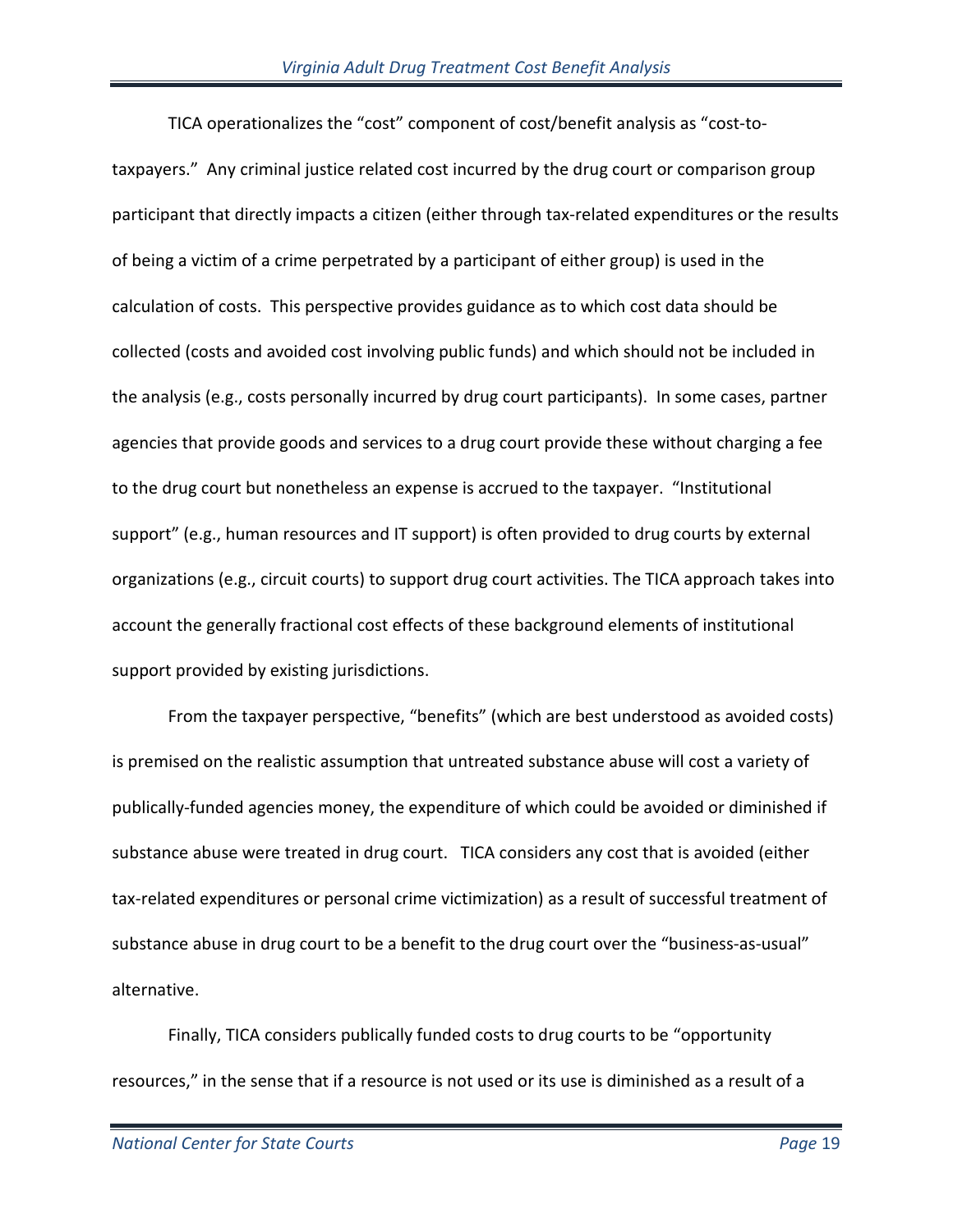successful drug court program, it could be "repurposed" for another offender. For example, if participation in drug court reduces the number of times that a participant is subsequently jailed, more jail space will become available to the local Sheriff. The local Sheriff may see no change in his or her budget, but an opportunity resource will be available to the Sheriff in the form of an available jail bed that can be filled by another offender.

Consequently, it is extremely important for a full-accounting of costs to carefully understand how a drug court interacts with these partner agencies, including which goods and services are exchanged. TICA provides a tool that can be used to estimate the cost to taxpayers of such "transactions" between the drug court and its partner organizations. The TICA approach involves six steps:

- 1. Documenting the drug court and "business-as-usual" processes (how do defendants move through the system);
- 2. Identifying the transactions that occur with these processes (where do defendants interact with the system);
- 3. Identifying the agencies involved in each transaction (e.g. court, treatment, probation, prosecutor's office, law enforcement);
- 4. Determining the resources used during each transaction (e.g. probation officer's time, judge's time, clinician' time);
- 5. Isolating the cost of resources (e.g. cost of the treatment provider's time per hour); and
- 6. Calculating overall costs (e.g. cost per transaction, total cost of the program per participant).

## **THE VIRGINIA ADULT DRUG COURT TICA MODEL: INCLUDED AND EXCLUDED COSTS**

While the TICA model aims to include all costs to taxpayers, its application is not without

limitations. There were limitations to available data to incorporate into cost calculations. For

example, the cost of transactions such as interpreters, court reporters, and transportation of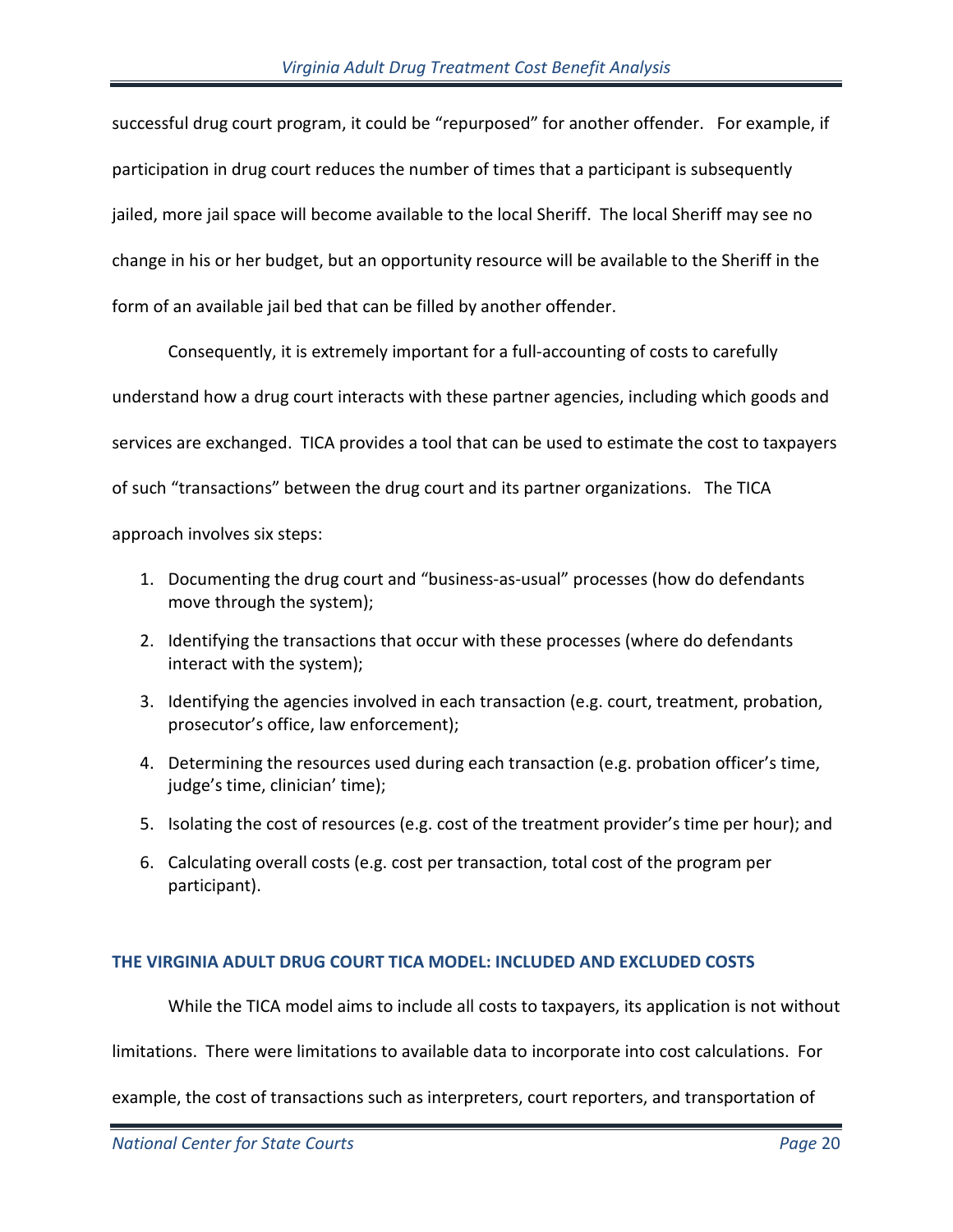inmates to and from court hearings were excluded, as were the cost of trials by jury. In the drug court calculations, the cost of incentives was also unavailable. The funds recovered by payment of costs and fines were also excluded, though this would have reduced the net cost to the taxpayer for both groups in the sample. Other similar revenue to the government that was not available included taxes paid by defendants and participants who are employed. Finally, there are additional tangible benefits from any child support payments collected, foster care costs avoided, and future cost savings due to the birth of drug free babies that we could not collect as part of this study. While we were not able to place a value on these cost-avoided they should be recognized as benefits nonetheless.

 There was also varying availability of salary and benefit information provided by the twelve jurisdictions. Where salary data was missing for a particular type of staff, a statewide average or an average of available data from the twelve jurisdictions was used to determine salary, with an associated benefit rate calculated on the basis of whether the staff was a local or state employee. Further, a uniform overhead rate was applied to all staff across all twelve jurisdictions, based on the best available information regarding these rates. At the jurisdictional level, the same staff cost rate was applied to both the drug court and comparison group calculation models.

There were also limitations in the service level data that was available for the comparison group. Some data was obtained through a survey to the Department of Corrections. Additional information regarding supervision standards was provided by the Department of Corrections (related to the supervision of defendants convicted of felonies) and by the Department of Criminal Justice Services (related to the supervision of those defendants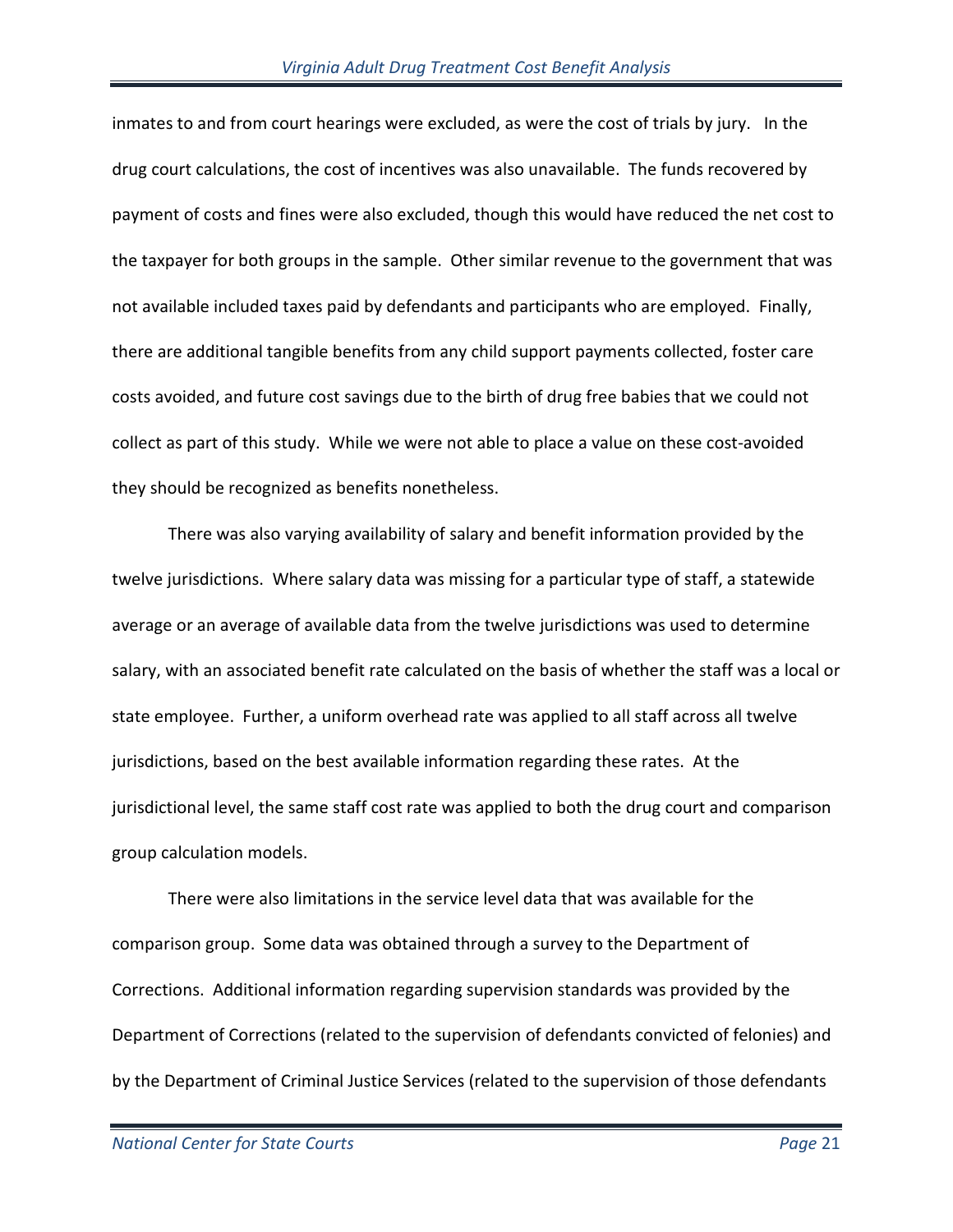convicted primarily of misdemeanor offenses). Where specific data could not be utilized, these supervision standards were applied. Service level data for treatment was determined in a similar fashion.

#### **SOURCES OF DATA**

For this report, a variety of data collection techniques were employed to maximize the validity of the evaluation process. Participant-level data were collected for the cohort of drug court participants who entered one of the twelve adult drug courts being studied between July 1, 2006 and June 30, 2009 (and who exited the drug court by September 2010).

## **SUPREME COURT OF VIRGINIA DRUG COURT DATABASE**

On July 1, 2007, the Supreme Court of Virginia deployed a statewide, web-based drug court database to support statewide drug treatment court evaluation and case management. The database was used to both select an appropriate sample of drug court participants for the study and to provide service level data about those selected. To capture the most accurate information, the study sample was restricted to drug treatment court participants who entered one of the twelve drug courts between July 1, 2006 and June 30, 2009 and who exited drug court by September 2010. Cases that could not be matched with Virginia State Police data were excluded from the sample. This process resulted in a cohort of 748 participants. Data collected included participant demographic information, drug and alcohol histories, program compliance information, program completion type, and program completion dates.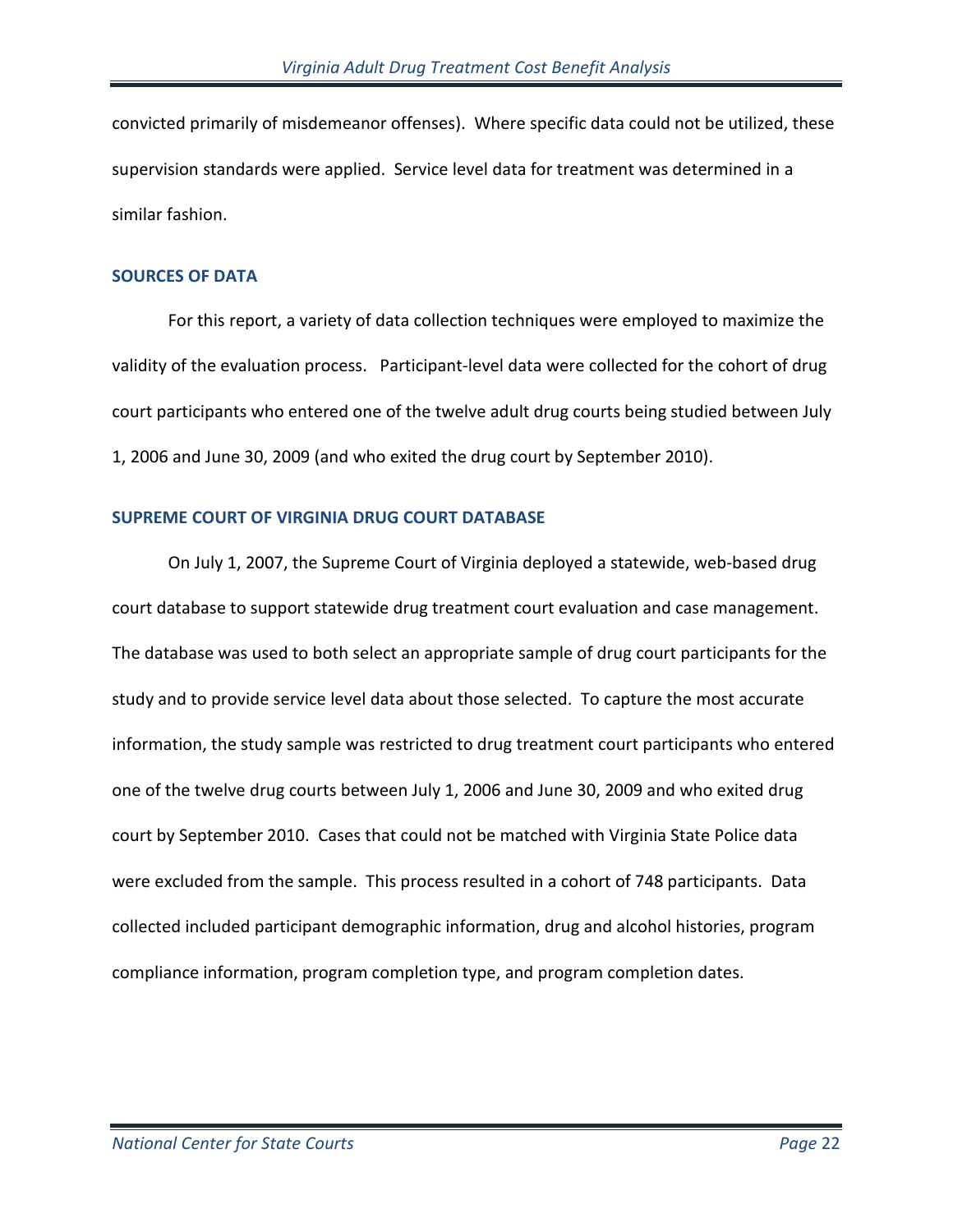#### **SUPREME COURT OF VIRGINIA CIRCUIT COURT CASE MANAGEMENT SYSTEM**

A list of all defendants found guilty of a "drug court eligible" offense during the study period in the jurisdictions being served by one of the twelve targeted drug courts included was obtained from the Supreme Court for the purpose of selecting a valid comparison group. All drug court participants were removed from the list of defendants. Criminal history information for the remaining defendants was then obtained from the Virginia State Police. Defendants with convictions for felony-level violent offenses, drug distribution or sex offenses were removed from the pool of defendants. The remaining 3,254 defendants became the pool of potential comparison group defendants. From this group, a matched comparison group was selected. The sample size for the comparison group cohort was 807.

#### **VIRGINIA STATE POLICE DATA**

Pre-program criminal history and all new arrest and conviction data were obtained from the Virginia State Police for the drug court participants as well as the comparison group. This information was requested in September 2011.

## **NCSC DRUG COURT COORDINATOR SURVEY**

The National Center for State Courts created an online survey for drug court coordinators to complete. The survey was designed to collect basic information about program characteristics, such as capacity, target population, structure, services and basic operation, as well as salary and benefits for drug court staff and criminal justice system employees. The survey was distributed in the fall of 2011 and 100% of the project sites completed the survey.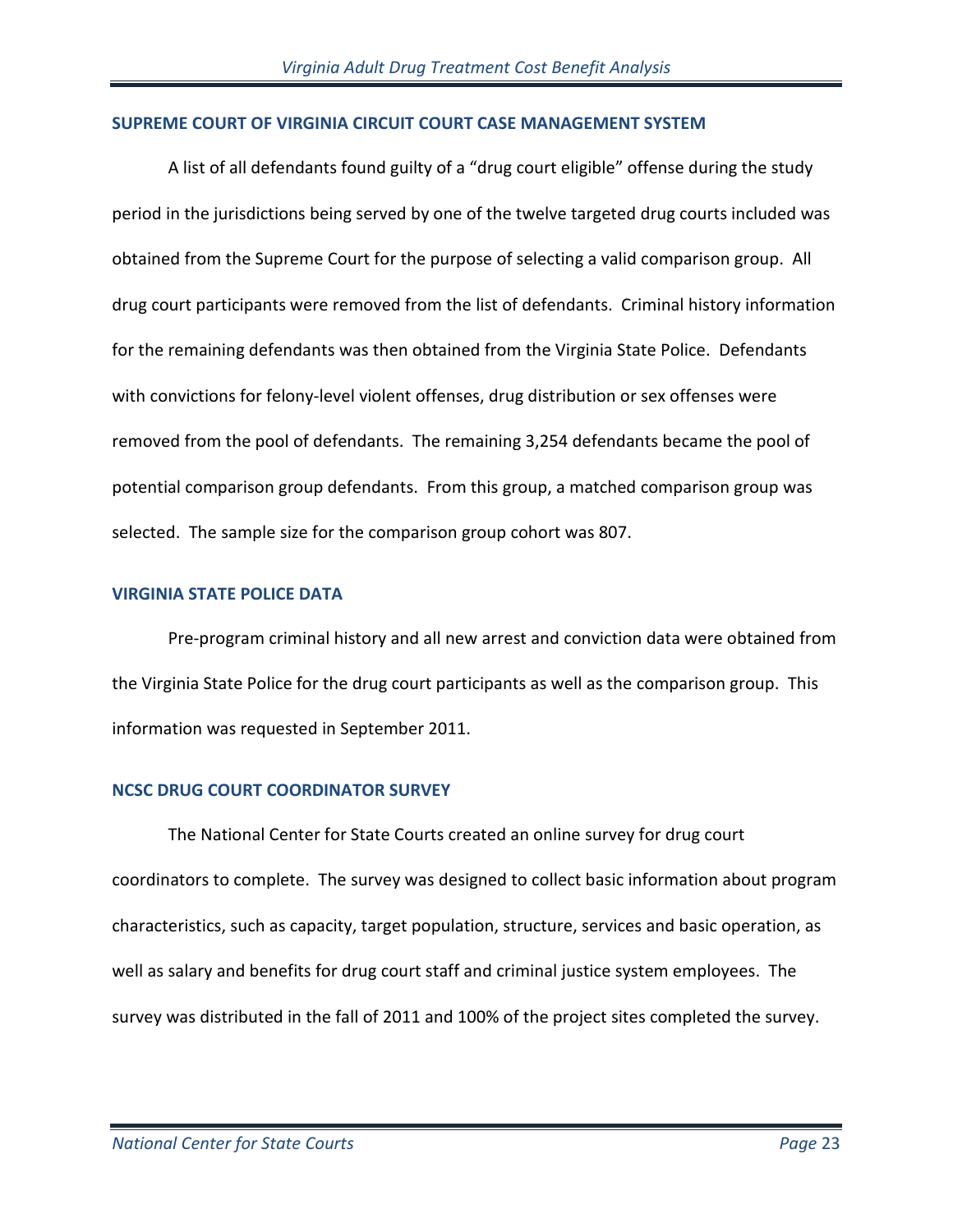#### **NCSC JUDGE AND PROSECUTOR SURVEY**

The National Center for State Courts also developed a second online survey for drug court judges and prosecutors to complete. The survey was designed to collect information regarding criminal justice case processing to include both drug court and the "business as usual" model. This survey was distributed in December of 2011 and 92% of the project sites completed the survey.

#### **PRE-TRIAL AND COMMUNITY CORRECTIONS DATA**

Pre-trial and post trial supervision data conducted by local probation departments for both the drug court and comparison groups was obtained from the PTCC database maintained by the Virginia Department of Criminal Justice Services (DCJS). Information regarding supervision length of stay, drug testing and violations was acquired. Additional information was also obtained regarding supervision and drug testing standards from DCJS. This data was requested in July of 2012.

#### **LOCAL JAIL DATA**

Pre-trial, post trial and recidivist related incarceration days in local jails for both the drug court group and the comparison group were obtained from the Local Inmate Data System (LIDS) database maintained by the Virginia Compensation Board (VCB). This data was requested in July of 2012. The VCB also provided the average cost of a jail bed day for each jail utilized by the local jurisdictions in this study. (Commonwealth of Virginia Compensation Board, 2011)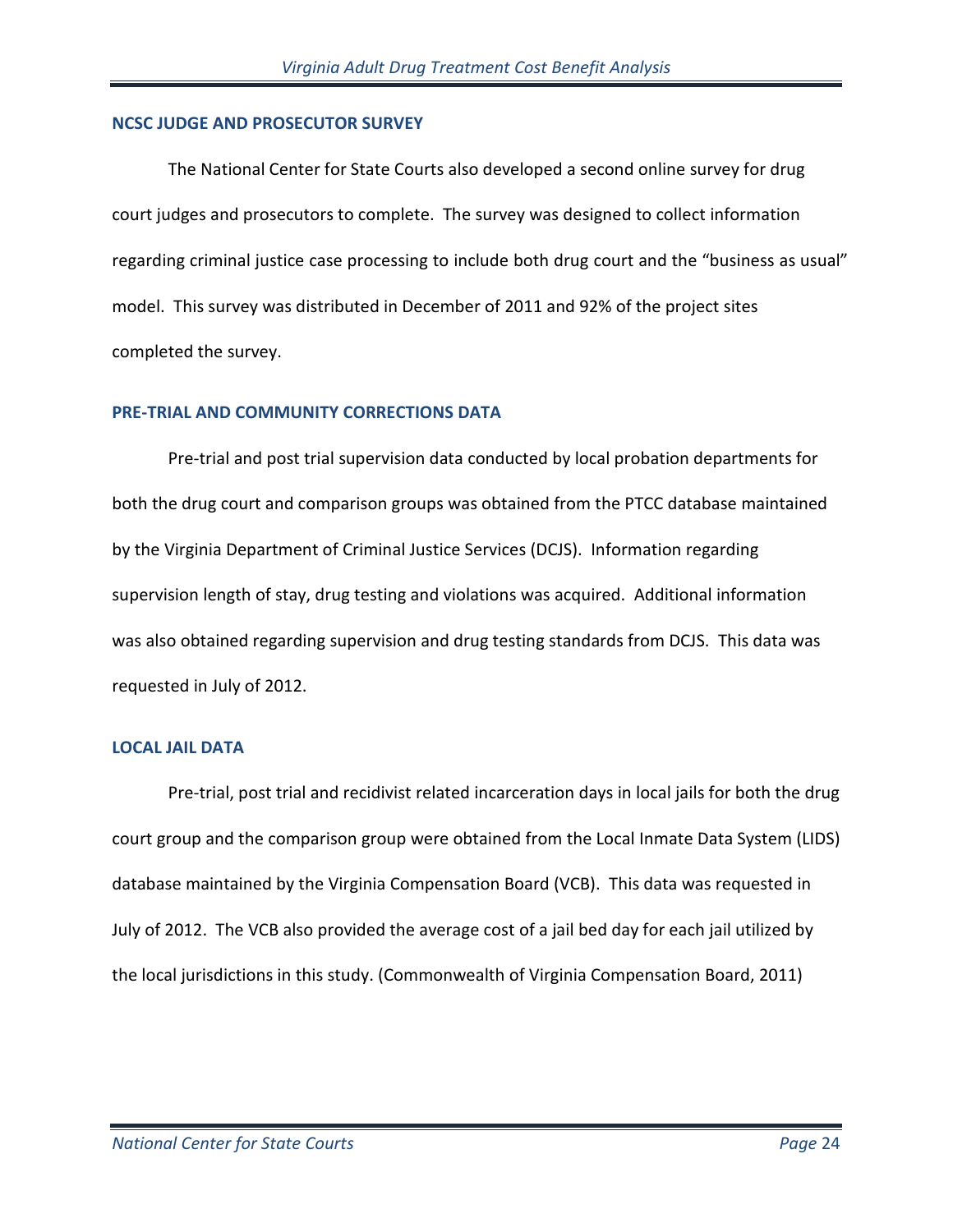#### **DEPARTMENT OF CORRECTIONS DATA**

Post trial and recidivist prison incarceration data for both the drug court and comparison groups was obtained from the Virginia Corrections Information System (CORIS) database maintained by the Virginia Department of Corrections (DOC). The district Probation and Parole offices within each of the twelve jurisdictions in the study provided information regarding state probation supervision lengths of stay, supervision and drug testing standards, and treatment referrals. The data was requested in July of 2012. The average cost of a prison day in Virginia was obtained from a study conducted by the Vera Institute. (Henrichson & Delaney, 2012)

#### **STAFFING AND COURT OBSERVATIONS**

The evaluation team staff conducted observations of both staffing and court sessions on-site at each of the twelve courts in the study. Included in the observations were timing of each individual case and follow-up discussions with the program coordinators, judges and prosecutors to review and finalize the aforementioned surveys. Additional programmatic questions were answered by the program coordinators in the areas of staff, budgets, resources, treatment, supervision, drug testing and other pertinent information. These on-site observations were conducted between February and August 2012.

#### **SELECTING THE TREATMENT AND CONTROL GROUPS – PROPENSITY SCORE MATCHING**

Observational studies face significant challenges providing evidence of causal effects. Unlike experimental designs, studies of observational data cannot guarantee that the treated and control groups are randomly different from each other in terms of relevant observed and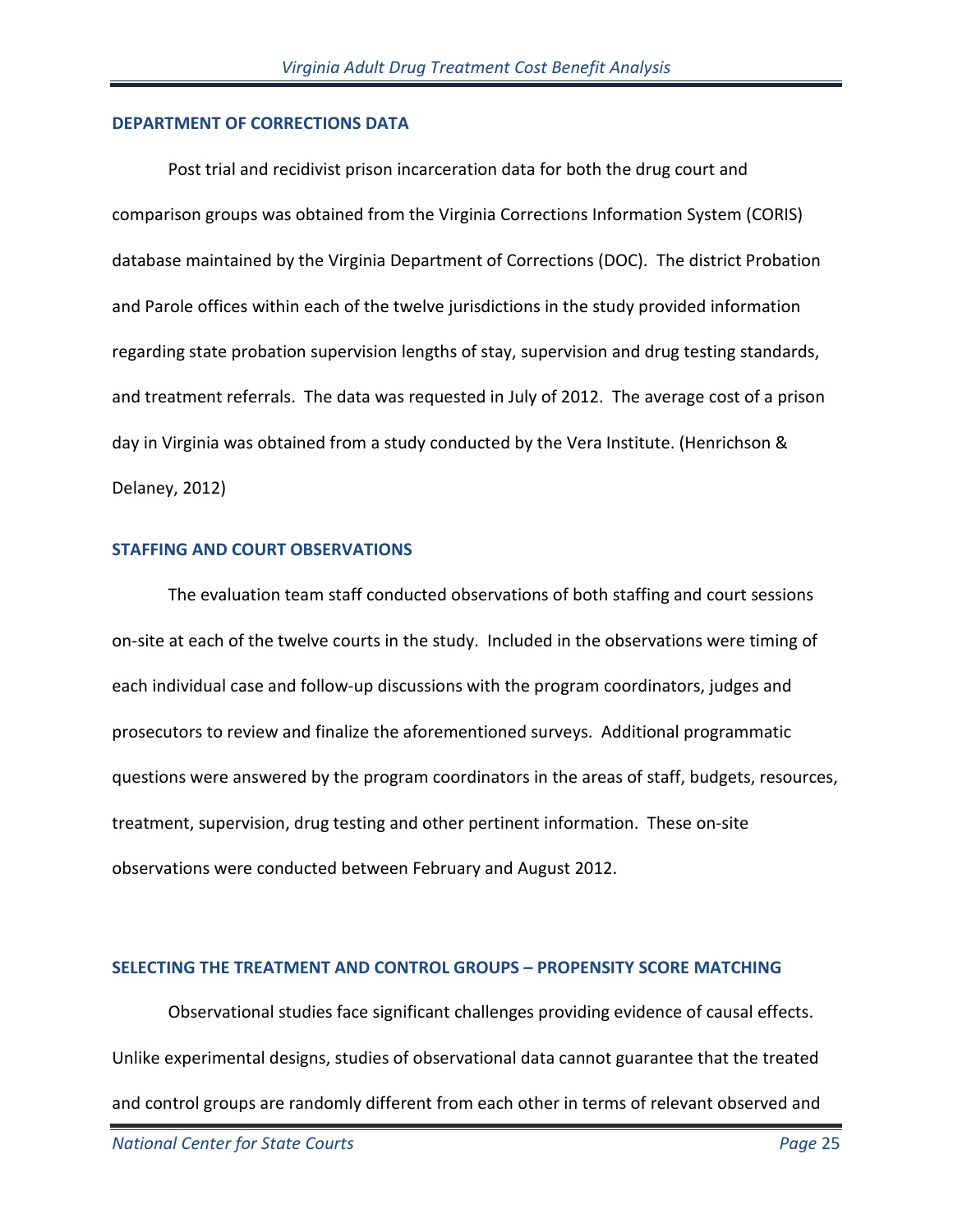unobserved characteristics that may have a relationship with the outcome. Ideally, the distribution of these background characteristics in the studied groups should be equal, a quality referred to as "balance." With observational studies, the assignment of individuals to treatment and control groups is unlikely to be random or unrelated to such characteristics. For instance, offenders referred to drug court are unlikely to be similar, on average, to offenders who are not, although there will be some individuals in the latter group who are similar to drug court participants. Comparing only those who are similar to each other should reduce the likelihood that differences in outcomes between the groups are a result of underlying differences created by assignment.

A popular method used to approximate the balance achievable in experimental studies is "matching" (Stuart, 2010). The goal of matching is to produce a collection of treated and control observations that are as similar as possible in terms of a set of observable covariates. Doing so should prevent unjustified extrapolation when comparing outcomes of treated and untreated individuals and avoid confounding the effects of assignment criteria with the treatment. Note that matching is not an estimation technique, but rather a data processing step that precedes analysis of the data (Ho, et al., 2007).

Many methods have been developed to perform matching (Sekhon, 2009), but in this application we rely on what is likely the most commonly used method, matching on propensity scores.<sup>[2](#page-25-0)</sup> Propensity Score Matching (PSM) selects treated and untreated observations for analysis based on similarity of the estimated likelihood of being in the treatment group given a

 $\overline{a}$ 

<span id="page-25-0"></span> $^2$  To test the sensitivity of the process to the choice of matching method, we compared the results of PSM with Mahalanobis Distance Matching (Sekhon, 2009) and found that the set of observations selected was virtually identical regardless of which method we employed.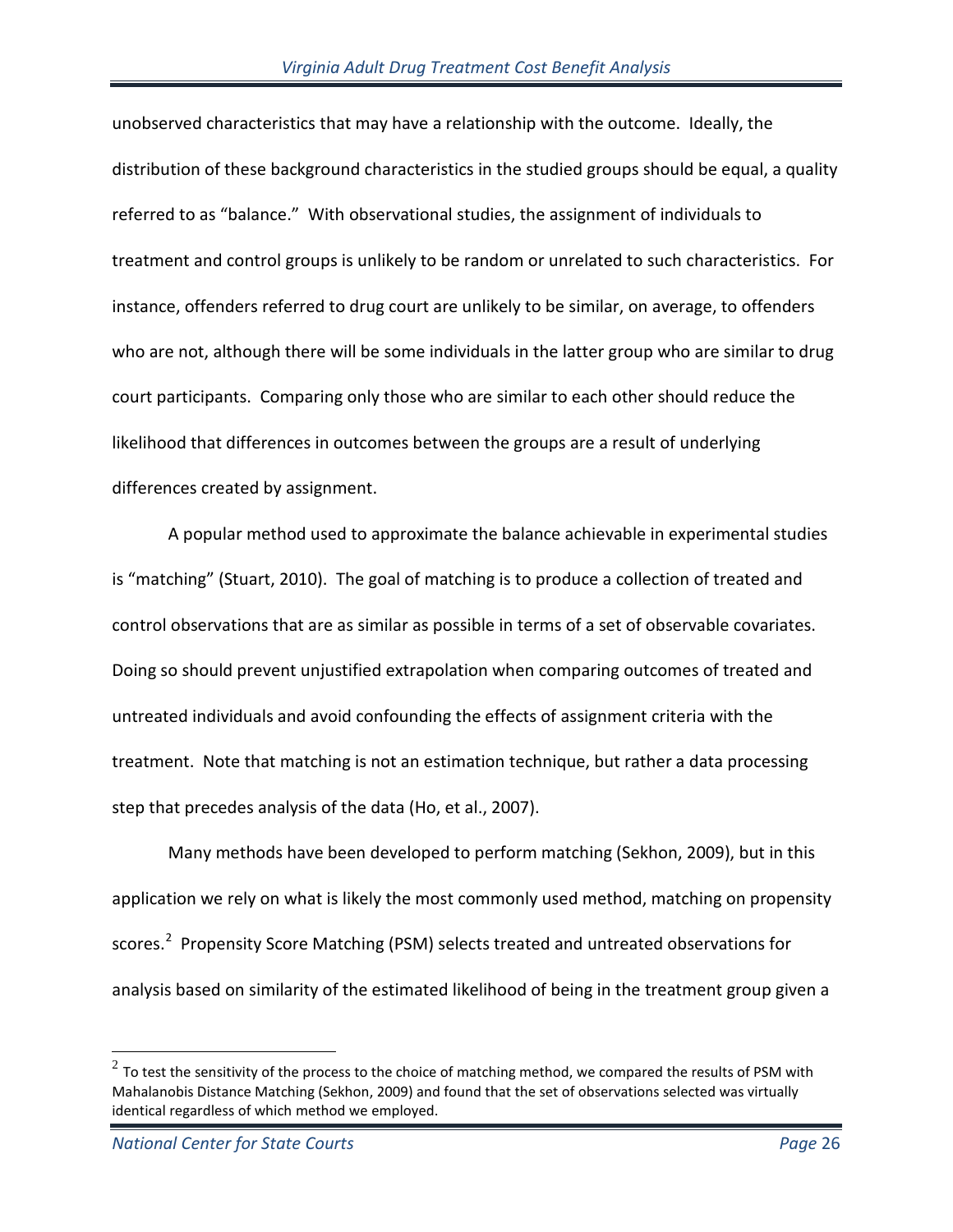set of covariates (Stuart, 2010). PSM represents a practical advance over exact matching choosing treated-control dyads for analysis that are precisely the same on all observed characteristics—which becomes difficult or impossible when covariates are many or measured at an interval level. In the present application, selection of treatment and control cases was performed with propensity scores estimated via logit using the following covariates: 1) the number of prior felonies committed; 2) the number of prior misdemeanors; 3) age at the time of referral; 4) the most serious of individuals' instant (referring) offenses<sup>[3](#page-26-0)</sup>; 5) gender; and 6) racial category.[4](#page-26-1)

Propensity scores were estimated using the pooled drug court and comparison group individuals and then used to match between the groups. During the second stage, we restricted matches between groups to the twelve jurisdictions in the study and specified one-to-one matching without replacement. Thus, the matched drug court and comparison group samples are the same size overall and within jurisdiction. **[Table 3](#page-27-0)** below summarizes the differences between groups in these characteristics before matching and in the matched samples. It can be seen that the matching procedure dramatically reduced possible sources of bias between the sample of drug court participants and the comparison group.

 $\overline{a}$ 

<span id="page-26-0"></span><sup>&</sup>lt;sup>3</sup> The hierarchy of referring offenses is, in descending order, property offenses, drug offenses, public order offenses, and technical offenses (the excluded category). Individuals with instant or prior personal offenses were excluded, as such offenses make one ineligible for referral to drug court. Referring offenses were entered

<span id="page-26-1"></span>separately as indicator variables ("dummies").<br><sup>4</sup> Race categories were African American, white (the excluded category), and a third category for those whose racial classification was either denoted as unknown or so infrequently observed that inclusion as a separate category would almost uniquely identify the individual.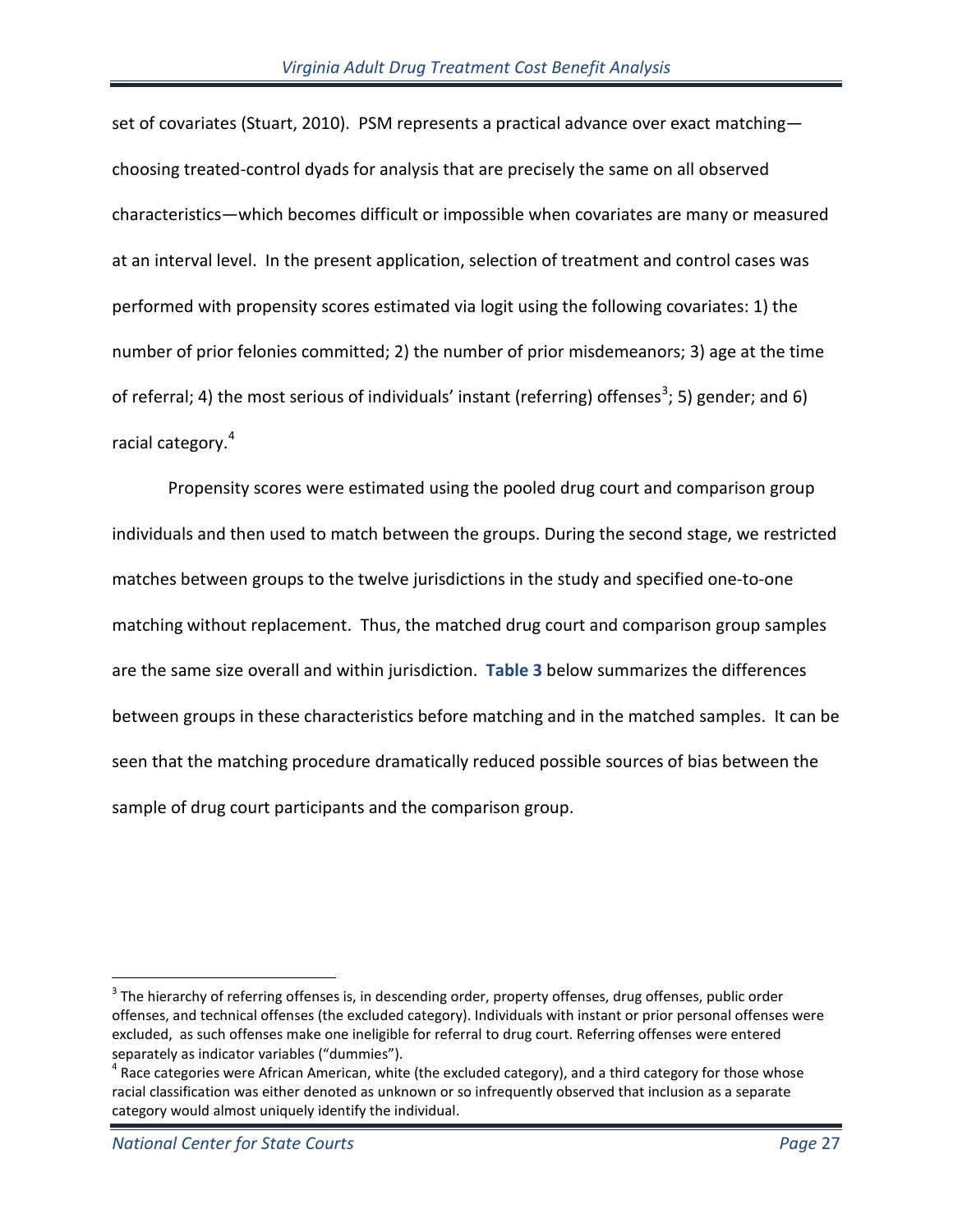<span id="page-27-0"></span>

|  |  |  |  |  |  |  |  | Table 3: Virginia Felony Drug Court Attendees & Comparison Group Matching Characteristics |
|--|--|--|--|--|--|--|--|-------------------------------------------------------------------------------------------|
|--|--|--|--|--|--|--|--|-------------------------------------------------------------------------------------------|

|                                         | Complete          |             | <b>Matched</b>    |             |                     |
|-----------------------------------------|-------------------|-------------|-------------------|-------------|---------------------|
| <b>Sample</b>                           |                   |             |                   |             |                     |
|                                         | <b>Drug Court</b> | Comparison  | <b>Drug Court</b> | Comparison  | <b>Bias Reduced</b> |
| <b>Covariate</b>                        | (Mean/%)          | $(Mean/\%)$ | $(Mean/\%)$       | $(Mean/\%)$ | (%)                 |
| Prior<br>Felonies                       | $2.7***$          | 5.1         | $2.9*$            | 3.7         | 66.7%               |
| Prior<br>Misdemeanors                   | $3.5***$          | 4.7         | $3.6*$            | 4.0         | 66.7%               |
| Age<br>(Years)                          | $34.4*$           | 35.2        | 34.4              | 35.0        | 21.7%               |
| Property<br><b>Referring Charge</b>     | 18.4%***          | 57.2%       | 19.1%             | 38.9%       | 49.4%               |
| Drug<br>Referring Charge                | 53.1%***          | 33.3%       | 51.3%             | 51.3%       | 100.0%              |
| Public Order<br><b>Referring Charge</b> | $1.7%***$         | 0.1%        | $1.7\%$ **        | 0.3%        | 13.7%               |
| Gender<br>(% Female)                    | 40.8%***          | 22.1%       | 40.4%             | 34.3%       | 67.4%               |
| Race<br>(African American)              | 45.4%***          | 64.2%       | 46.6%             | 46.9%       | 98.4%               |
| Race<br>(Other)                         | $1.1%***$         | 0.2%        | 1.1%              | 0.5%        | 36.5%               |

Significantly different at  $p < .05^*$ ,  $p < .01^{**}$ ,  $p < .001^{***}$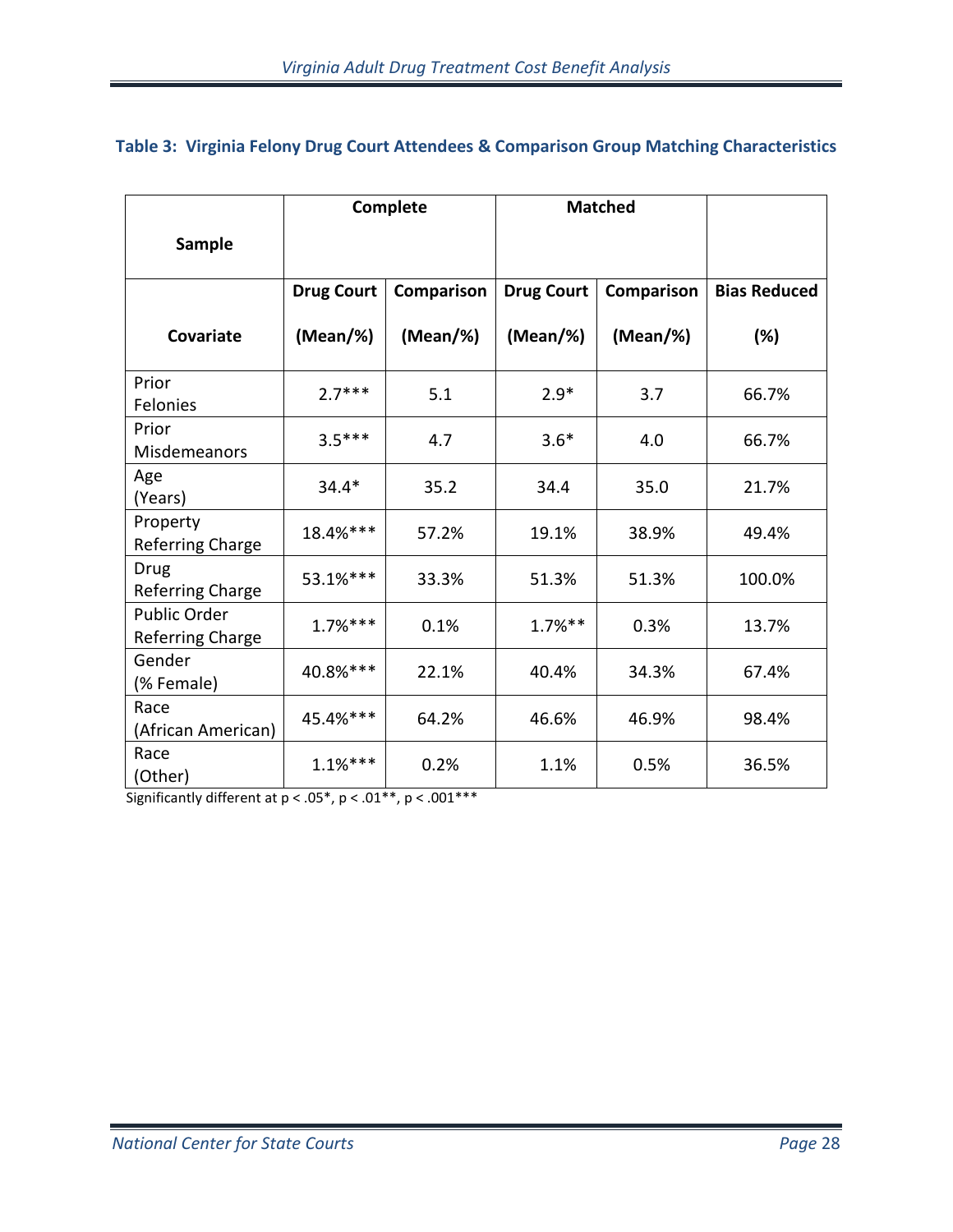## **QUESTION 1: What defendant characteristics and program characteristics are associated with the graduation rates and recidivism rates of drug court participants?**

In this section defendant-level characteristics and program characteristics were

examined to determine which are associated with higher graduation rates and reduced

recidivism rates among the drug court participants. Program characteristics were examined to

determine which impact graduation rates and recidivism, controlling for the background

characteristics of the participants themselves.

#### **INDIVIDUAL AND PROGRAM CHARACTERISTICS EXAMINED**

The **[Table 4](#page-28-0)** below shows the individual factors and program characteristics that were

analyzed to answer "Question 1."

<span id="page-28-0"></span>

| <b>Individual Factors Examined</b>                                                                           | <b>Program Characteristics Examined</b>                          |
|--------------------------------------------------------------------------------------------------------------|------------------------------------------------------------------|
| Defendant's age at entry                                                                                     | Having MRT <sup>5</sup> as part of your programming              |
| Defendant's race                                                                                             | Having a written sanctioning system                              |
| Defendant's gender                                                                                           | Having a law enforcement representative on<br>your team          |
| Defendant being a high school graduate                                                                       | Having specific periods of clean time required<br>for graduation |
| Defendant being a college graduate                                                                           | Dismissing charges as a result of graduation                     |
| Defendant having pre-program arrests (other<br>than the placement offense)                                   |                                                                  |
| Defendant having pre-program convictions at<br>the time of drug court placement                              |                                                                  |
| Defendant's placement charges for drug court<br>(drug charge, property charge, probation<br>violation, etc.) |                                                                  |

#### **Table 4: Individual and Program Factors Examined**

 $\overline{a}$ 

<span id="page-28-1"></span><sup>&</sup>lt;sup>5</sup> Moral Reconation Therapy (MRT) is a cognitive behavioral intervention designed to address criminal thinking. MRT is taught in a group format using structured group exercises and prescribed homework assignments. The MRT workbook is structured around 16 objectively defined steps (units) focusing on seven basic treatment issues: confrontation of beliefs, attitudes, and behaviors; assessment of current relationships; reinforcement of positive behavior and habits; positive identity formation; enhancement of self-concept; decrease in hedonism and development of frustration tolerance; and development of higher stages of moral reasoning. Participants meet in groups, typically once a week, and can complete all steps of the MRT program in a minimum of 3 to 6 months. MRT facilitators must complete 32 hours of professional training and become certified to facilitate MRT.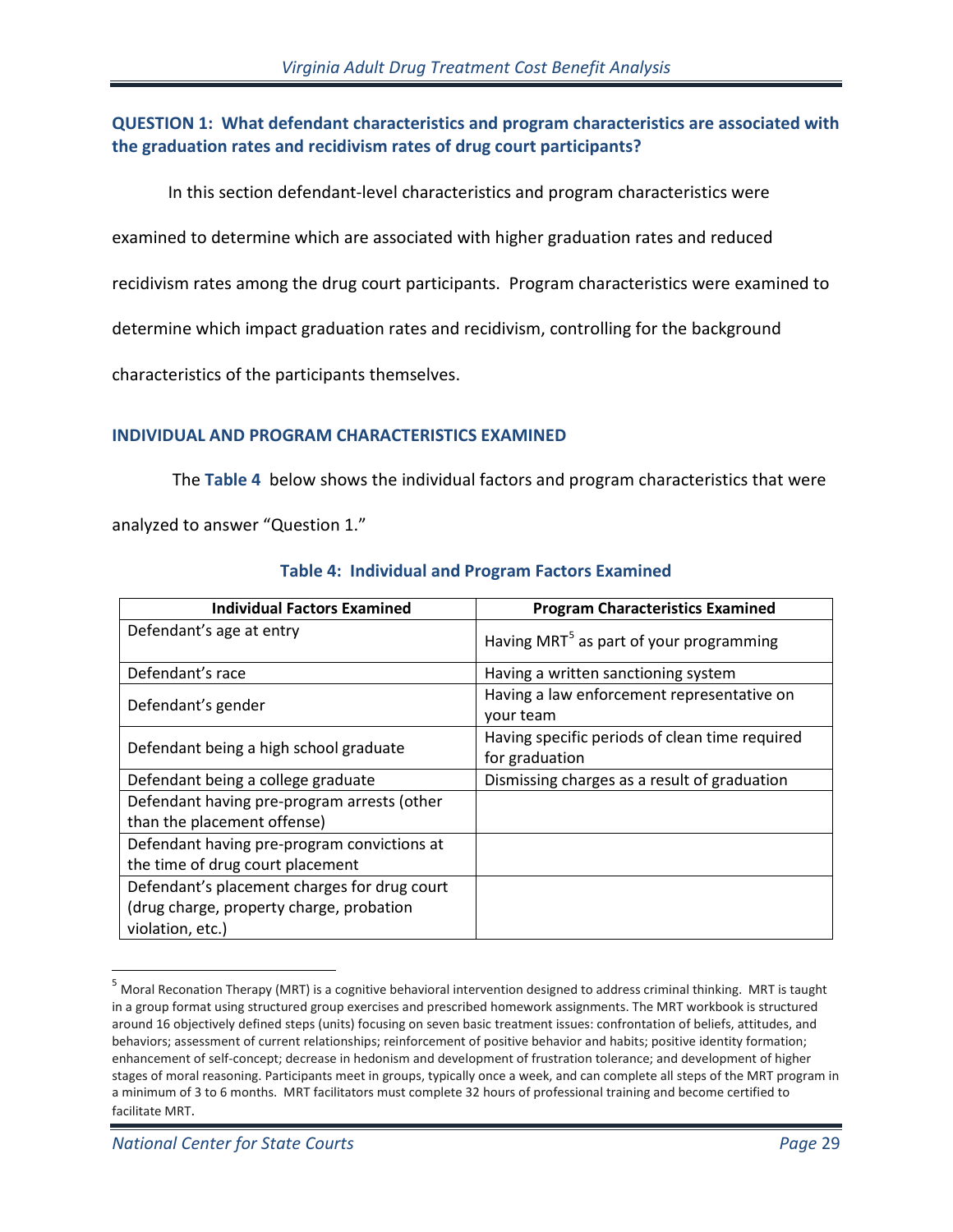#### **KEY FINDINGS**

Initial analyses examined which factors contribute to the likelihood that any given

participant will graduate from drug court. Approximately 52% of the drug court participants in

the sample graduated from one of the Virginia drug court programs during the study period.

**Table 5** shows the factors that were found to be statistically significant (i.e., it is highly likely

that these results were not the product of chance) in the analysis. Appendix A provides a more

detailed description of the analysis methodology.

| <b>Factor</b>                                                                                    | Interpretation                                                                                                                                                                                                                                                                                                                                                                                                                                                                               |  |  |
|--------------------------------------------------------------------------------------------------|----------------------------------------------------------------------------------------------------------------------------------------------------------------------------------------------------------------------------------------------------------------------------------------------------------------------------------------------------------------------------------------------------------------------------------------------------------------------------------------------|--|--|
| Being placed into drug<br>court on just drug<br>offenses*                                        | The odds of graduation for defendants placed into drug court on a drug<br>offense are significantly higher than the odds of graduation for defendants<br>placed into drug court for technical violations. Odds of graduating for a<br>participant with a drug offense are 80% higher than the odds of an otherwise<br>similar technical offender.                                                                                                                                            |  |  |
| Having pre-program<br>arrests**                                                                  | Every additional pre-program arrest decreases the odds of graduating:<br>Every pre-program arrest decreases the odds of graduating by 5%.                                                                                                                                                                                                                                                                                                                                                    |  |  |
| Having pre-program<br>convictions**                                                              | Every additional pre-program conviction increases the odds of graduating.<br>Every pre-program conviction increases the odds of graduation by 7%.                                                                                                                                                                                                                                                                                                                                            |  |  |
| Age***                                                                                           | Every year of age increases the odds of graduating. Every year of age<br>increases the odds of graduating by 6%.                                                                                                                                                                                                                                                                                                                                                                             |  |  |
| Program having written<br>sanctioning guidelines*                                                | Being provided written sanction guidelines increases the probability of<br>graduation. The odds of graduating for participants with no prior felonies<br>from drug courts that provide them with written sanction guidelines are<br>335% higher than the odds for similar participants from drug courts that do<br>not provide such guidelines to participants.                                                                                                                              |  |  |
| Interaction between<br>having prior felony<br>convictions and written<br>sanctioning guidelines* | The probability of graduation for offenders with no prior felonies increases<br>if their court supplies them with written sanction guidelines: The<br>probability of graduation for offenders with no prior felonies increases if<br>their court supplies them with written sanction guidelines as opposed to<br>drug courts that do not supply guidelines to similar participants (95% vs.<br>82%, respectively). There is no evidence of an effect on participants with<br>prior felonies. |  |  |

#### **Table 5: Factors that Contribute to the Likelihood of Graduation**

 $< .001*** < .01*** < .05*$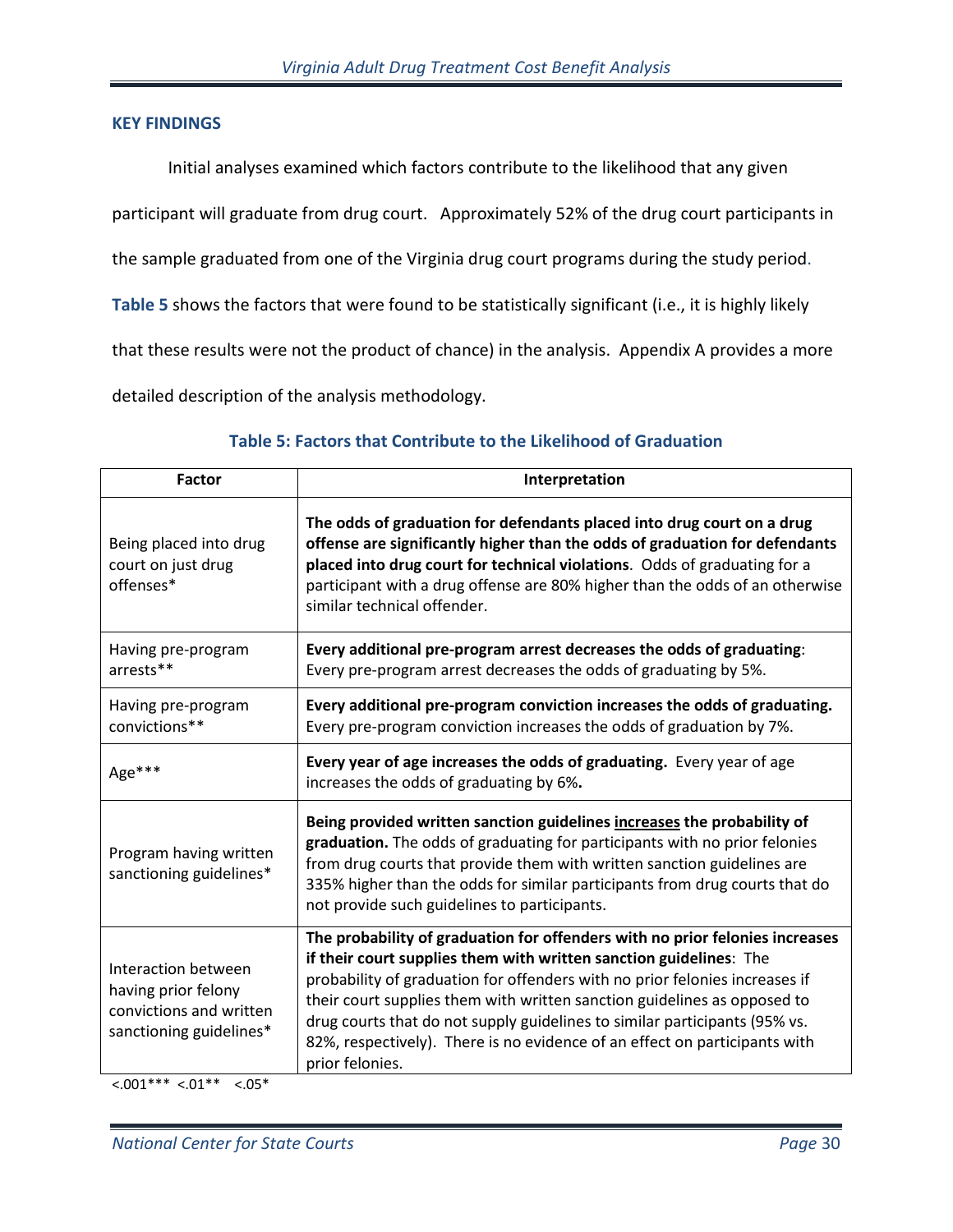The second analyses examined which factors contribute to the likelihood that any given participant will re-offend during the time they are enrolled in the drug court program. To the extent that being arrested for a new charge increases the likelihood the defendant will be terminated from the drug court program, these factors are closely tied to the probability of graduation. It should be noted that only 14% of the drug court participants had a new arrest while enrolled in the program. **Table 6** shows the factors that were found to be statistically significant in the analysis. Appendix A provides a more detailed description of the analysis methodology.

| <b>Factor</b>                                                                                                       | Interpretation                                                                                                                                                                                                                                                                                                                                                                                                                                                       |
|---------------------------------------------------------------------------------------------------------------------|----------------------------------------------------------------------------------------------------------------------------------------------------------------------------------------------------------------------------------------------------------------------------------------------------------------------------------------------------------------------------------------------------------------------------------------------------------------------|
| Having pre-program<br>felony convictions***                                                                         | Pre-program felonies increase the odds of in-program reoffending.<br>Odds of in-program reoffending for a participant with at least one pre-<br>program felony conviction are 271% percent higher than the odds for an<br>otherwise similar offender with no prior felonies.                                                                                                                                                                                         |
| Age***                                                                                                              | Every year of age decreases the odds of in-program reoffending. Every<br>year of age decreases the odds of in-program reoffending by 6%.                                                                                                                                                                                                                                                                                                                             |
| Using MRT in the<br>program*                                                                                        | The odds of in-program reoffending for participants of drug courts that<br>employ MRT are significantly less the odds for similar participants<br>from drug courts that do not employ MRT. The odds of committing in-<br>program offenses for participants of drug courts that employ MRT are<br>65% less than the odds for similar participants from drug courts that do<br>not employ MRT.                                                                         |
| Dismissing the placement<br>charges if a defendant<br>graduates from drug<br>court*<br>$<.001***<.01**$<br>$< .05*$ | The odds of in-program reoffending for participants from drug courts<br>that drop charges for graduates are significantly higher than the odds<br>for similar participants from drug courts that do not drop charges for<br>graduates. The odds of in-program reoffending for participants from<br>drug courts that drop charges for graduates are 146% higher than the<br>odds for similar participants from drug courts that do not drop charges<br>for graduates. |

## **Table 6: Factors that Predict In-Program Recidivism**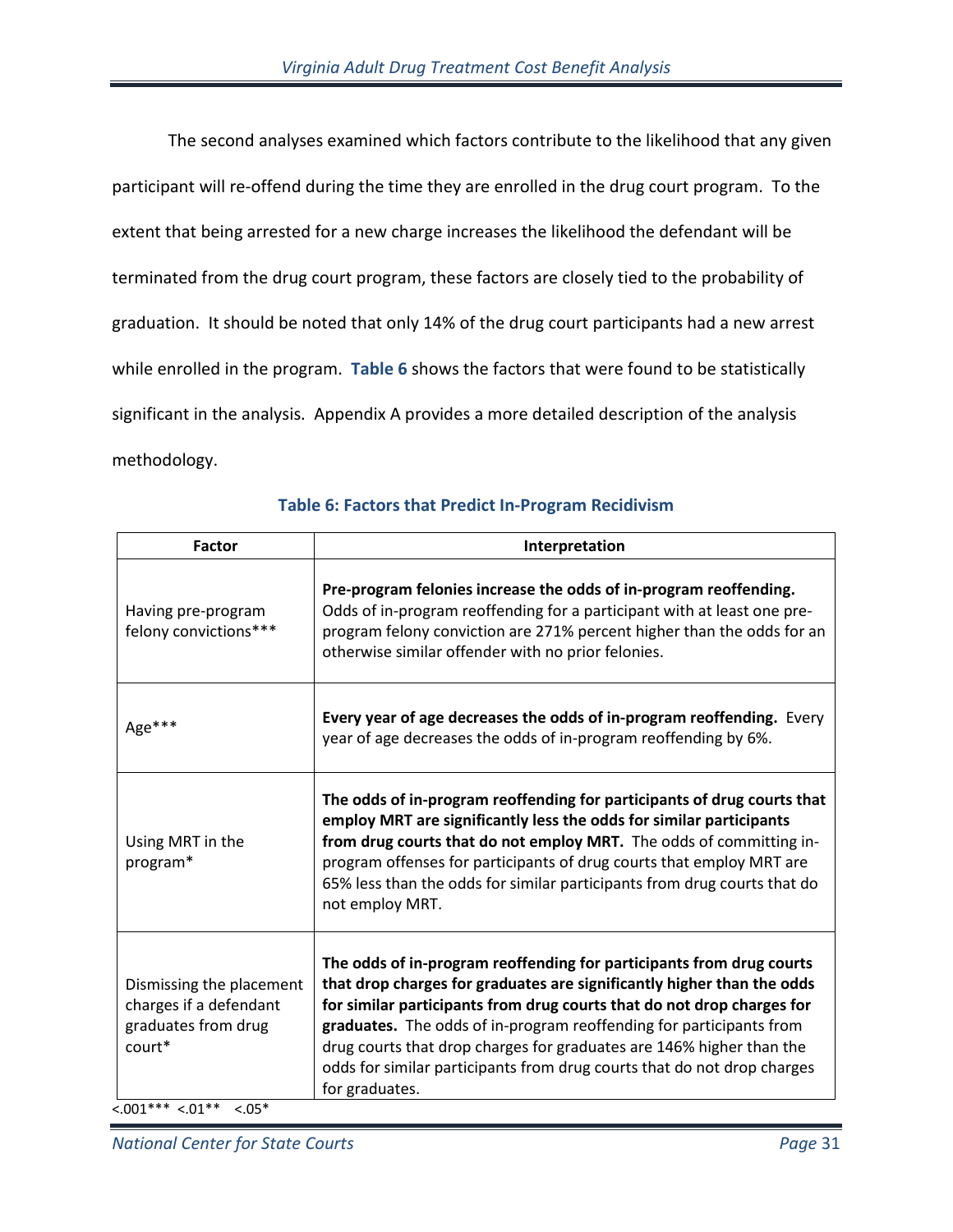#### **IMPLICATIONS FOR PRACTITIONERS AND POLICY MAKERS**

Based on the findings above, we would recommend that Virginia Adult Drug Courts:

- Incorporate MRT into their existing treatment curriculum, if not already in use, to ensure that criminal thinking is adequately addressed.
- Develop a written sanctioning matrix to be used by the team and provide the sanctioning matrix to participants.
- Screen and assess participants well both for legal eligibility and for risk and needs and ensure that there is sufficient programming to address the needs presented by defendants who are high-risk.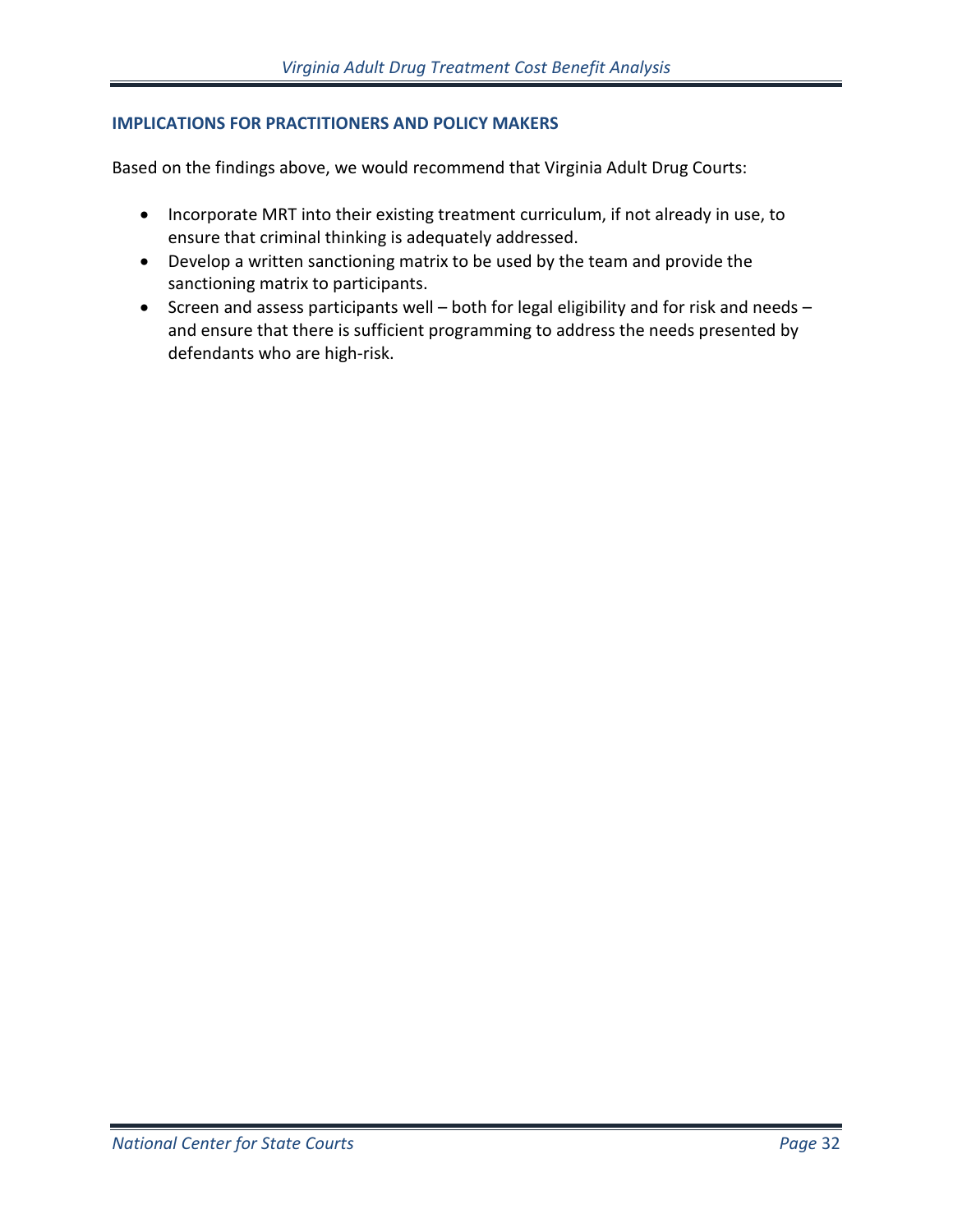## **QUESTION 2: Controlling for differences in demographics and criminal history, do drug court participants demonstrate better recidivism outcomes than defendants processed through the traditional criminal justice system?**

The first report established that drug court participants were significantly less likely to recidivate than the carefully matched "business-as-usual" comparison group and that this was a robust and sustained effect. However, the analysis in the first report could not rule out the possibility that some other difference between the drug court treatment and comparison groups, such as a difference in prior criminal history, could explain the difference in recidivism. Even though the sophisticated propensity score matching approach rendered the drug court treatment group and the comparison group virtually identical with regards to many variables known to be related to recidivism, a few differences between the two groups remained. Therefore, three additional analyses were conducted to further determine the effect that drug court has on recidivism as opposed to "business-as-usual" processing.

The purpose of the first analysis described in this section was to statistically control for the differences remaining between the two groups after propensity score matching in a multivariate analysis of recidivism. By statistically controlling for any differences between the two already propensity-score matched groups, it was concluded, with a high degree of confidence, that any difference in the probability of recidivism between the two groups is due to a difference in the effectiveness of these two alternatives and not some other explanation.

Two additional analyses were also conducted, the purposes of which were to shed light on the "black box" of drug court treatment by attempting to determine which components of drug court (e.g., treatment, supervision, or sanctioning) exerted the greatest influence on recidivism. In the case of the second analysis presented in this section, the influence of both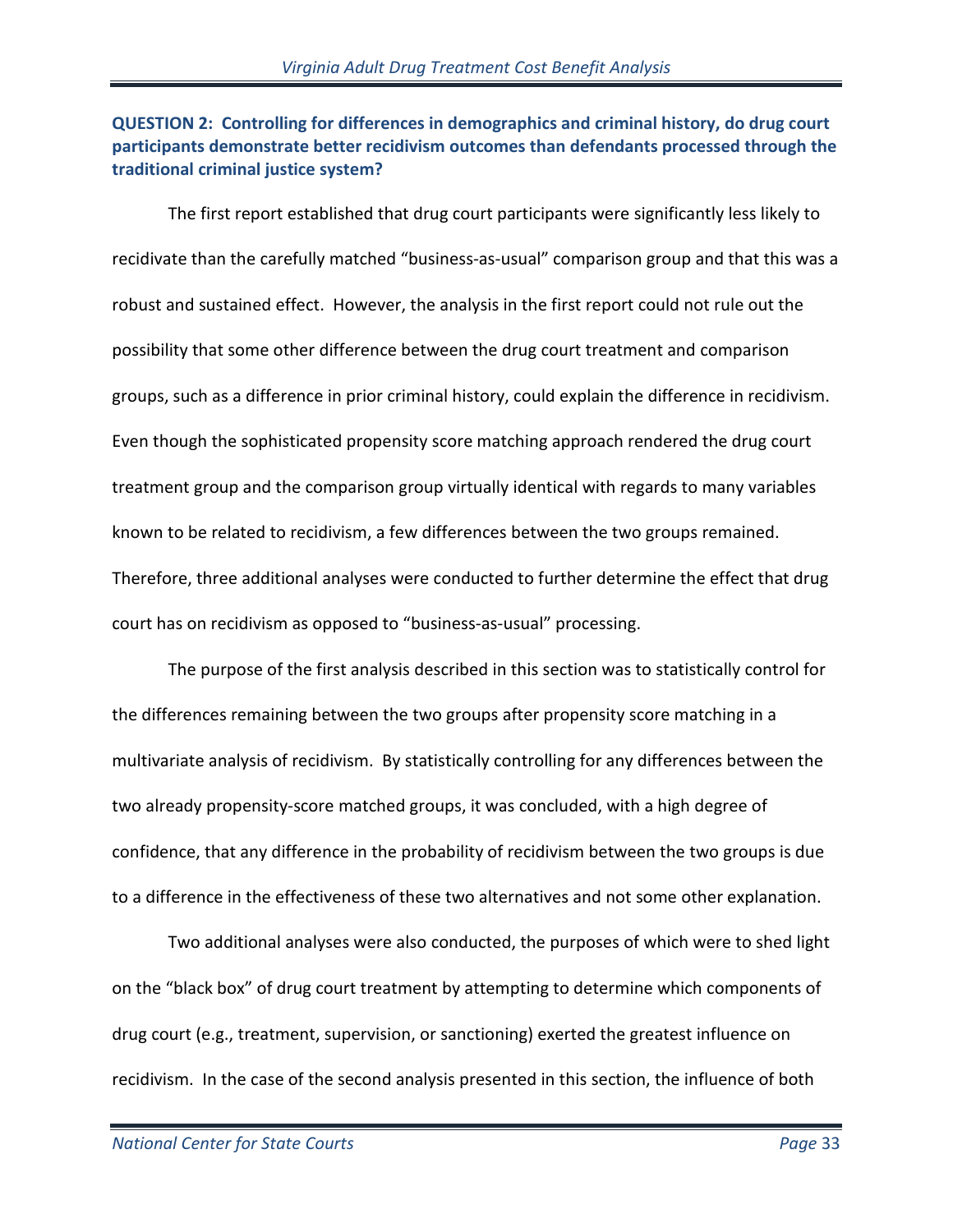individual offender and drug court program characteristics on the probability of recidivism was examined. In the third and final analysis described in this section, which individual offender and drug court program characteristics predicted the number of post-exit arrests resulting in a conviction were examined for the drug court treatment group only.

#### **KEY FINDINGS**

The results show, with a very high degree of confidence, that drug courts are more effective at reducing the probability of recidivism and the probability of recidivism over time than the " business-as-usual" alternative. **Table 7** (following page) shows the factors that were statistically significant in the prediction of post-program recidivism for each analysis. Successful completion of drug court (graduation) in strongly related to reductions in post-exit recidivism. In addition, programs that incorporate MRT were found to be more effective at reducing the incidence and frequency of recidivism than drug court programs that do not offer MRT.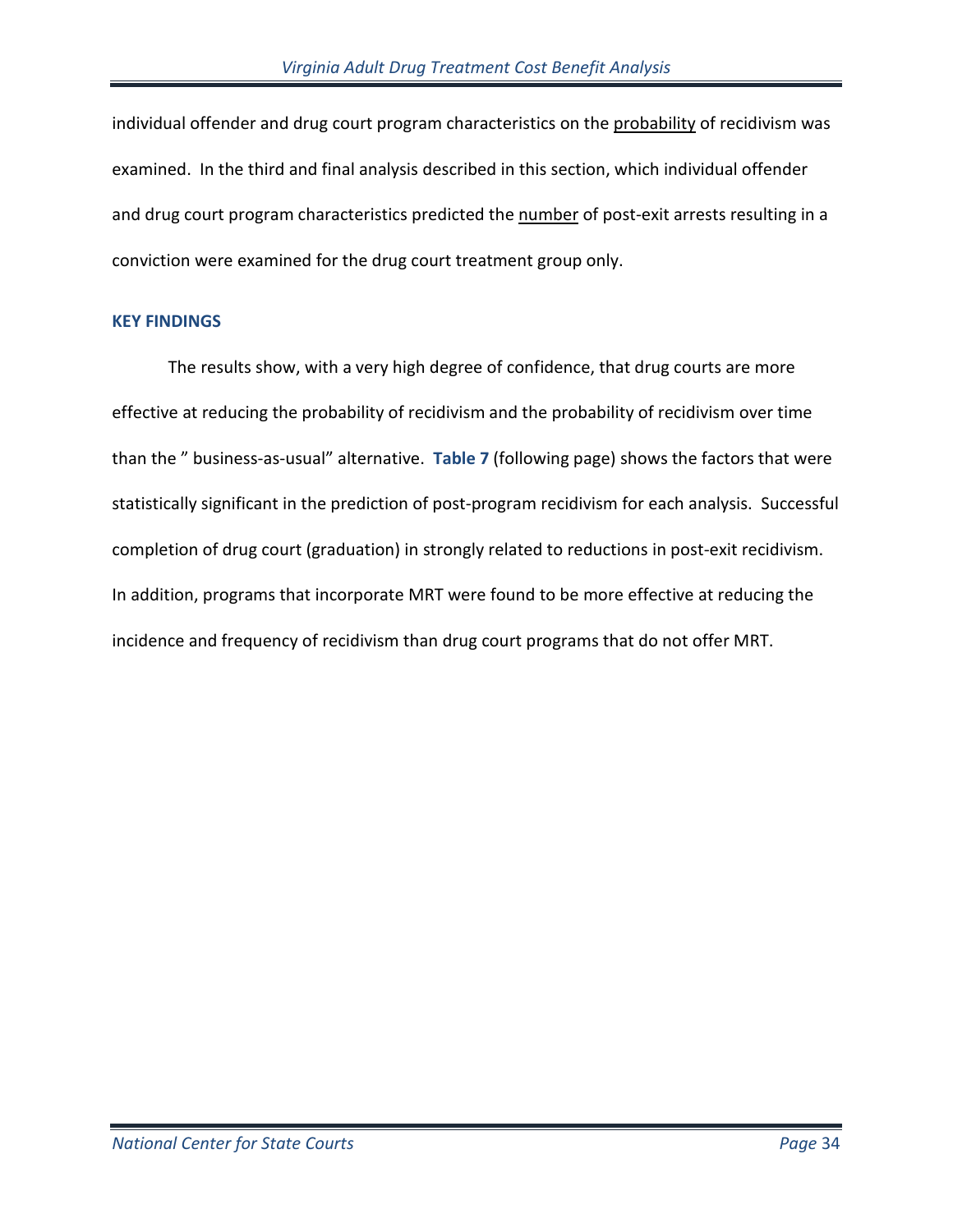| <b>Analysis</b>   | Comparison                                                   | <b>Analysis Variable</b>                      | <b>Principle Findings</b>                                                                                                                                                                                                                                                                                                                                                                                                                                                                                                                                                                                                          |
|-------------------|--------------------------------------------------------------|-----------------------------------------------|------------------------------------------------------------------------------------------------------------------------------------------------------------------------------------------------------------------------------------------------------------------------------------------------------------------------------------------------------------------------------------------------------------------------------------------------------------------------------------------------------------------------------------------------------------------------------------------------------------------------------------|
| Analysis<br>One   | Drug Court with<br>Matched<br><b>Comparison Group</b>        | Probability of<br><b>Recidivism Over Time</b> | The multivariate Cox model confirms that<br>participation in drug court is associated<br>with a statistically significant decrease in<br>the likelihood of recidivism over time,<br>while controlling for the influence of<br>demographic characteristics, criminal<br>history, and referral offense. The<br>probability of recidivism over time was<br>also found to be related to the offenders'<br>gender and the number of prior<br>convictions.                                                                                                                                                                               |
| Analysis<br>Two   | Drug Court with<br>Matched<br><b>Comparison Group</b>        | Overall Probability of<br>Recidivism          | Participation in drug court is associated<br>with a statistically significant decrease in<br>the odds of recidivism. The odds of<br>recidivism are significantly lower for<br>females and for older offenders, whereas<br>the odds of recidivism are greater for<br>defendants with a higher number of prior<br>convictions, any prior felony conviction,<br>or multiple referral charges. The use of<br>MRT does appear to be associated with a<br>substantively significant 36% reduction in<br>the odds of recidivism, and this effect is<br>the closest of the program-level effects to<br>achieving statistical significance. |
| Analysis<br>Three | Drug Court<br>Graduates with<br>Drug Court Non-<br>Graduates | Number of Post-Exit<br>Arrests                | Graduation from drug court appears to<br>exert a lasting impact (reduction) on the<br>number of offenses committed by<br>participants after they exit drug court,<br>compared to those who attend but do<br>not graduate. In addition, participants<br>from programs that practice MRT<br>committed substantially fewer offenses<br>than those from programs that did not<br>offer MRT.                                                                                                                                                                                                                                            |

## **Table 7: Principle Findings from Question 2 Analysis**

## **IMPLICATIONS FOR PRACTITIONERS AND POLICY MAKERS**

Based on the findings above, we would recommend that Virginia Adult Drug Courts:

• Strive to improve overall graduation rates while, at the same, maintaining the program requirements that are clearly producing positive outcomes. It is essential that any changes to programming and program design be undertaken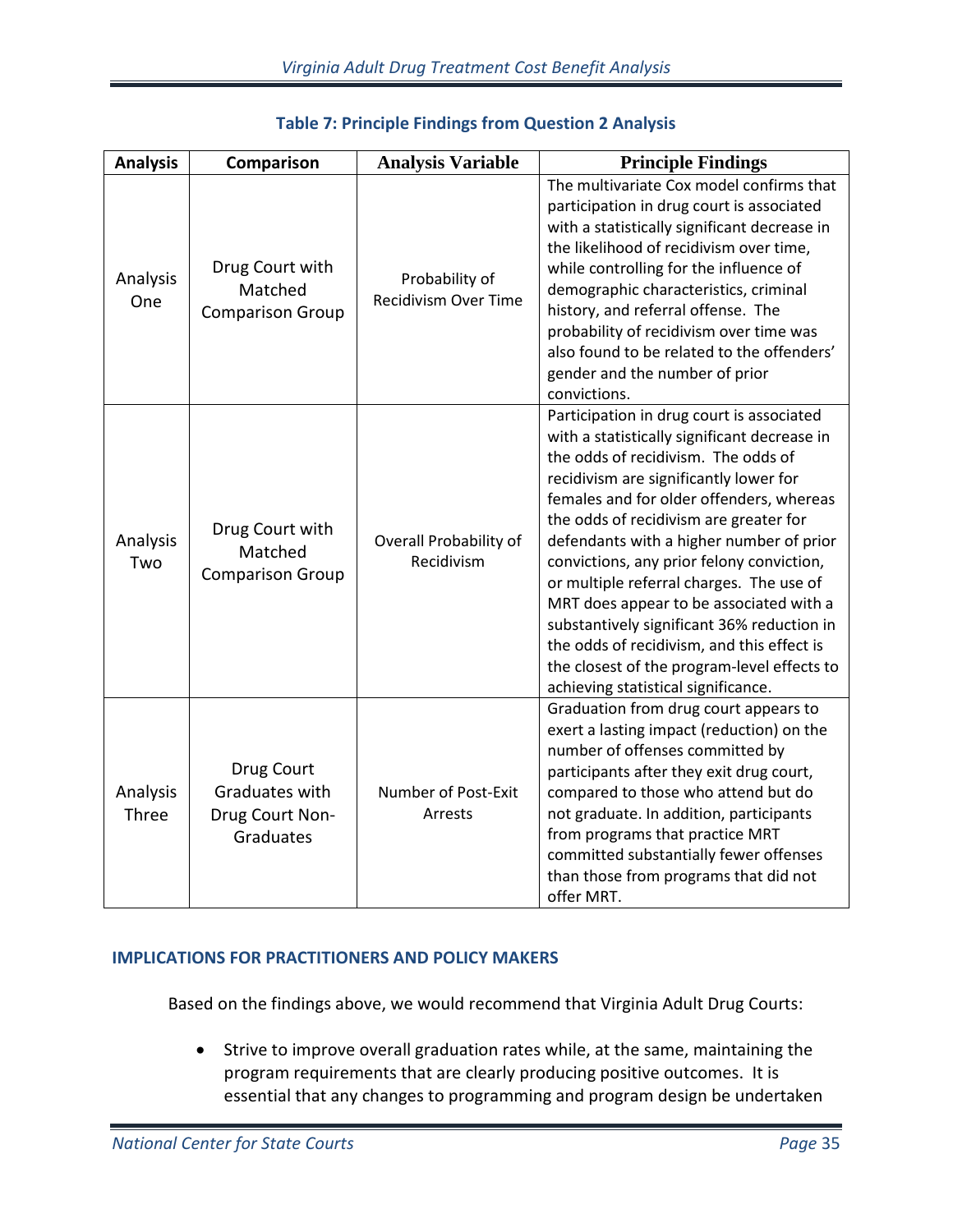carefully so as to not reduce the overall program's effectiveness. Said another way, graduating more participants, at the risk of weakening the otherwise effective programs, would produce negative overall effects.

- Incorporate MRT (or other similar programs) into their programming, if this is not already a component of the drug court.
- Ensure that the integrity of the MRT model is upheld and delivered as designed.
- Support additional research to determine the specific elements of drug court that may be related to reduced recidivism and improved outcomes. Additional evaluation may help determine key questions such as how long programs should operate and how frequently services should be provided to achieve optimal results.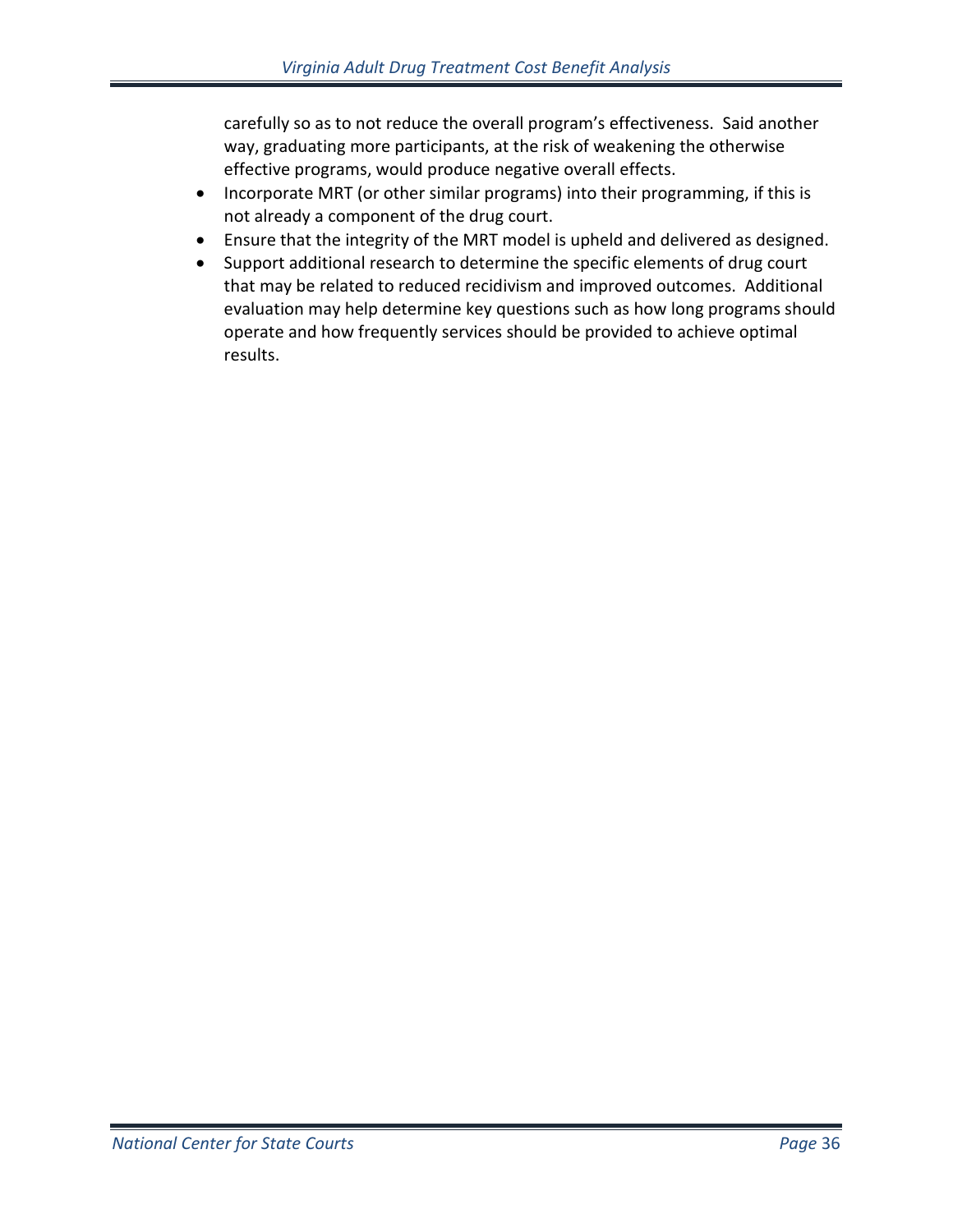# **QUESTION 3: How much does an adult drug court in Virginia cost per participant?**

The cost model designed for this study to determine the average cost of a drug court

per participant in Virginia includes six basic transactions:

- The cost to screen and assess a defendant for drug court;
- The cost of all drug court staffing sessions and court sessions;
- The cost of intensive outpatient substance abuse treatment while in drug court;
- The cost of frequent drug testing during the defendant's participation in drug court;
- The cost of probation and, in some programs, law enforcement supervision; and
- Drug court fees collected.

There are many line item calculations within each of these costs. Generally, the calculations included the cost of staff (salary, benefits and indirect costs), the time an individual transaction took to process, and the number or frequency of individual transactions that occurred. The cost of each transaction was determined at the jurisdictional level for each of the twelve courts and then averaged across the twelve sites to determine the state average. This step was necessary due to the variations in court structures across the jurisdictions. For the purposes of the cost analysis, seven of the 12 courts in the study were determined to be of the pre-dispositional model. The remaining five courts were in the post-dispositional, or probation violator model. This distinction necessitated the use of two slightly different cost models reflective of the variance in entry processes.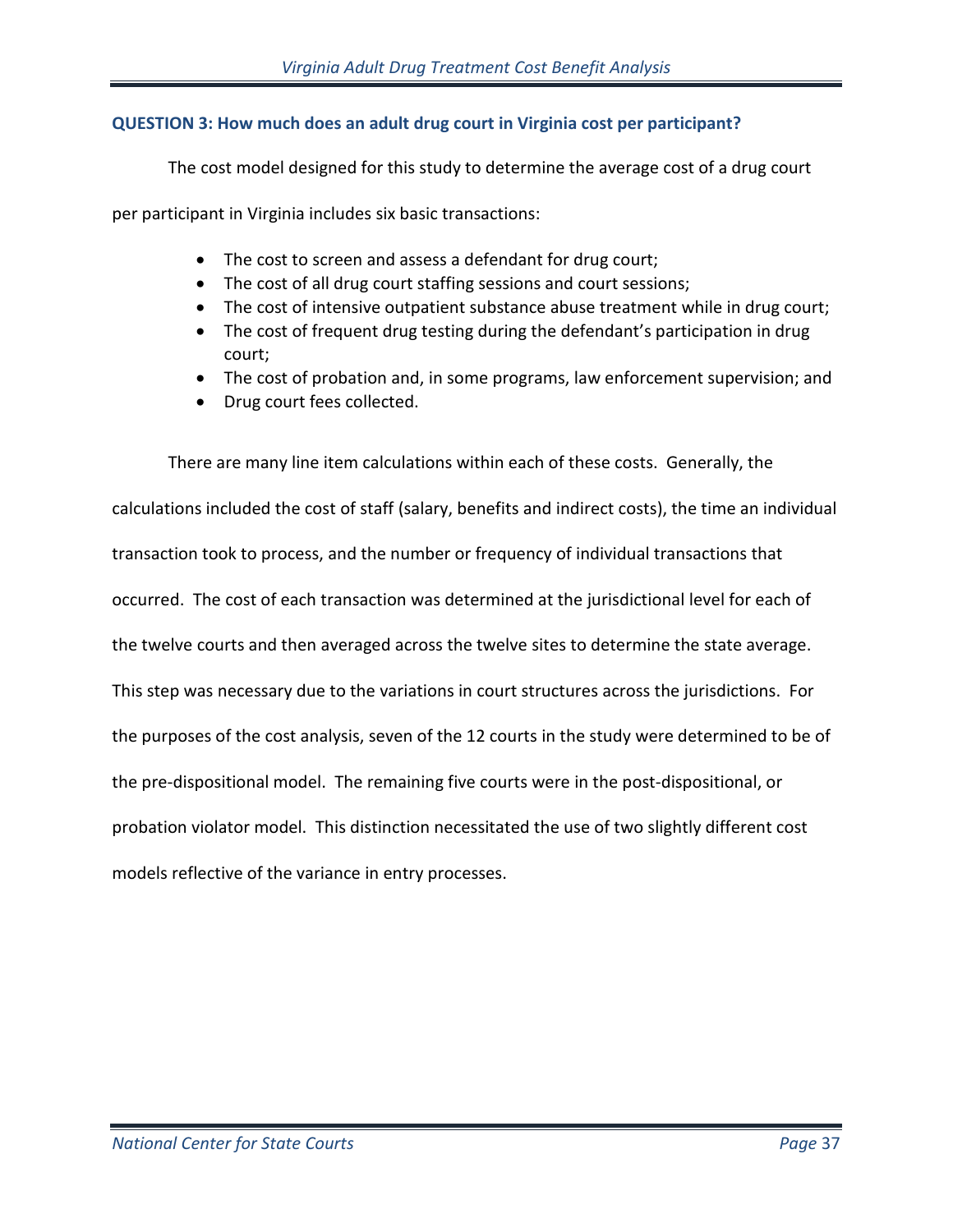| <b>Transaction</b>                                 | <b>Unit Cost</b> | Average # of<br><b>Events for all DC</b><br><b>Participants Per</b><br>Person | <b>Average Cost Per DC</b><br><b>Participant Per</b><br><b>Person Per Event</b><br>$(n = 748)$ |
|----------------------------------------------------|------------------|-------------------------------------------------------------------------------|------------------------------------------------------------------------------------------------|
| Drug Court<br>Assessment                           | \$183.20         | 1                                                                             | \$183.20                                                                                       |
| Drug Court<br><b>Staffing and Court</b><br>Session | \$19.99          | 67                                                                            | \$1,343.03                                                                                     |
| Drug Court<br>Treatment                            | \$50.81          | 278                                                                           | \$14,113.27                                                                                    |
| <b>Drug Testing</b>                                | \$6.76           | 126                                                                           | \$854.27                                                                                       |
| Drug Court<br>Supervision                          | \$15.19          | 142                                                                           | \$2,160.85                                                                                     |
| Subtotal                                           |                  |                                                                               | \$18,654.62                                                                                    |
| Fees                                               | (\$753.80)       | 1                                                                             | (5753.80)                                                                                      |
| Total                                              |                  |                                                                               | \$17,900.82                                                                                    |

# **Table 8: Average Total Cost of Drug Court per Participant by Transaction**

**Table 8** shows the unit cost of each type of transaction. The average cost per participant was then calculated based on the average number of events per transaction. It should be noted that is this not an annual cost but rather the total cost of program participation, which, on average, is much longer than one year. The total average cost of participation in drug court in Virginia is \$17,900.82. The following sections detail the cost calculations for each type of drug court transaction.

## **DRUG COURT ASSESSMENT**

The costs for drug court assessment were comprised of those costs incurred to complete both the legal screening for eligibility and a clinical screening and assessment to determine program suitability. The costs associated with entry of plea into drug court were also included. These costs were calculated by multiplying the cost of staff time by the amount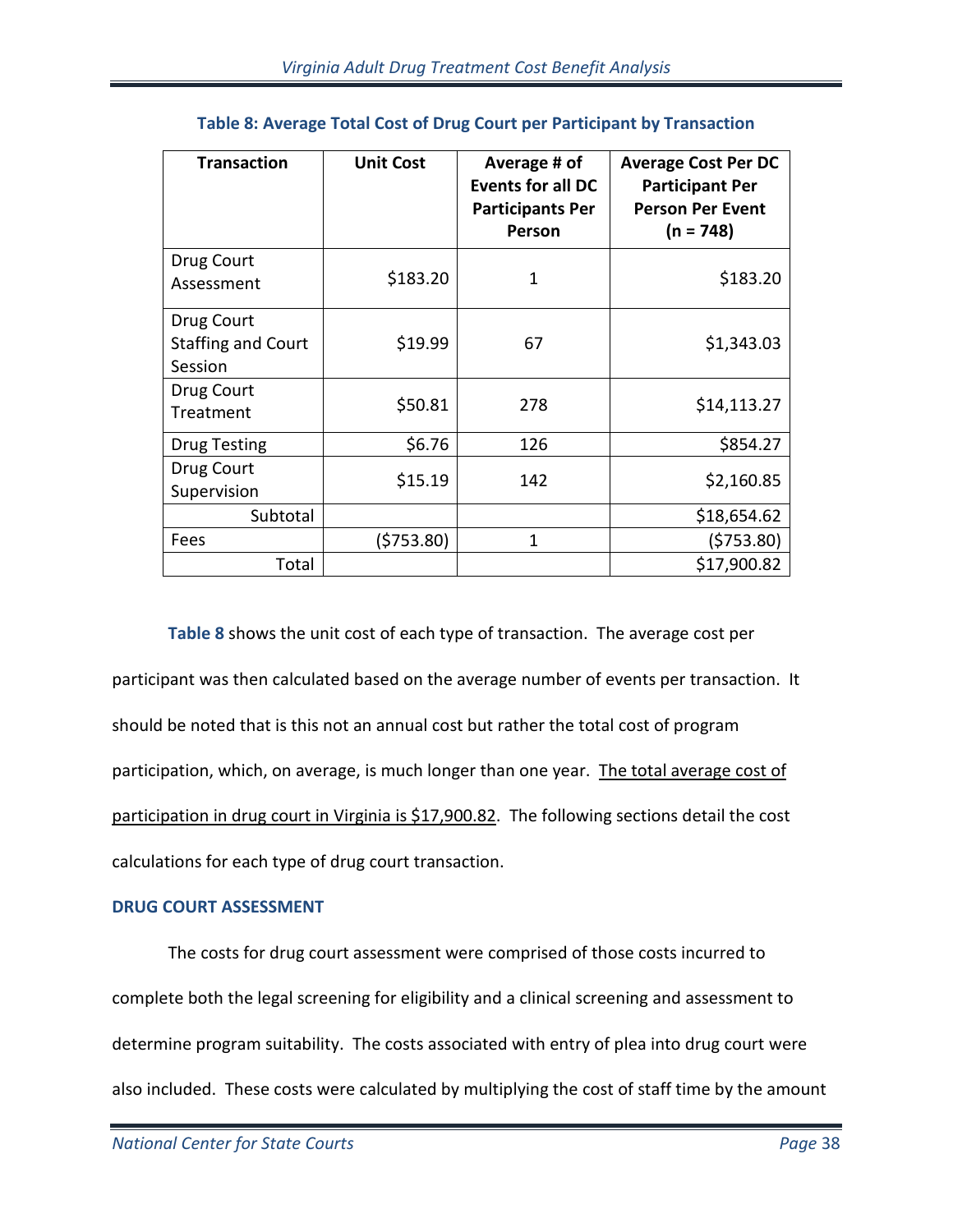of time each staff member contributed to the transaction. Each participant has only one assessment. Therefore, the unit cost and total average cost per participant for assessment is \$183.20, which is 1% of the total cost of drug court per participant, as demonstrated in **Figure 1**.

## **DRUG COURT STAFFING AND COURT SESSIONS**

The costs for drug court staffing and court sessions were the total costs incurred for all of the staffing sessions and court sessions that occur throughout the course of a participant's enrollment in drug court and the cost of program graduation sessions (for graduates). Participants' cases are typically discussed weekly by the drug court team in Phase 1 and at lesser intervals as they progress through the program. Likewise, participants appear in court weekly in Phase 1 and usually every other week or every third week in later phases. The drug court team – which varies by locality but usually includes a Judge, probation, clinician(s), a coordinator, a Commonwealth's Attorney and a defense representative – typically participates in both staffing and court sessions. The costs associated with staffing and court sessions were calculated by first determining the average amount of time spent processing each case in staffing, court and at graduation. Those averages were then multiplied by the cost of staff time for each team member involved in the transaction. The average number of total sessions for each participant was 67. The average cost per session transaction was \$19.99 for a total average cost of \$1,343.03, which is 7% of the total cost of drug court per participant, as demonstrated in **Figure 1.**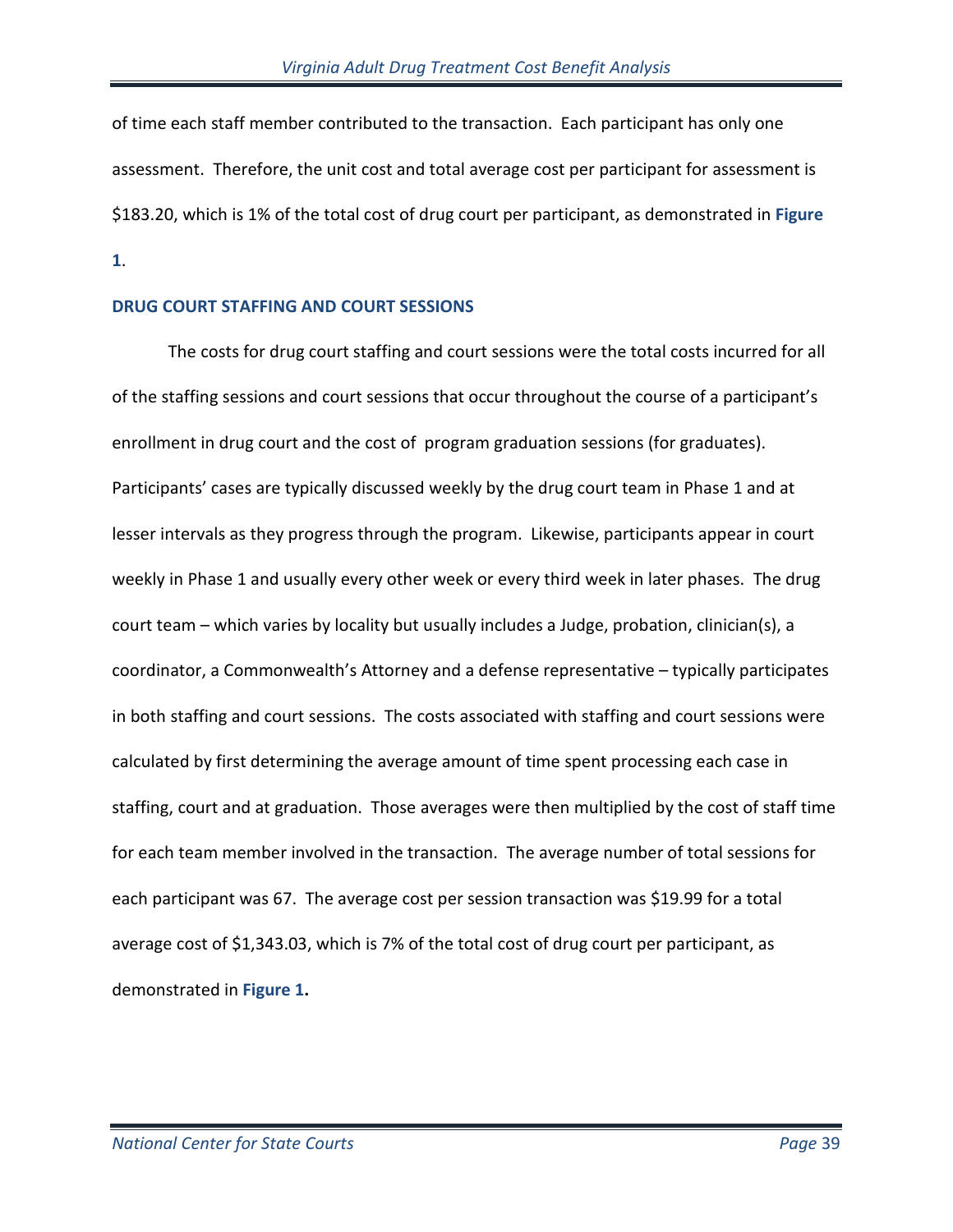#### **DRUG COURT TREATMENT**

The costs associated with substance abuse treatment were the costs incurred for treatment sessions provided over the course of each participant's enrollment in drug court. These sessions vary from program to program in manner of delivery (group treatment or individual treatment), by treatment group type (gender-specific treatment group, MRT group, relapse prevention group, etc.) and are generally not co-facilitated. These costs are calculated by multiplying the average number of sessions provided over the course of a participant's time in drug court by the average length of a session by the cost of staff resources to conduct the treatment group or session. The average number of treatment sessions each drug court participant received over the course of their participation in drug court was 278 sessions. The average cost per session was \$50.81. The average total cost of providing treatment was \$14,113.27, which is 76% of the total cost of drug court per participants, as demonstrated in **Figure 1.** 

#### **DRUG TESTING**

The costs for drug testing included the actual cost of the on-site testing equipment and the staff time to perform the tests. It should be noted that these costs do not include the costs of lab testing as the utilization of such services varied widely as did the ability to track these expenses. These costs were calculated by first multiplying the average number of testing events that occurred over the course of participation in drug court by the average number of tests per event by the average cost of each test. Then those averages were added to the average cost of staff time to perform the test. The average number of total drug tests for each participant over the course of their participation in drug court was 126. The average cost per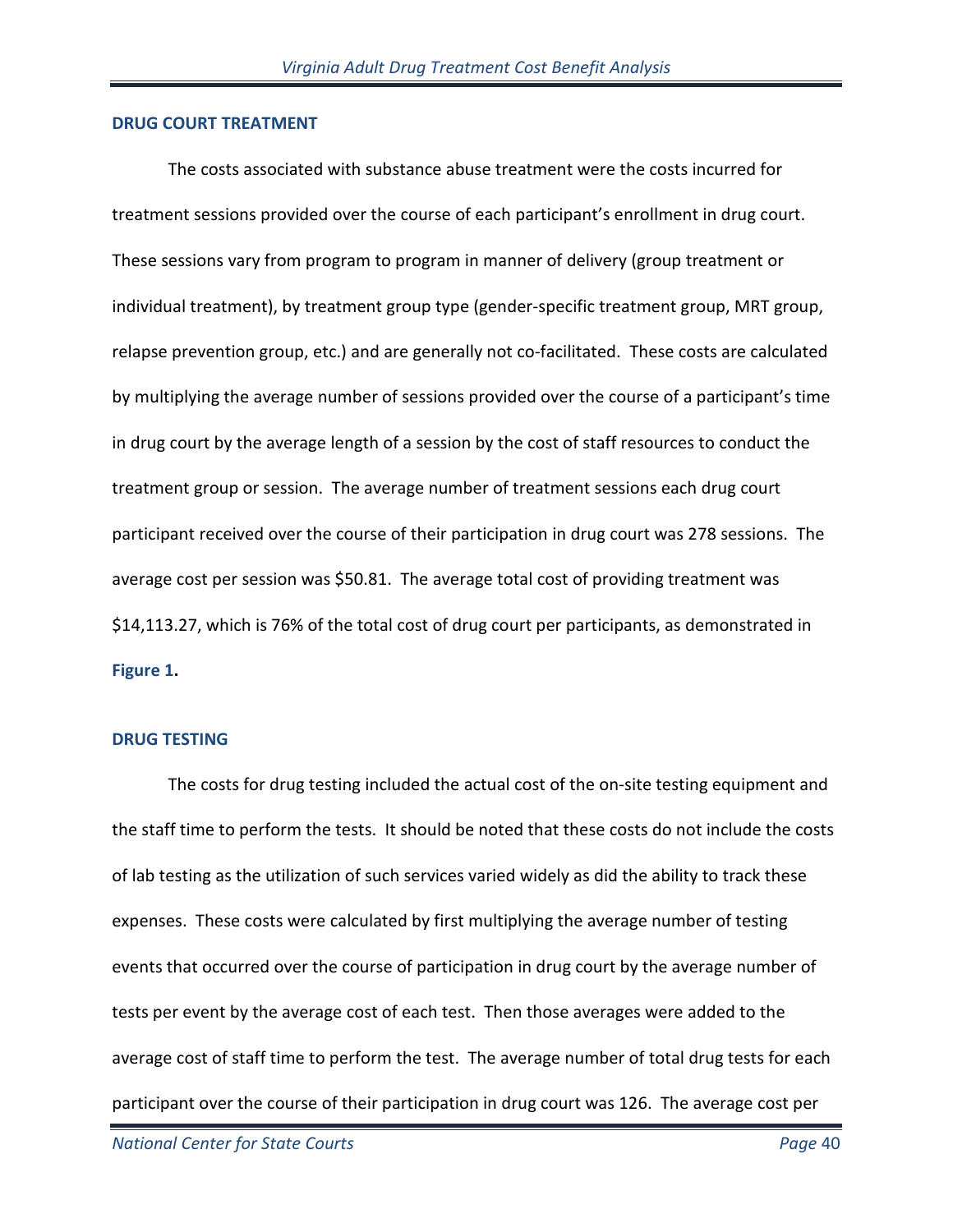testing event was \$6.76 for a total average cost of \$854.27, which is 4% of the total cost of drug court per participant, as demonstrated in **Figure 1**.

## **DRUG COURT SUPERVISION**

The costs for drug court supervision were the costs incurred for providing communitybased supervision of the drug court participant. Staff varied from program to program but generally included a local or state probation officer and, in some cases, a state surveillance officer and/or a law enforcement officer. These costs were calculated by multiplying the average number of supervision contacts times the average cost of staff to perform each contact. The average number of supervision contacts for each participant over the course of their participation in drug court was 142. The average cost per supervision contact was \$15.19 for a total average cost of \$2,160.85, which is 12% of the total cost of drug court per participant, as demonstrated in **Figure 1.** 



**Figure 1: Average Cost of Drug Court Transactions as a Percentage of Total Cost**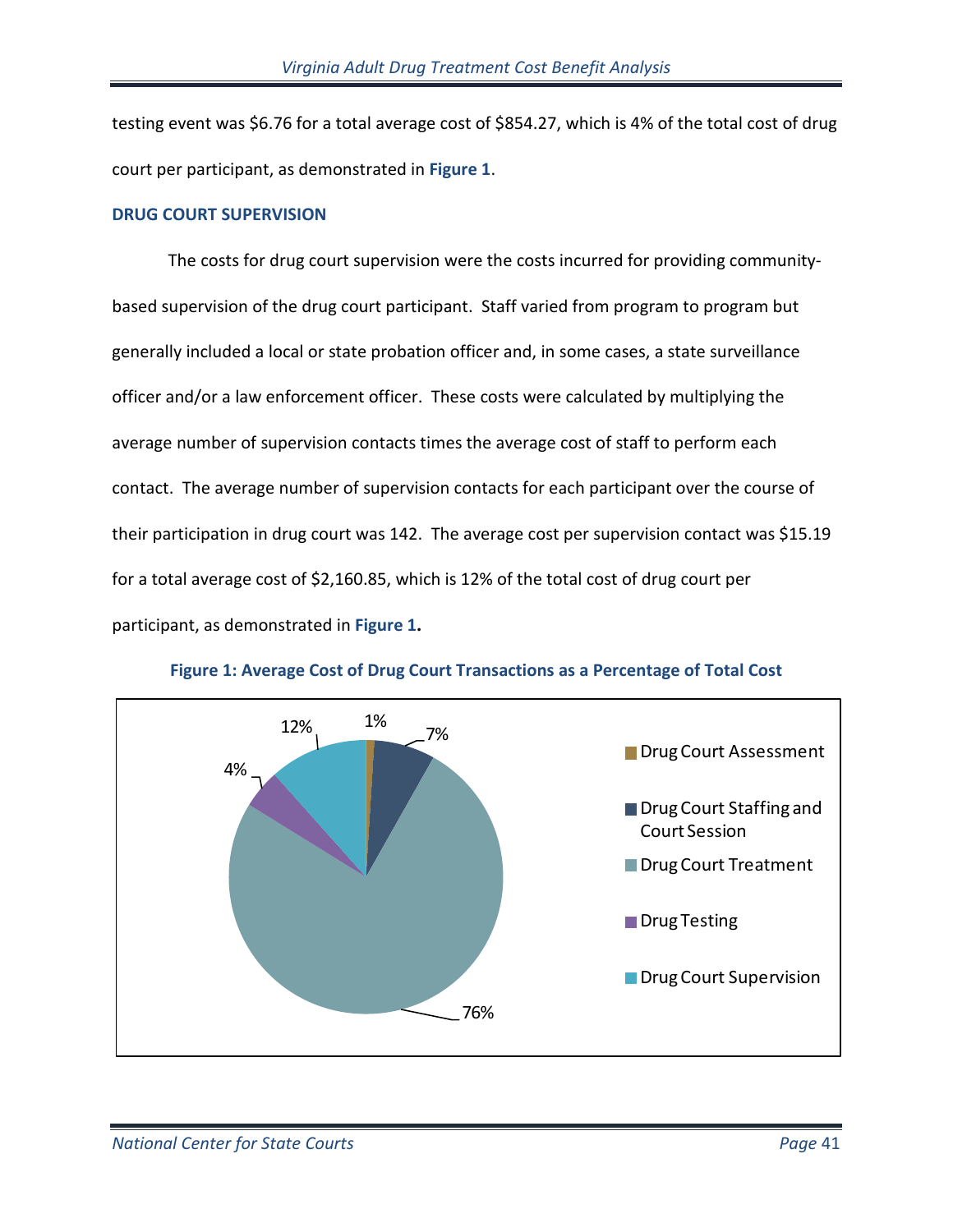#### **FEES**

Every program collected fees for services. These fees varied widely in amount, duration, type and purpose. All fees in some way offset the cost to taxpayer and were there for included in the calculation of total costs demonstrated in **Table 8.** The average amount of fees collected per participant during a program was \$753.80.

# **ANNUALIZED DRUG COURT COSTS**

This study was designed to calculate the average total cost for participation in an adult drug court in Virginia. Therefore, that cost was not discussed in terms of an annual number since the average length of participation in a drug court in the sample was 519 days or slightly over 17 months. The range of costs associated with participation on an annualized basis ranges from \$7,485.35 to \$14,[6](#page-41-0)15.67.<sup>6</sup>

## **CONCLUSION**

As noted in **Table 8** the total average cost of drug court participation per person was \$18,654.62. However, the total average cost to taxpayer for this participation was \$17,900.82 due to the fee collection offset. **Figure 1** demonstrates that the largest portion of resources utilized in a drug court is for treatment services. While it could be tempting to reduce allocations for treatment to decrease total costs, this is not recommended, since it will also likely affect outcomes and related outcome and victimization costs. Instead, programs should closely examine their treatment strategies to determine their alignment with evidence-based practices and demand value from their treatment providers. Additionally, programs should consider that certain economies are gained with larger scale, i.e. serving more participants. For

 $\overline{a}$ 

<span id="page-41-0"></span> $^6$  This range includes costs for 11 of the 12 courts in the study. One court was removed from the range due to the fact that the program is inactive as of the writing of this report.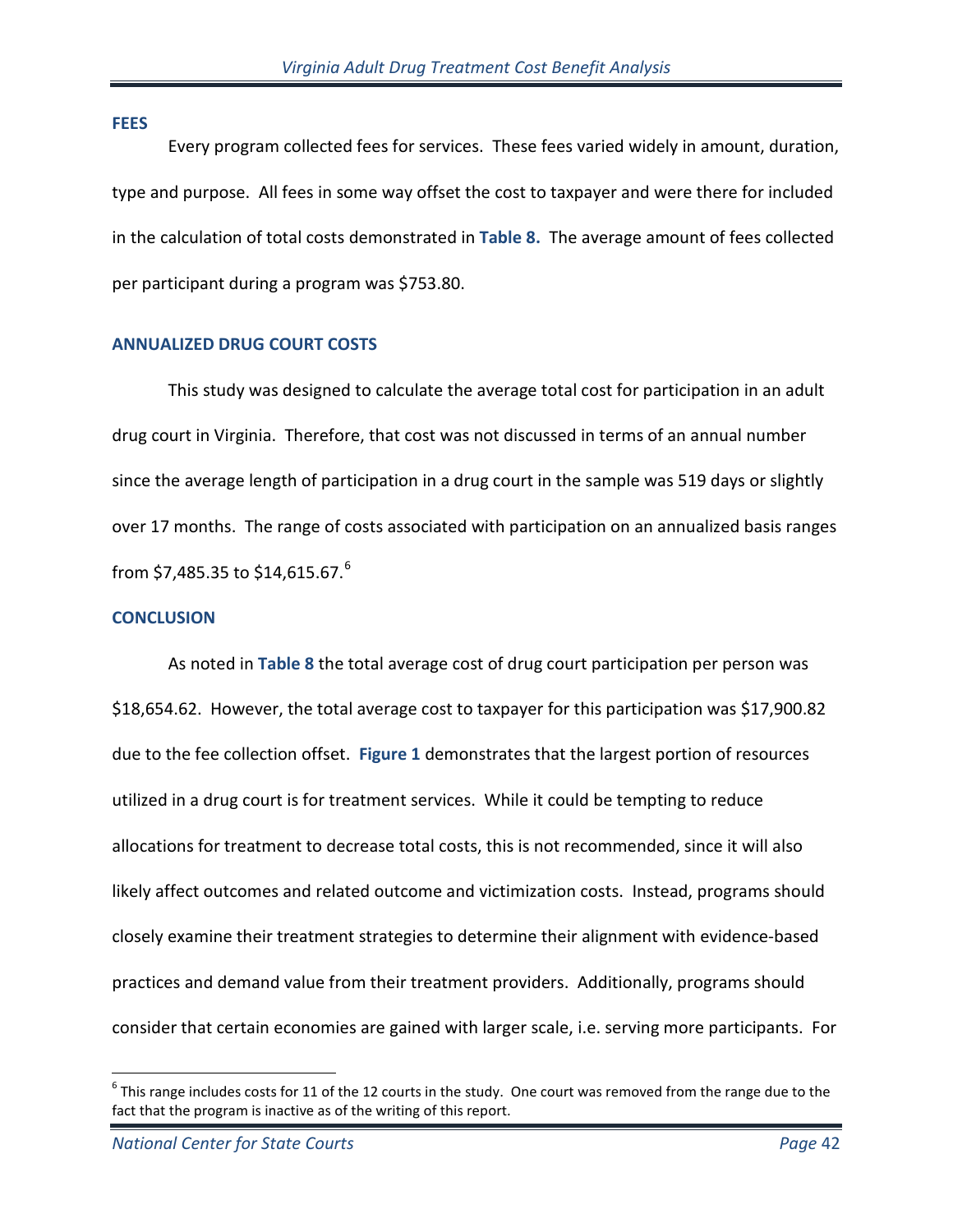example, if a drug court session is one hour but only ten participants are served in that hour, the cost per participant for that one hour time period is considerably greater that if 20 participants were served during that same period of time. The same holds true for treatment group sizes and most other drug court transactions. Allocating too many resources for too few people could make it a greater challenge to show a cost benefit.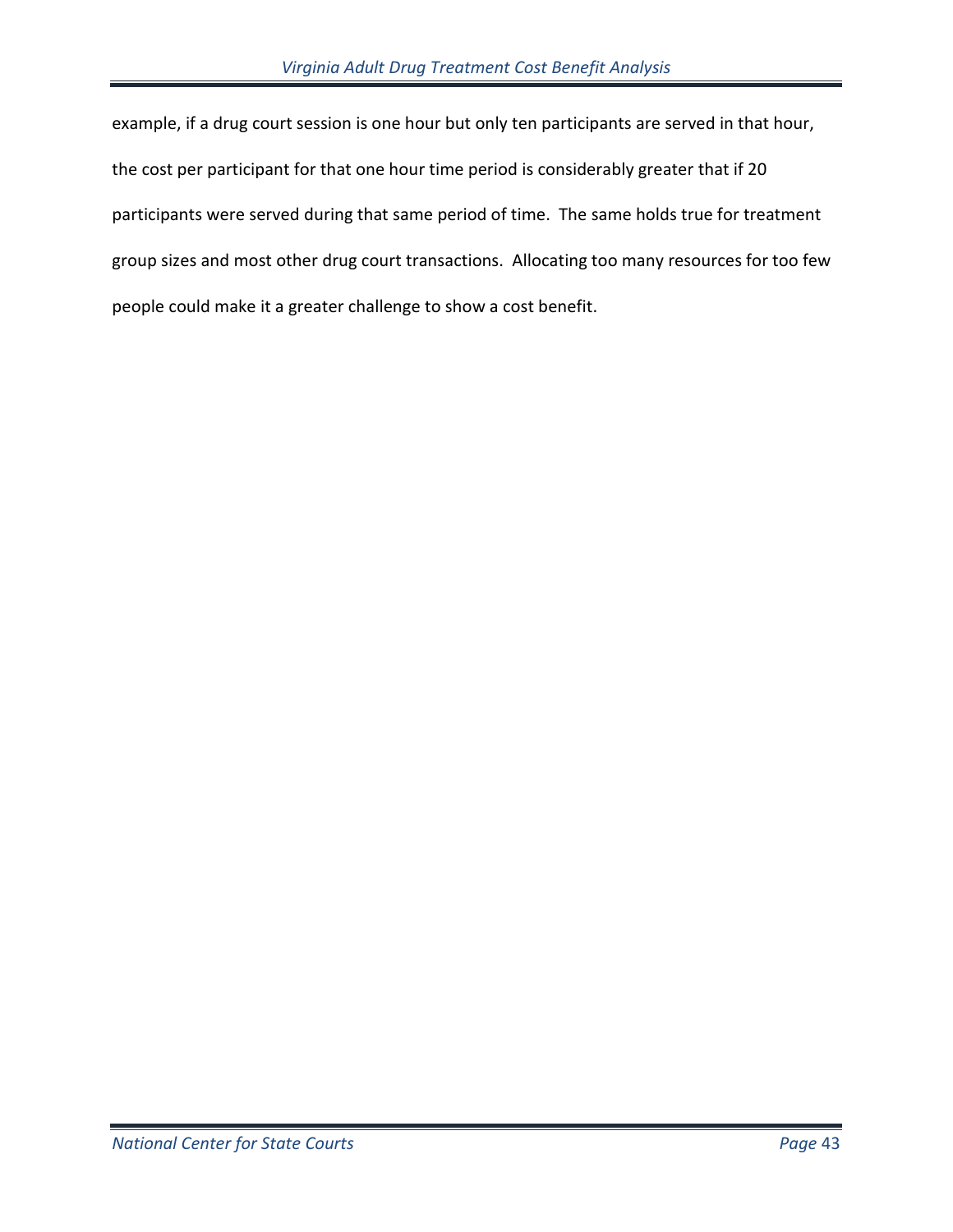# **QUESTION 4: What is the impact on the criminal justice system of sending defendants through a drug treatment court compared to traditional case processing?**

The cost model designed for this study to determine the impact on the criminal justice

system of placing defendants in a drug treatment court compared to traditional case processing

in Virginia includes four basic cost domains. These domains are:

- The costs from arrest to placement into drug court or placement in the "business" as usual" model at the conclusion of sentencing;
- Drug court costs as described in "Question 3";
- The all incarceration and supervision costs post placement including those associated with in-program sanctions and all recidivist events; and
- The costs associated with new recidivist events that are property or person (violent) crimes not already captured in outcome costs.

This section describes the calculation of costs for placement, outcome and victimization domains. The previous section described the drug court costs in great detail, so that description was not repeated here. As was the case with drug court costs, the calculations include the cost of staff (salary, benefits and indirect costs), the time an individual transaction took to process, and the number or frequency of individual transactions that occurred. The cost of each transaction was determined at the jurisdictional level for each of the twelve courts and then averaged across the twelve sites to determine the state average. This step was necessary due to the variations in court structures across the jurisdictions. The distinction between pre-dispositional and post-dispositional, or probation violator models of drug court processing, was also made in this analysis for determining placement and drug court costs, reflective of the variance in processes. The method used to calculate outcome and victimization costs was the same for both the drug court treatment group and the comparison group. **[Figure 2](#page-44-0)** shows the average total cost of each domain for both the drug court and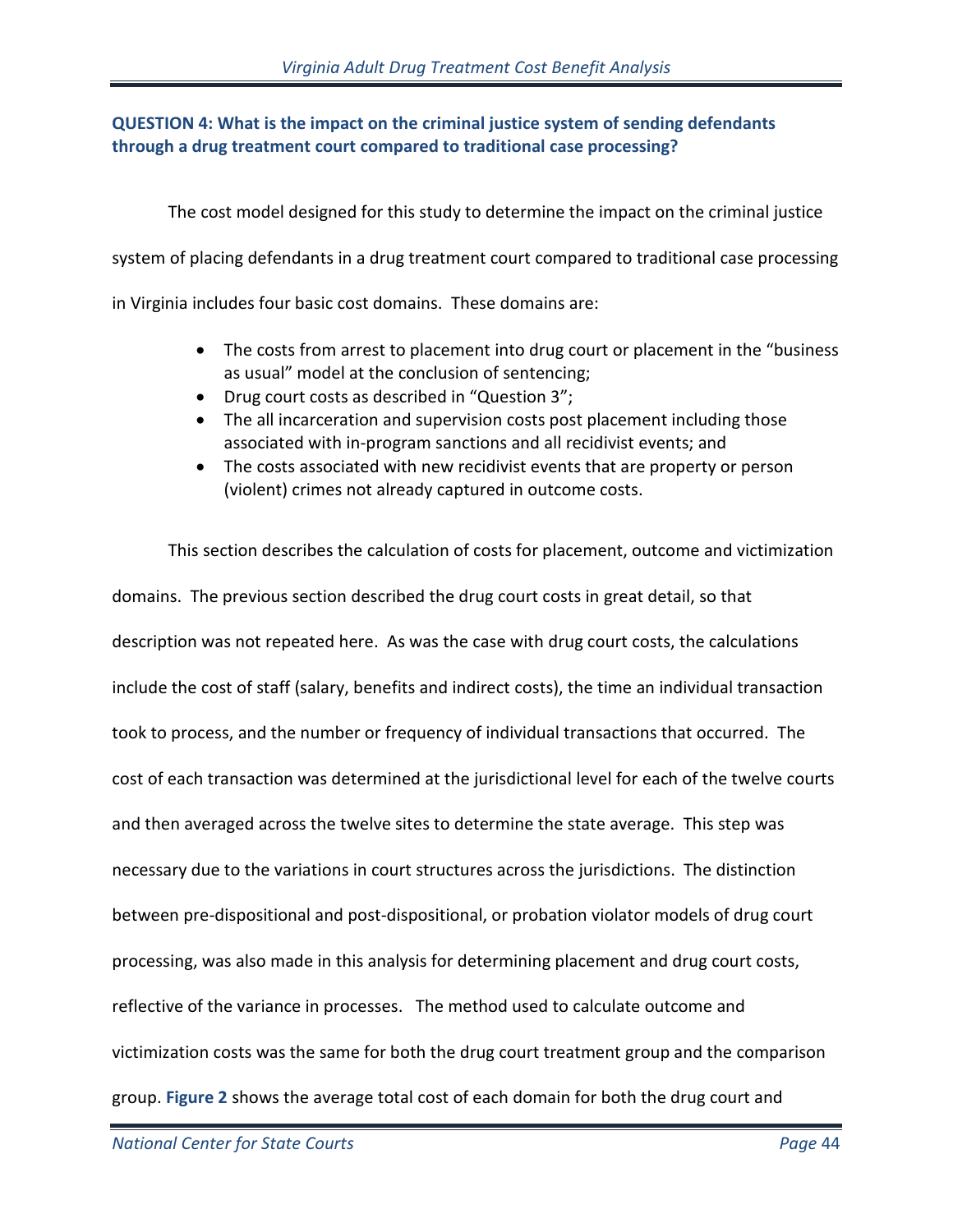comparison groups. The total costs demonstrate that drug court processing saves \$19, 234 per

person compared to traditional case processing.

<span id="page-44-0"></span>

**Figure 2: Total Domain Costs of the Drug Court and Comparison Group**

# **PLACEMENT COSTS**

<span id="page-44-1"></span>Placement costs include all costs of involvement in the criminal justice system from arrest on the placement offense to either drug court entry or sentencing for the comparison group. **[Figure 3](#page-44-1)** depicts the costs of placement for the drug court and comparison groups. Calculation of placement costs is a unique contribution of this evaluation. Previous cost/benefit analyses of drug courts did not include this aspect of processing, which provides another advantage to drug court over "business-as-usual" processing.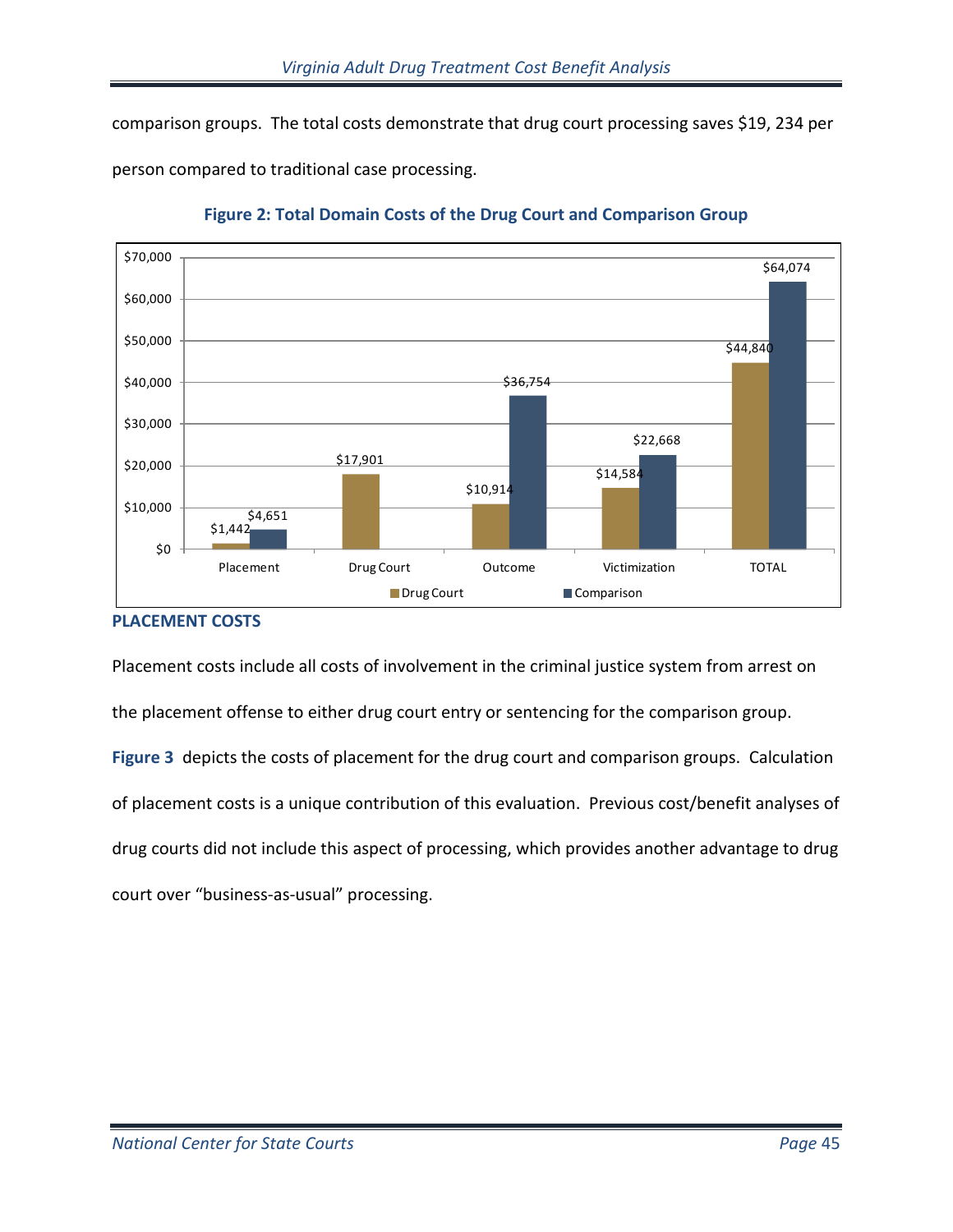



# **ARREST**

The rate and cost of arrest are uniform across both groups. Every case in the sample had an arrest transaction. However, the arrest transaction cost only includes arrests on new offenses, i.e. arrests in the pre-dispositional court model. Arrests on probation violations (postdispositional model) were included as part of the Circuit Court Cost transaction. For both groups, the transactional cost of an arrest was \$124.47, as demonstrated in **Table 9**.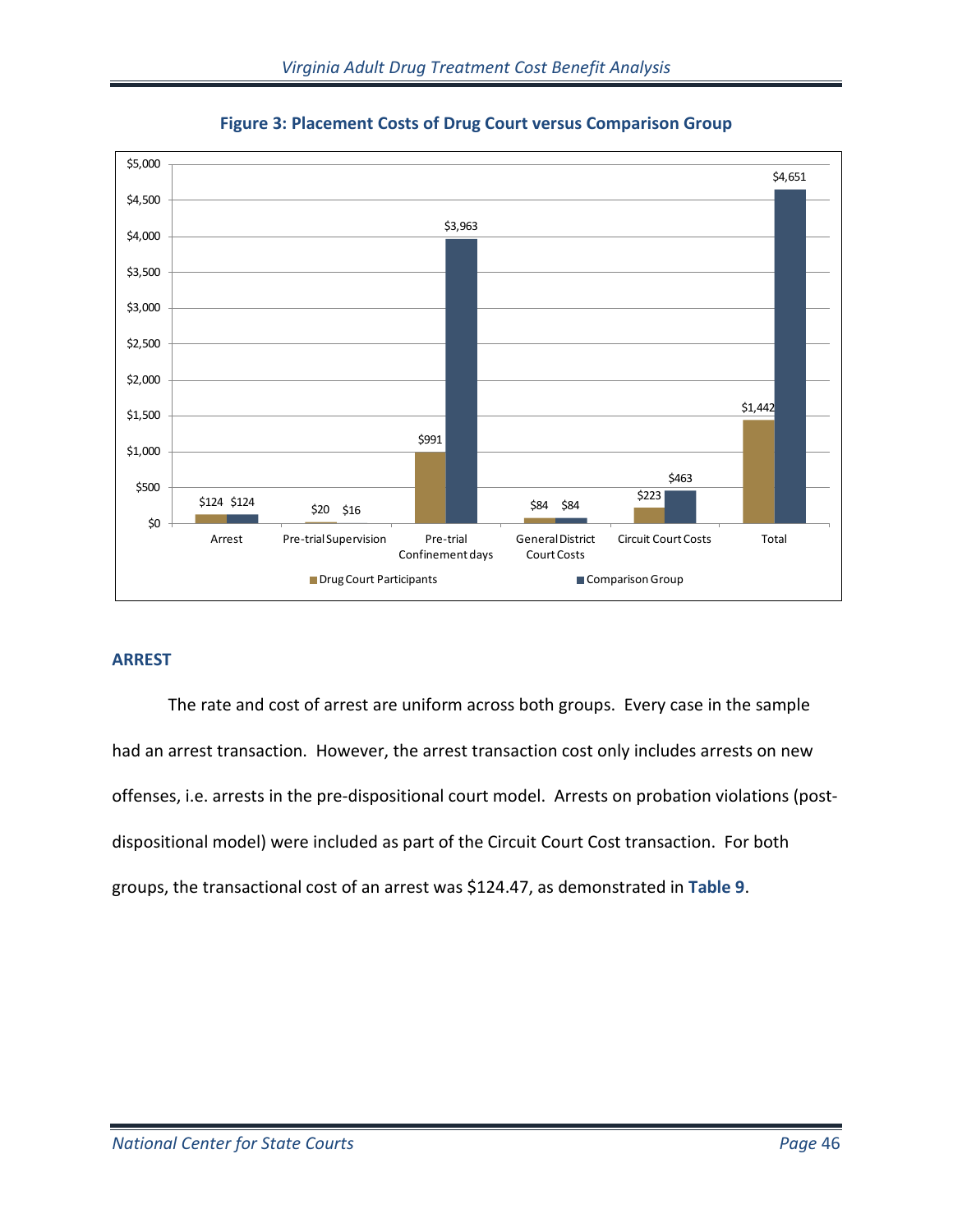# **Table 9: Comparison of Transactional Placement Costs of Drug Court Participants versus the Comparison Group**

| <b>Transaction</b>           | <b>Unit</b><br><b>Costs</b> | Average<br>Number of<br><b>Events Prior</b><br>to<br><b>Placement</b><br>Per Drug<br>Court<br>Person | <b>Drug Court</b><br><b>Participants</b><br><b>Per Person</b><br>$(n = 748)$ | Average<br>Number of<br><b>Events Prior</b><br>to Placement<br>Per<br>Comparison<br>Group<br>Person | Comparison<br><b>Group Per</b><br>Person<br>$(n=807)$ |
|------------------------------|-----------------------------|------------------------------------------------------------------------------------------------------|------------------------------------------------------------------------------|-----------------------------------------------------------------------------------------------------|-------------------------------------------------------|
| <b>Arrest</b>                | \$210.97                    | 0.59                                                                                                 | \$124.47                                                                     | 0.59                                                                                                | \$124.47                                              |
| <b>Pre-trial Supervision</b> | \$326.33                    | 0.06                                                                                                 | \$19.58                                                                      | 0.05                                                                                                | \$16.32                                               |
| <b>Pre-trial</b>             |                             |                                                                                                      |                                                                              |                                                                                                     |                                                       |
| <b>Confinement days</b>      | \$76.21                     | 13.00                                                                                                | \$990.73                                                                     | 52.00                                                                                               | \$3,962.92                                            |
| <b>General District</b>      |                             |                                                                                                      |                                                                              |                                                                                                     |                                                       |
| <b>Court Costs</b>           | \$140.11                    | 0.60                                                                                                 | \$84.07                                                                      | 0.60                                                                                                | \$84.07                                               |
| <b>Circuit Court Costs</b>   | \$586.62                    | 0.38                                                                                                 | \$222.92                                                                     | 0.79                                                                                                | \$463.43                                              |
| Total                        |                             |                                                                                                      | \$1,441.76                                                                   |                                                                                                     | \$4,651.21                                            |

## **PRE-TRIAL SUPERVISION**

The pre-trial supervision costs include the cost of supervising persons by local Pretrial Services agencies and costs related to any pretrial violations. As depicted in **Table 9**, the drug court group had a slightly higher rate of pre-trial supervision (0.06 versus 0.05) and therefore a corresponding higher cost per person than the comparison group.

# **PRE-TRIAL CONFINEMENT**

The pre-trial confinement costs include the costs incurred for holding a person in the local jail prior to placement. This calculation includes pre-trial jail confinement for both the pre and post dispositional drug court models. **Table 9** above, shows the differences in pre-trial jail days utilized and the cost difference between the two groups in the sample. The average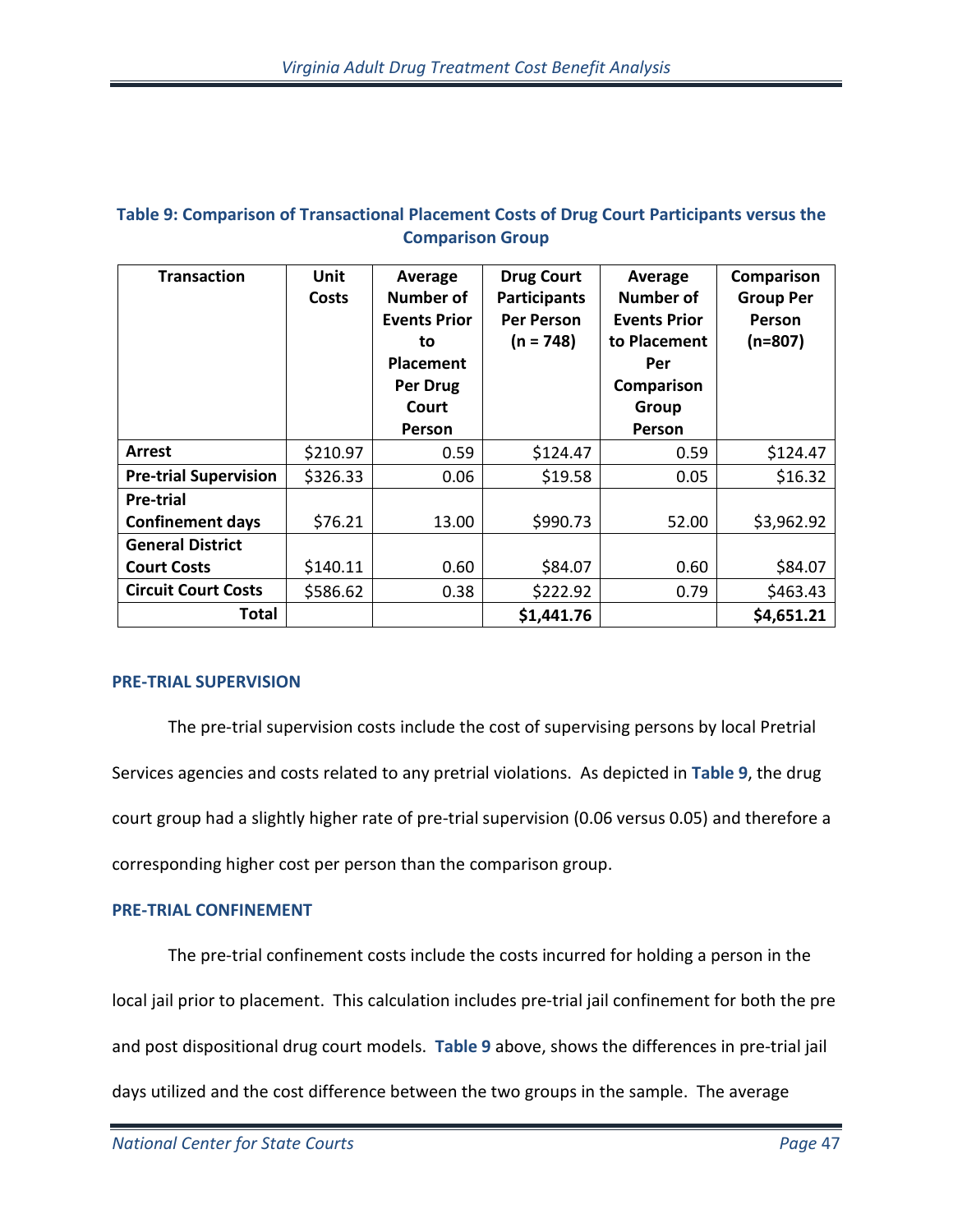number of jail days for the comparison group was four times higher than that of the drug court group. This can be attributed to expedited case processing for entry into drug court and possibly to a lesser degree, the greater utilization of pre-trial supervision in the drug court group. The drug court group transactional cost is \$990.73 and the comparison group transactional cost is \$3,962.92.

#### **GENERAL DISTRICT COURT COSTS**

The placement costs associated with General District Court processing are attributable only to cases in the pre-dispositional model. This transactional cost calculation includes the cost of court appearances and staff time to prepare for those appearances. Both groups in the sample in the pre-dispositional model incurred all of these costs, therefore the transactional cost for each group is \$84.07 as demonstrated in **Table 9**.

## **CIRCUIT COURT COSTS**

The placement costs associated with Circuit Court processing are attributable to both the pre and post dispositional models. However, for the drug court group, the utilization of Circuit Court resources varies depending on the point at which a referral to drug court is made. Some referrals are made as early in the criminal justice system process as preliminary hearing. In this instance for example, there are no costs incurred for the Circuit Court transaction as the case goes directly from General District Court to the drug court docket. The comparison group on the other hand, incurs greater costs in Circuit Court as those cases must proceed through each step from Grand Jury through sentencing or through the entire probation violation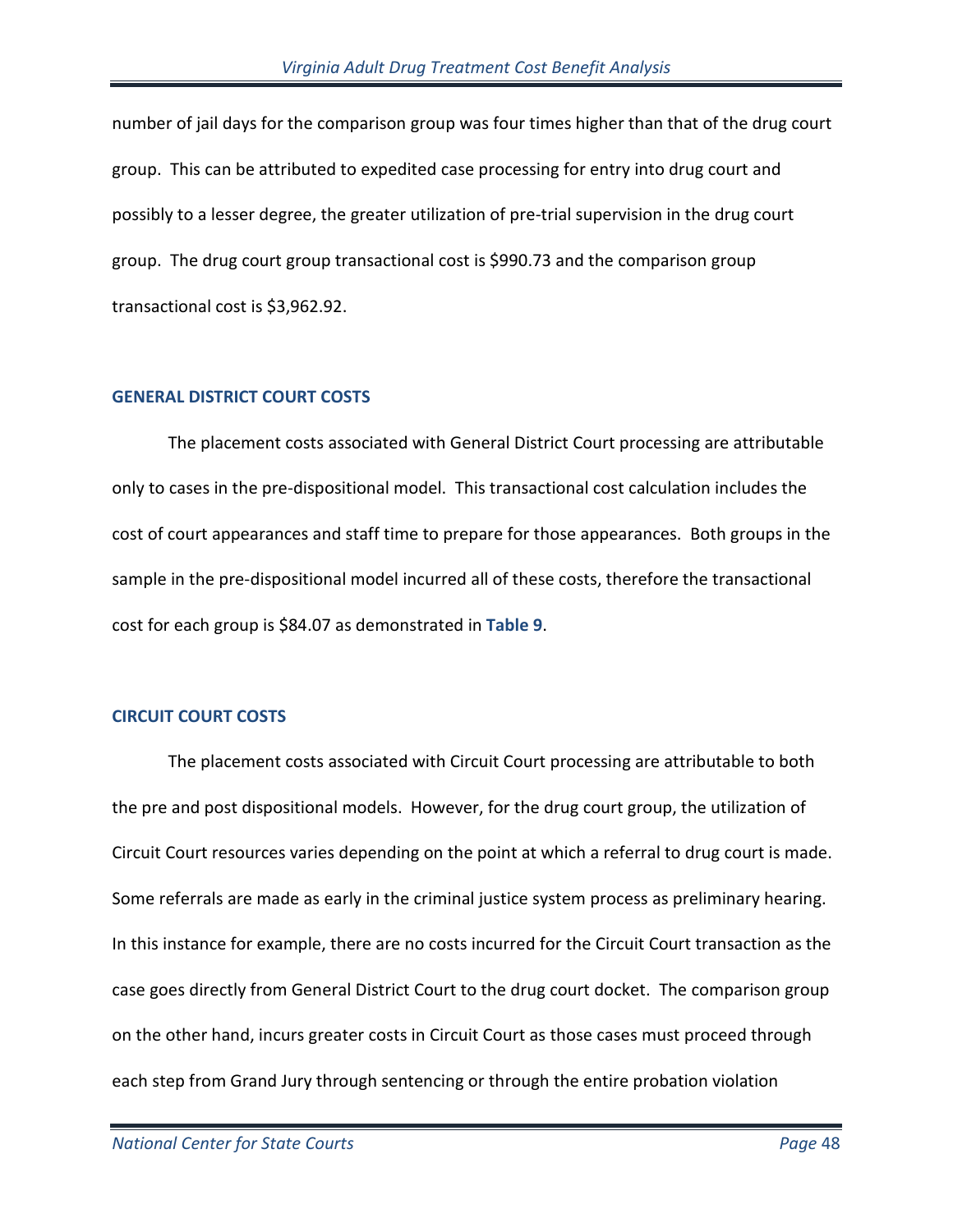process. As shown in **Table 9**, the drug court group incurs transactional costs of \$222.92 and the comparison group incurs transactional costs of \$463.43. This cost savings can be attributed to the expedited referral and entry process into drug court.

## **DRUG COURT COSTS**

The transactional costs used to calculate the total cost of drug court per participant include the cost of drug court screening and assessment, weekly drug court staffing and court sessions, the cost of group substance abuse treatment, as well as the cost of drug testing and supervision. The specific methods utilized to calculate these transactions are detailed in Question 3. **Figure 4** details the costs per transaction. Drug Court costs are the only costs not also attributed to the comparison group, as those persons did not participate in a drug court program during the study period.



## **Figure 4: Average Cost of Drug Court Transactions in Dollars**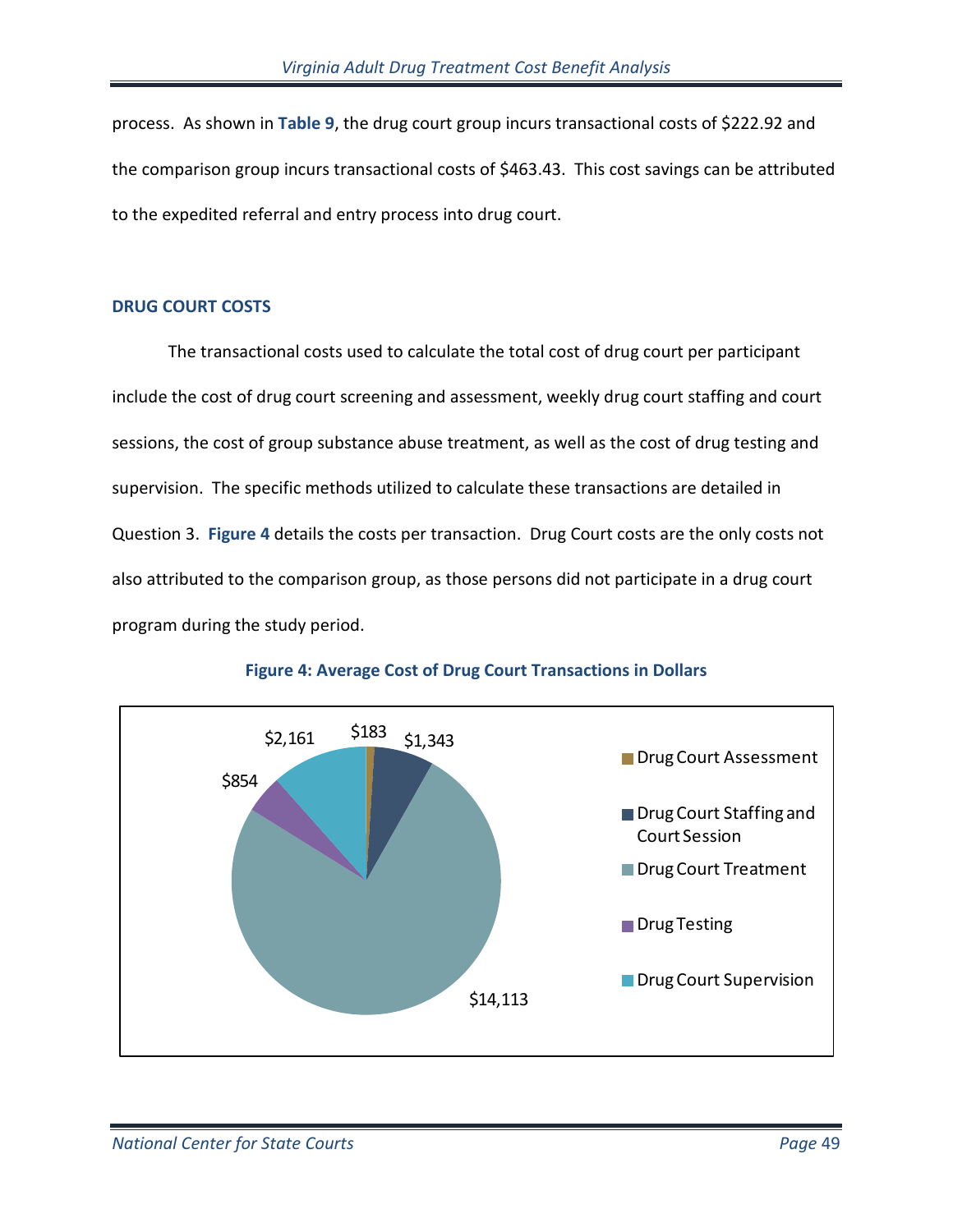## **OUTCOME COSTS**

Outcome costs include all costs of involvement in the criminal justice system beginning from either drug court entry (less the actual cost of drug court) or the conclusion of sentencing for the placement arrest event for the comparison group. **Figure 5** and **Figure 6** depict the outcome costs for the drug court and comparison groups. **[Table 10](#page-50-0)** shows the calculations of transactional costs for the average number of recidivism events for the period three years postplacement for both the drug court and comparison groups. Figure 6 provides a comparison of outcome costs as they relate to incarceration and supervision.



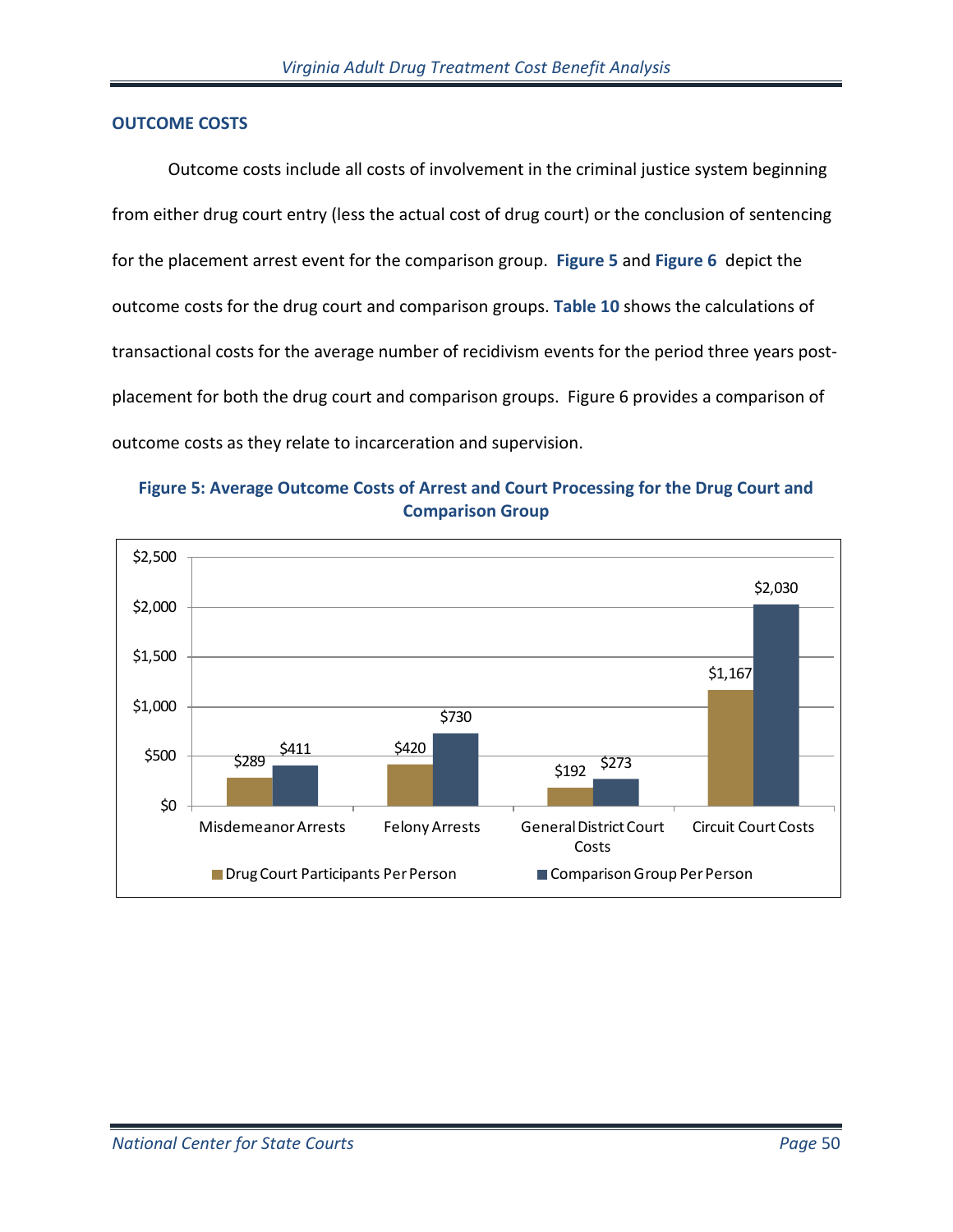

# **Figure 6: Average Outcome Costs of Incarceration and Supervision for the Drug Court and Comparison Group**

# <span id="page-50-0"></span>**Table 10: Comparison of Transactional Outcome Costs of Drug Court Participants versus the Comparison Group, 3 years Post-Placement**

|                               |                   | <b>Average</b><br><b>Number of</b><br><b>Recidivism</b><br><b>Outcome</b><br><b>Events</b><br><b>After Drug</b><br><b>Court Entry</b><br>Per Drug<br>Court<br>Person<br>Over 3 | <b>Drug Court</b><br><b>Participants</b><br><b>Per Person</b> | Average<br><b>Number of</b><br><b>Recidivism</b><br><b>Outcome</b><br><b>Events After</b><br><b>Drug Court</b><br><b>Entry Per</b><br>Comparison<br><b>Person Over</b> | Comparison<br><b>Group Per</b><br>Person |
|-------------------------------|-------------------|--------------------------------------------------------------------------------------------------------------------------------------------------------------------------------|---------------------------------------------------------------|------------------------------------------------------------------------------------------------------------------------------------------------------------------------|------------------------------------------|
| <b>Transaction</b>            | <b>Unit Costs</b> | <b>Years</b>                                                                                                                                                                   | $(n = 748)$                                                   | 3 Years                                                                                                                                                                | $(n=807)$                                |
| <b>Misdemeanor Arrests</b>    | \$210.97          | 1.37                                                                                                                                                                           | \$289.03                                                      | 1.95                                                                                                                                                                   | \$411.39                                 |
| <b>Felony Arrests</b>         | \$210.97          | 1.99                                                                                                                                                                           | \$419.83                                                      | 3.46                                                                                                                                                                   | \$729.96                                 |
| <b>General District Court</b> |                   |                                                                                                                                                                                |                                                               |                                                                                                                                                                        |                                          |
| Costs                         | \$140.11          | 1.37                                                                                                                                                                           | \$191.95                                                      | 1.95                                                                                                                                                                   | \$273.22                                 |
| <b>Circuit Court Costs</b>    | \$586.62          | 1.99                                                                                                                                                                           | \$1,167.37                                                    | 3.46                                                                                                                                                                   | \$2,029.71                               |
| Jail days                     | \$76.21           | 42                                                                                                                                                                             | \$3,200.82                                                    | 137                                                                                                                                                                    | \$10,440.77                              |
| <b>Prison days</b>            | \$68.84           | 71                                                                                                                                                                             | \$4,871.81                                                    | 320                                                                                                                                                                    | \$22,038.37                              |
| <b>Probation days</b>         | \$3.19            | 313                                                                                                                                                                            | \$772.74                                                      | 413                                                                                                                                                                    | \$830.55                                 |
| <b>Total</b>                  |                   |                                                                                                                                                                                | \$10,913.55                                                   |                                                                                                                                                                        | \$36,753.96                              |

*National Center for State Courts Page* 51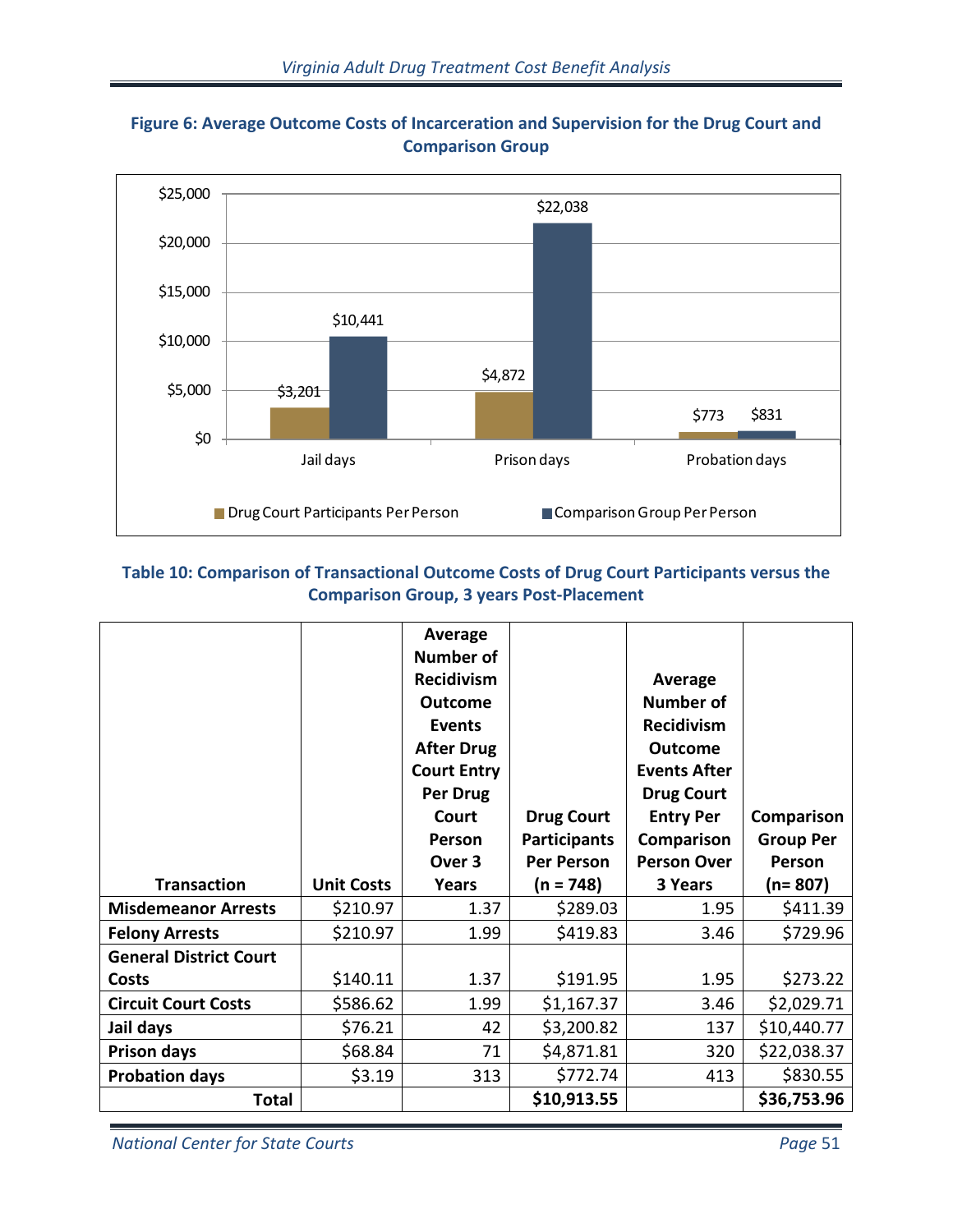#### **MISDEMEANOR ARREST**

The outcome costs associated with misdemeanor arrests are based on the average number of arrests for a new misdemeanor offense up to three years post-placement. For the drug court group, this includes both in-program and post-program time periods. For the comparison group, this includes new arrests that occurred between sentencing and/or confinement for the placement offense. As depicted in **[Figure 7](#page-51-0)** below, the drug court group incurred 30% fewer new misdemeanor arrests than the comparison group during the follow-up period.

<span id="page-51-0"></span>

**Figure 7: Average Number of Misdemeanor Recidivism Events for the Drug Court and**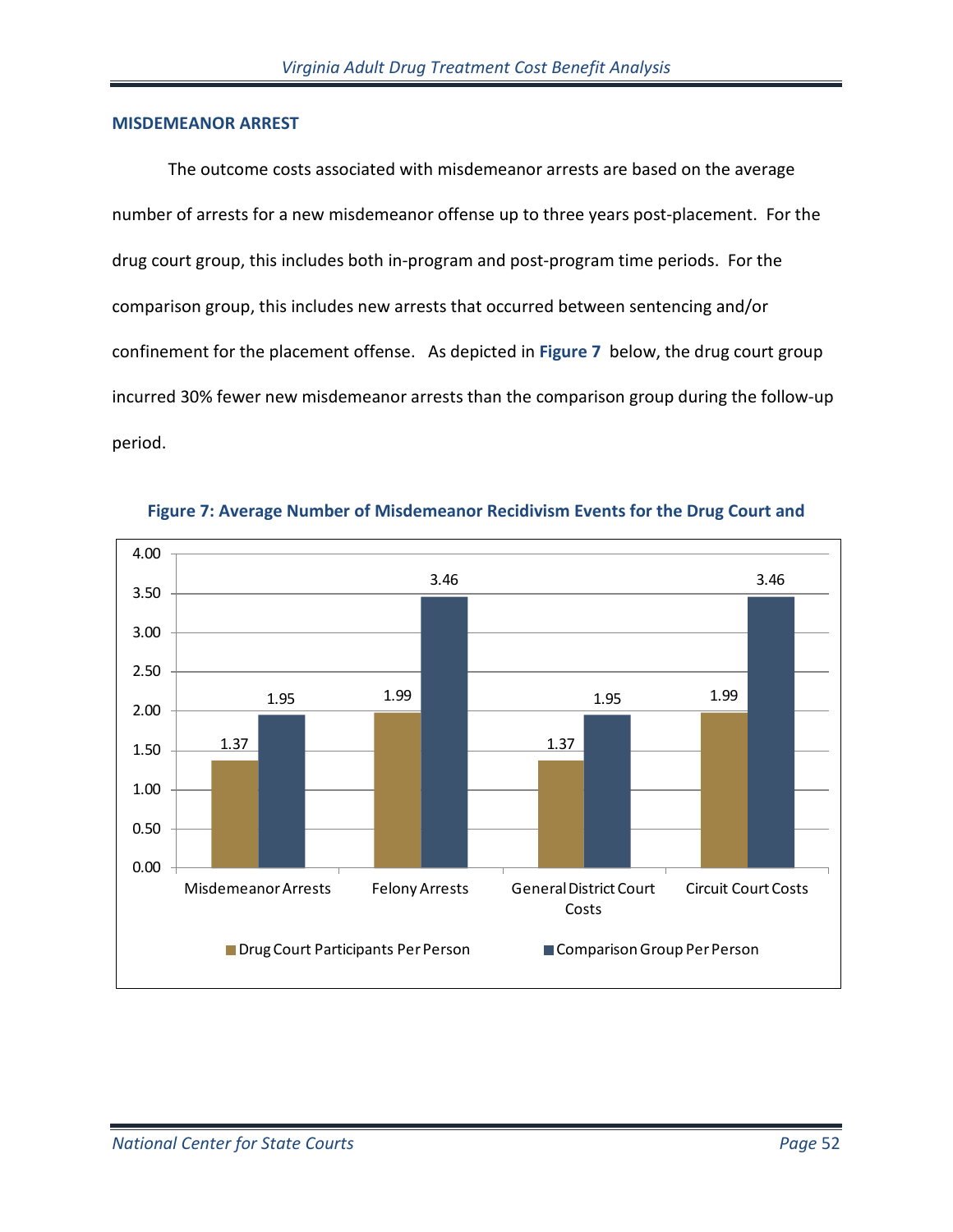#### **FELONY ARRESTS**

The outcome costs associated with felony arrests are based on the average number of arrests for a new felony offense up to three years post-placement. For the drug court group, any offenses that occurred following placement (while enrolled in drug court or following drug court supervision) are included in the calculations. For the comparison group, this includes the time period post sentencing and/or confinement for the placement offense. As depicted in **[Figure 7](#page-51-0)** above, the drug court group incurred 42% fewer new felony arrests than the comparison group during the follow-up period.

#### **GENERAL DISTRICT COURT COSTS**

The outcome costs associated with General District Court costs are based on the average number of arrests for a new misdemeanor offense up to three years post-placement. These calculations are based on the average number of new misdemeanor arrests with the assumption that each case is fully processed through the court system. For the drug court group, this includes both in- and post-program time periods. For the comparison group, this includes the time period post sentencing and/or confinement for the placement offense. As depicted in **[Figure 7](#page-51-0)** above, the drug court group expended 30% less court resources than the comparison group during the follow-up period.

#### **CIRCUIT COURT COSTS**

The outcome costs associated with felony arrests are based on the average number of arrests for a new felony offense up to three years post-placement. These calculations are based on the number of new felony arrests with the assumption that each case is fully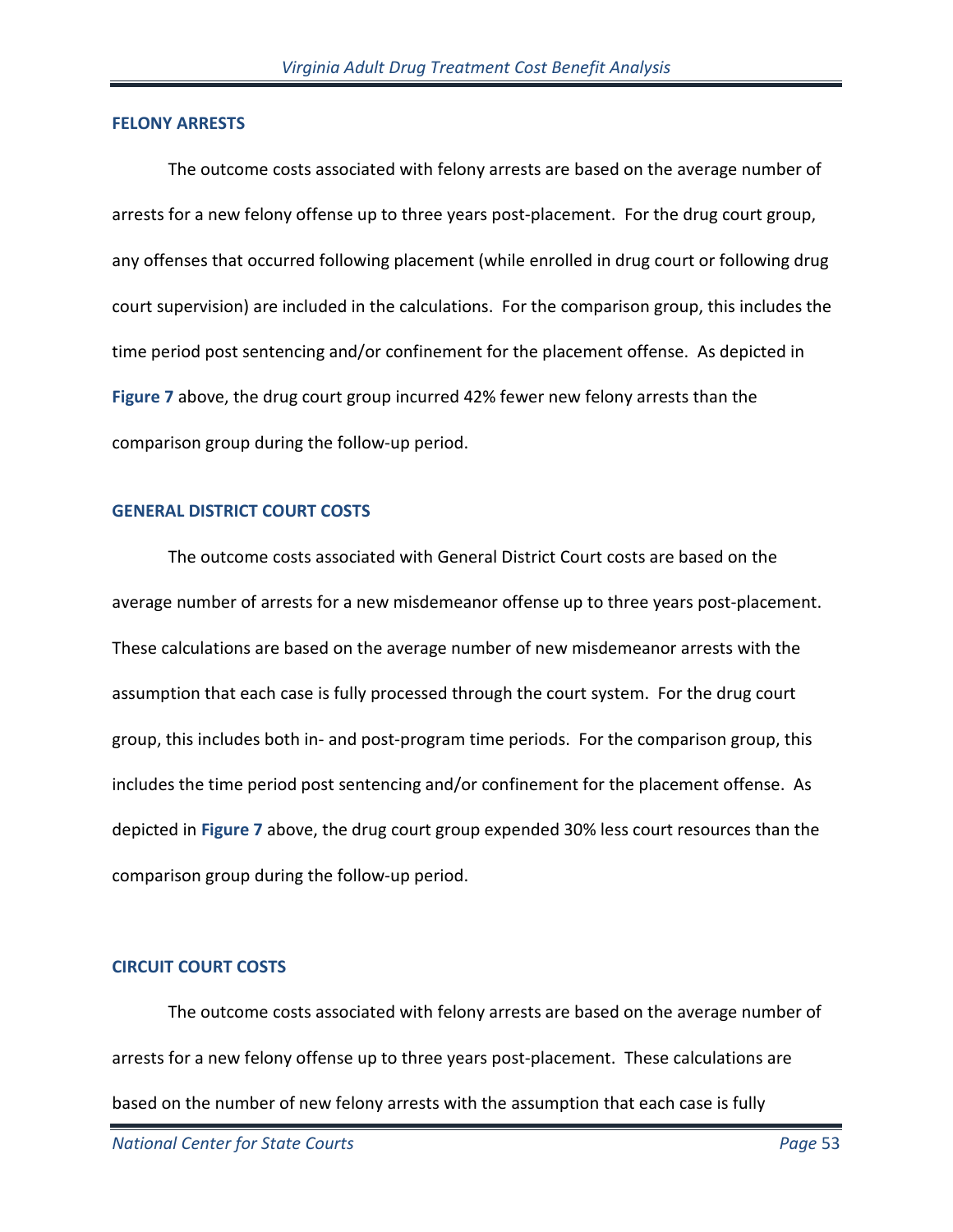processed through the court system. These costs include General District Court processing and processing in Circuit Court. For the drug court group, this includes both in- and post-program time periods. For the comparison group, this includes the time period post sentencing and/or confinement for the placement offense. As depicted in **[Figure 7](#page-51-0)** above, the drug court group expended 42% less court resources than the comparison group during the follow-up period.

#### **JAIL DAYS**

The outcome costs associated with jail incarceration days are based on the average number of jail days multiplied by the average cost of jail in the twelve jurisdictions. It should be noted that the cost of a jail day ranged from \$43.78 to \$178 with an average cost of \$76.21 per day, in the twelve local or regional jails utilized by the jurisdictions in the study. For the drug court group, this includes both in- and post-program time periods. This could include incarceration on a new charge or jail sanctions during program participation. For the comparison group, this includes the time period post sentencing and/or confinement for the placement offense and recidivism related jail time. As depicted in **Figure 8** below, the drug court group utilized 69% fewer post-placement jail days than the comparison group during the follow-up period.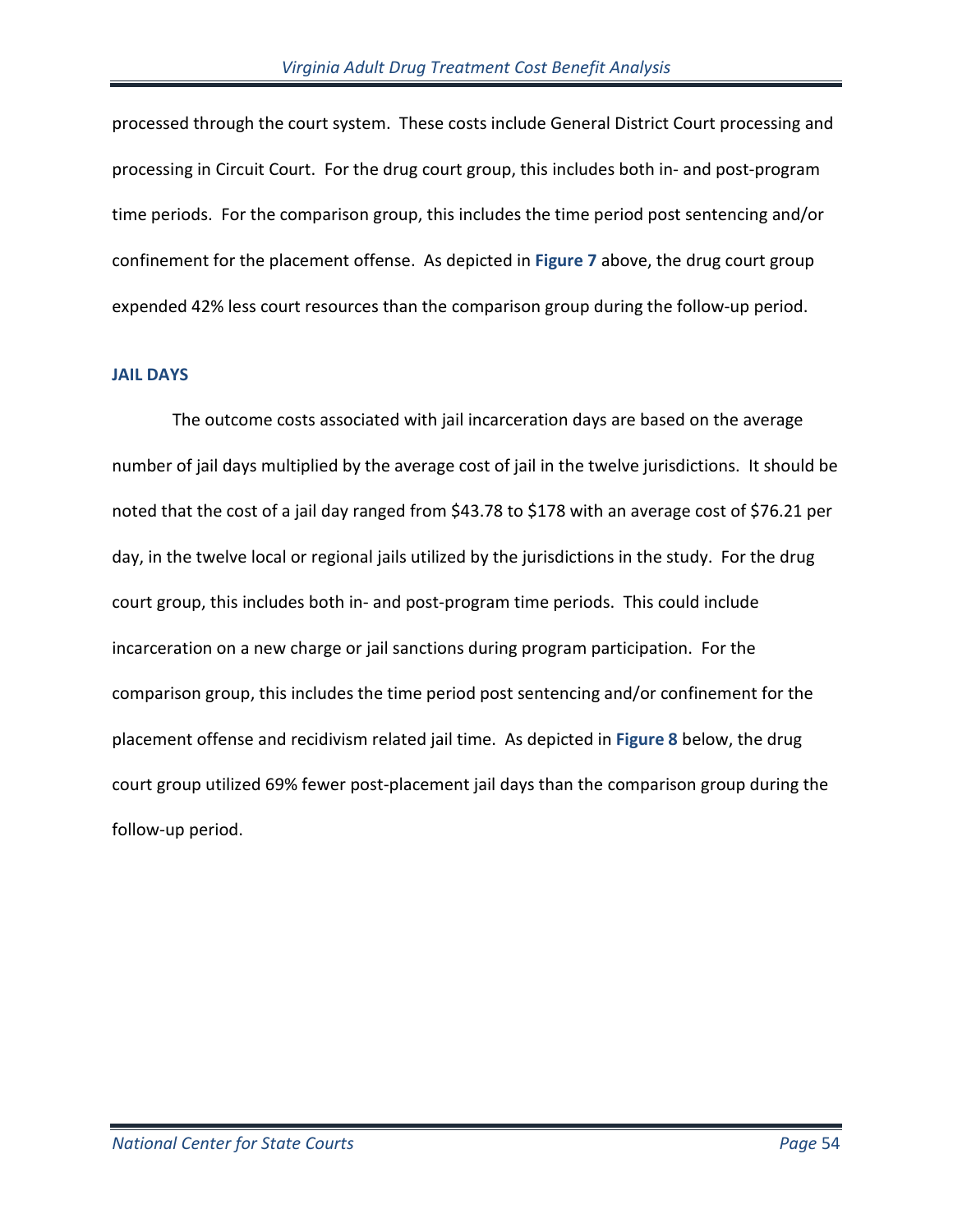

**Figure 8: Average Number of Incarceration and Supervision Days for the Drug Court and Comparison Groups, 3 Years Post-Placement**

## **PRISON DAYS**

The outcome costs associated with prison incarceration days are based on the average number of prison days multiplied by the average statewide cost of prison per day, which is \$68.84. For both the drug court group and the comparison group, this includes the time period post sentencing and/or confinement for the placement offense and recidivism related prison time. As depicted in **Figure 8** above, the drug court group utilized 88% fewer post-placement prison days than the comparison group during the follow-up period.

# **PROBATION DAYS**

The outcome costs associated with post-placement supervision days are based on the average number of probation supervision days multiplied by the average cost of supervision in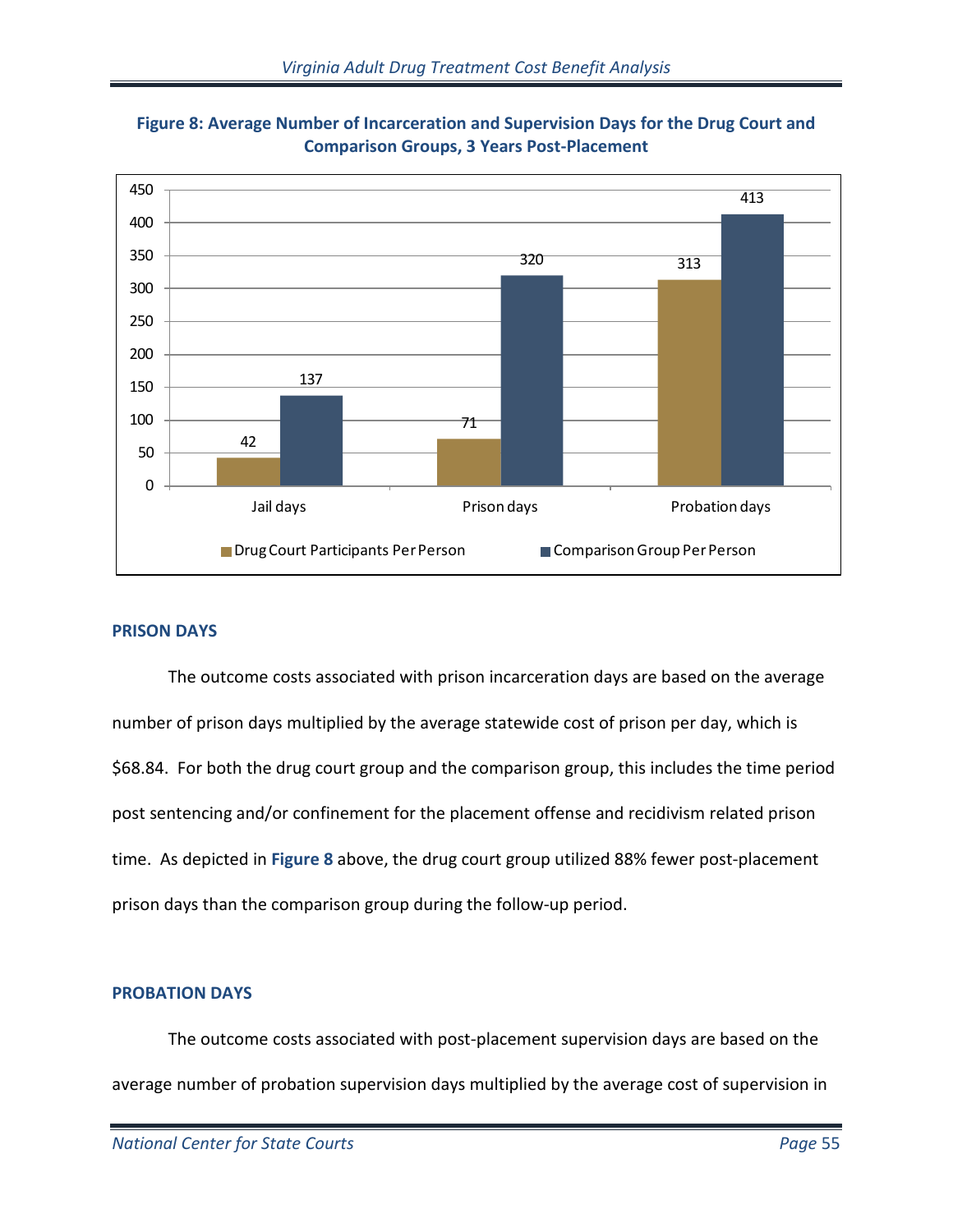the twelve jurisdictions. It should be noted that the cost includes both local and state probation supervision days, both of which vary at the jurisdictional level. For the drug court group, this includes only post program time periods. For the comparison group, this includes the time period post sentencing and/or confinement for the placement offense and recidivism related supervision time. As shown in **Figure 8** above, the drug court group utilized 24% fewer post-placement supervision days than the comparison group during the follow-up period.

#### **VICTIMIZATION COSTS**

The costs associated with victimization are the costs to victims, taxpayers and society when a crime is committed. These costs are separate from the criminal justice costs. They can include the loss of property or money, physical or mental healthcare costs, loss of productivity or wages or more intangible costs such as those associated with pain and suffering. For the purposes of this study, victimization costs have been calculated for two offense categories, property offenses and person offenses. **Table 11** below shows the unit costs associated with both types of crime and the costs associated based on the average number of recidivism events that occurred in each group.

Estimates of the costs of victimization are based on the seminal work of Miller, Cohen, and Wiersema (1996), which used data from the National Crime Victimization Survey to estimate the full cost to victims of a variety of crimes. Piper and Spohn (2004) conveniently collapsed Miller et. al's estimates into two categories, for violent and property crimes. Since Piper and Spohn's estimates were expressed in 1993 dollars, it was necessary to adjust for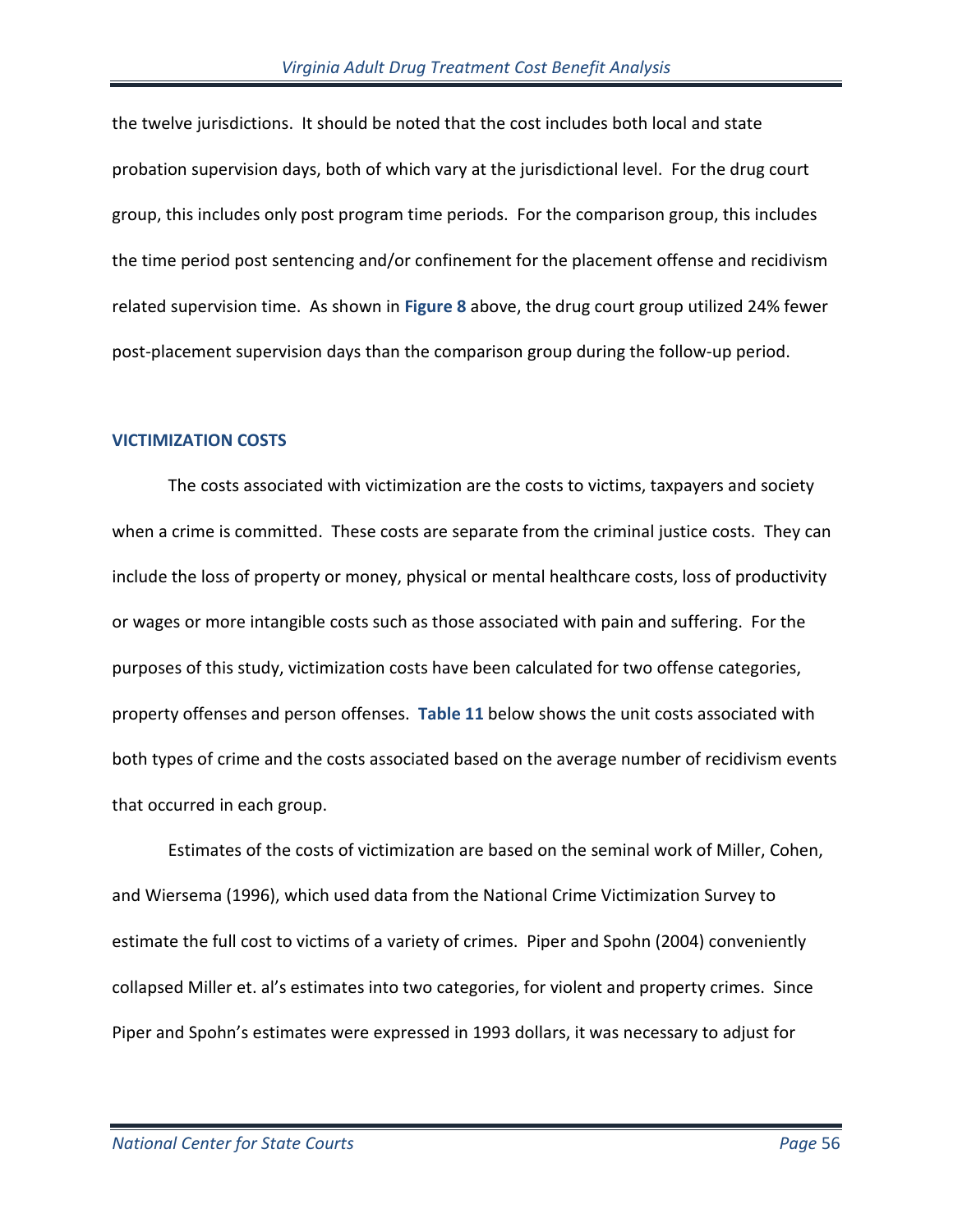inflation, using the inflation calculator to adjust 1993 dollars to 2012 dollars.  $^7\,$  $^7\,$  $^7\,$  The victimization

cost (in 2012 dollars) for a violent crime is \$46,843.69, and the victimization cost for a property

crime is \$1,449.92.

# **Table 11: Comparison of Transaction Recidivism Victimization Costs of Drug Court versus the Comparison Group, 3 Years Post-Placement**

|          | <b>Unit Costs</b> | <b>Drug Court</b><br><b>Participants</b><br><b>Per Person</b> | <b>Drug Court</b><br><b>Participants</b><br><b>Per Person</b><br>(n = 748) | Comparison<br><b>Group Per</b><br>Person | Comparison<br><b>Group Per</b><br>Person<br>$(n=807)$ |
|----------|-------------------|---------------------------------------------------------------|----------------------------------------------------------------------------|------------------------------------------|-------------------------------------------------------|
| Property | \$1,451.67        | 1.00                                                          | \$1,451.67                                                                 | 1.40                                     | \$2,032.34                                            |
| Person   | \$46,900.23       | 0.28                                                          | \$13,132.06                                                                | 0.44                                     | \$20,636.10                                           |
| Total    |                   |                                                               | \$14,583.73                                                                |                                          | \$22,668.44                                           |

# **PROPERTY OFFENSES**

Property victimization costs were calculated by multiplying the standardized victim cost associated with committing a property offense by the average number of recidivism events, both misdemeanor and felony. As seen in **Figure 9** and **Figure 10** below, the drug court group incurred 29% fewer property recidivism victimization events than the comparison group with associated cost savings of \$580 per person.

# **PERSON OFFENSES**

 $\overline{a}$ 

Person victimization costs were calculated by multiplying the standardized victim cost

associated with committing a person offense, or violent offense, by the average number of

recidivism events, both misdemeanor and felony. As seen in **Figure 9** and **[Figure 10](#page-57-0)** below, the

<span id="page-56-0"></span> $<sup>7</sup>$  The inflation calculator can be found on the Bureau of Labor Statistics website:</sup> [http://www.bls.gov/data/inflation\\_calculator.htm.](http://www.bls.gov/data/inflation_calculator.htm)

*National Center for State Courts Page* 57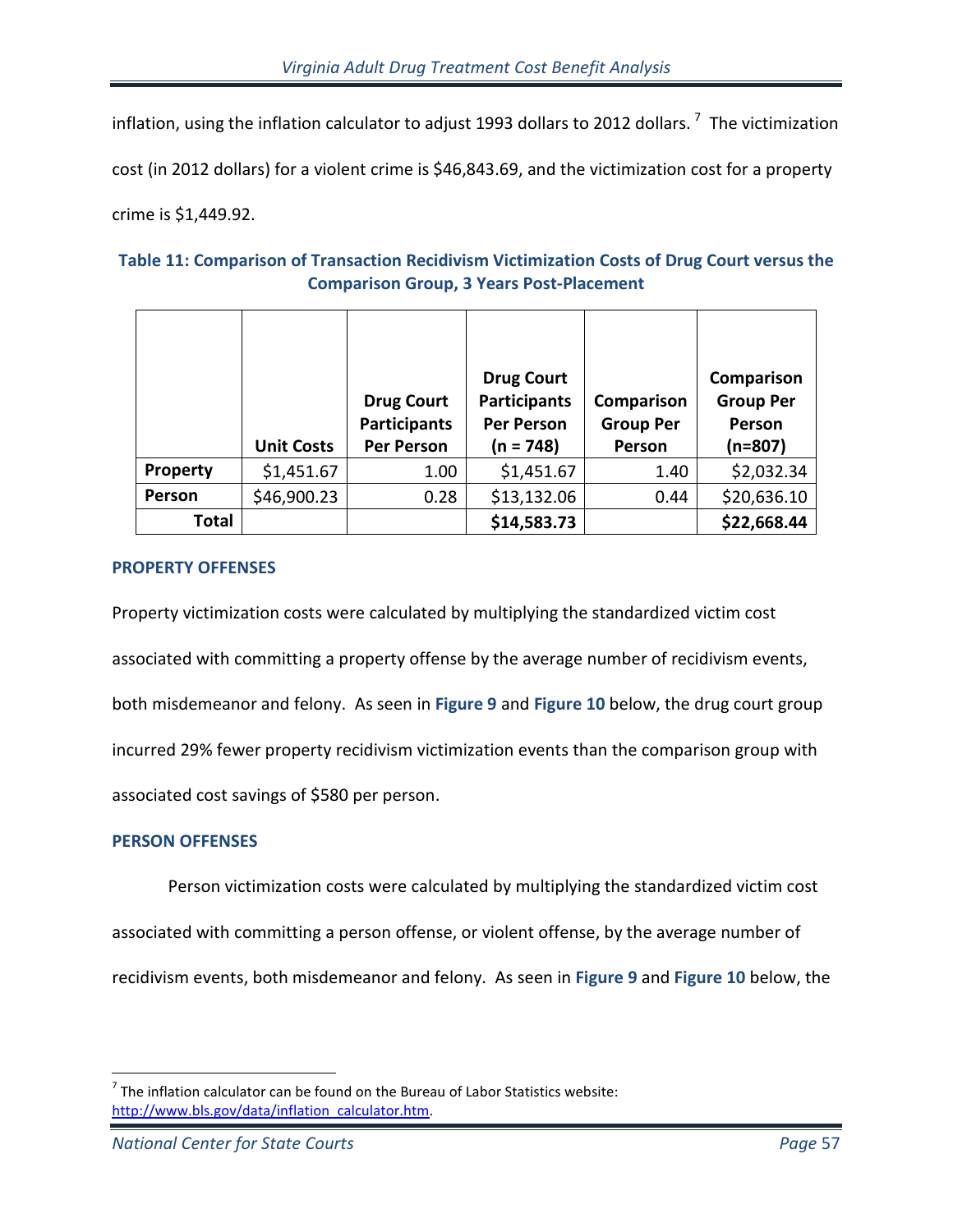drug court group incurred 36% fewer person recidivism victimization events than the

comparison group with associated cost savings of \$7,504 per person.





<span id="page-57-0"></span>

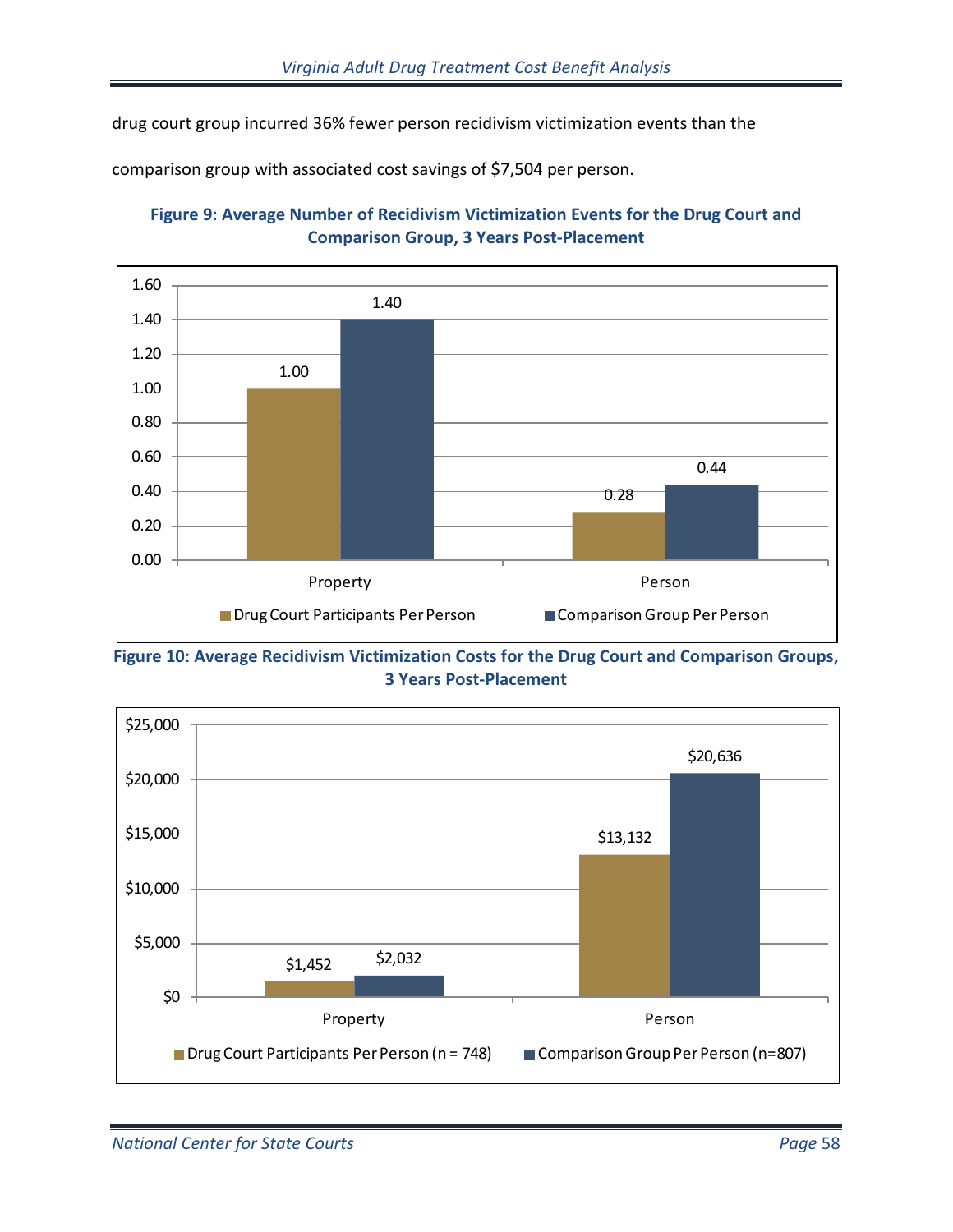#### **CONCLUSION**

Virginia's Drug Courts save \$19,234 per person as compared to traditional case processing. In FY2011, there were 937 drug court participants served in Virginia's adult drug courts. This means that during program participation, those 937 participants saved taxpayers \$18,022,258 compared to the cost of "business-as-usual" processing for this same group of offenders. As depicted in **Table 12** below, the drug court group saves money in each of the transactional cost categories. The greatest cost savings are in outcome costs. This is based on the lower recidivism rates of drug court participants versus comparison group persons as well as the associated costs of incarceration. It is important to again note that should a drug court program decide to make changes to its policies and procedures with the goal of saving taxpayers even more money, decision makers must bear in mind that these changes will impact outcomes. If these changes are made without considering the effects to outcomes, associated cost savings could be negated or even decreased.

|                      | <b>Drug Court</b> | Comparison  | Total         |
|----------------------|-------------------|-------------|---------------|
| <b>Placement</b>     | \$1,441.76        | \$4,651.21  | ( \$3,209.44) |
| <b>Drug Court</b>    | \$17,900.82       | \$0.00      | \$17,900.82   |
| <b>Outcome</b>       | \$10,913.55       | \$36,753.96 | (\$25,840.41) |
| <b>Victimization</b> | \$14,583.73       | \$22,668.44 | ( \$8,084.71) |
| <b>TOTAL</b>         | \$44,839.86       | \$64,073.61 | (\$19,233.75) |

**Table 12: Total Criminal Justice System and Victimization Costs for the Drug Court and Comparison Groups**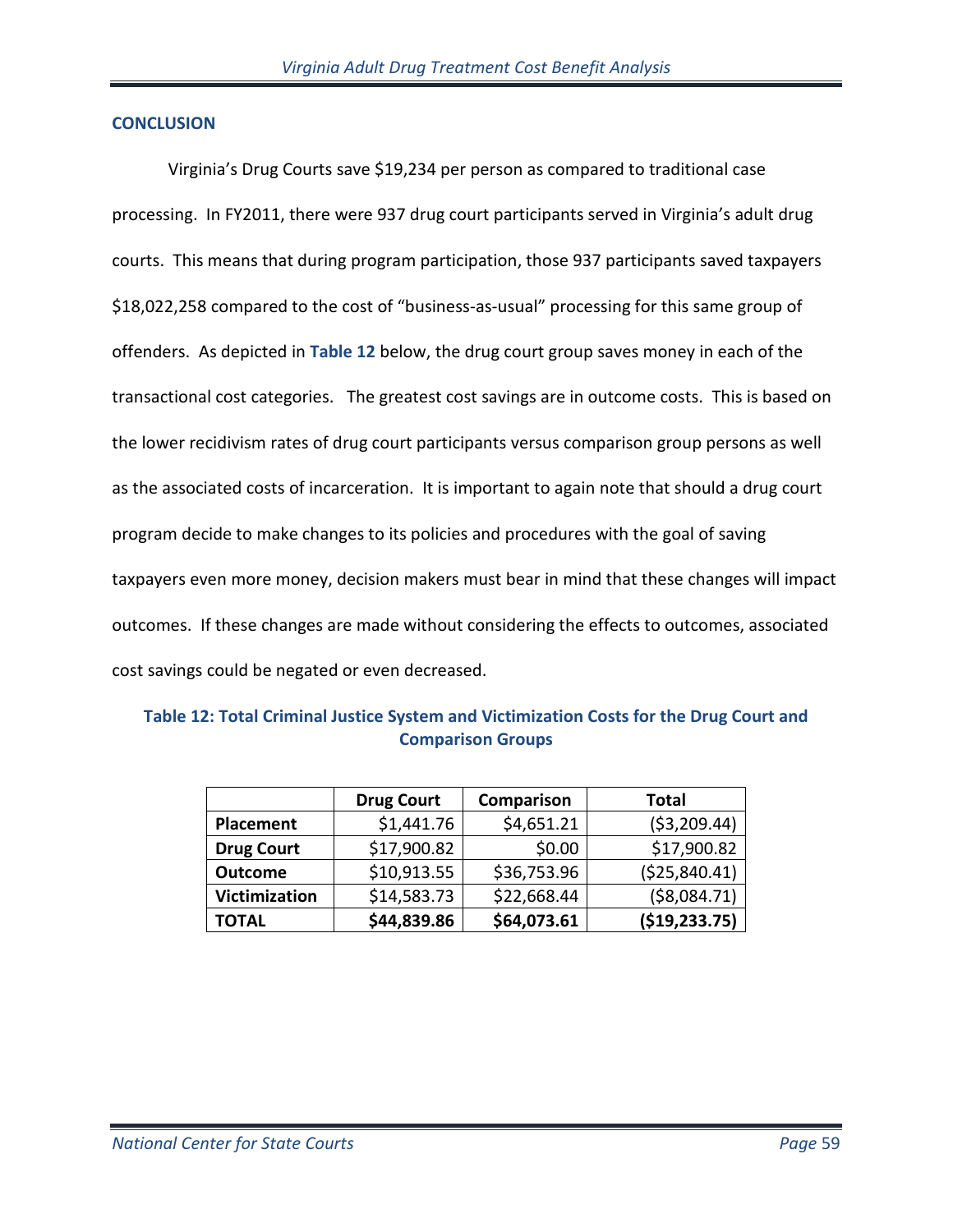#### **REFERENCES**

- Andrews, D. and Bonta, J. (2003). *The psychology of criminal conduct (3rd ed.*). Cincinnati, OH: Anderson.
- Carey, S.and Finigan, M. (2003). A Detailed Cost Analysis in a Mature Drug Court Setting: A Cost-Benefit Evaluation of the Multnomah County Drug Court. Portland, OR: NPC Research.
- Carey, S. M., Mackin, J. R., & Finigan, M. W. (2012). What works? The 10 key components of Drug Court: Research-based best practices. *Drug Court Review*.
- Commonwealth of Virginia Compensation Board. (2011). *FY 2010 Jail Cost Report: Annual Jail Revenues and Expenditures Report.* Richmond.
- Cooper, C. (2000) *2000 drug court survey report: Program operations, services, and participant perspectives.* American University website: <http://spa.american.edu/justice/publications/execsum.pdf>
- Crumpton, D., Carey,S., and Finigan, M. (2004). Enhancing Cost Analysis of Drug Courts: The Transactional and Institutional Cost Analysis Approach. Portland, OR: NPC Research.
- Domurad, F., & Carey, M. (2010) *Coaching Packet: Implementing Evidence-Based Practices*. Center for Effective Public Policy. Retrieved from: [http://www.cepp.com/documents/Implementing%20Evidence%20Based%20Practices.p](http://www.cepp.com/documents/Implementing%20Evidence%20Based%20Practices.pdf) [df](http://www.cepp.com/documents/Implementing%20Evidence%20Based%20Practices.pdf)
- Gendreau, P. (1996). The principles of effective intervention with offenders. In A. Harland (Ed.), *Choosing correctional options that work* (pp. 117-130). Thousand Oaks, CA: Sage.
- Henrichson, C., & Delaney, R. (2012). *The Price of Prisons: What Incarceration Costs Taxpayers.* New York: Vera Institute of Justice.
- Ho, D., Imai, K., ,King, G., and Stuart, E.. (2007)[. Matching as Nonparametric Preprocessing for](http://gking.harvard.edu/files/abs/matchp-abs.shtml)  [Reducing Model Dependence in Parametric Causal Inference.](http://gking.harvard.edu/files/abs/matchp-abs.shtml) *Political Analysis, 15(3),* 199-236.
- Marlowe, D. B., & Wong, C. J. (2008). Contingency management in adult criminal drug courts (pp. 334-354). In S. T. Higgins, K. Silverman, & S. H. Heil (Eds*.), Contingency management in substance abuse treatment*. New York: Guilford Press.
- Miller,T., Cohen, M., and Wiersema, B. (1996). Victim Costs and Consequences: A New Look. Washington, DC: National Institute of Justice.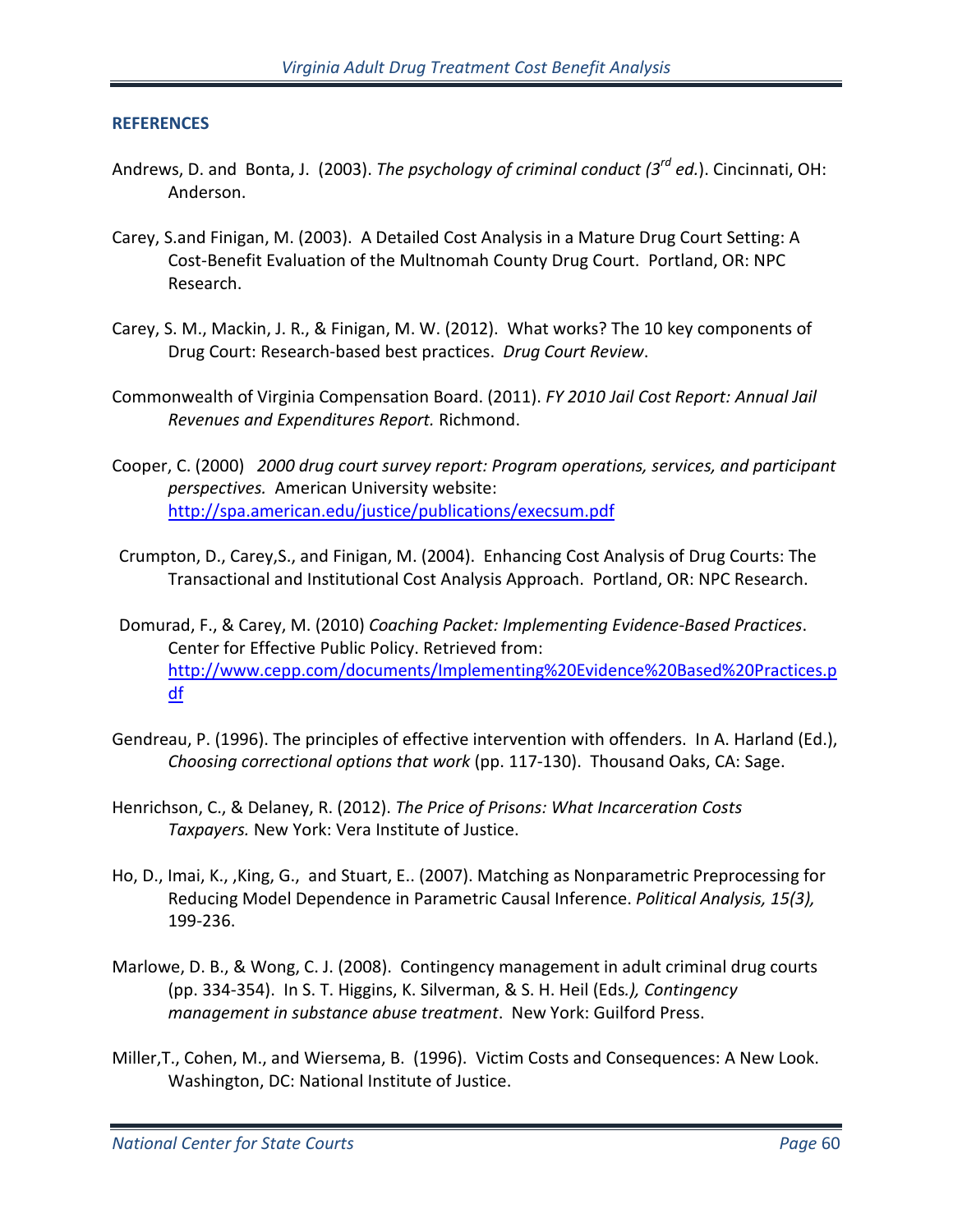- Piper, R. and Spohn, C. (2004). Cost/Benefit Analysis of the Douglas County Drug Court. Omaha NE: University of Nebraska at Omaha.
- Rempel, M. and Green, M. (2011) Do drug courts reduce crime? In Rossman, S., Roman, J., Zweig, J., and Lindquist, C. *The Multisite Adult Drug Court Evaluation the Impact of Drug Court (Vol. 4)*. Washington DC: Urban Institute.
- Sekhon, J.. (2009). Opiates for the matches: Matching methods for causal inference. *Annual Review of Political Science, 12,* 487-508.
- Shaffer, D. K. (2006). *Reconsidering drug court effectiveness: A meta-analytic review* (Dissertation). Available from Proquest Dissertations and Theses database. (UMI No. 2121113).
- Stuart, E. (2010). Matching Methods for Causal Inference: A Review and a Look Forward. *Statistical Science, 25(1)*, 1-21.
- Zweig, J. M., Lindquist, C., Downey, P. M., Roman, J., & Rossman, S. B. (2012). Drug court policies and practices: How program implementation affects offender substance use and criminal behavior outcomes. *Drug Court Review*.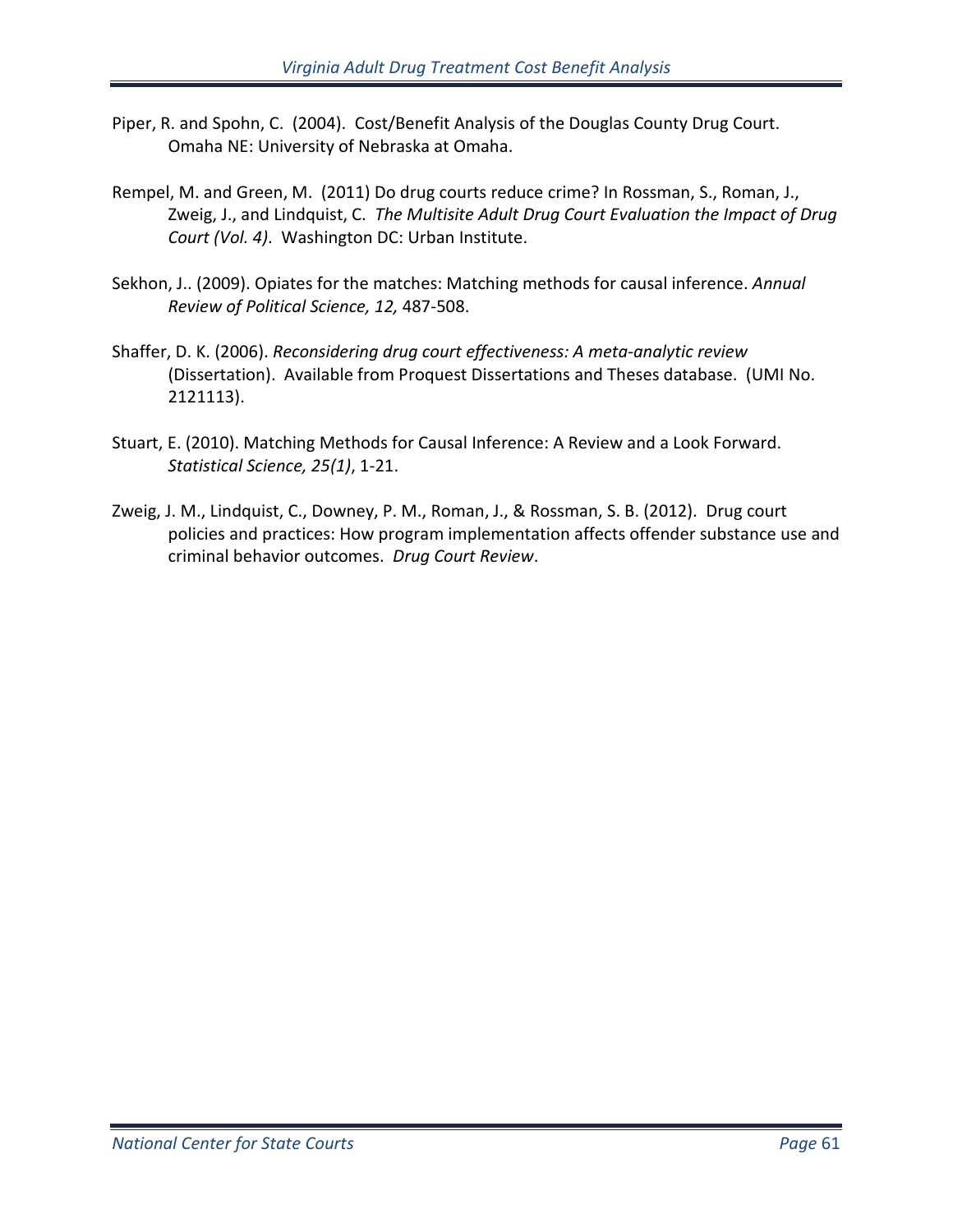# **APPENDICES**

# **APPENDIX A: TWELVE OF THE ADULT DRUG TREATMENT COURTS IN VIRGINIA**

There is some variance among the twelve courts with regards to their target populations and the resources available within their respective community. As a result, there are different program structures, practices and policies the twelve courts use to promote positive change in the participants they serve while remaining true to the Virginia Adult Drug Court Treatment Standards and the Key Components. No two drug court programs operate in exactly the same manner although there are a number of basic foundational elements that are the same among the programs. Each adult drug court operates at the Circuit Court level as a standalone docket that is held weekly. Each adult drug court in this sample utilizes the local Community Services Board (CSB) for provision of treatment services. Each program consists of a drug court team and each program has an Advisory Committee as required by Virginia Code. **Table 1A** below lists the implementation dates of the drug courts in the sample.

| <b>Locality</b>                      | <b>Implementation Date</b> |
|--------------------------------------|----------------------------|
| Albemarle/Charlottesville            | <b>July 1997</b>           |
| <b>Chesterfield/Colonial Heights</b> | September 2000             |
| <b>Hampton</b>                       | February 2003              |
| <b>Henrico</b>                       | January 2003               |
| Loudoun                              | May 2004                   |
| <b>Newport News</b>                  | November 1998              |
| <b>Norfolk</b>                       | November 1998              |
| Portsmouth                           | January 2001               |
| <b>Rappahannock Regional</b>         | October 1998               |
| <b>Richmond</b>                      | <b>March 1998</b>          |
| <b>Roanoke</b>                       | September 1995             |
| <b>Staunton</b>                      | <b>July 2002</b>           |

## **Table 1A: Implementation Dates of Virginia's Adult Drug Treatment Courts**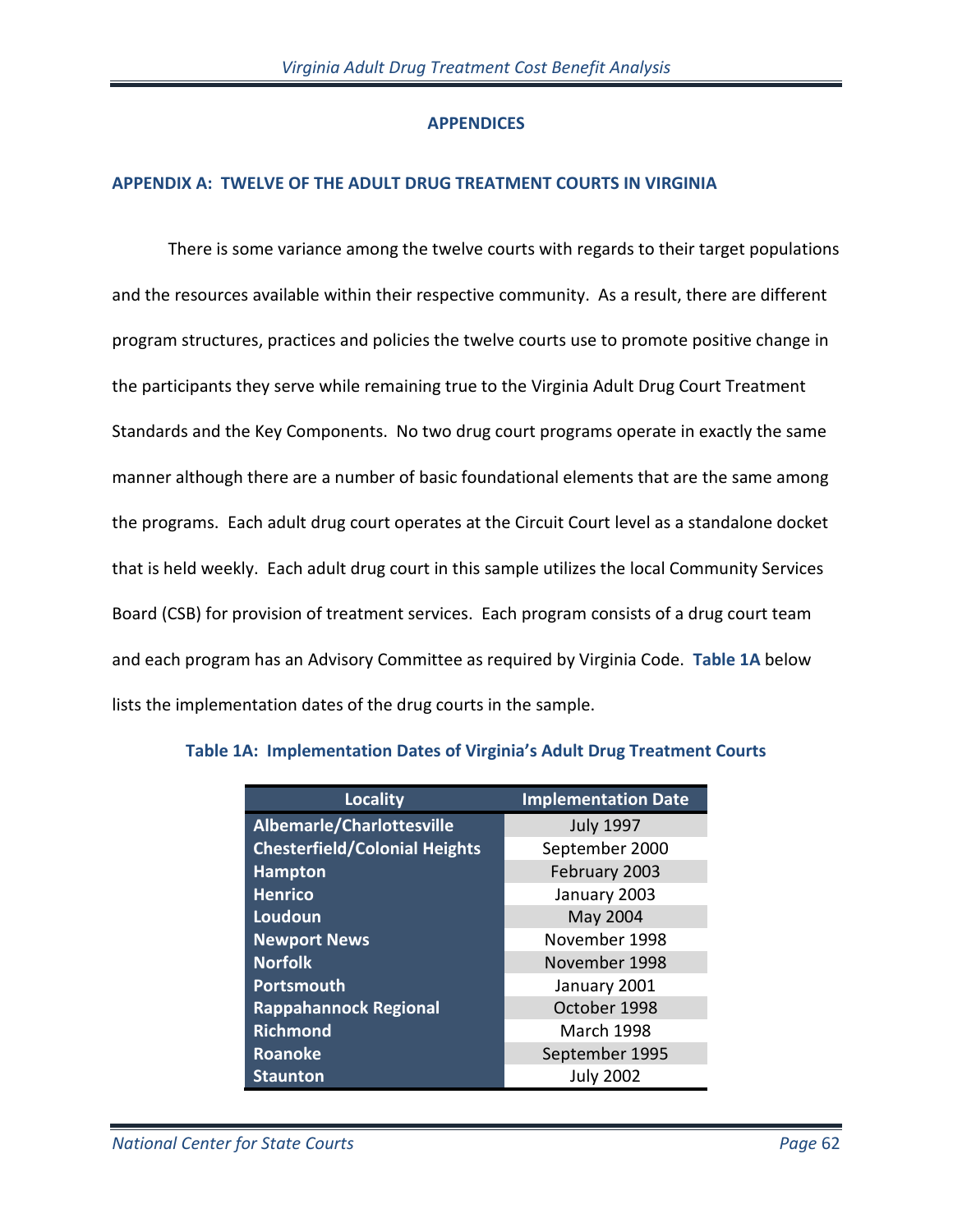# **Albemarle County/City of Charlottesville Adult Drug Court**

## **Target Population**

The Albemarle County/City of Charlottesville Drug Court was implemented in July 1997, in the City of Charlottesville Circuit Court. Located in Central Virginia, the Albemarle County/City of Charlottesville Drug Court serves defendants residing in the City of Charlottesville and Albemarle County who have a pending charge in the City of Charlottesville or Albemarle County Circuit Court. According to the 2010 Census, the total population for Albemarle County was 98,970, and the City of Charlottesville was 43,475; for a total of 142,455 residents. The Albemarle County/City of Charlottesville Drug Court serves pre and post dispositional cases. The most frequent drugs of choice are cocaine, opiates and marijuana. Thirty-six percent are poly substance abusers. The average length of time participants spend in the program is 14 months.

## **Drug Court Team Members**

The Albemarle County/City of Charlottesville Drug Court drug court team consists of 1 judge, a drug court administrator, 2 clinicians, 2 case managers (probation officers), a law enforcement representative, and an administrative assistant.

# **Numbers Served (since Inception)**

Enrolled: (450 as of 08/22/12) Graduated: (270 as of 08/22/12) Terminated: (143 as of 08/22/12)

## **Eligibility Criteria**

The following are the eligibility criteria for entry into the Albemarle County/City of Charlottesville Drug Court Program. The offender must:

- Reside in Charlottesville or Albemarle County
- Be alcohol or drug dependent
- Be charged with Possession/Attempted Possession of a Schedule I/II drug; Distribution or Possession with intent to distribute a Schedule I/II drug, not more than 10 standard street sale units; Felony Distribution of marijuana or with intent to distribute not more than two ounces; Prescription forgery/fraud; Felony property offenses; Probation Violation on a drug or other non-violent case if the violation is due to possession or use of a controlled drug
- Have no prior convictions for violent felonies or weapons offenses (as defined by Federal law 42 USC 3797(U) and Virginia Code Sections 17.1-805 and 19.2-297.1) not more than ten years prior
- Not have any prior conviction or pending charge for distribution or possession with intent to distribute ten standard street sale units of any schedule I/II drug
- Not have more than one prior conviction for distribution or possession with intent to distribute schedule I/II drugs, regardless of quantity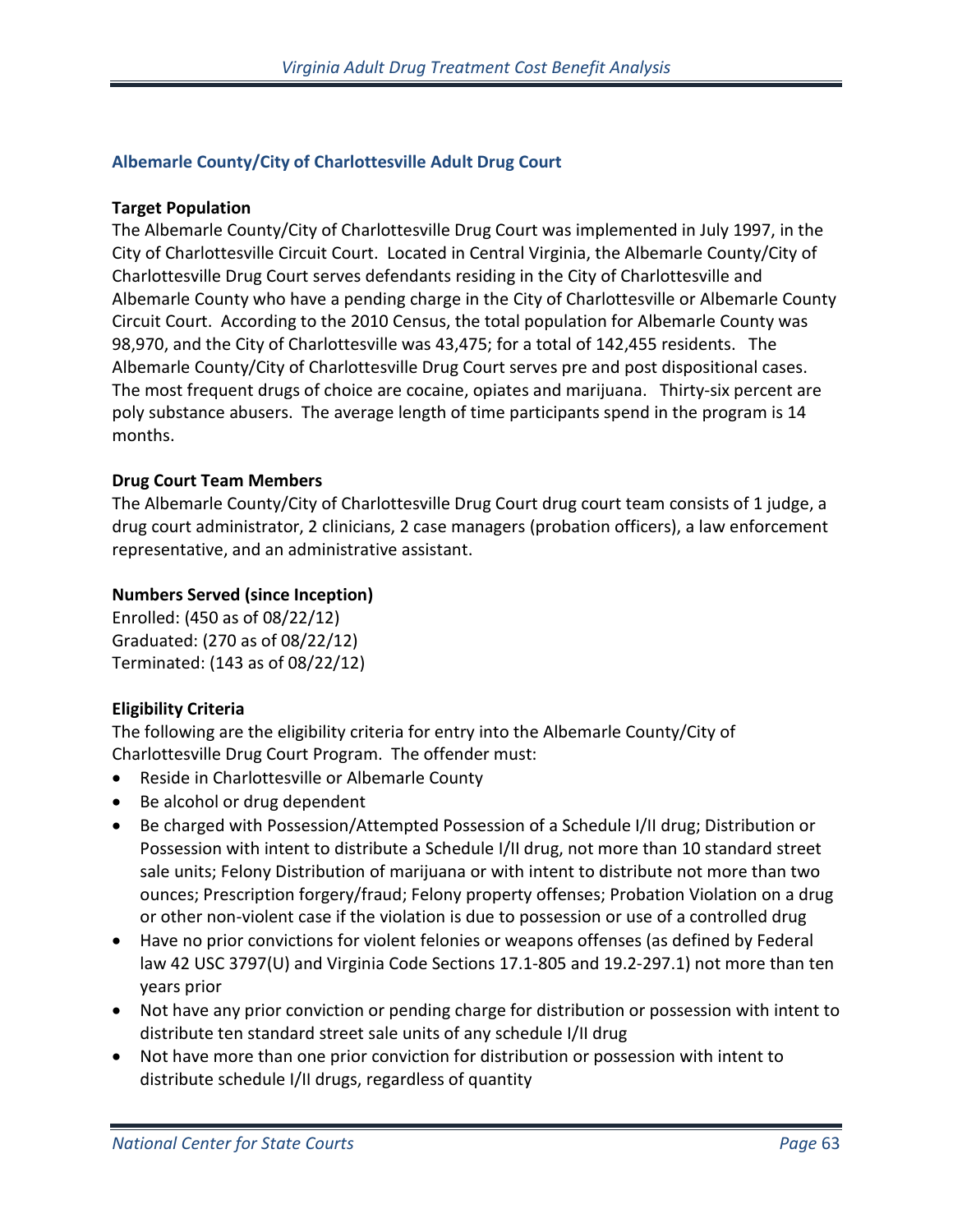• Not have worked as a confidential informant and previously received consideration for doing so within the past 36 months

## **Referral & Entry Process and Screening & Assessment**

The City of Charlottesville/Albemarle County Drug Court is structured as both a post-plea and a post-dispositional model. Upon arrest for a qualifying offense, information regarding the drug court is provided at the magistrate's office. Whether held in jail or placed on bond, the person is scheduled to appear at the next General District Court docket in the referring jurisdiction. If on bond, the defendant is required to submit to regular drug testing. The defendant must meet with their attorney within 7 days to decide if they would like to participate in drug court. The defendant must then complete a clinical assessment at the CSB. If eligible and amenable, the defendant then waives preliminary hearing and indictment and proceeds to Charlottesville Circuit Court/Drug Court docket. The defendant is required to enter a guilty plea at the time of entry. Final disposition is taken under advisement for the duration of program participation. Probation violation referrals are made directly from a Circuit Court judge. The same review process is utilized.

## **Treatment Providers, Models and Services**

Drug court clinicians conduct initial assessments and intakes. Drug court participants obtain intensive outpatient counseling from 2 clinicians from the Community Services Board. The services include but are not limited to: individual counseling, group counseling, residential treatment referrals, psychiatric evaluations and medication management, living sober groups, continuing care groups, and other specialty groups as appropriate.

## **Supervision Services**

Two local OAR case managers (probation officers) provide intensive supervision to drug court participants. Services provided include: community supervision, community service monitoring, employment and job skill development, and referrals to ancillary services.

#### **Phases**

Drug court is an intensive outpatient drug rehabilitation program, lasting a minimum of 12 months. There are 3 program phases. Each phase is a minimum of 90 days. **Table 2A** displays phase requirements for drug court participants.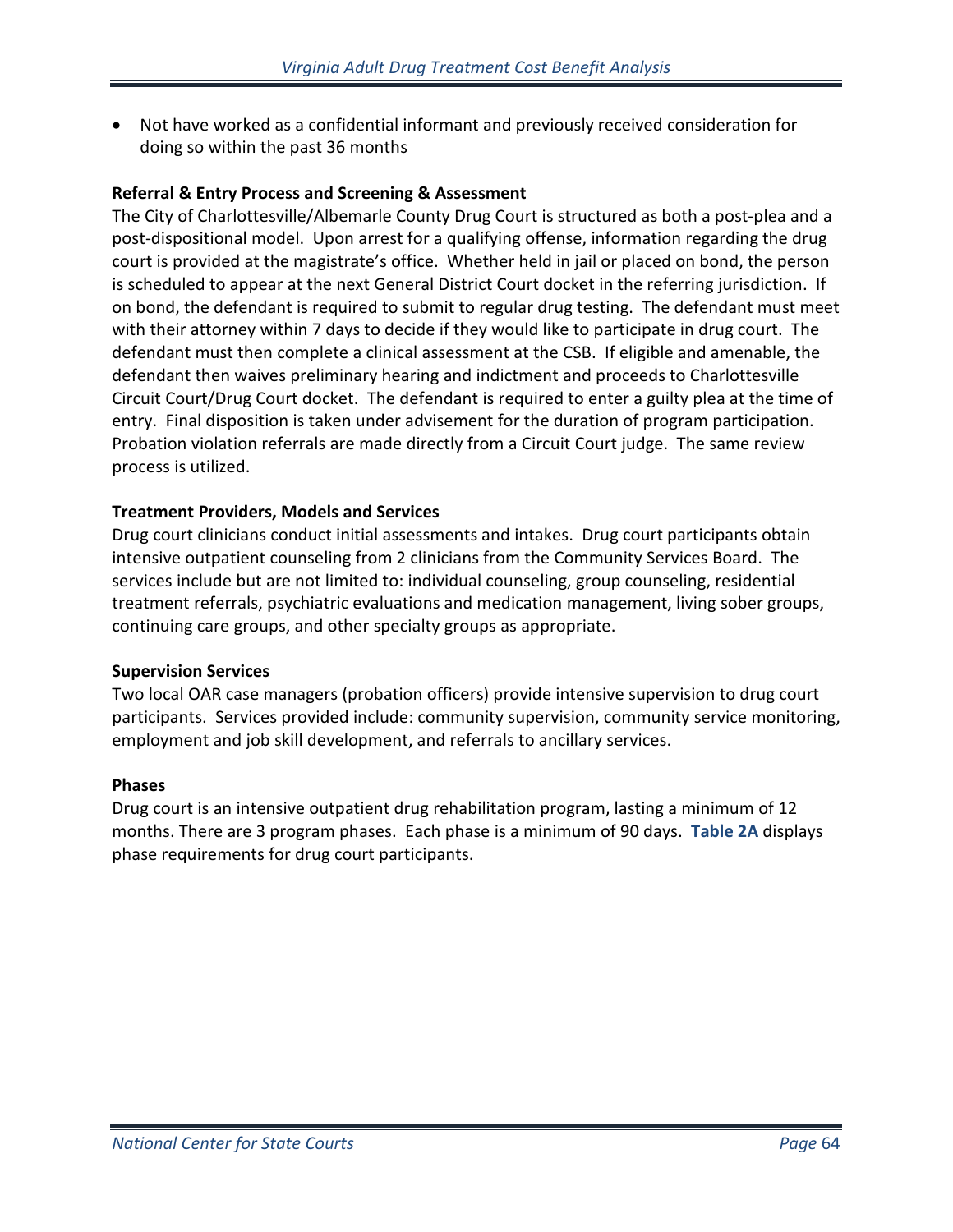| <b>Requirements</b>         | Phase 1       | Phase 2       |               | Phase 4       |  |
|-----------------------------|---------------|---------------|---------------|---------------|--|
| <b>Drug screens</b>         | 3-5x weekly   | 3x weekly     | 2x weekly     | 2x weekly     |  |
| <b>Individual sessions</b>  | Per treatment | Per treatment | Per treatment | Per treatment |  |
|                             | plan          | plan          |               | plan          |  |
| <b>Intensive outpatient</b> | Per treatment | Per treatment | Per treatment | Per treatment |  |
| counseling                  | plan          | plan          | plan          | plan          |  |
| <b>Probation officer</b>    | As directed   | As directed   | As directed   | As directed   |  |
| meeting                     |               |               |               |               |  |
| <b>Self-help meetings</b>   | 2x weekly     | 2x weekly     | 2x weekly     | 2x weekly     |  |
| <b>Court appearances</b>    | Weekly        | Every other   | Every 3 weeks | Every 4 weeks |  |
|                             |               | week          |               |               |  |
| Home/community              | As needed     | As needed     | As needed     | As needed     |  |
| contacts                    |               |               |               |               |  |

# **Table 2A: Phase Requirement for Albemarle/Charlottesville Drug Court Participants**

# **Requirements for Phase Movement**

To advance from Phase 1 to Phase 2 the participant must have no positive drug or alcohol screens for 60 consecutive days, have full time employment of 30 hours per week and recommendation from the Drug Court Team.

To advance from Phase 2 to Phase 3 the participant must have no positive drug or alcohol screens for 90 consecutive days, have full time employment of 30 hours per week and recommendation from the Drug Court Team.

To advance from Phase 3 to Phase 4 the participant must have no positive drug or alcohol screens for 90 consecutive days, have full time employment of 30 hours per week and recommendation from the Drug Court Team.

## **Drug Testing**

On-site drug testing is performed by case managers and by treatment staff at scheduled intervals and randomly using a color code system. All sample collection is observed by same gender staff members. Participants are tested for drug and alcohol use. When possible, testing is conducted on-site. Lab testing is utilized for confirmation testing and where tests are not available on-site (i.e. EtG). When a participant denies use, the cost of a confirmation test, when the lab result is positive, is borne by the participant.

## **Drug Court Participant Fees**

Drug court participants pay a \$15 per week treatment fee. Other costs due to the court and restitution are collected by program staff.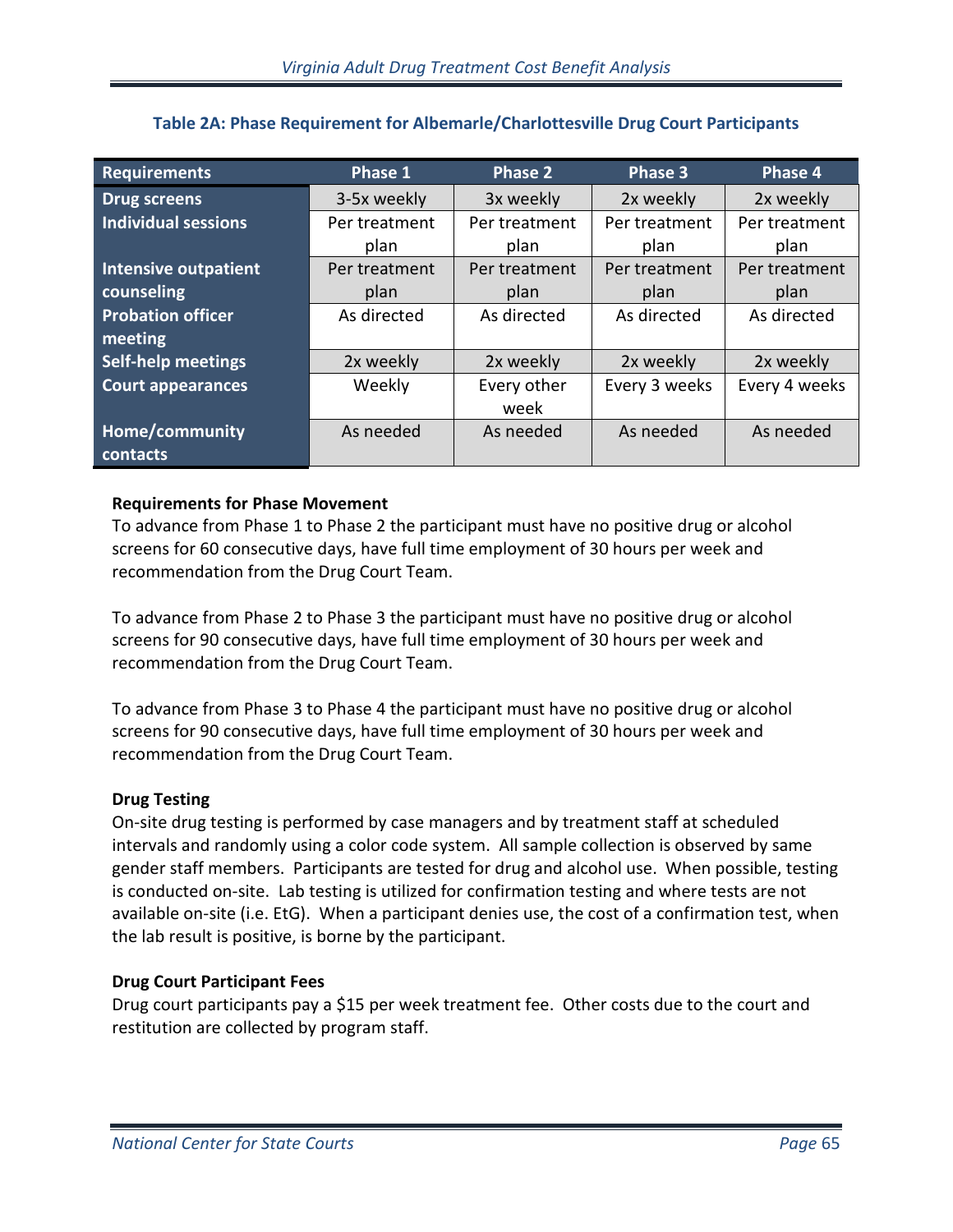## **Team Staffing**

Drug court team staffings are held weekly just prior to the drug court session. The purpose of the meetings is to review cases and discuss progress reports of participants on the docket and new entrants. The team also discusses recommendations for sanctions or incentives based on the participant's progress or lack thereof.

## **Drug Court Sessions**

Drug court sessions are held weekly. Team members in attendance include the judge, administrator, administrative assistant, clinicians, and case managers.

#### **Incentives**

Incentives are provided for completion of each of the four phases of the program. Incentives may include:

- Praise from the bench
- Certificates
- Small tokens such as movie passes or dinner passes
- Program graduation ceremonies

#### **Sanctions**

Sanctions are designed to be clearly specified, certain and progressive in nature.

Sanctions are given in response to non-compliance, including:

- Tardiness
- Poor participation
- Missed groups
- Failure to seek employment or voluntarily leaving employment
- Positive alcohol tests/consuming alcohol
- Positive drug tests
- Tampering with or failing to report for a drug test
- Failure to appear for drug court
- Failure to submit a drug test sample and/or no show
- Failure to complete community service
- Failure to complete assignments
- Failure to provide documentation of varying types on time
- Failure to pay court costs, fees and restitution
- Threatening behavior against staff or other participants

Sanctions can include:

- Admonishment from the bench
- Community service
- Delayed phase advancement or demotion to an earlier phase
- Curfew restrictions
- Essays/homework assignments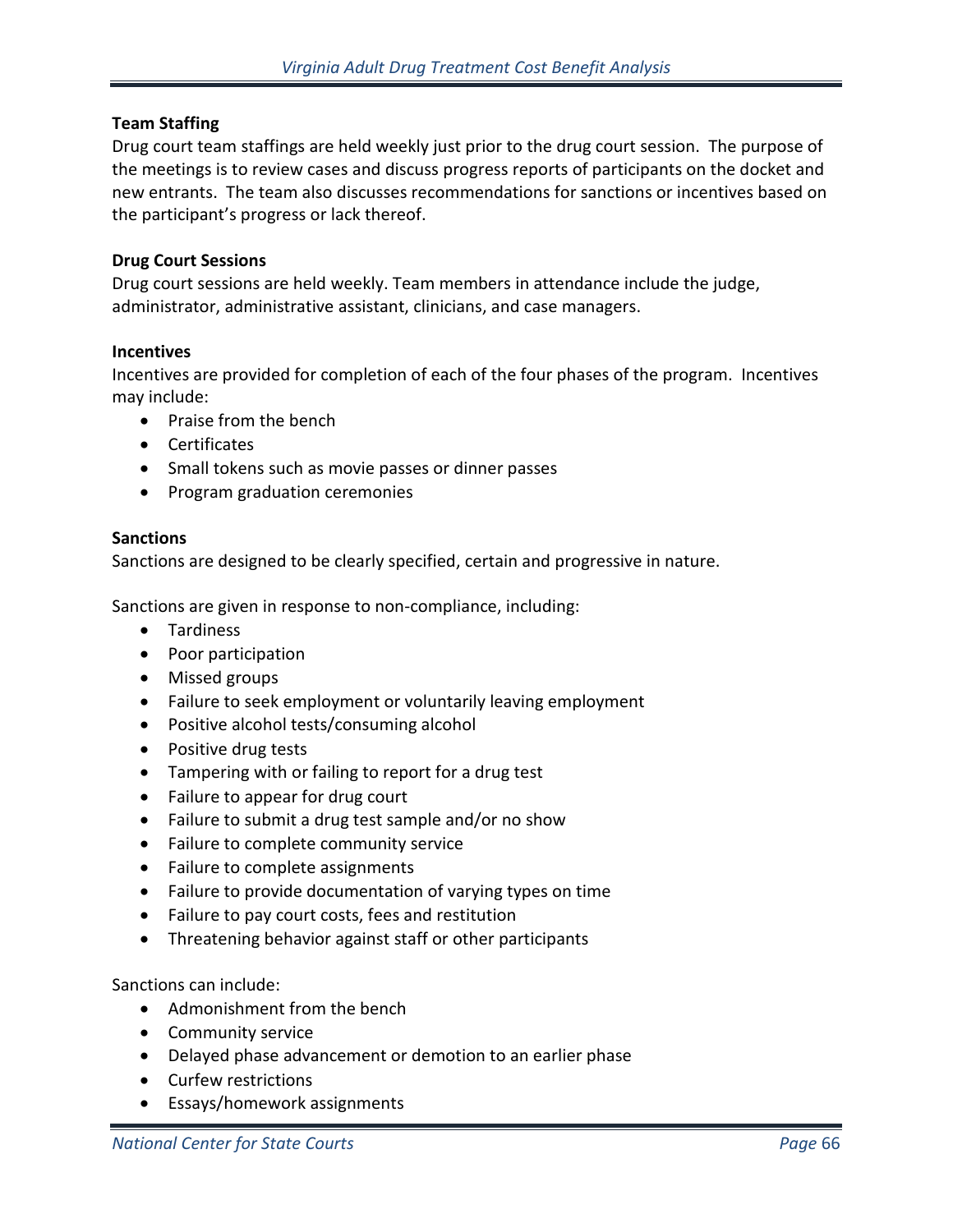- Detoxification
- Inpatient treatment
- Home electronic incarceration
- Incarceration
- Program termination

Automatic, prescribed sanctions are applied for positive drug tests, failure to submit to a drug screen, tampering with a drug screen and committing a new felony offense.

# **Program Termination**

The following are reasons for program termination:

- Receiving a jail sentence for a new charge of 120 days or greater
- Four positive drug tests within 6 months
- Five positive tests in the program
- Multiple new charges
- Cumulative program non-compliance

Upon termination, the case is continued to the next docket call in the referring jurisdiction.

#### **Graduation**

On average, graduation is held monthly. Fellow participants attend and family, friends, and sponsors of the graduate, past graduates, as well as community members are invited. In order to graduate from drug court, participants must:

- Participate in drug court at least 12 months with 12 months of sobriety
- Completion of all program phases
- Recommendation for completion from the drug court team

## **Post-Graduation Support**

The program coordinator facilitates an Aftercare group twice per month. Attendance is optional.

# **Chesterfield County/City of Colonial Heights Adult Drug Court**

## **Target Population**

The Chesterfield County/City of Colonial Heights Drug Court was implemented in September 2000, in the Chesterfield County Circuit Court. Located just outside of Richmond, the Chesterfield County/City of Colonial Heights Drug Court serves defendants residing within thirty miles of the Chesterfield Courthouse who have a pending charge in either Chesterfield County or City of Colonial Heights Circuit Court. According to the 2010 Census, the total population for Chesterfield County was approximately 316,236, and for the City of Colonial Heights was 17,411; for a total of 333,647 residents. The Chesterfield County/City of Colonial Heights Drug Court serves primarily pre-dispositional cases. The most frequent drug of choice is prescription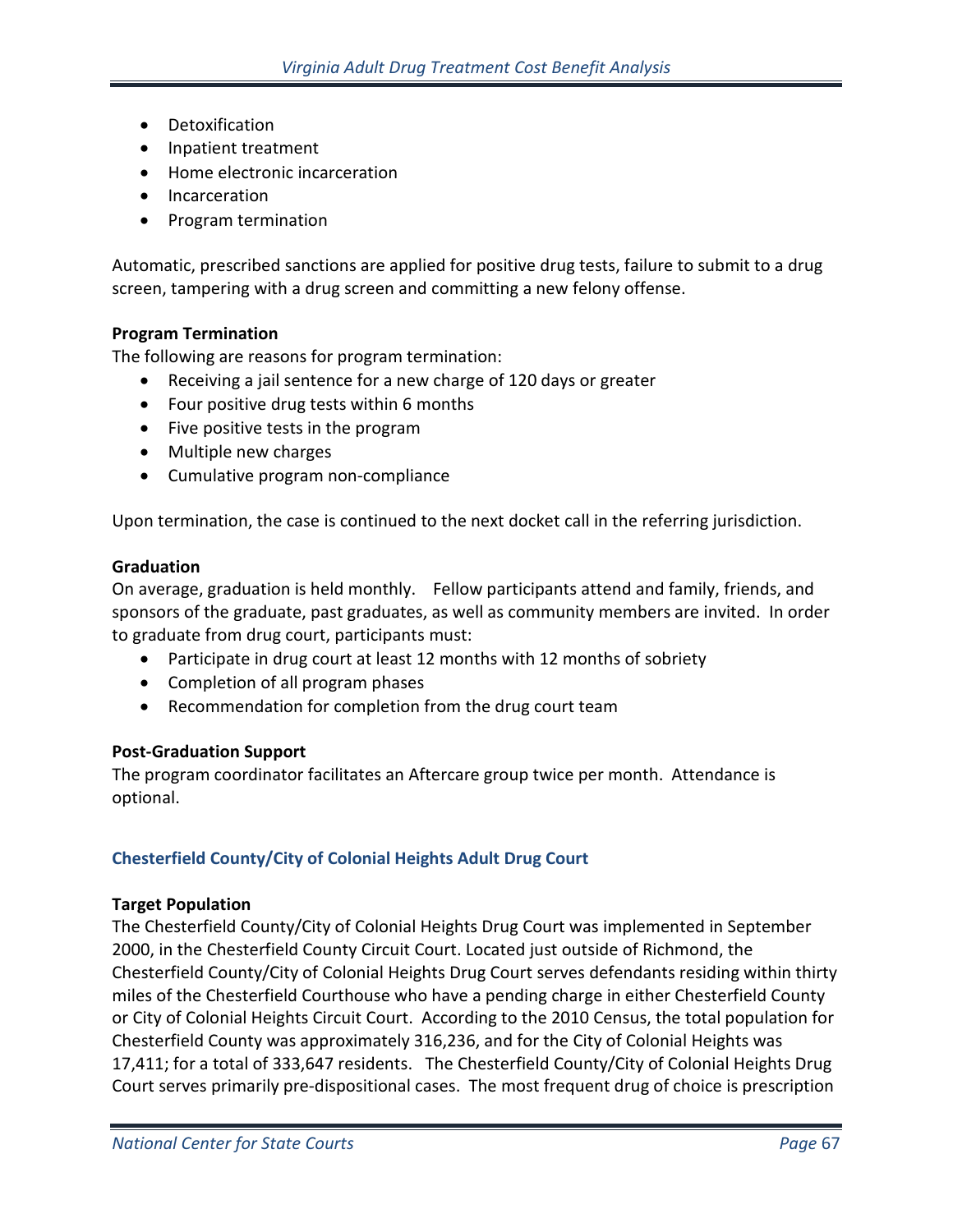opiates followed by cocaine and heroin. The average length of time participants spend in the program is 19 months.

# **Drug Court Team Members**

The Chesterfield County/City of Colonial Heights Drug Court drug court team consists of 1 judge, a drug court administrator, 3 clinicians, 1 representative from the Commonwealth's Attorney Office, a defense bar representative, 2 local probation officers, 1 police officer and an administrative assistant.

# **Numbers Served (since Inception)**

Enrolled: 471 (as of 12/31/2011) Graduated: 153 (as of 12/31/2011) Terminated: 278 (as of 12/31/2011)

# **Eligibility Criteria**

Participation in the Chesterfield County/City of Colonial Heights Drug Court is available to persons who:

- Are 18 years or older
- Are charged with a felony drug offense or felony property offense in Chesterfield County of the City of Colonial Heights
- Have no prior convictions for felony violence, sex offenses or drug distribution
- Meet DSM criteria for substance abuse dependence
- Live within 30 miles of the Chesterfield County Courthouse
- Are able to physically and mentally participate in all drug court activities.

# **Referral & Entry Process and Screening & Assessment**

Ordinarily the referral process begins when a defendant or his/her attorney makes a request for consideration to the deputy prosecutor assigned to the case. The legal screening is conducted by the Commonwealth's Attorney assigned to drug court. If legally eligible, defendants proceed to a clinical assessment. The assessment is conducted by the probation officer who is a certified substance abuse counselor. Validated clinical assessment instruments are used. In most cases, clinical suitability decisions are made the day of the assessment and the drug court team is notified.

## **Treatment Providers, Models and Services**

Drug court clinicians conduct initial assessments and intakes. Drug court participants obtain intensive outpatient counseling from three senior clinicians from the Community Services Board. The services include but are not limited to: individual counseling, group counseling, psychiatric referrals, recovery skills group, gender specific groups, advanced process group, and other specialty groups as appropriate.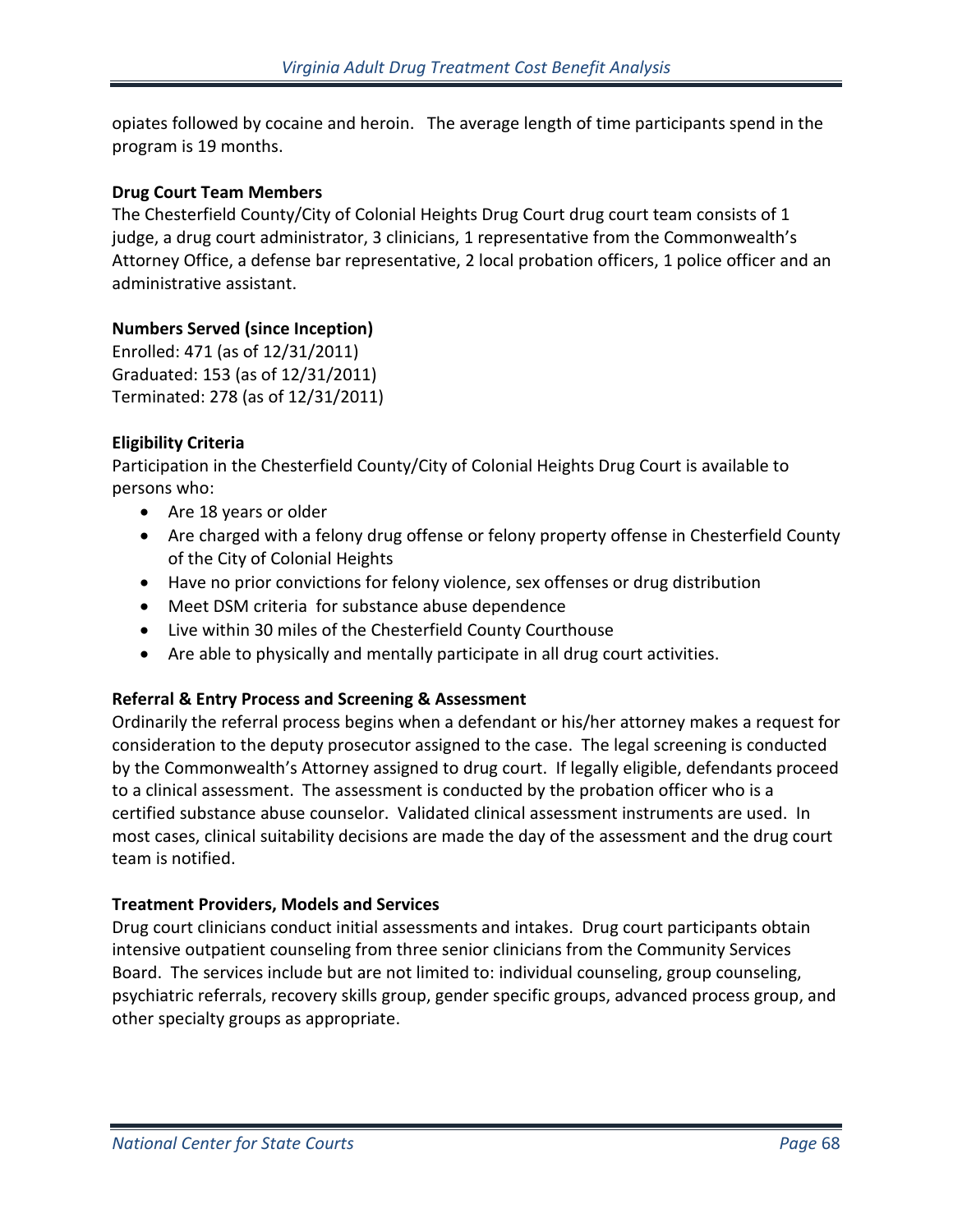## **Supervision Services**

Two local probation officers and a police officer provide intensive supervision to drug court participants. Services provided include: community supervision, group facilitation, MRT group and referrals to ancillary services.

#### **Phases**

Drug court is an intensive outpatient drug rehabilitation program, lasting a minimum of 15 months. There are 5 program phases. **Table 3A** displays phase requirements for drug court participants.

| <b>Requirements</b>                       | Phase <sub>1</sub> | <b>Phase 2</b>           | Phase 3                  | Phase 4                  | Phase 5                  |
|-------------------------------------------|--------------------|--------------------------|--------------------------|--------------------------|--------------------------|
| <b>Drug screens</b>                       | 3x weekly          | 2x weekly                | 1x weekly                | 2x month<br>(random)     | 2x month<br>(random)     |
| <b>Individual sessions</b>                | Weekly             | Per<br>treatment<br>plan | Per<br>treatment<br>plan | Per<br>treatment<br>plan | Per<br>treatment<br>plan |
| <b>Intensive outpatient</b><br>counseling | 3x weekly          | 3x weekly                | 1x weekly                | 1x weekly                |                          |
| <b>Probation officer</b><br>meeting       | As directed        | As directed              | As directed              | As directed              | As directed              |
| <b>Self-help meetings</b>                 | 2x weekly          | 2x weekly                | 2x weekly                |                          |                          |
| <b>Court appearances</b>                  | Every week         | Every other<br>week      | Every 3<br>weeks         | Every 3<br>weeks         | Every 3<br>weeks         |
| Home/community<br>contacts                | As needed          | As needed                | As needed                | As needed                | As needed                |

# **Table 3A: Phase Requirement for Chesterfield County/ City of Colonial Heights Drug Court Participants**

## **Requirements for Phase Movement**

To advance from Phase 1 to Phase 2 the participant must have no positive drug or alcohol screens for 45 consecutive days and have full time employment of 30 hours per week.

To advance from Phase 2 to Phase 3 the participant must have no positive drug or alcohol screens for 45 consecutive days and full time employment of 30 hours per week.

To advance from Phase 3 to Phase 4 the participant must have no positive drug or alcohol screens for 60 consecutive days and full time employment of 30 hours per week.

To advance from Phase 4 to Phase 5 (aftercare), participants must have no positive drug or alcohol screens for 120 consecutive days and full time employment of 30 hours per week.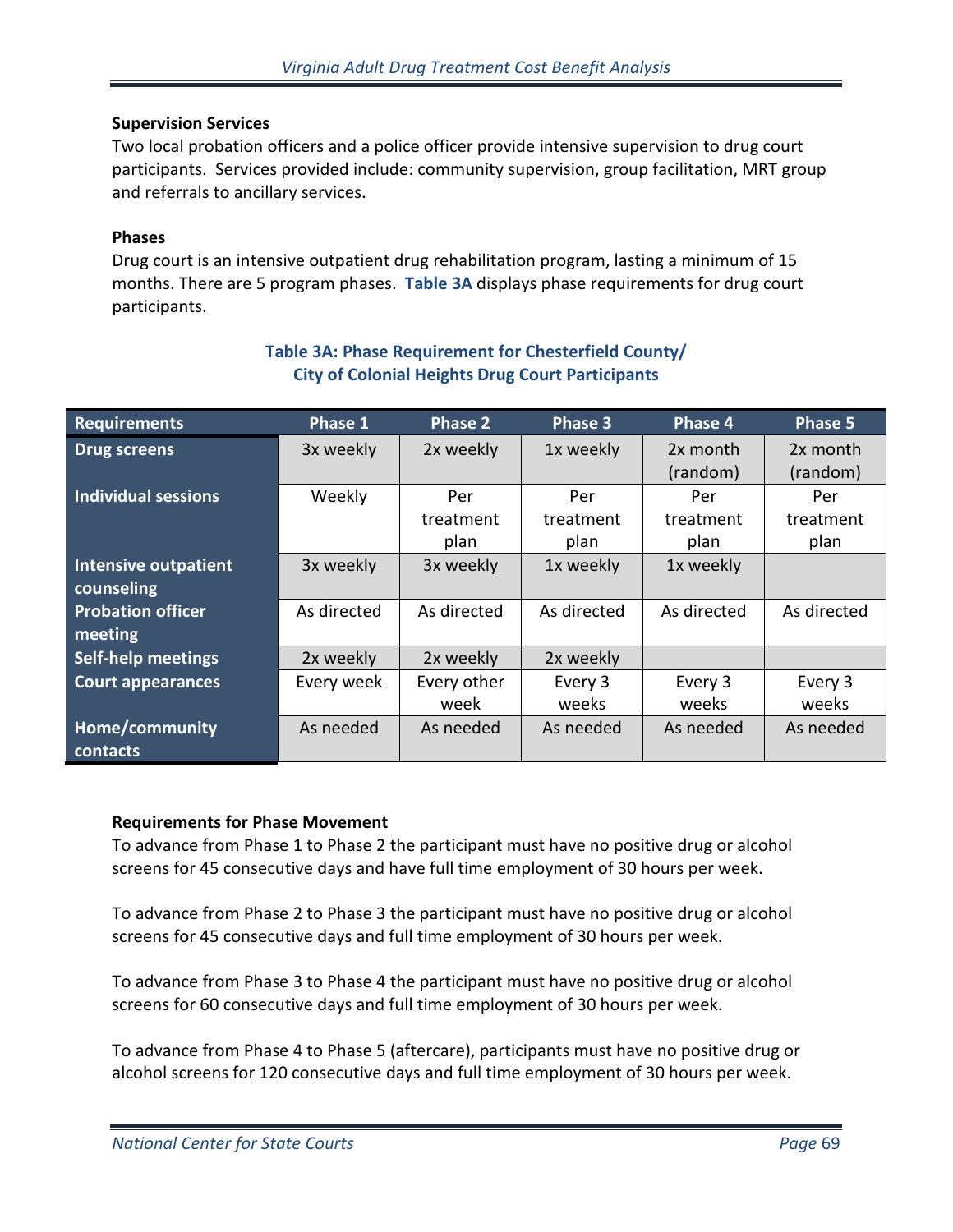## **Drug Testing**

On-site drug testing is performed at scheduled intervals and randomly using a color code system. All tests are observed by same gender staff members. When possible, testing is conducted on-site. Lab testing is utilized for confirmation testing and where tests are not available on-site (i.e. EtG). Drug tests are also conducted during home contacts. If two on-site tests have a positive result, the participant will be considered positive. If the participant denies drug use they may request a confirmation lab test. If the lab test confirms the positive result, the participant must pay the lab fee. Diluted or abnormal tests result in jail sanctions. Tampering with a drug test results in a sanction and may result in a new misdemeanor charge.

## **Drug Court Participant Fees**

Drug court participants pay a \$75 monthly drug treatment court fee and must make monthly restitution payments, if applicable. Fees for treatment are included in the monthly program fee.

#### **Team Staffing**

Drug court team staffings are held weekly just prior to the drug court session. The purpose of the meetings is to review cases and discuss progress reports of participants on the docket and new entrants. The team also discusses recommendations for sanctions or incentives based on the participant's progress or lack thereof.

#### **Drug Court Sessions**

Drug court sessions are held weekly. Team members in attendance include the judge, administrator, administrative assistant, clinicians, probation officers, police officer and prosecutor.

#### **Incentives**

Incentives are provided for movement through the phase system, for maintaining sobriety and for obtaining/maintaining employment. General incentives may include:

- Praise from the bench
- Leaving drug court sessions early
- Reduction in reporting requirements
- Certificates/medallions
- Later curfew
- Reduced treatment sessions
- Reduced drug testing obligations
- Reduced self help meeting requirements
- Reduced fees
- Program graduation

#### **Sanctions**

Sanctions are designed to be clearly specified, certain and progressive in nature.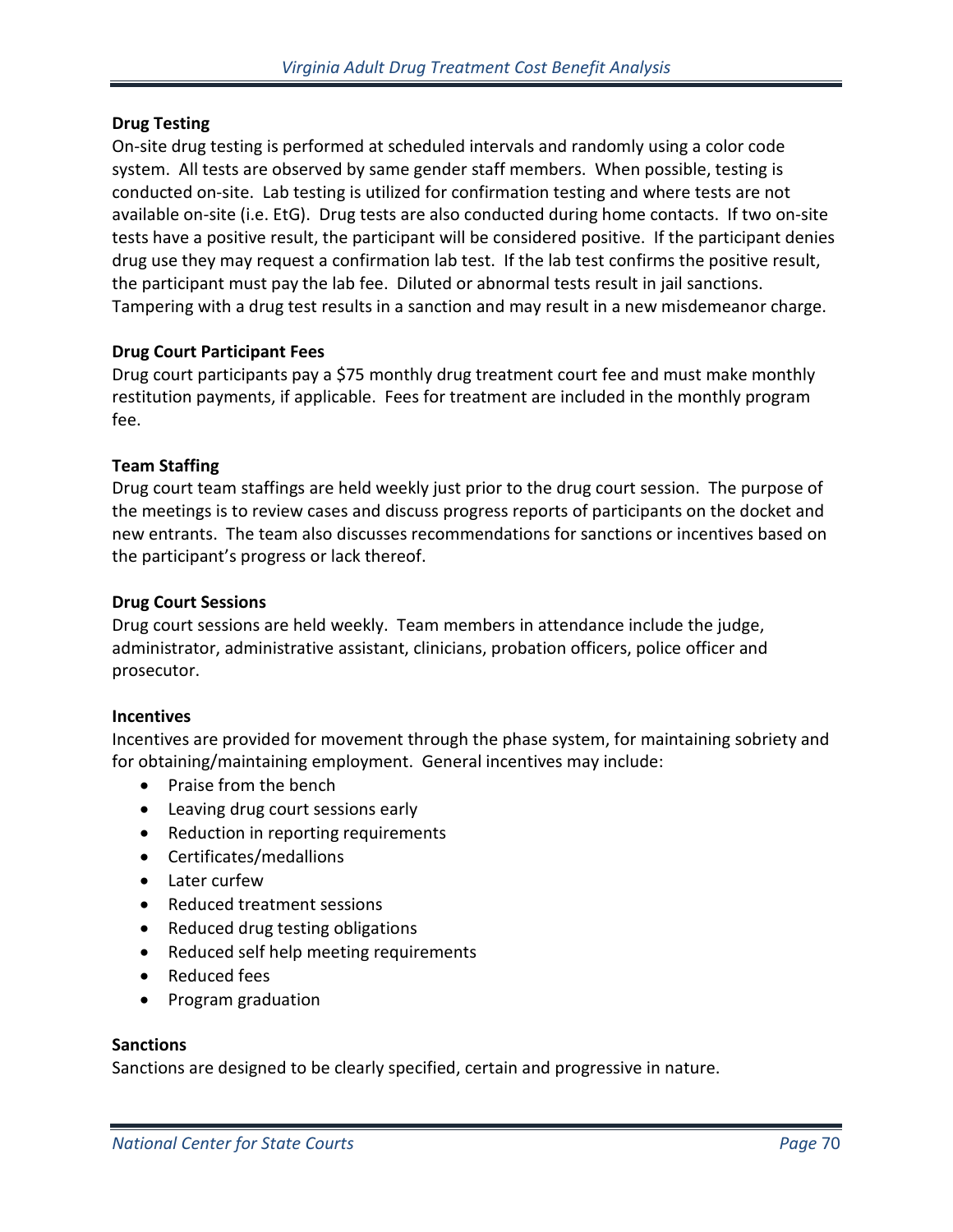Sanctions are given in response to non-compliance, including:

- Tardiness
- Poor participation
- Failure to seek employment
- Failure to pay fines
- Positive drug tests
- Failure to submit a drug test sample and/or no show

Sanctions can include:

- Admonishment from the bench
- Community service
- Earlier curfew
- Essay
- Incarceration
- Program termination

Automatic sanctions are applied for positive or missed drug screens.

#### **Program Termination**

During program participation, the drug court team may make recommendations for termination due to repeated non-compliance. The drug court Judge reviews these recommendations and makes the final decision for termination. The following are reasons for automatic program termination:

- Committing an act of violence while in the program
- Possessing a firearm
- Absconding from drug court for 14 days in a row
- Arrest for a new felony
- Arrest for a new jailable misdemeanor on two separate occasions
- Arrest for a DUI with a criminal history that contains a DUI conviction within the past 10 years
- Possession of drugs in court, or on court, treatment or probation property
- Participating in the distribution of drugs

## **Graduation**

On average, graduation is held every three to four months. Fellow participants attend and family, friends, and sponsors of the graduate, past graduates, as well as the arresting officer are invited. The graduate is presented with a dismissal order indicating their felony has been dismissed in accordance with their plea agreement. In order to graduate from drug court, participants must:

- Participate in drug court over 14 months
- Complete all treatment requirements
- Have four months of sobriety and negative drug screens
- Be employed full-time or be enrolled as a student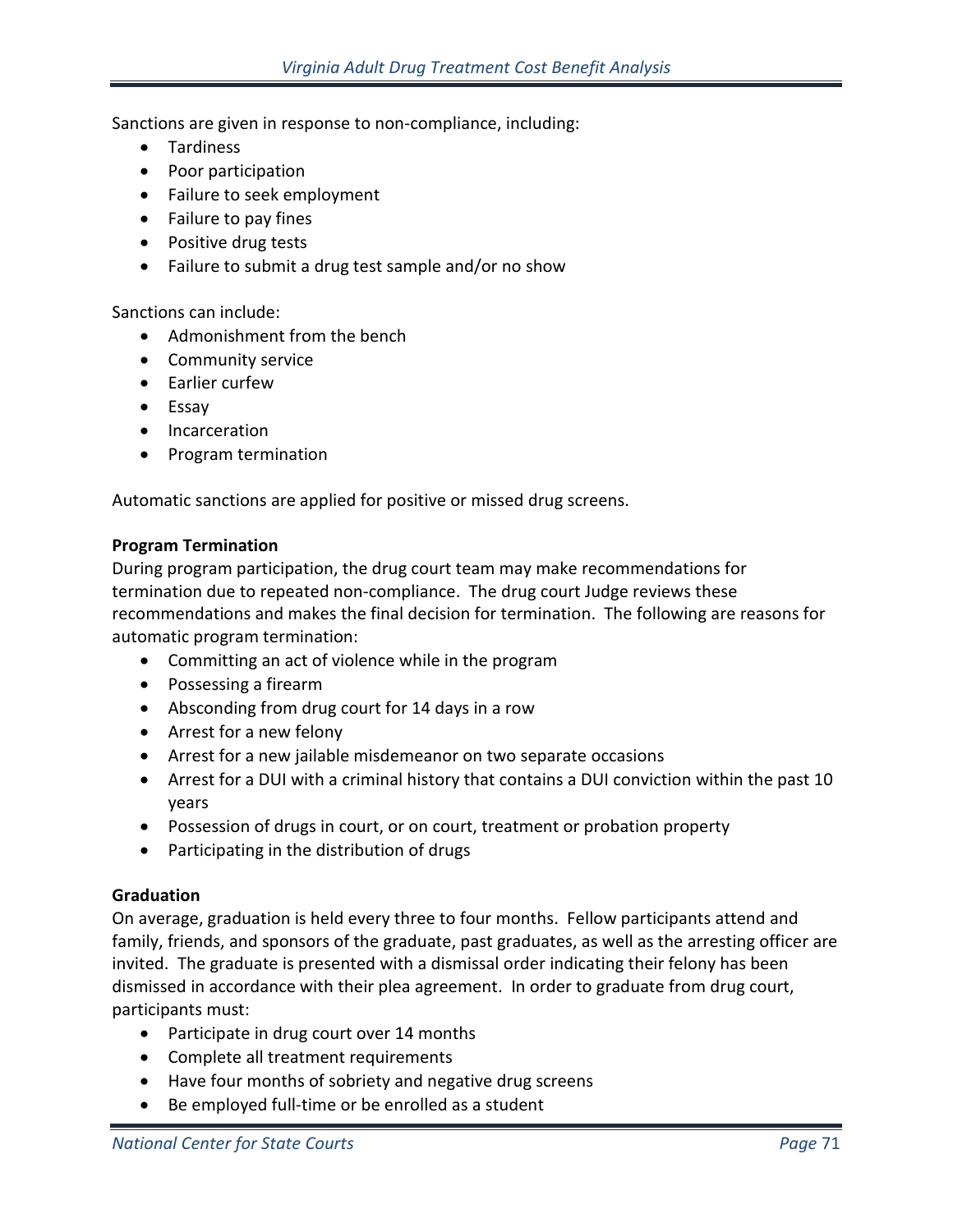## **Post-Graduation Support**

Aftercare occurs during Phase 5 of the program. Post-graduation, some graduates choose to attend an Alumni Group. This group averages 5-10 members/attendees.

#### **City of Hampton Adult Drug Court**

#### **Target Population**

The City of Hampton Drug Court was implemented in February 2003, in the City of Hampton Circuit Court. Located in the Hampton Roads area of Virginia, the City of Hampton Drug Court serves defendants residing in the City of Hampton or the City of Newport News who have a pending charge in the City of Hampton Circuit Court. According to the 2010 Census, the total population for City of Hampton was approximately 137,436 residents. The City of Hampton Drug Court serves both diversion and post-plea cases. The most frequent drug of choice is cocaine (66%) followed by alcohol (14%) and heroin (12%). The average length of time participants spend in the program is 21 months.

## **Drug Court Team Members**

The City of Hampton Drug Court drug court team consists of 1 judge, a drug court administrator, 2 clinicians, 1 case manager, 1 representative from the Commonwealth's Attorney Office, a Public Defender, 1 state probation officer, and an administrative assistant.

## **Numbers Served (since Inception)**

Enrolled: 163 (as of 05/30/2012) Graduated: 57 (as of 05/09/2012) Terminated: 69 (as of 05/30/2012)

## **Eligibility Criteria**

Participation in the City of Hampton Drug Court is available to persons who:

- Are 18 years or older
- Reside in the City of Hampton or the City of Newport News
- Are charged with a felony drug offense or drug related offense or felony property offense or a probation violation in the City of Hampton Circuit Court
- Have no prior convictions for felony violence, sex offenses or drug distribution
- Meet DSM criteria for substance abuse dependence
- Have a verifiable residence
- Have no parole obligations

## **Referral & Entry Process and Screening & Assessment**

Referrals are made by the Commonwealth's Attorney's Office. Pre-trial Services conducts a criminal history check. A comprehensive substance abuse evaluation is completed. If eligible and suitable, the defendant enters drug court.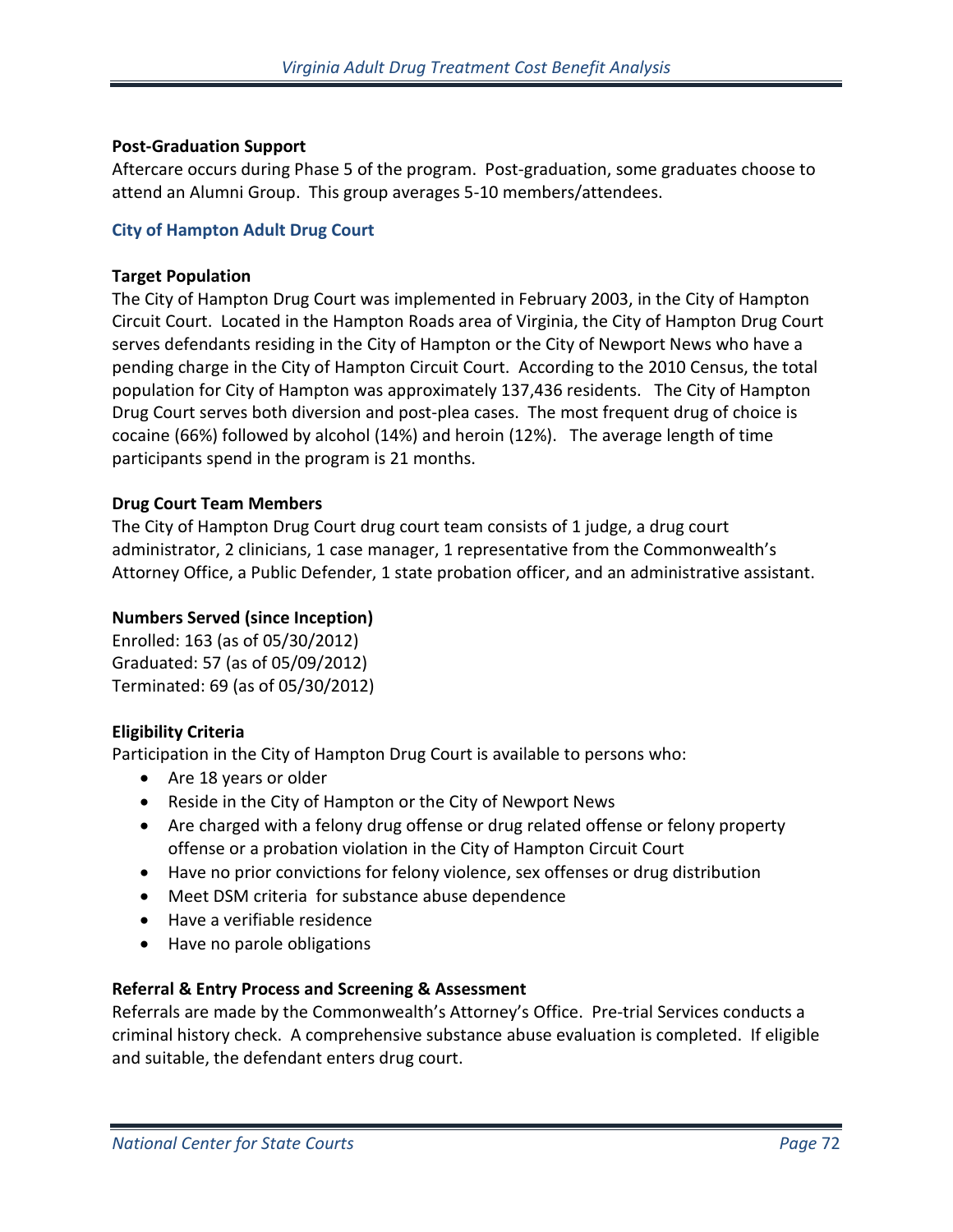## **Treatment Providers, Models and Services**

Drug court clinicians conduct initial assessments and intakes. Drug court participants obtain intensive outpatient counseling from 2 clinicians and 1 case manager from the Community Services Board. The services include but are not limited to: individual counseling, group counseling, life skills, family groups, recovery skills group, peer support, relapse prevention, gender specific groups, and other specialty groups as appropriate.

## **Supervision Services**

A state probation officer provides intensive supervision to drug court participants. Services provided include: office and community supervision, drug testing and referrals to ancillary services.

## **Phases**

Drug court is an intensive outpatient drug rehabilitation program, lasting a minimum of 14 months. There are 4 program phases. **Table 4A** displays phase requirements for drug court participants.

| <b>Requirements</b>         | Phase 1<br><b>Phase 2</b>  |              | Phase 3     | Phase 4     |
|-----------------------------|----------------------------|--------------|-------------|-------------|
| <b>Drug screens</b>         | 3x weekly                  | 3x weekly    | 3x weekly   | 2x weekly   |
| <b>Individual sessions</b>  | As needed                  | As needed    | As needed   | As needed   |
| <b>Intensive outpatient</b> | Daily; 12 hrs              | 9 hrs weekly | $9.5$ hrs   | 4 hrs       |
| counseling                  | weekly                     |              | weekly      | weekly      |
| <b>Probation officer</b>    | As directed<br>As directed |              | As directed | As directed |
| meeting                     |                            |              |             |             |
| Self-help meetings          | 3x weekly                  | 3x weekly    | 3x weekly   | 3x weekly   |
| <b>Court appearances</b>    | Weekly                     | Every other  | Monthly     | Monthly     |
|                             |                            | week         |             |             |
| <b>Home/community</b>       | As needed                  | As needed    | As needed   | As needed   |
| contacts                    |                            |              |             |             |

# **Table 4A: Phase Requirement for City of Hampton Drug Court Participants**

# **Requirements for Phase Movement**

To advance from Phase 1 to Phase 2 the participant must have no positive drug or alcohol screens for 30 consecutive days, have full time employment of 30 hours per week, complete all assignments, be making progress in treatment and have the recommendation of the treatment team.

To advance from Phase 2 to Phase 3 the participant must have no positive drug or alcohol screens for 60 consecutive days, have full time employment of 30 hours per week, complete all assignments, be making progress in treatment and have the recommendation of the treatment team.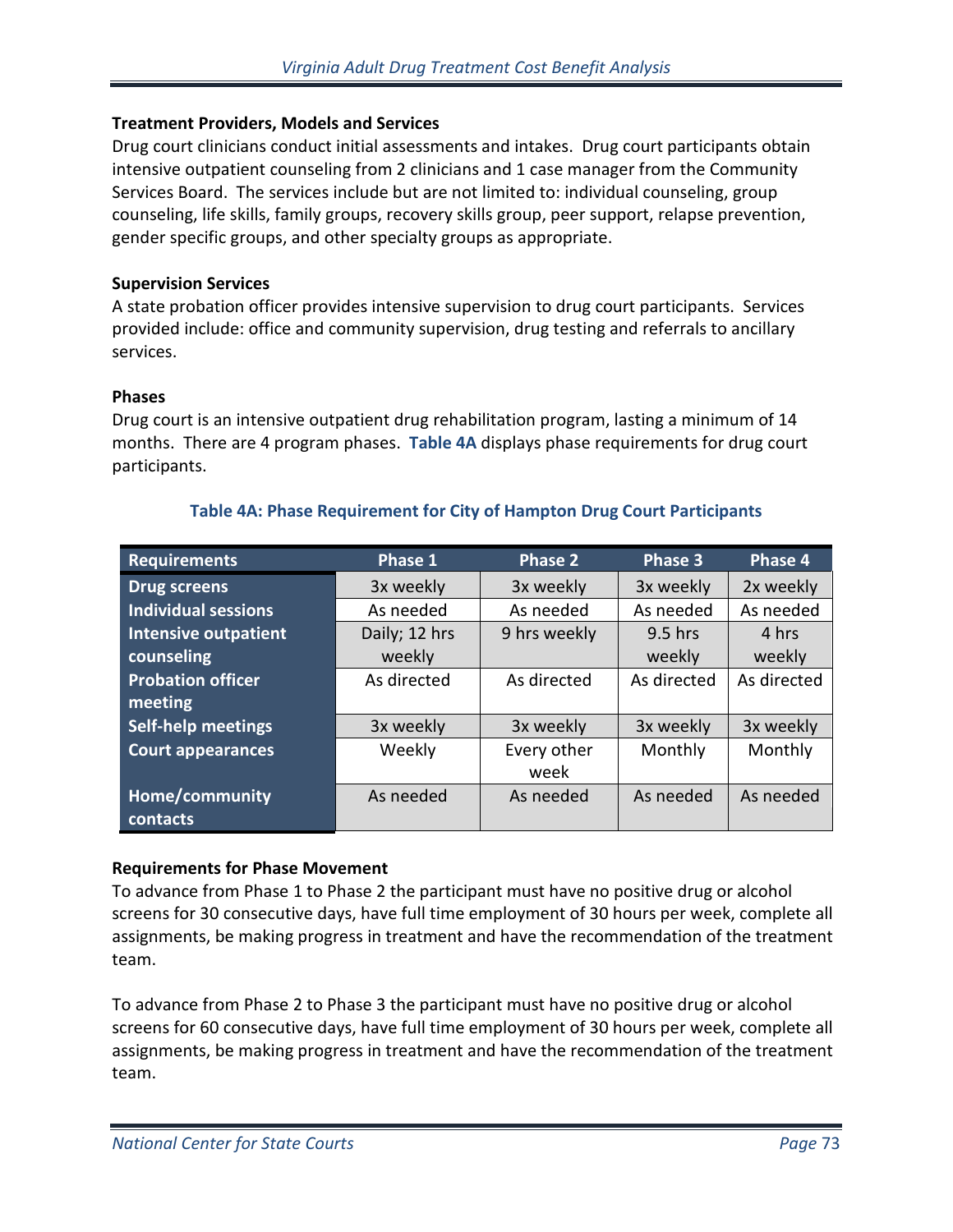To advance from Phase 3 to Phase 4 the participant must have no positive drug or alcohol screens for 90 consecutive days, have full time employment of 30 hours per week, complete all assignments, be making progress in treatment and have the recommendation of the treatment team.

## **Drug Testing**

On-site drug testing is performed at scheduled intervals and randomly utilizing a color code system. All tests are observed by same gender staff members. When possible, testing is conducted on-site. Lab testing is utilized for confirmation testing and where tests are not available on-site (i.e. EtG). All positive on-site tests are confirmed by the lab unless the participant admits voluntarily to the use. If the lab test confirms the positive result, the participant must pay the lab fee. Attempts to adulterate or defraud a drug test will result in sanctions that can include: jail sanction, loss of clean time, termination and/or a Class 1 misdemeanor charge.

#### **Drug Court Participant Fees**

Drug court participants pay a \$520 drug treatment court fee and must make monthly court cost and restitution payments, if applicable. Fees for treatment are included in the program fee, which is paid in three payments during phases 2-4.

#### **Team Staffing**

Drug court team staffings are held weekly just prior to the drug court session. The purpose of the meetings is to review cases and discuss progress reports of participants on the docket and new entrants. The team also discusses recommendations for sanctions or incentives based on the participant's progress or lack thereof.

#### **Drug Court Sessions**

Drug court sessions are held weekly. Team members in attendance include the judge, administrator, administrative assistant, clinicians, case manager, prosecutor and Public Defender.

#### **Incentives**

Incentives are provided for movement through the phase system, for maintaining sobriety and for exhibiting healthy behaviors. General incentives may include:

- Praise from the bench
- Bus passes
- Movie passes
- Gift certificates
- Client of the Month award
- Day off from drug court
- Certificates
- Tokens/medallions
- Small recovery related items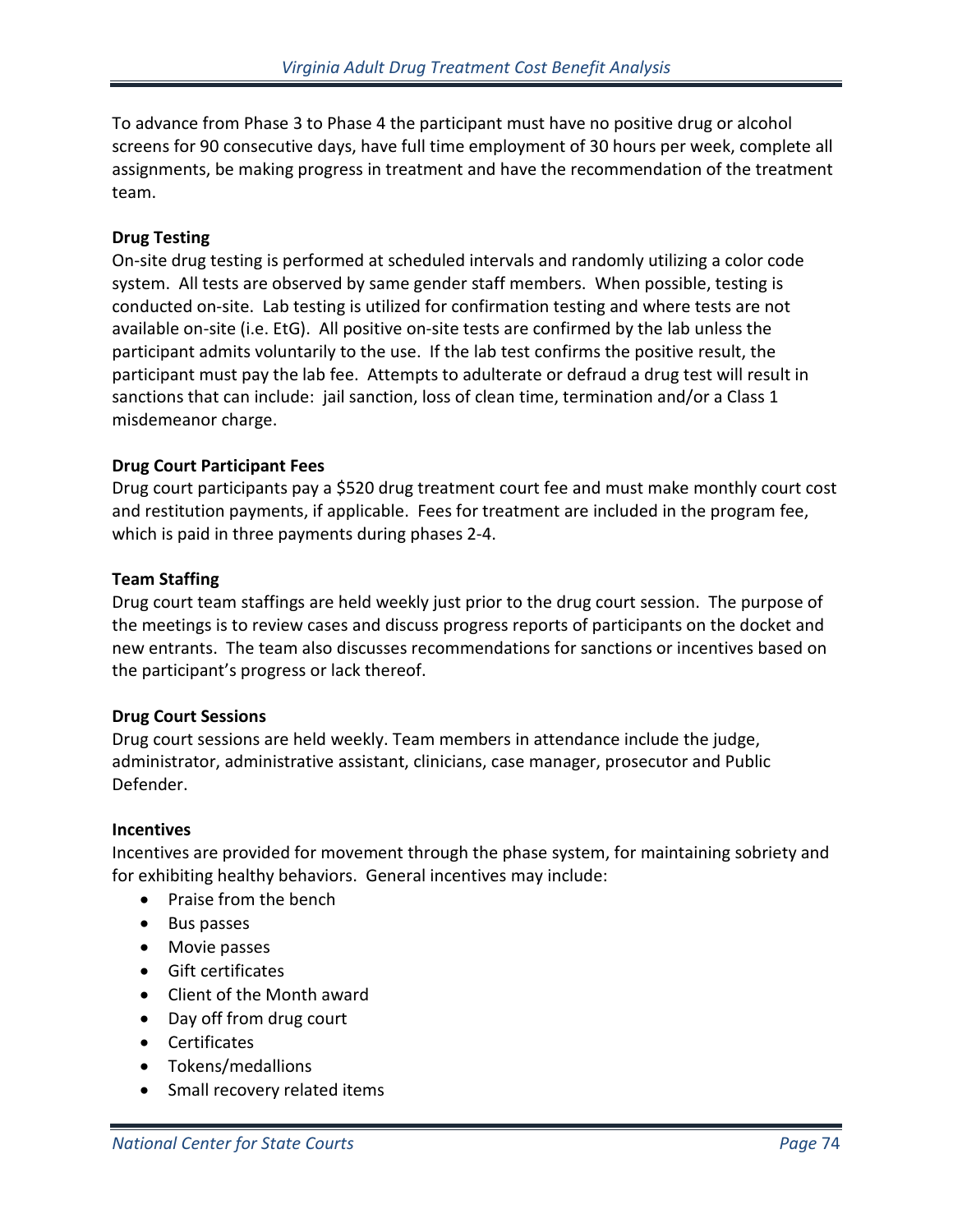• Program graduation

## **Sanctions**

Sanctions are designed to be clearly specified, certain and progressive in nature. Many infractions will result in pre-determined sanctions, all instituted in a graduated manner.

Sanctions are given in response to non-compliance, including:

- Tardiness
- Unexcused absences
- Poor participation
- Inappropriate behavior
- Unapproved change of residence/employment
- Failure to attend support groups
- Positive, adulterated or no show for drug tests
- Failure to submit a drug test sample and/or no show
- Lack of treatment progress
- Failure to provide verification of employment, meeting attendance or savings account activity

Sanctions can include:

- Admonishment from the bench
- Increase in reporting requirements
- Increase in drug testing
- Increase in support group attendance
- Submission of daily itineraries
- Demotion to an earlier phase
- Community service
- Earlier curfew
- Essays or additional homework
- Confinement in the courtroom jury box
- Home electronic monitoring
- Detention/Diversion Center
- Incarceration
- Program termination

## **Program Termination**

During program participation, the drug court team may make recommendations for termination due to repeated non-compliance. The drug court Judge reviews these recommendations and makes the final decision for termination. The following are reasons for automatic program termination:

- Committing an act of violence while in the program
- Possessing a firearm
- Threatening behavior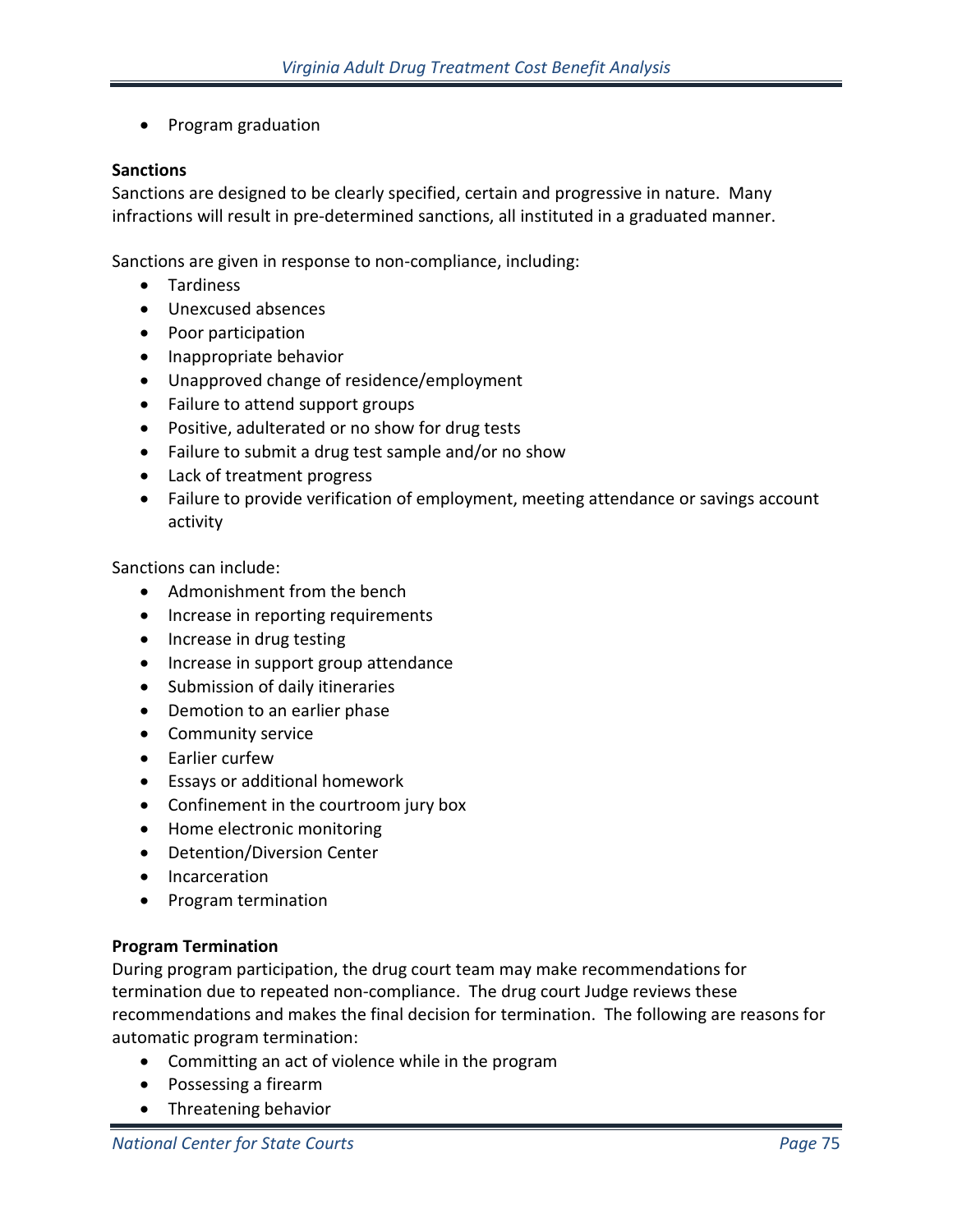• Arrest for a new felony

# **Graduation**

On average, graduation is held annually. Fellow participants attend and family, friends, and sponsors of the graduate are invited. In order to graduate from drug court, participants must:

- Participate in drug court for over 14 months
- Complete all treatment requirements
- Have six months of sobriety and negative drug screens
- Have stable employment, residence, a written budget and an aftercare plan

# **Post-Graduation Support**

Mandatory aftercare begins after graduation and lasts for at least six months. Aftercare groups are held weekly. Group participants continue to attend court every other month and are subject to sanction at the discretion of the Court. Graduates may also participate in all Alumni activities. All drug court services remain available to clients in Aftercare.

# **Henrico County Adult Drug Court**

# **Target Population**

The Henrico County Adult Drug Court was implemented in January 2003 in the Henrico County Circuit Court. Located in just outside of Richmond, the Henrico County Adult Drug Court serves residents of Henrico County and neighboring jurisdictions, but the underlying offense for the pending probation violation must have occurred in Henrico County. According to the 2010 US Census, the total population for Henrico County was approximately 306,935. The Henrico County Drug Court serves only post dispositional cases. The most frequent drug of choice is heroin followed by cocaine and prescription opiates. The average length of time participants spend in the program is 18 months.

# **Drug Court Team Members**

The Henrico County drug court team consists of 2 judges, a drug court coordinator, an administrative assistant, 2 clinicians staffed by the CSB, a representative from the Commonwealth's Attorney Office, a representative of the local defense bar, a local and a state probation officer and a Sheriff's deputy.

# **Numbers Served (since Inception)**

Enrolled: 298 (as of 10/02/2012) Graduated: 117 (as of May 2012) Terminated: 127 (as of 08/22/2012))

# **Eligibility Criteria**

The following are the eligibility criteria for entry into the Drug Court Program. The offender must:

• Have a pending Show Cause in Henrico County Circuit Court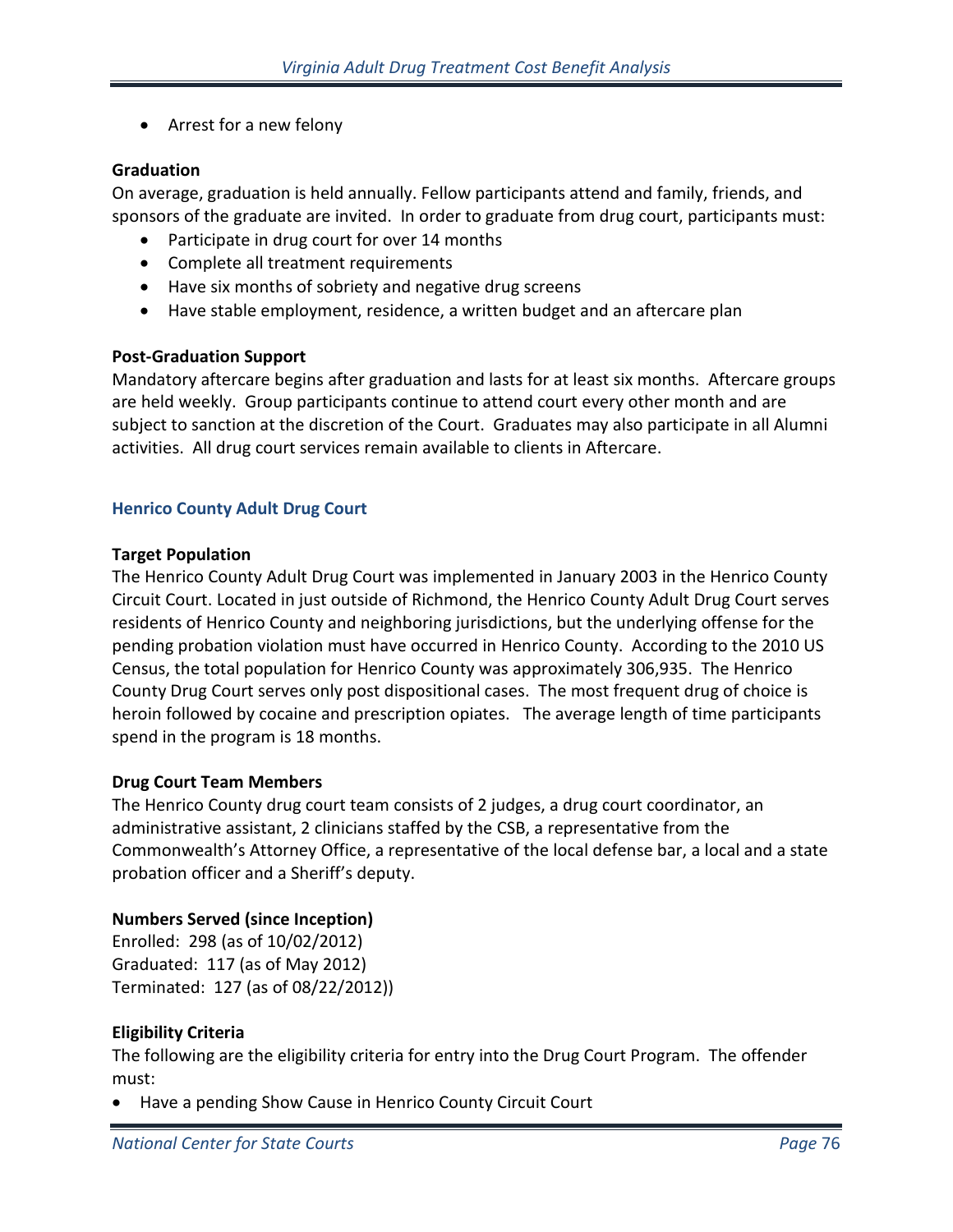- Be approved by the Commonwealth's Attorney
- Reside in the metro Richmond area
- Have no prior convictions for violent felonies or weapons offenses (as defined by Federal law 42 USC 3797(U) and Virginia Code Sections 17.1-805 and 19.2-297.1), except that 18.2- 89, 90 or 91 is not a disqualifying offense if it was committed more than 10 years before entry into drug court
- Have no prior conviction for a predatory sex crime or any felony with a child as a victim
- Have no prior conviction of drug distribution or possession with intent to distribute within the past 10 years
- Have no other pending charges, except for traffic infractions
- *Not* be on parole or post release supervision or on probation for any other jurisdiction
- *Not* be currently taking any prescribed medications that may affect required drug tests
- Must exhibit stable mental health in order to tolerate stressful situations and confrontation to complete the program
- Not serve as an informant for police during participation
- Must have a suspended sentence of at least 12 months of incarceration

# **Referral & Entry Process and Screening & Assessment**

When a Probation Violation is alleged, the Probation Officer screens the probationer and identifies them as drug court eligible when submitting a violation report to the court or to the program. At the Show Cause hearing, if the probationer admits the violation and requests drug court, the judge decides whether to refer him or her for assessment. Upon referral, the probationer is then assessed by the drug court clinician. Upon concurrence of the drug court team, the probationer's sentence is revoked and re-suspended by the judge pending successful completion of drug court. The participant then completes the drug court intake process. If deemed ineligible, the case is set for disposition of the probation violation by the original sentencing judge.

# **Treatment Providers, Models and Services**

The drug court clinician conducts an initial assessment at referral. Upon program entry, the drug court clinician or other assigned clinician completes an intake where a treatment plan is devised. This plan may include any of the following: education group counseling, relapse prevention group, cognitive skills group, process group, MRT, auricular acupuncture, individual counseling, family/support counseling, community support group attendance or any other related referral deemed necessary to assist in the recovery process. Drug court participants attend intensive outpatient counseling facilitated by treatment providers at the Community Services Board.

# **Supervision Services**

The Henrico County Community Corrections Program, state Probation and the Henrico County Sheriff's Office provide intensive supervision to drug court participants. The probation officers conduct office contacts while the deputy conducts home and employment contacts as well as warrant service when necessary. Other services provided include: community service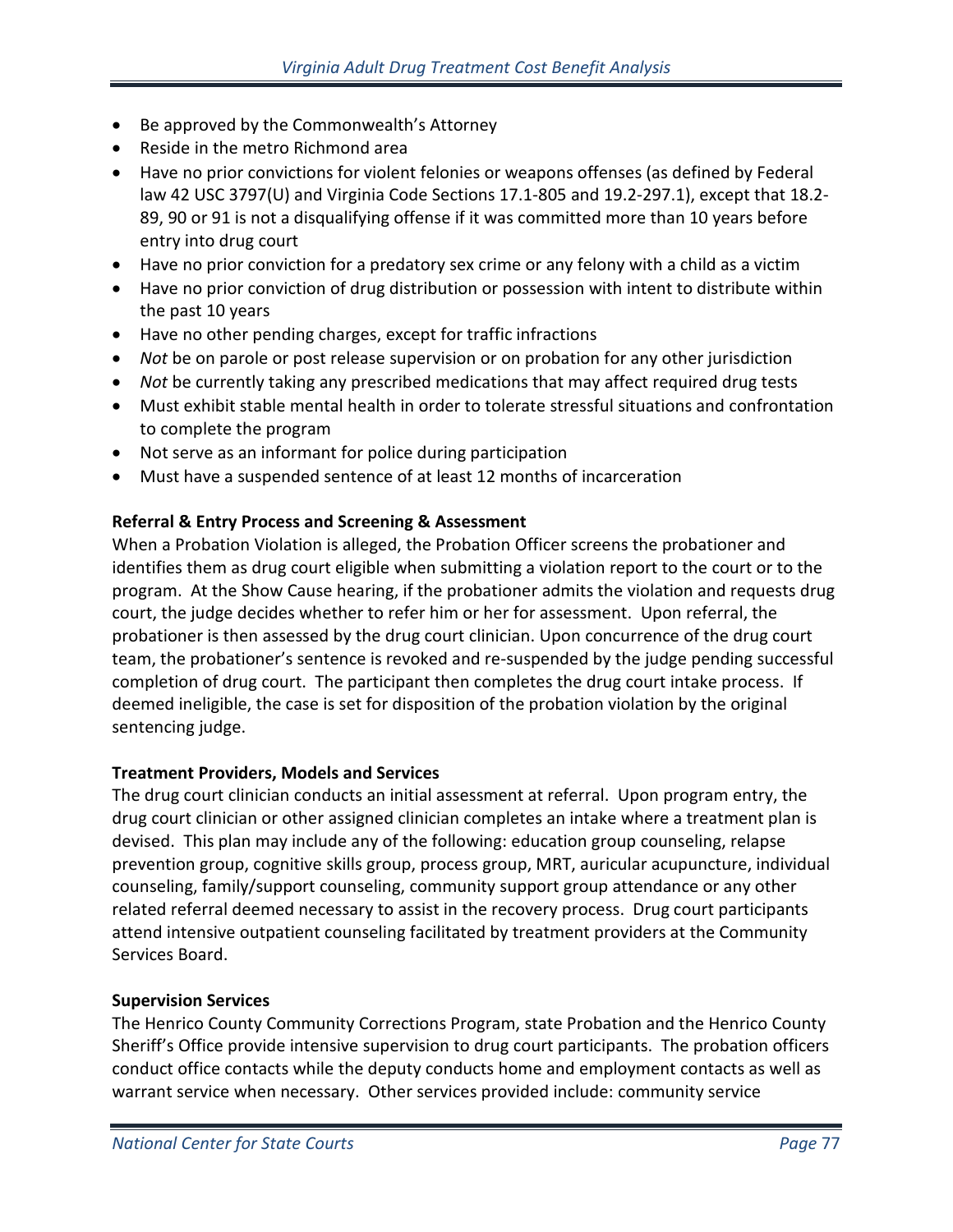monitoring, SCRAM monitoring, roboCUFF curfew monitoring, life skills assistance and referrals to ancillary services.

#### **Phases**

Drug court is an intensive outpatient drug rehabilitation program, lasting a minimum of 12 months. There are 4 phases of the program. Each phase is a minimum of 90 days in length. **Table 5A** displays phase requirements for drug court participants.

# **Requirements Phase 1 Phase 2 Phase 3 Phase 4 Drug screens** 3x weekly 2x weekly 2x weekly 3x monthly

## **Table 5A: Phase Requirement for Henrico County Drug Court Participants**

|                                  |            |                  |             | (random)      |
|----------------------------------|------------|------------------|-------------|---------------|
| <b>Individual sessions</b>       | As needed  | As needed        | As needed   | As needed     |
| <b>Intensive outpatient</b>      | 3x weekly  | 2x weekly        | 2x weekly   | 1x weekly     |
| counseling                       |            |                  |             |               |
| <b>Probation officer meeting</b> | 1x week    | 1x week          | Every other | 1x monthly    |
|                                  |            |                  | week        |               |
| <b>Self-help meetings</b>        | 3x weekly  | 2x weekly        | 2x weekly   | 2x weekly     |
| <b>Court appearances</b>         | Weekly     | Every other week | Every 3     | Every 3 weeks |
|                                  |            |                  | weeks       |               |
| <b>Home/community contacts</b>   | 2x monthly | 1x monthly       | As needed   | As needed     |

## **Requirements for Phase Movement**

To advance from Phase 1 to Phase 2 the participant must: have 30 consecutive days of abstinence, full time employment/educational enrollment, have been on time for court appearances and appointments, treatment compliance and be paid in full, to date, on all Drug Court fees.

To advance from Phase 2 to Phase 3 the participant must: have 60 consecutive days of abstinence, full time employment/educational enrollment, stable residence, treatment compliance and have been on time for court appearances and appointments, be working on his or her GED (if needed) and be paid in full, to date, on all Drug Court fees.

To advance from Phase 3 to Phase 4 the participant must: have 90 consecutive days of abstinence, full time employment/educational enrollment, stable residence, treatment compliance and have been on time for court appearances and appointments, be working on his or her GED (if needed) and be paid in full on all Drug Court fees.

## **Drug Testing**

Drug testing is conducted by the probation officers, Sheriff's deputy, clinicians and coordinator. All drug tests are monitored and are conducted on-site and at participants' residence. Testing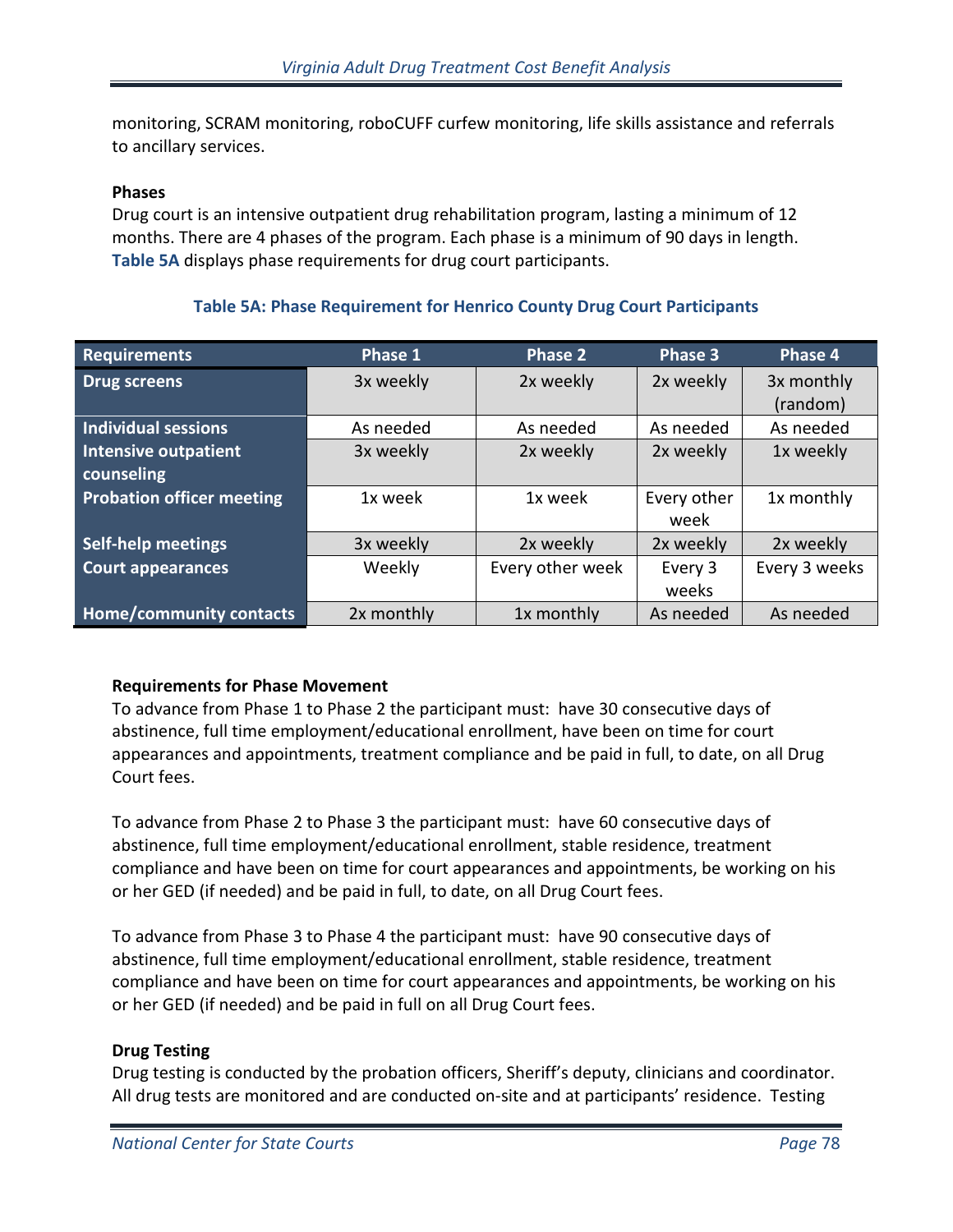is performed at scheduled intervals and randomly utilizing a color code system. An Alco-sensor test for alcohol may be administered at any time. SCRAM devices are also used on a case by case basis.

## **Drug Court Participant Fees**

Drug court participants pay a \$25/month drug treatment court fee.

## **Team Staffing**

Drug court team staffings are held every week prior to the drug court session. The purpose of the meeting is to review cases and discuss progress reports of participants on the docket and new entrants. The team also discusses recommendations for sanctions or incentives based on the participant's progress or lack thereof.

## **Drug Court Sessions**

Drug court sessions are held weekly. Team members in attendance may include the judge, prosecutor, a defense bar representative, probation officers, deputy, coordinator, clinicians and the administrative assistant.

## **Incentives**

Continued progress through the phases of the Drug Court Program and periods of sobriety merit the awarding of the following incentives:

- Praise from the Court and the Drug Court Team
- Certificates of recognition and medallions
- Promotion to a higher drug court phase
- Graduation upon completion of the program

Other incentives such as gift certificates, movie passes, etc. may be drawn from the prize basket.

## **Sanctions**

Sanctions can include:

- Reprimand from the Court
- Writing assignments
- Fees
- Loss of clean time
- Curfew restrictions
- House arrest
- Incarceration
- Termination

These are not exhaustive lists of sanctions. Other sanctions may be ordered by the Court as deemed appropriate. The above listed sanctions may also be combined with automatic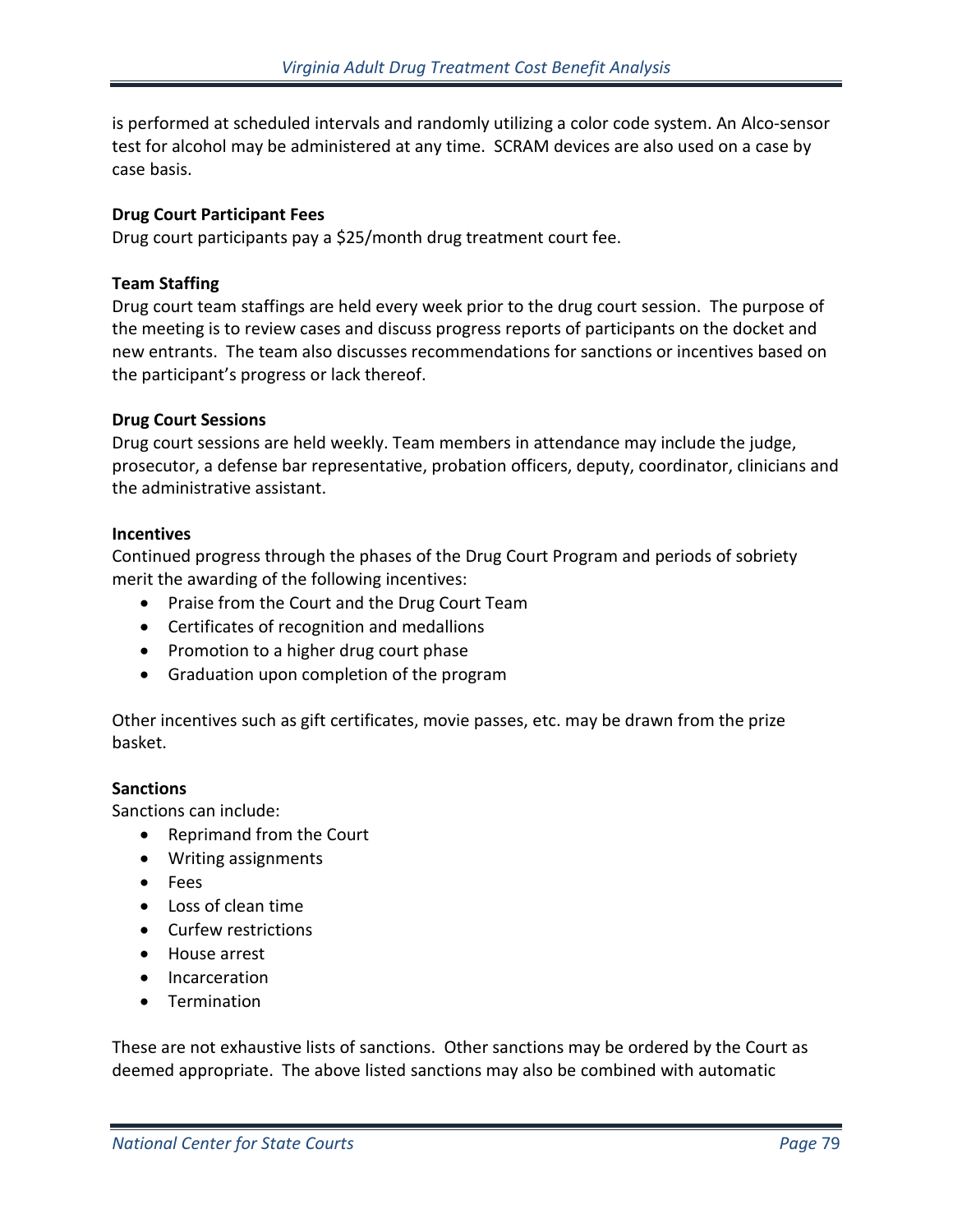sanctions. Certain behaviors will result in automatic sanctions. Sanctions are graduated with increased number of incidences.

- Late paperwork
- Missed group
- Monthly drug court fee unpaid/late
- roboCUFF violation
- No job after 30 days
- Dilute drug screen
- Unable to provide screen

## **Program Termination**

The following actions result in automatic termination from the program:

- Committing an act of physical violence while in the program (on or off Drug Court property)
- Possessing a firearm (on their person, in their car or in their home)
- Conviction for a new felony offense while in the program
- Possessing drugs on court, probation or treatment property

Participants may also be terminated for failing to make adequate progress in Drug Court or exceeding the maximum number of positive/missed drug screens during the program. The Drug Court Program is voluntary; therefore, a participant may withdraw from the program at any time. The case will then be returned to the regular court docket for sentencing.

## **Graduation**

On average, graduation is held 3 to 4 times per year. Fellow participants attend and past graduates are invited, as are family, friends, and sponsors of the graduate, as well as other program supporters and community partners.

In order to graduate from drug court, participants must have successfully completed the requirements of all four phases of the program and must have been in the program for a minimum of 12 months. Additional requirements for graduation:

- Successful completion of the requirements of each phase
- Abstinence from drugs and alcohol for at least 100 consecutive days
- Positive treatment summary
- Complete a continuing care plan
- Attend at least 3 community support groups per week with no missed groups for 30 days
- Pass GED exam, if applicable
- Be employed or in school
- Pay all drug court fees in full
- Have at least 2 approved community support persons
- Attend Drug Court Alumni meeting at least once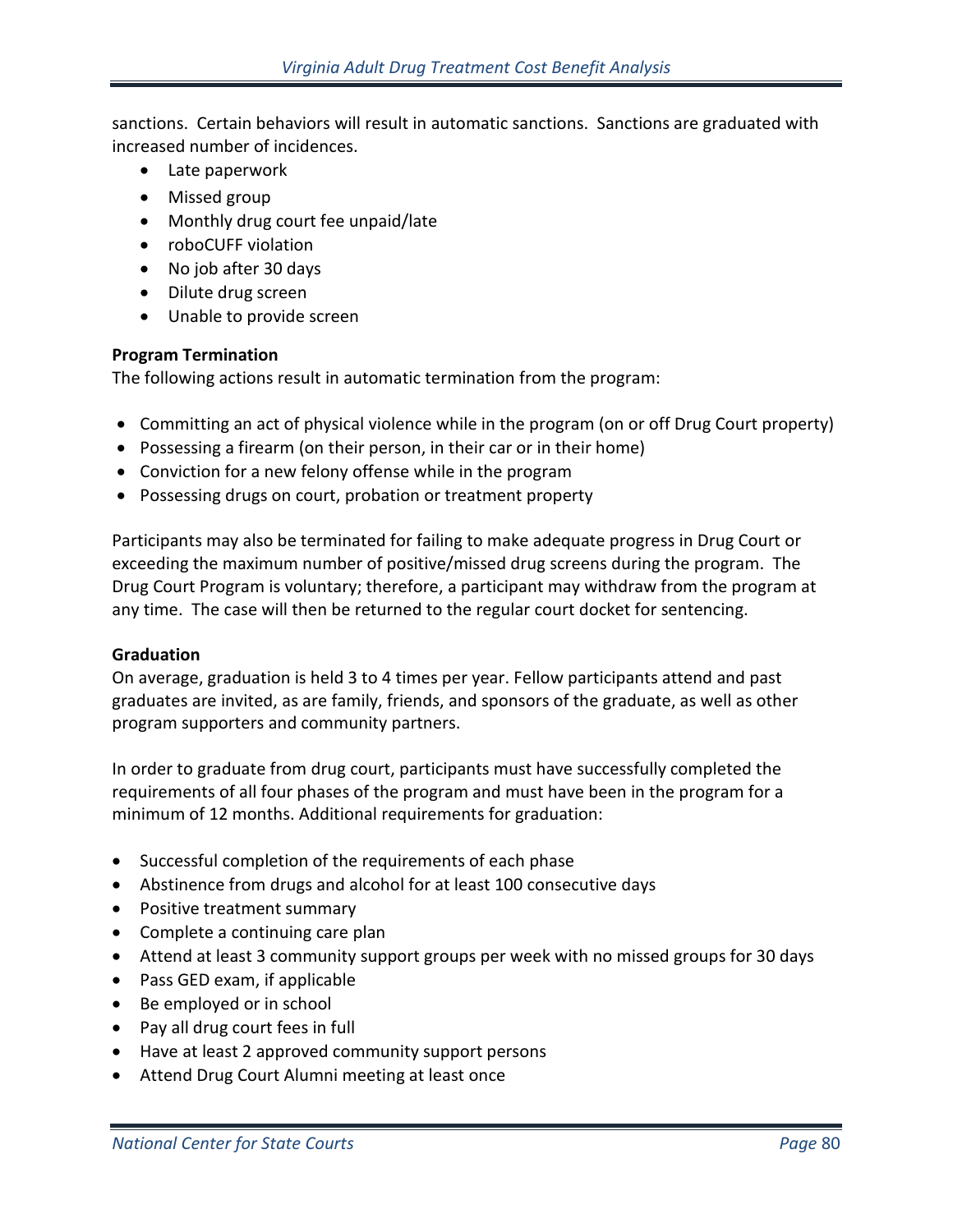Upon program graduation, a participant is removed from supervised probation.

## **Post-Graduation Support**

During Phase 4 of the program, participants begin attending an Alumni group twice monthly. The Alumni group is facilitated by a drug court clinician. Pro-social activities are a popular aspect of this group.

## **Loudoun County Adult Drug Court**

#### **Target Population**

The Loudoun County Adult Drug Court was implemented in June 2004 in the Loudoun County Circuit Court. Located in Northern Virginia, the Loudoun County Adult Drug Court serves only residents of Loudoun County, where the underlying offense for the pending probation violation must have occurred. According to the 2010 US Census, the total population for Loudoun County was approximately 321,311. The Loudoun County Drug Court serves only post dispositional cases. The most frequent drug of choice is cocaine (32%), followed by marijuana (28%) and opiates (25%); 57% are poly drug and alcohol abusers. The average length of time participants spend in the program is 14 months.

## **Drug Court Team Members**

The Loudoun County drug court team consists of 2 judges, a drug court coordinator, 2 treatment providers staffed by the CSB, 2 representatives from the Commonwealth's Attorney Office, a public defender, a local and a state probation officer and a Sheriff's deputy.

## **Numbers Served (since Inception)**

Enrolled: 97 (as of 03/08/2012) Graduated: 23 (as of 03/08/2012) Terminated: 61 (as of 03/08/2012)

## **Eligibility Criteria**

The following are the eligibility criteria for entry into the Drug Court Program. The offender must:

- Reside in Loudoun County
- Be alcohol or drug dependent
- Be on supervised probation for a felony conviction or deferred finding
- Have a pending Probation Violation that is due to their alcohol or drug dependency
- Have no prior convictions for violent felonies or weapons offenses (as defined by Federal law 42 USC 3797(U) and Virginia Code Sections 17.1-805 and 19.2-297.1)
- Have no other pending charges, which have potential for a jail sentence
- *Not* be on probation for a felony DUI, be on parole or post release supervision or on probation for a jurisdiction other than Loudoun County
- *Not* be a confidential informant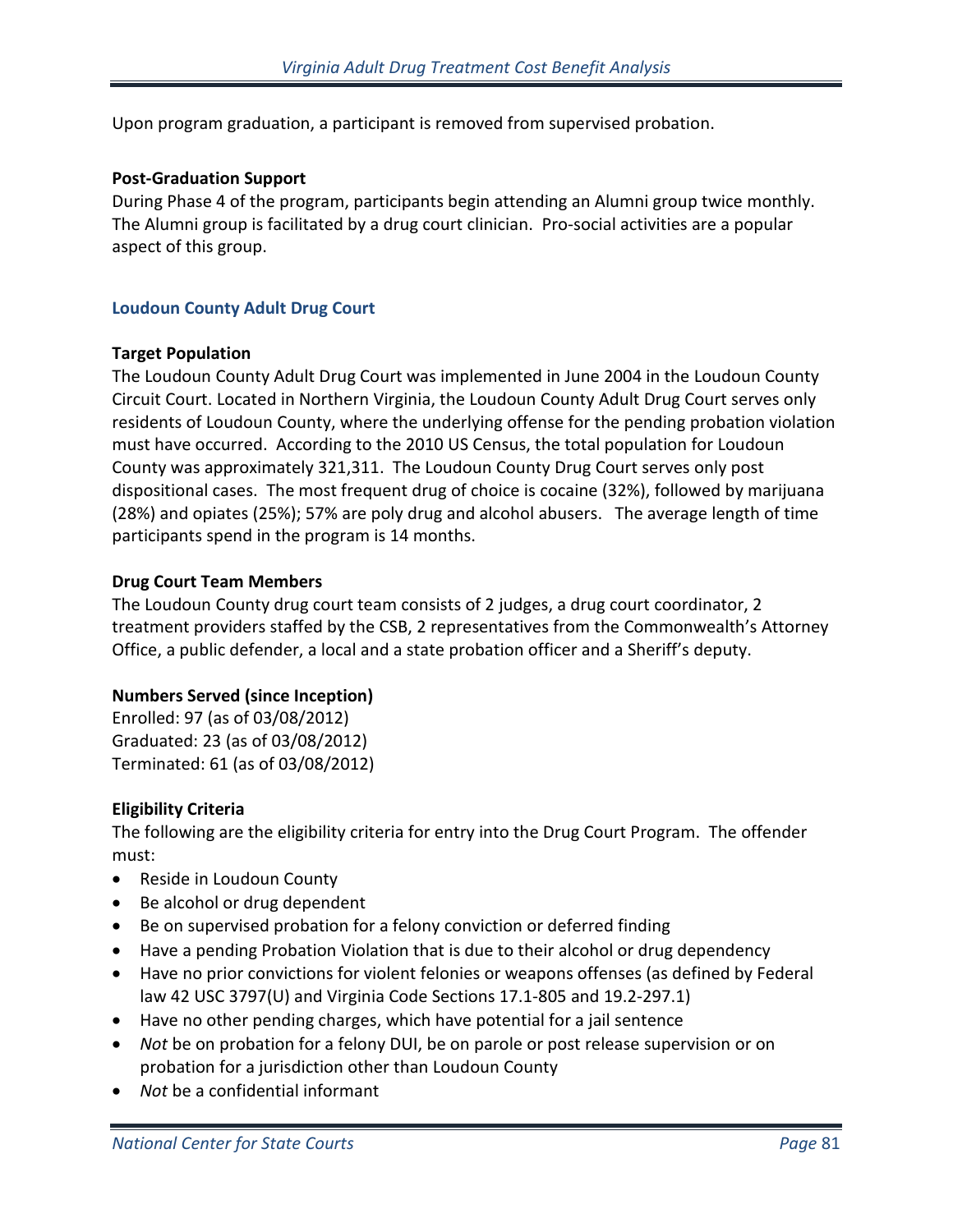# **Referral & Entry Process and Screening & Assessment**

The Probation Officer completes the Drug Court Pre-Screening Form and forwards it to the Drug Court Administrator. The Administrator contacts the Court to schedule the Probation Violation hearing on the Drug Court docket. The probationer appears with an attorney/has one appointed. The probationer is then assessed by the drug court clinician. Prior to entering the Drug Court Program, the probationer must be found in violation of probation and they must voluntarily agree to participate in the program. Participation is also contingent upon the entry of a written agreement between the offender and the Commonwealth with the concurrence of the court. If the probationer is deemed eligible and found guilty of the probation violation, he or she begins the Drug Court Program immediately. Any sentencing on the Probation Violation is deferred during program participation until program completion or termination. If deemed ineligible, the case is returned to the regular docket for probation revocation proceedings.

## **Treatment Providers, Models and Services**

The drug court clinician conducts an initial assessment at referral. Upon program entry, the drug court or other assigned clinician completes an intake where a treatment plan is devised. This plan may include any of the following: group counseling, individual counseling, family/support counseling, gender specific counseling, MRT, psychiatric services and medication assistance, AA/NA attendance or any other related referral deemed necessary to assist in the recovery process. Drug court participants attend intensive outpatient counseling facilitated by treatment providers at the Community Services Board.

## **Supervision Services**

Loudoun County Community Corrections Program and the Loudoun County Sheriff's Office provide intensive supervision to drug court participants. The probation officer conducts office contacts while the deputy conducts home and employment contacts as well as warrant service when necessary. Other services provided include: GPS supervision, community service monitoring, SCRAM monitoring, life skills assistance and referrals to ancillary services.

## **Phases**

Drug court is an intensive outpatient drug rehabilitation program, lasting a minimum of 12months. There are 4 phases of the program. Each phase is a minimum of 90 days in length. **Table 6A** displays phase requirements for drug court participants.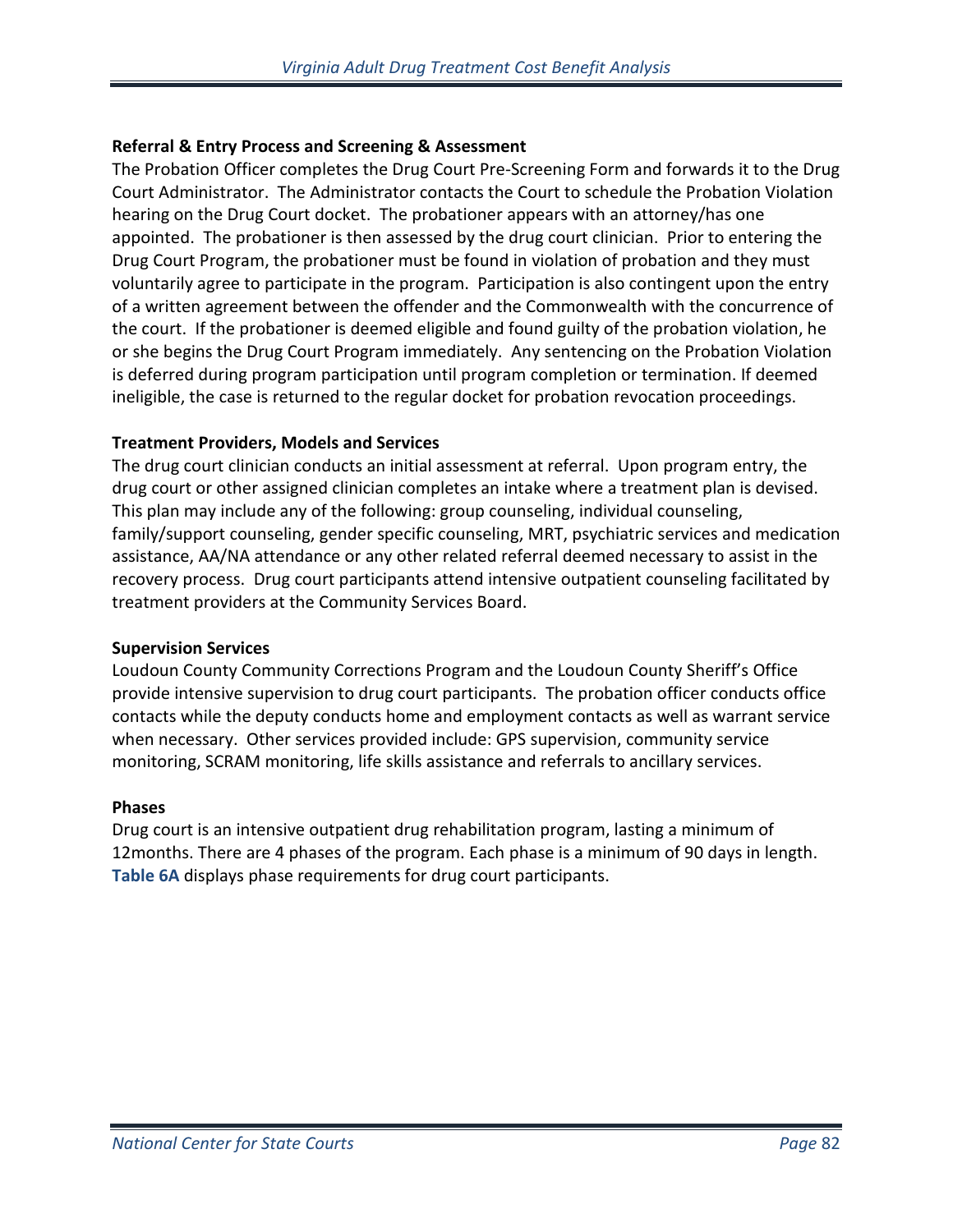| <b>Requirements</b>              | Phase 1          | Phase 2         | Phase 3         | Phase 4       |
|----------------------------------|------------------|-----------------|-----------------|---------------|
| <b>Drug screens</b>              | 3x weekly        | 2x weekly       | Weekly          | Randomly      |
| <b>Individual sessions</b>       | As needed        | As needed       | As needed       | As needed     |
| <b>Intensive outpatient</b>      | 3x weekly, plus  | 3x weekly, plus | 2x weekly, plus | 1x weekly     |
| counseling                       | family group     | family group    | family group    |               |
| <b>Probation officer meeting</b> | 2x week          | 1x week         | Every other     | 2x monthly    |
|                                  |                  |                 | week            |               |
| <b>Self-help meetings</b>        | 30 in 30 then 4x | 4x weekly       | 4x weekly       | 4x weekly     |
|                                  | weekly           |                 |                 |               |
| <b>Court appearances</b>         | Weekly           | Every other     | Every 3 weeks   | Every 3 weeks |
|                                  |                  | week            |                 |               |
| Home/community contacts          | 2x monthly       | 2x monthly      | Monthly         | Monthly       |

# **Table 6A: Phase Requirement for Loudoun County Drug Court Participants**

# **Requirements for Phase Movement**

To advance from Phase 1 to Phase 2 the participant must: have 60 consecutive days of abstinence, full time employment/educational enrollment, stable residence, treatment compliance and the approval of the Drug Court Team.

To advance from Phase 2 to Phase 3 the participant must: have 90 consecutive days of abstinence, full time employment/educational enrollment, stable residence, treatment compliance and the approval of the Drug Court Team.

To advance from Phase 3 to Phase 4 the participant must: have 120 consecutive days of abstinence, full time employment/educational enrollment, stable residence, treatment compliance and the approval of the Drug Court Team.

# **Drug Testing**

Drug testing is conducted by the probation officer, Sheriff's deputy, clinicians and coordinator. All drug tests are monitored by same gender staff and are conducted on-site and at the participant's residence. All participants are subject to scheduled random urine screens utilizing a color code system. An Alco-sensor test for alcohol may be administered at any time. Positive results for alcohol result in the same sanctions as positive urine screens for drugs. Lab testing is used for confirmations and for other drugs where on-site tests are not available, including EtG/EtS alcohol testing. SCRAM devices are also used on a case by case basis. A urine test will be deemed positive if two on-site tests indicate positive results. If the screen is sent to the lab and the positive results are confirmed, the participant is subject to additional sanctions and must pay the cost of the lab test.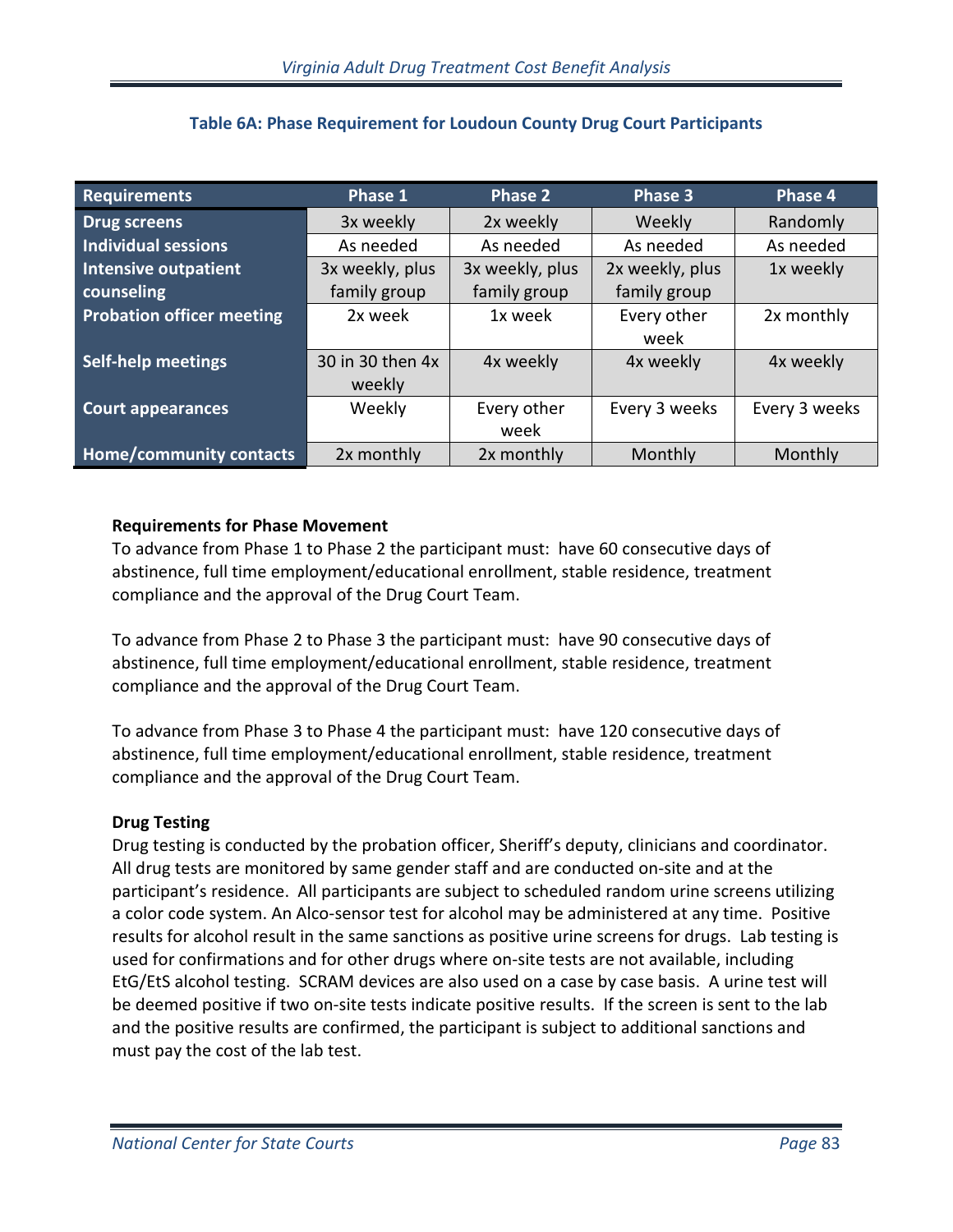## **Drug Court Participant Fees**

Drug court participants pay a \$100 drug treatment court fee and enter into a monthly payment plan with the Circuit Court for court costs and restitution, where applicable. Participants may also enter into a fine-option agreement to perform community service in lieu of paying court costs. Participants also pay fees for treatment at the CSB based on a sliding scale.

#### **Team Staffing**

Drug court team staffings are held every week the day before the drug court session. The purpose of the meeting is to review cases and discuss progress reports of participants on the docket and new entrants. The team also discusses recommendations for sanctions or incentives based on the participant's progress or lack thereof.

#### **Drug Court Sessions**

Drug court sessions are held weekly. Team members in attendance include judges, prosecutors, public defender, probation officer(s), deputy, coordinator and clinicians.

#### **Incentives**

Continued progress through the phases of the Drug Court Program merit the awarding of the following incentives:

- Praise from the Court and the Drug Court Team
- Certificates of recognition
- Promotion to a higher drug court phase
- Graduation upon completion of the program

Other incentives such as medallions, gift certificates, movie passes, etc. may be used as incentives as well. However, the true incentive of the program is to lead a drug and crime free life.

## **Sanctions**

Sanctions can include:

- Reprimand from the Court
- Writing assignments
- Demotion to an earlier phase
- Increased frequency of drug testing
- Increased frequency of meetings with probation
- Day reporting
- Travel restrictions
- Curfew restrictions
- Home electronic monitoring or GPS Monitoring
- Community service through the Sheriff's Work Force Program
- Incarceration
- Termination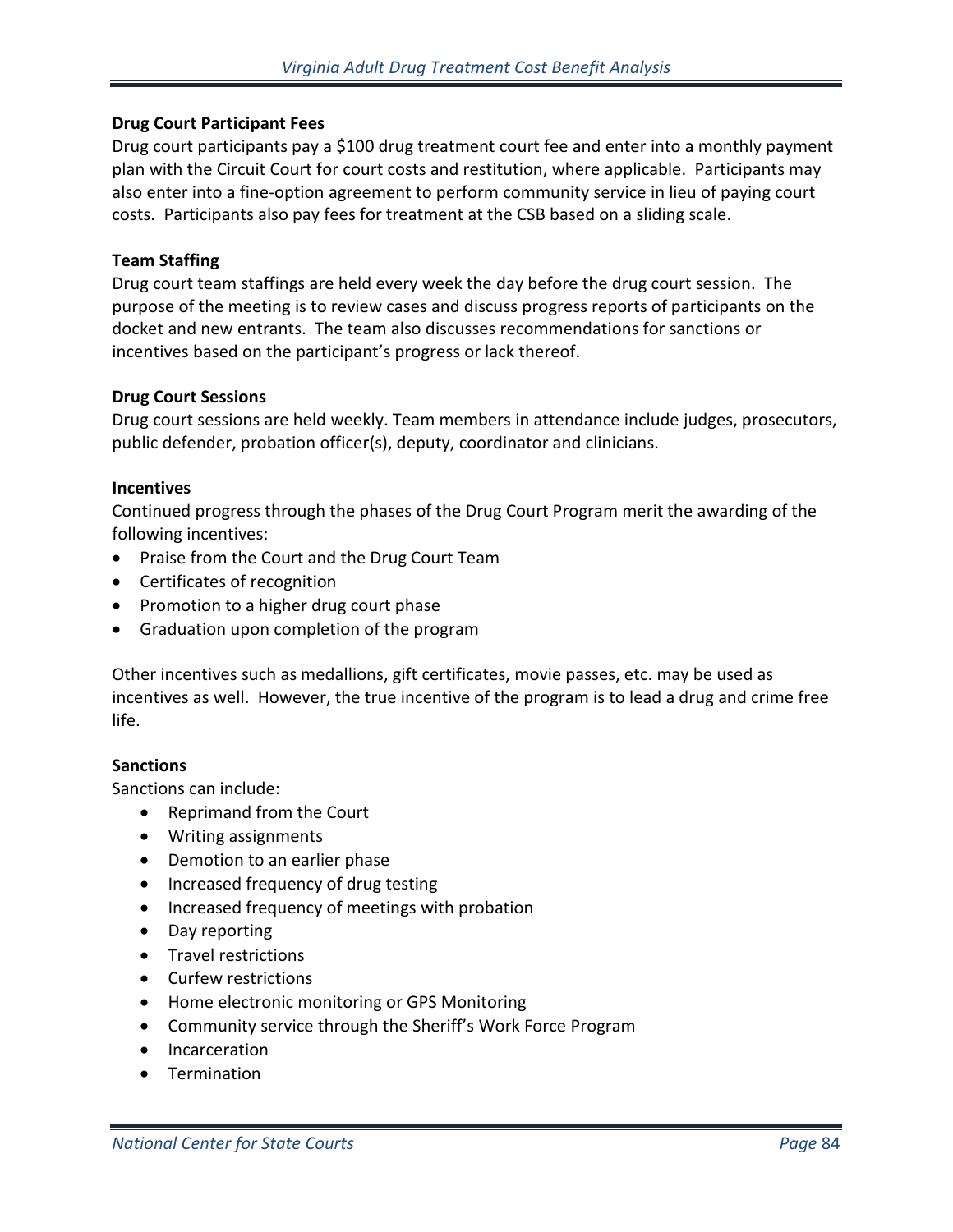The above listed sanctions may also be combined with automatic sanctions. Certain behaviors result in automatic sanctions and will begin after the initial 30 days in the program (see below). During the first 30 days of the program, positive or missed urine screens may not result in mandatory termination, though *any* other sanctions may be imposed. These behaviors and automatic sanctions include (one "day" is defined as a consecutive 24 hour period). Additional jail days may be imposed if a participant repeatedly tests positive in a single week. Infractions subject to automatic sanctions include:

- Positive or missed urine screens
- Tampering with a urine screen
- Lying about drug use to any Drug Court Team member or the Court

## **Program Termination**

The following actions will result in automatic termination from the program:

- Moving outside of Loudoun County, Virginia
- Committing an act of physical violence while in the program (on or off Drug Court property)
- Possessing a firearm (on their person, in their car or in their home)
- Not attending treatment or court for 14 consecutive days
- Absconding from Drug Court for a period of more than 14 consecutive days
- Arrest (may) and conviction (will) on a new felony offense or new Class 1 or 2 misdemeanor offenses
- Possessing drugs on court, probation or treatment property

Participants may also be terminated for failing to make adequate progress in Drug Court or exceeding the maximum allowable sanctions during the program. The Drug Court Program is voluntary; therefore, a participant may withdraw from the program at any time. The case will then be returned to the regular court docket for sentencing.

# **Graduation**

On average, graduation is held quarterly or as needed. Fellow participants attend and past graduates are invited, as are family, friends, and sponsors of the graduate, as well as other program supporters and community partners.

In order to graduate from drug court, participants must have successfully completed the requirements of all four phases of the program and must have been in the program for a minimum of 12 months. Additional requirements for graduation include:

- Successful completion of the requirements of each phase
- Abstinence from drugs and alcohol for at least 6 months
- Positive treatment summary
- No new felony arrests and no new Class 1 or 2 misdemeanor arrests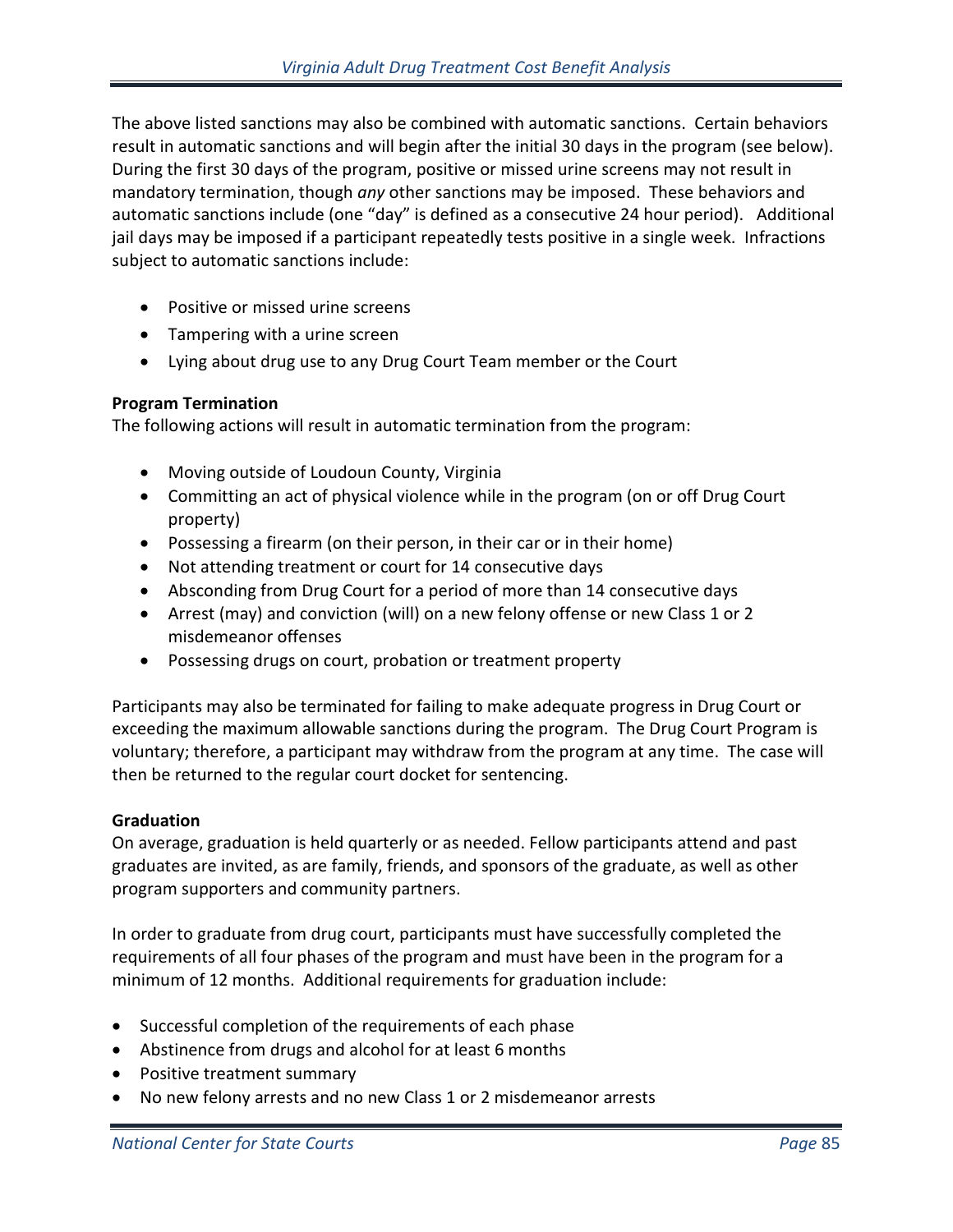- Agree to participate in an follow-up interviews for up to 12 months after graduation
- Recommendation of the drug court team

Upon program graduation, a participant may be continued on supervised probation and will be required to follow any and all special conditions imposed, including aftercare treatment.

#### **Post-Graduation Support**

During Phase 4 of the program, participants begin attending an Aftercare group monthly. Upon graduation, they continue in this group as directed by the Court and their primary clinician for up to six months.

## **City of Newport News Adult Drug Court**

#### **Target Population**

The Newport News Drug Court was implemented in November 1998, in the Newport News Circuit Court. Located in the Hampton Roads area of Virginia, the Newport News Drug Court serves defendants residing in the City of Newport News or in the City of Hampton who have a pending charge in the Newport News Circuit Court. According to the 2010 Census, the total population for Newport News was approximately 180,719 residents. The Newport News Drug Court serves both diversion and post-plea cases. The most frequent drug of choice is cocaine. The average length of time participants spend in the program is 26 months.

## **Drug Court Team Members**

The Newport News Drug Court drug court team consists of 1 judge, a drug court administrator, 3 clinicians, 1 state probation officer and an administrative assistant.

## **Numbers Served (since Inception)**

Enrolled: 302 (as of 03/21/2012) Graduated: 116 (as of 03/21/2012) Terminated: 164 (as of 03/21/2012)

## **Eligibility Criteria**

Participation in the Newport News Drug Court is available to persons who:

- Are 18 years or older
- Reside in the City of Newport News or the City of Hampton
- Are charged with a felony drug offense or drug-related offense or felony property offense or a probation violation in the Newport News Circuit Court
- Have no prior convictions for felony violence, sex offenses or drug distribution
- Meet DSM criteria for substance abuse dependence
- Have a verifiable residence
- Have no parole obligations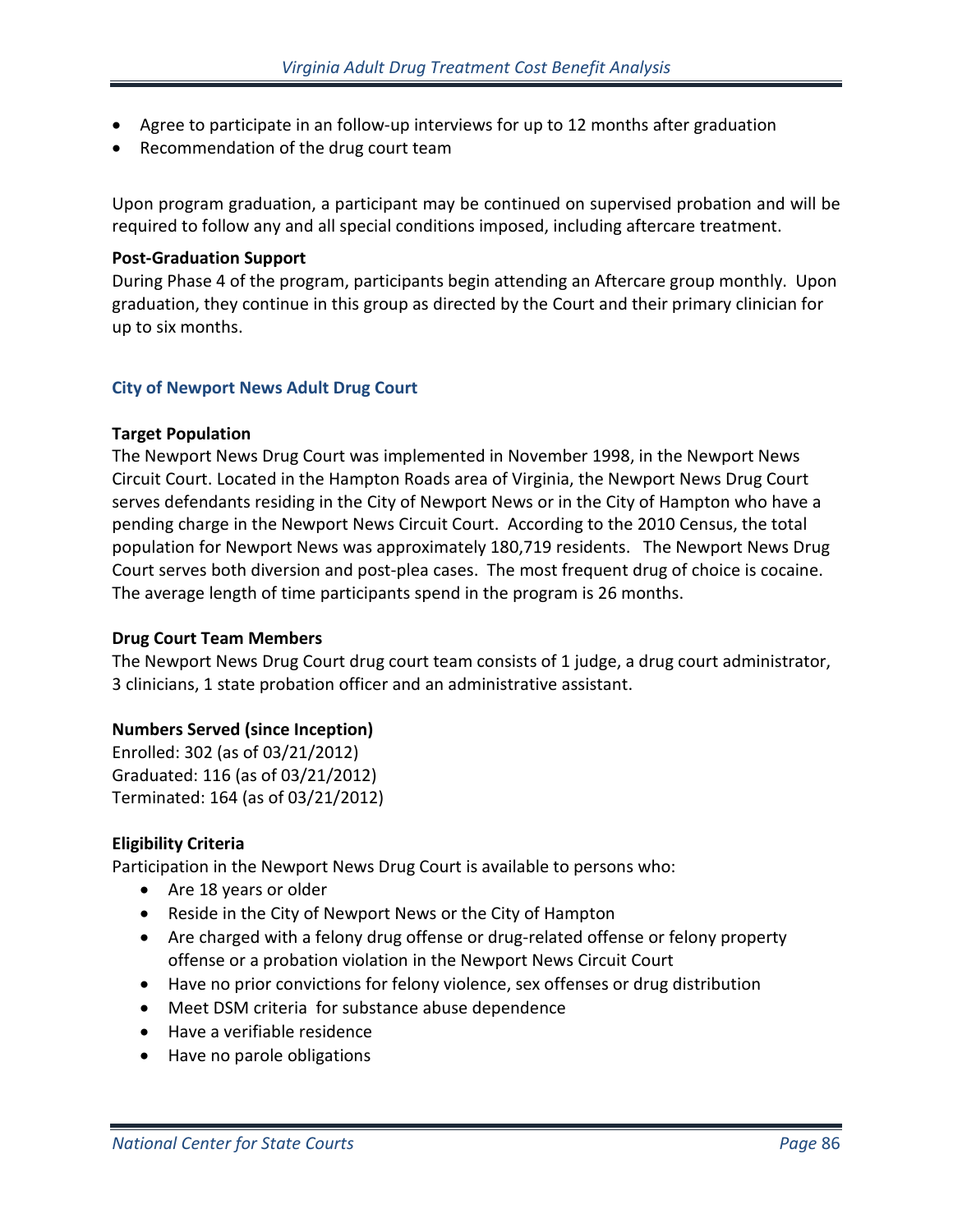## **Referral & Entry Process and Screening & Assessment**

Referrals can be made by the Court, probation, attorneys or via a self-referral by the defendant. Pre-trial Services conducts a criminal history check. A comprehensive substance abuse assessment is completed. If eligible and suitable, the defendant enters drug court.

## **Treatment Providers, Models and Services**

Drug court clinicians conduct initial assessments and intakes. Drug court participants obtain intensive outpatient counseling from 3 clinicians employed by the Community Services Board. The services include, but are not limited to: individual counseling, group counseling, life skills, family groups, recovery skills group, peer support, relapse prevention, gender specific groups, and other specialty groups as appropriate.

## **Supervision Services**

A state probation officer provides intensive supervision to drug court participants. Services provided include: office and community supervision, drug testing and referrals to ancillary services.

## **Phases**

Drug court is an intensive outpatient drug rehabilitation program, lasting a minimum of 13 months. There are 4 program phases. **Table 7A** displays phase requirements for drug court participants.

| <b>Requirements</b>         | Phase 1               | Phase 2      | Phase 3            | Phase 4     |
|-----------------------------|-----------------------|--------------|--------------------|-------------|
| <b>Drug screens</b>         | 2-5x weekly           | 2-5x weekly  | 2-5x weekly        | $2-4x$      |
|                             |                       |              |                    | weekly      |
| <b>Individual sessions</b>  | As needed             | As needed    | As needed          | As needed   |
| <b>Intensive outpatient</b> | Daily; 12 hrs         | 9 hrs weekly | 6 hrs              | 4 hrs       |
| counseling                  | weekly                |              | weekly             | weekly      |
| <b>Probation officer</b>    | As directed           | As directed  | As directed        | As directed |
| meeting                     |                       |              |                    |             |
| <b>Self-help meetings</b>   | 3x weekly             | 3x weekly    | 3x weekly          | 3x weekly   |
| <b>Court appearances</b>    | Weekly<br>Every other |              | Monthly<br>Monthly |             |
|                             |                       | week         |                    |             |
| Home/community              | As needed             | As needed    | As needed          | As needed   |
| contacts                    |                       |              |                    |             |

# **Table 7A: Phase Requirement for Newport News Drug Court Participants**

# **Requirements for Phase Movement**

To advance from Phase 1 to Phase 2 the participant must have no positive drug or alcohol screens for 30 consecutive days, have full time employment of 30 hours per week, complete all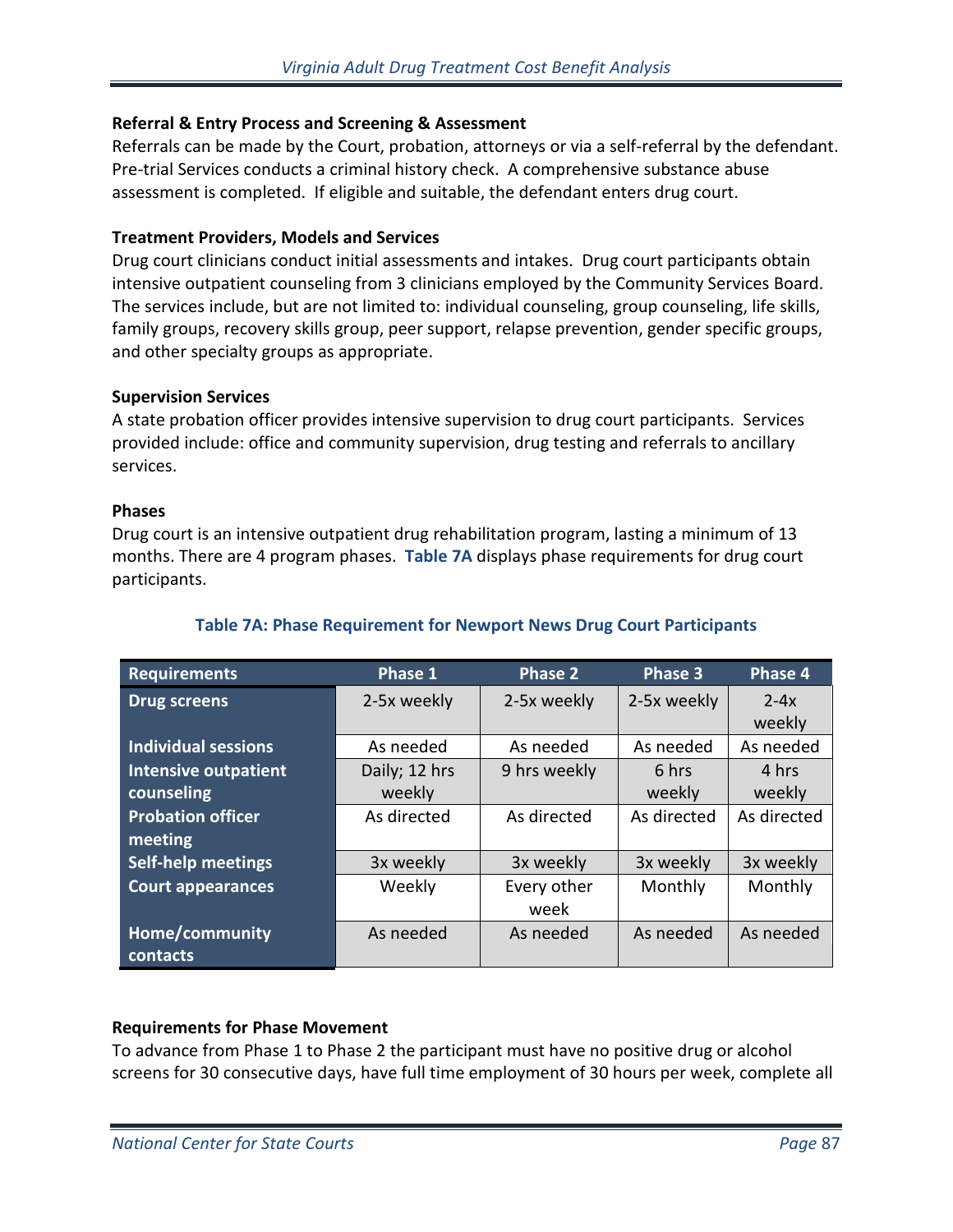assignments, be making progress in treatment and have the recommendation of the treatment team.

To advance from Phase 2 to Phase 3 the participant must have no positive drug or alcohol screens for 60 consecutive days, have full time employment of 30 hours per week, complete all assignments, be making progress in treatment and have the recommendation of the treatment team.

To advance from Phase 3 to Phase 4 the participant must have no positive drug or alcohol screens for 90 consecutive days, have full time employment of 30 hours per week, complete all assignments, be making progress in treatment and have the recommendation of the treatment team.

# **Drug Testing**

On-site drug testing is performed at scheduled intervals and randomly utilizing a color code system. All tests are observed by same gender staff members. When possible, testing is conducted on-site. Lab testing is utilized for confirmation testing and where tests are not available on-site (i.e. EtG). Attempts to adulterate or defraud a drug test result in sanctions that can include: jail sanction, loss of clean time, termination and/or a Class 1 misdemeanor charge.

# **Drug Court Participant Fees**

Drug court participants pay a \$520 drug treatment court fee and must make monthly court cost and restitution payments, if applicable. Fees for treatment are included in the program fee, which is paid in three payments during phases 2-4.

# **Team Staffing**

Drug court team staffings are held weekly just prior to the drug court session. The purpose of the meetings is to review cases and discuss progress reports of participants on the docket and new entrants. The team also discusses recommendations for sanctions or incentives based on the participant's progress or lack thereof.

# **Drug Court Sessions**

Drug court sessions are held weekly. Team members in attendance include the judge, administrator, clinicians, and state probation officer.

# **Incentives**

Incentives are provided for movement through the phase system, for maintaining sobriety and for exhibiting healthy behaviors. General incentives may include:

- Praise from the bench
- Bus passes
- Movie passes
- Gift certificates
- "Client of the Month" award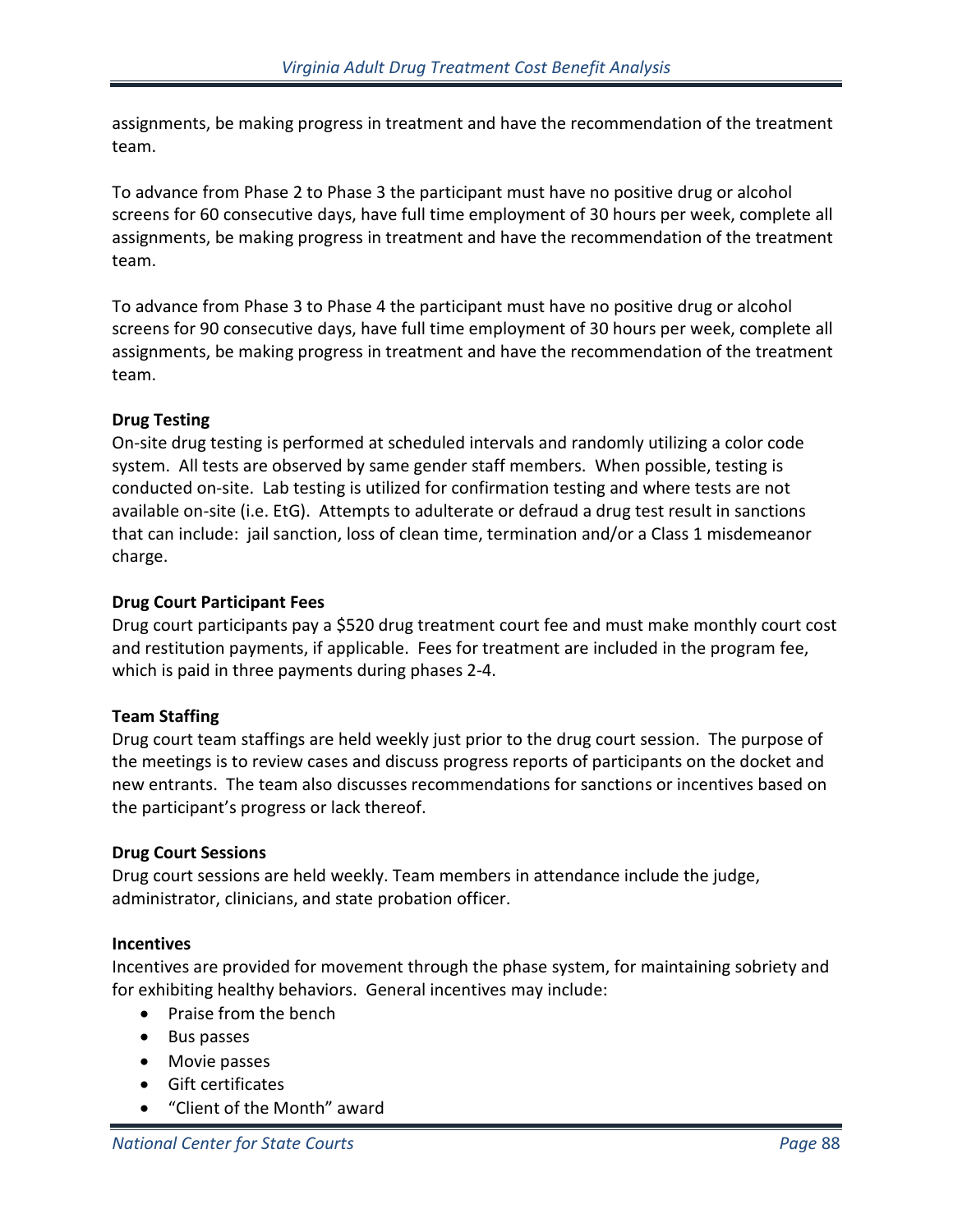- Certificates
- Tokens/medallions
- Small recovery related items
- Program graduation

## **Sanctions**

Sanctions are designed to be clearly specified, certain and progressive in nature. Many infractions result in pre-determined sanctions, all instituted in a graduated manner.

Sanctions are given in response to non-compliance, including:

- Tardiness
- Unexcused absences
- Poor participation
- Inappropriate behavior
- Unapproved change of residence/employment
- Failure to attend support groups
- Positive, adulterated or failure to report for drug tests
- Failure to submit a drug test sample
- Lack of treatment progress
- Failure to provide verification of employment, meeting attendance or savings account activity

Sanctions can include:

- Admonishment from the bench
- Increase in reporting requirements
- Increase in drug testing
- Increase in support group attendance
- Submission of daily itineraries
- Demotion to an earlier phase
- Community service
- Earlier curfew
- Essays or additional homework
- Confinement in the courtroom jury box
- Home electronic monitoring
- Detention/Diversion Center
- Incarceration
- Program termination

## **Program Termination**

During program participation, the drug court team may make recommendations for termination due to repeated non-compliance. The drug court Judge reviews these recommendations and makes the final decision for termination. The following are reasons for automatic program termination: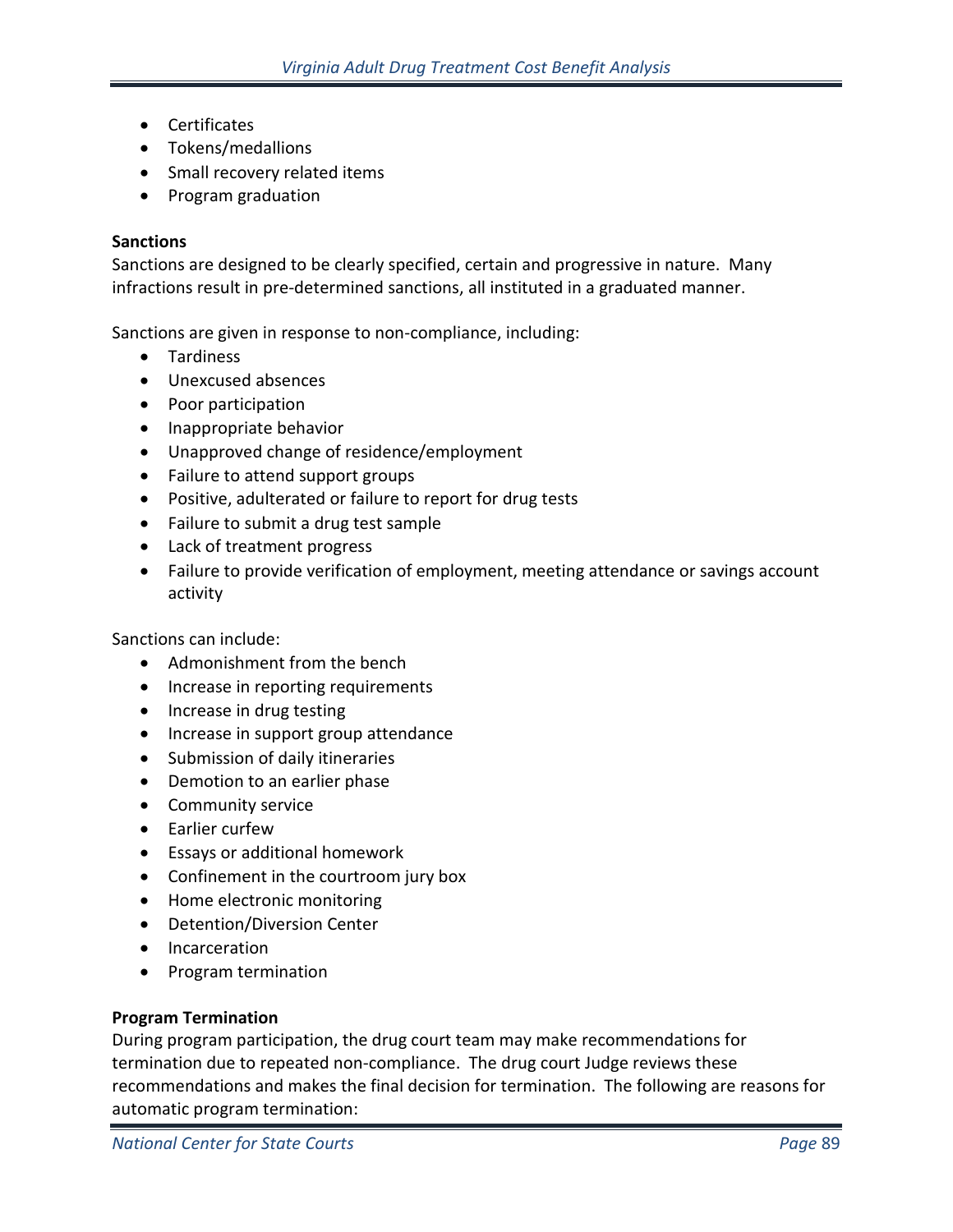- Committing an act of violence while in the program
- Possessing a firearm
- Threatening behavior
- Arrest for a new felony

## **Graduation**

On average, graduation is held annually. Fellow participants attend and family, friends, and sponsors of the graduate are invited.

In order to graduate from drug court, participants must:

- Participate in drug court for over 14 months
- Complete all treatment requirements
- Have six months of sobriety and negative drug screens
- Have stable employment, residence, a written budget and an aftercare plan

# **Post-Graduation Support**

Mandatory aftercare begins after graduation and lasts for at least twelve months. Aftercare groups are held weekly. Group participants are subject to sanction at the discretion of the Court. Graduates may also participate in all Alumni activities. All drug court services remain available to clients in aftercare.

# **City of Norfolk Adult Drug Court**

# **Target Population**

The City of Norfolk Drug Court was implemented in November 1998, in the City of Norfolk Circuit Court. The City of Norfolk Drug Court serves defendants residing in the City of Norfolk or the City of Portsmouth or the City of Virginia Beach who have a pending charge in the City of Norfolk Circuit Court. According to the 2010 Census, the total population for City of Norfolk was approximately 242,803 residents. The City of Norfolk Drug Court serves post-plea cases. The most frequent drug of choice is cocaine (50%) followed by heroin (36%) and alcohol (4%). The average length of time participants spend in the program is 16 months.

# **Drug Court Team Members**

The City of Norfolk Drug Court drug court team consists of 1 judge, a drug court administrator, 2 clinicians, 1 case manager, 1 representative from the Commonwealth's Attorney Office, a defense bar representative, and 2 state probation officers.

# **Numbers Served (since Inception)**

Enrolled: 562 (as of 05/10/2012) Graduated: 192 (as of 03/20/2012) Terminated: 370 (as of 05/10/2012)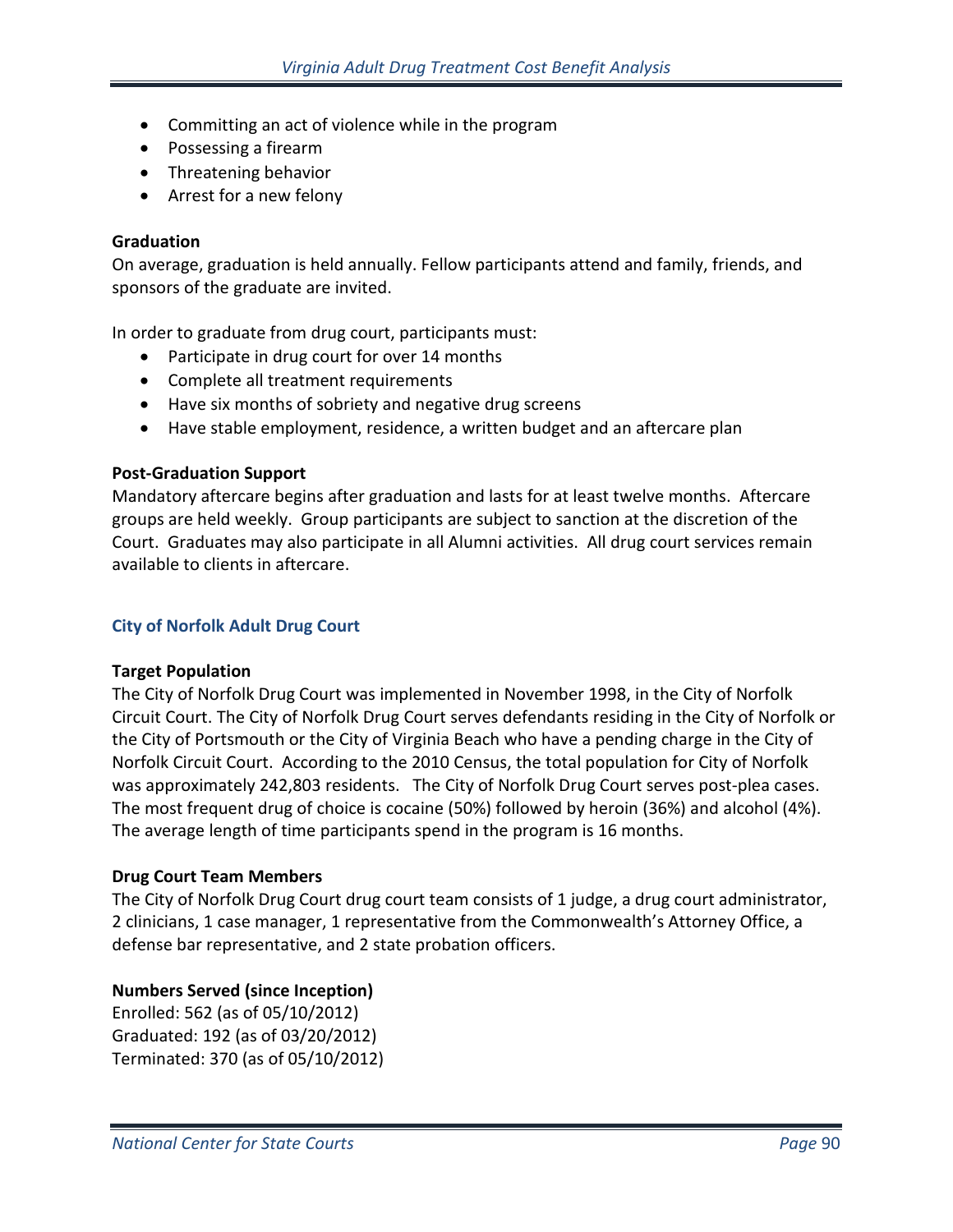# **Eligibility Criteria**

Participation in the City of Norfolk Drug Court is available to persons who:

- Are 18 years or older
- Reside in the City of Norfolk or the City of Portsmouth or the City of Virginia Beach
- Are charged with a felony drug offense or drug related offense or felony property offense or a probation violation in the City of Norfolk Circuit Court
- Have no prior convictions for felony violence, sex offenses or drug distribution
- Are not eligible for treatment under deferred judgment
- Have no pending charges in another jurisdiction that may result in incarceration

## **Referral & Entry Process and Screening & Assessment**

Referrals are made to the Commonwealth's Attorney's Office for legal review. A substance abuse evaluation is completed by a drug court clinician. An additional evaluation for supervision suitability is conducted by a probation officer. If eligible and suitable, the defendant enters drug court.

## **Treatment Providers, Models and Services**

The drug court clinician conducts the initial assessment and intake. Drug court participants obtain intensive outpatient counseling from 2 clinicians from the Community Services Board. The services include but are not limited to: individual counseling, group counseling, and other specialty groups/referrals as appropriate.

## **Supervision Services**

Two state probation officers provide intensive supervision to drug court participants. Services provided include: office and community supervision, drug testing, SCRAM monitoring and referrals to ancillary services.

## **Phases**

Drug court is an intensive outpatient drug rehabilitation program, lasting a minimum of 12 months. There are 4 program phases. **Table 8A** displays phase requirements for drug court participants.

| <b>Requirements</b>         | Phase 1    | Phase 2     | Phase 3    | Phase 4    |
|-----------------------------|------------|-------------|------------|------------|
| <b>Drug screens</b>         | 2x weekly  | 2x weekly   | 2x weekly  | 2x weekly  |
| <b>Individual sessions</b>  | 1x monthly | 1x monthly  | 1x monthly | 1x monthly |
| <b>Intensive outpatient</b> | 3x weekly  | 3x weekly   | 2x weekly  | Weekly     |
| counseling                  |            |             |            |            |
| <b>Probation officer</b>    | 2x weekly  | 2x weekly   | 2x weekly  | 2x weekly  |
| meeting                     |            |             |            |            |
| Self-help meetings          | 4x weekly  | 3x weekly   | 3x weekly  | 3x weekly  |
| <b>Court appearances</b>    | Weekly     | Every other | Monthly    | Monthly    |

# **Table 8A: Phase Requirement for City of Norfolk Drug Court Participants**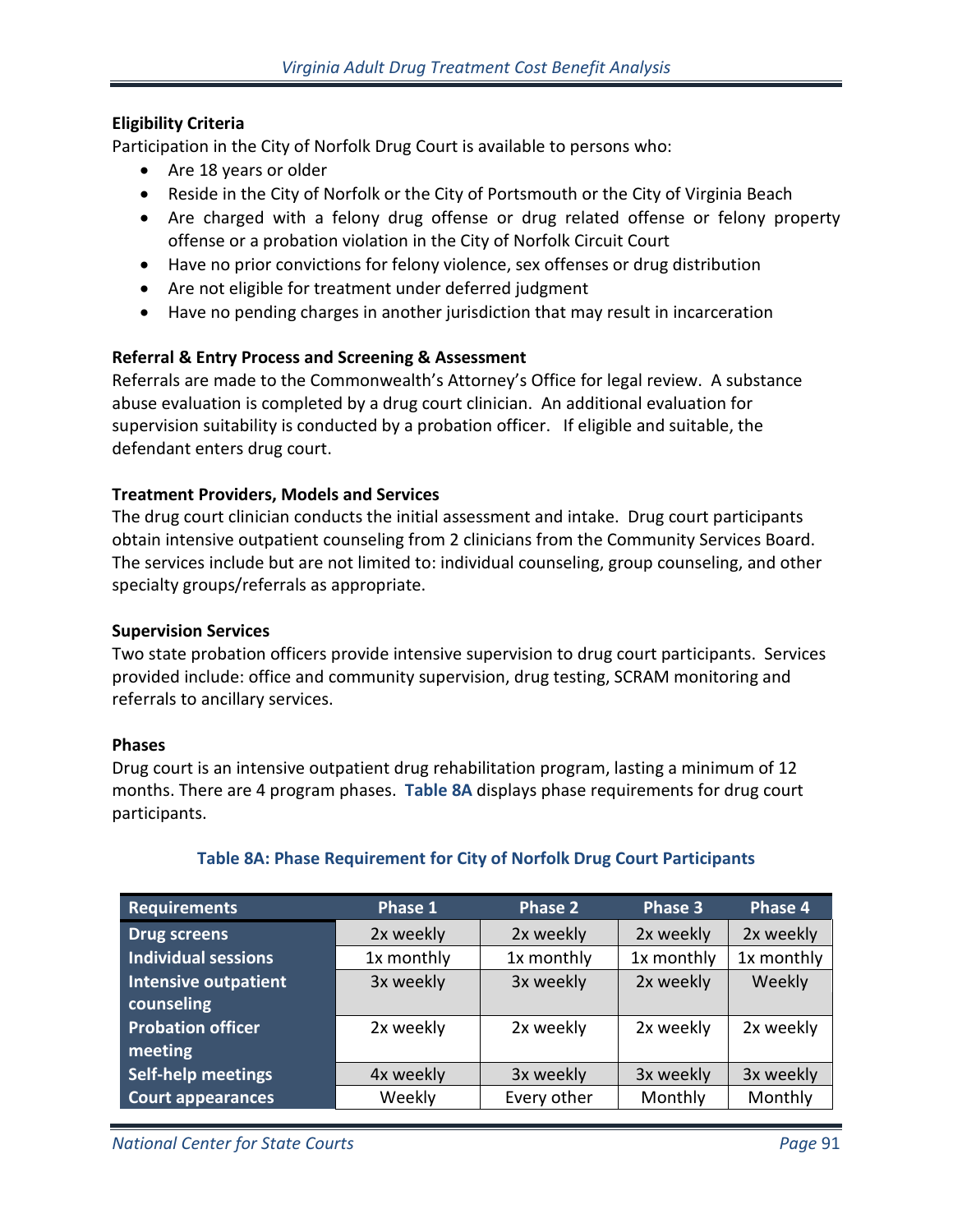|                       |           | week      |           |           |
|-----------------------|-----------|-----------|-----------|-----------|
| <b>Home/community</b> | As needed | As needed | As needed | As needed |
| contacts              |           |           |           |           |

## **Requirements for Phase Movement**

To advance from Phase 1 to Phase 2 the participant must have no positive drug or alcohol screens for 30 consecutive days, have full time employment, be up-to-date on all fee payments, be making progress in treatment and have the recommendation of the team.

To advance from Phase 2 to Phase 3 the participant must have no positive drug or alcohol screens for 90 consecutive days, have full time employment, be up-to-date on all fee payments, be making progress in treatment and have the recommendation of the team.

To advance from Phase 3 to Phase 4 the participant must have no positive drug or alcohol screens for 90 consecutive days, have full time employment, make all fee payments, be making progress in treatment and have the recommendation of the team.

## **Drug Testing**

On-site drug testing is performed randomly utilizing a color code system. All tests are observed by same gender staff members. Drug testing is performed in accordance with the policies and procedures of the Department of Corrections.

## **Drug Court Participant Fees**

Drug court participants pay a monthly \$50 drug treatment court fee and must make monthly court cost and restitution payments, if applicable. Fees for treatment are included in the program fee.

## **Team Staffing**

Drug court team staffings are held weekly just prior to the drug court session. The purpose of the meetings is to review cases and discuss progress reports of participants on the docket and new entrants. The team also discusses recommendations for sanctions or incentives based on the participant's progress or lack thereof.

#### **Drug Court Sessions**

Drug court sessions are held weekly. Team members in attendance include the judge, administrator, clinicians, probation officers, prosecutor and defense attorney.

## **Incentives**

Incentives are provided for maintaining increasingly longer periods of abstinence. General incentives may include:

- Praise from the bench
- Gift certificates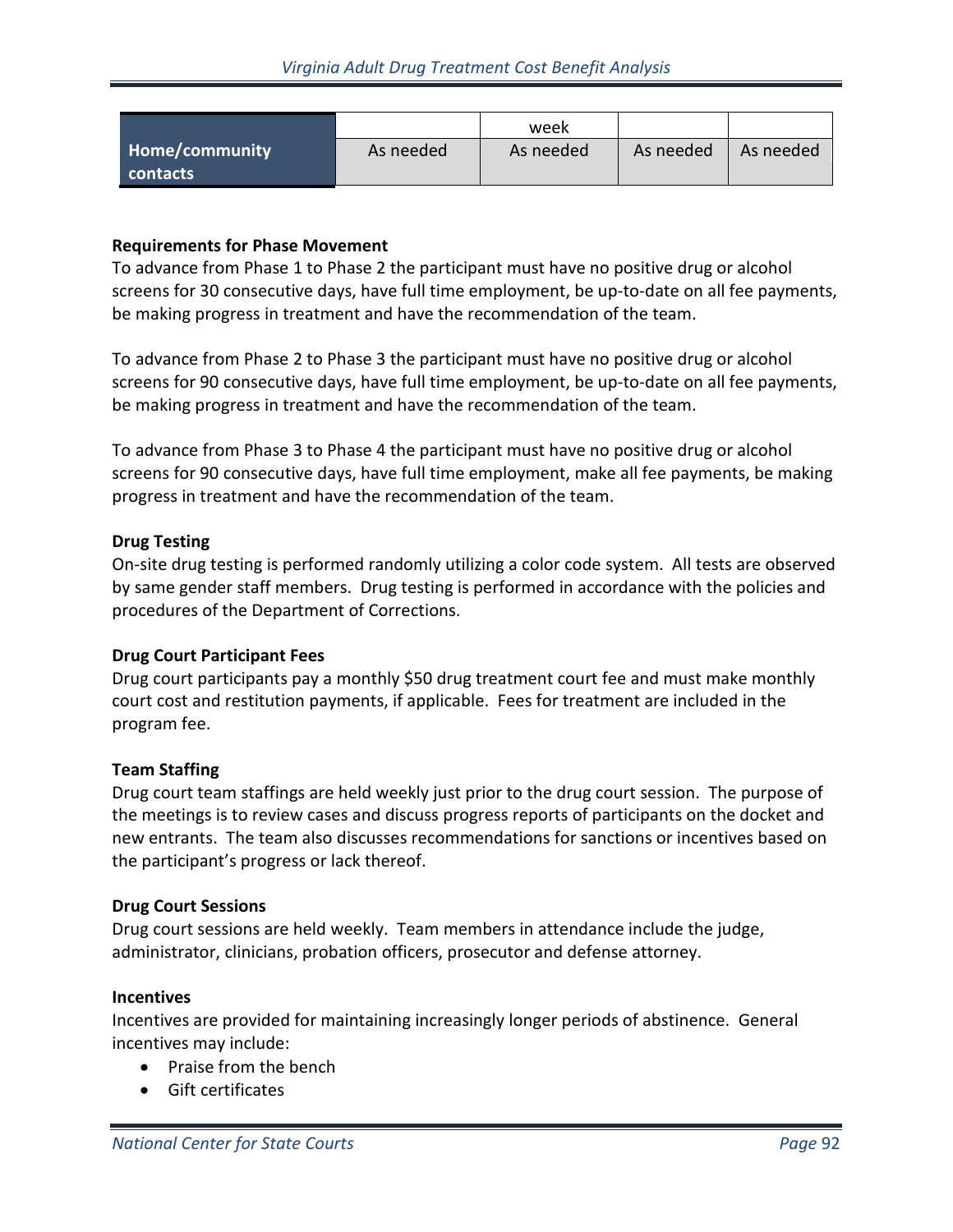- Recovery medallions, books, and other items
- Program graduation

#### **Sanctions**

Sanctions are recommended by team members and are at the discretion of the judge. Positive drug tests generally result in jail sanctions.

#### **Program Termination**

During program participation, the drug court team may make recommendations for termination due to repeated non-compliance. The drug court Judge reviews these recommendations and makes the final decision for termination. Prior to termination, a participant is placed on "last chance status." This status results in a hearing to include the participant's defense counsel. The probation violation hearing is conducted at the drug court docket.

#### **Graduation**

On average, graduation is held every two months as participants become eligible. Fellow participants attend and family, friends, and sponsors of the graduate, and past graduates are invited. In order to graduate from drug court, participants must:

- Participate in drug court over 12 months
- Complete all treatment requirements
- Have 120 days of sobriety and negative drug screens
- Have stable employment, residence, a written budget and an aftercare plan

## **Post-Graduation Support**

Mandatory aftercare begins after graduation and lasts for at least six months. Graduates remain on supervised probation during aftercare and must attend aftercare group for at least 12 weeks. Graduates continue to be tested randomly twice weekly. Graduates may also participate in all Alumni activities. Upon successful completion, the graduate is released from supervised probation.

#### **City of Portsmouth Adult Drug Court**

#### **Target Population**

The City of Portsmouth Drug Court was implemented in January 2001, in the City of Portsmouth Circuit Court. The City of Portsmouth Drug Court serves defendants who have a pending charge in the City of Portsmouth Court. According to the 2010 Census, the total population for City of Portsmouth was approximately 95,535. The City of Portsmouth Drug Court serves both pre and post dispositional cases. The most frequent drug of choice is crack cocaine (42%) followed by heroin (35%) and poly drug abusers (20%). The average length of time participants spend in the program is 18 months.

#### **Drug Court Team Members**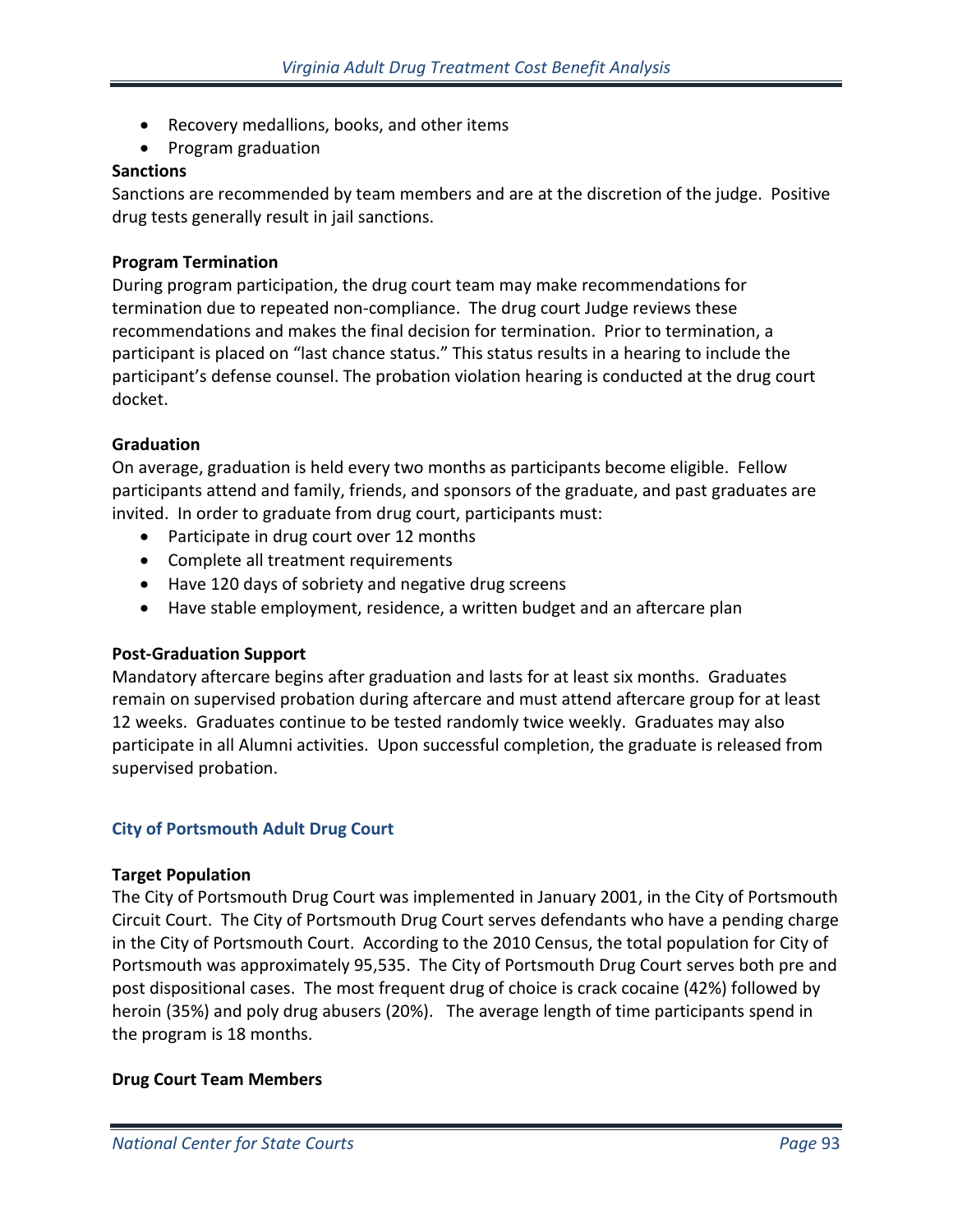The City of Portsmouth Drug Court drug court team consists of a judge, a drug court administrator/clinician, a case manager, a representative from the Commonwealth's Attorney Office, and a senior state probation officer.

**Numbers Served (since Inception)**

Enrolled: 297 (as of 04/18/2012)

Graduated: 106 (as of 09/23/2011)

Terminated: 177 (as of 04/18/12)

# **Eligibility Criteria**

Participation in the City of Portsmouth Drug Court is available to persons who:

- Are charged with a felony offense or felony probation violation in the City of Portsmouth Circuit Court
- Have no prior convictions for felony violence, sex offenses or drug distribution
- Are substance dependent

# **Referral & Entry Process and Screening & Assessment**

Upon referral, the Commonwealth's Attorney representative conducts a legal screening for eligibility. Subsequently, a clinical screening is conducted. If eligible and suitable, the team recommends that the defendant enter drug court.

# **Treatment Providers, Models and Services**

The program administrator is also the drug court clinician. The drug court clinician conducts initial assessments and intakes. Drug court participants obtain intensive outpatient counseling and case management from the drug court clinician from the Community Services Board and the drug court case manager. The services include but are not limited to: individual counseling, group counseling, case management, and other specialty groups as appropriate.

# **Supervision Services**

A senior state probation officer provides intensive supervision to drug court participants. Services provided include: office and community supervision, drug testing, and referrals to ancillary services.

# **Phases**

Drug court is an intensive outpatient drug rehabilitation program, lasting a minimum of 12 months. There are 4 program phases. Phase 1 is 8 weeks. Phase 2 is 20 weeks. Phase 3 is 16 weeks. Phase 4 is 8 weeks. **Table 9A** displays phase requirements for drug court participants.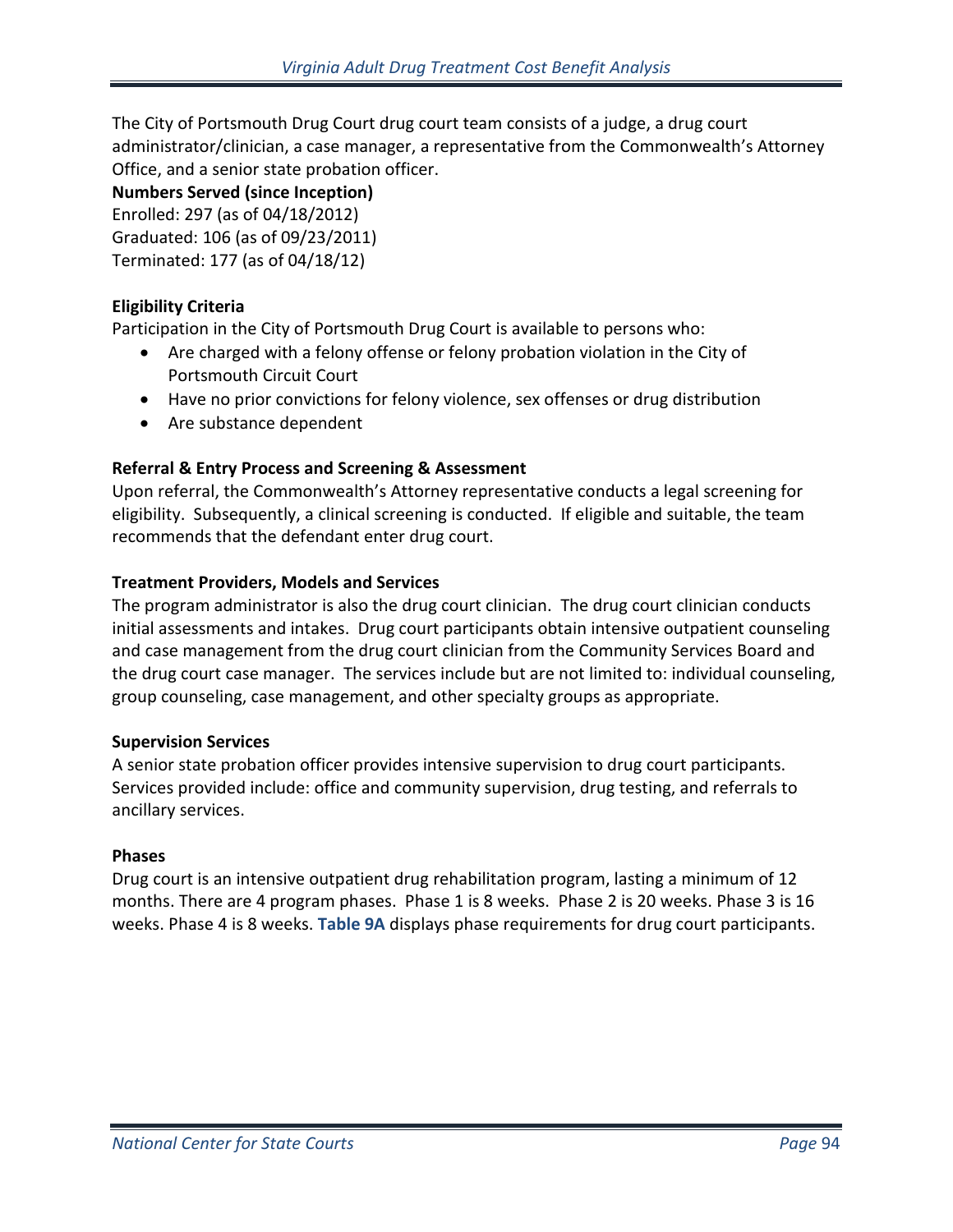| <b>Requirements</b>         | Phase 1         | <b>Phase 2</b> | Phase 3       | Phase <sub>4</sub> |
|-----------------------------|-----------------|----------------|---------------|--------------------|
| <b>Drug screens</b>         | 2x weekly,      | 2x weekly,     | 2x weekly,    | 2x weekly,         |
|                             | randomly        | randomly       | randomly      | randomly           |
| <b>Individual sessions</b>  | Per treatment   | Per treatment  | Per treatment | Per treatment      |
|                             | plan            | plan           | plan          | plan               |
| <b>Intensive outpatient</b> | 12 hours weekly | 9 hours weekly | 6 hours       | 4 hours            |
| counseling                  |                 |                | weekly        | weekly             |
| <b>Probation officer</b>    | As directed     | As directed    | As directed   | As directed        |
| meeting                     |                 |                |               |                    |
| <b>Self-help meetings</b>   | Per treatment   | Per treatment  | Per treatment | Per treatment      |
|                             | plan            | plan           | plan          | plan               |
| <b>Court appearances</b>    | 1x weekly       | Every other    | Every other   | Monthly            |
|                             |                 | week           | week          |                    |
| Home/community              | As needed       | As needed      | As needed     | As needed          |
| contacts                    |                 |                |               |                    |

# **Table 9A: Phase Requirement for City of Portsmouth Drug Court Participants**

# **Requirements for Phase Movement**

To advance from Phase 1 to Phase 2 the participant must comply with phase requirements, have a self-help home group, maintain employment, establish a cost payment plan, and treatment team recommendation.

To advance from Phase 2 to Phase 3 the participant must comply with phase requirements, have a sponsor, make court cost payments per the payment plan, open a savings account, have a written plan for healthier living, full time employment and treatment team recommendation.

To advance from Phase 3 to Phase 4 the participant must comply with phase requirements, maintain a sponsor and home group, make court cost payments per the payment plan, open a savings account and continue saving income, implement a plan for healthier living, full time employment and treatment team recommendation.

# **Drug Testing**

On-site drug testing is performed at scheduled intervals and randomly using a color code system. All tests are observed by same gender staff members. Testing is conducted on-site. Positive or missed drug screens result in jail sanctions. Tampering with a drug test can result in termination.

# **Drug Court Participant Fees**

Drug court participants pay a \$10 monthly drug treatment court fee and must make monthly court costs and restitution payments, if applicable. Fees for treatment are included in the monthly program fee.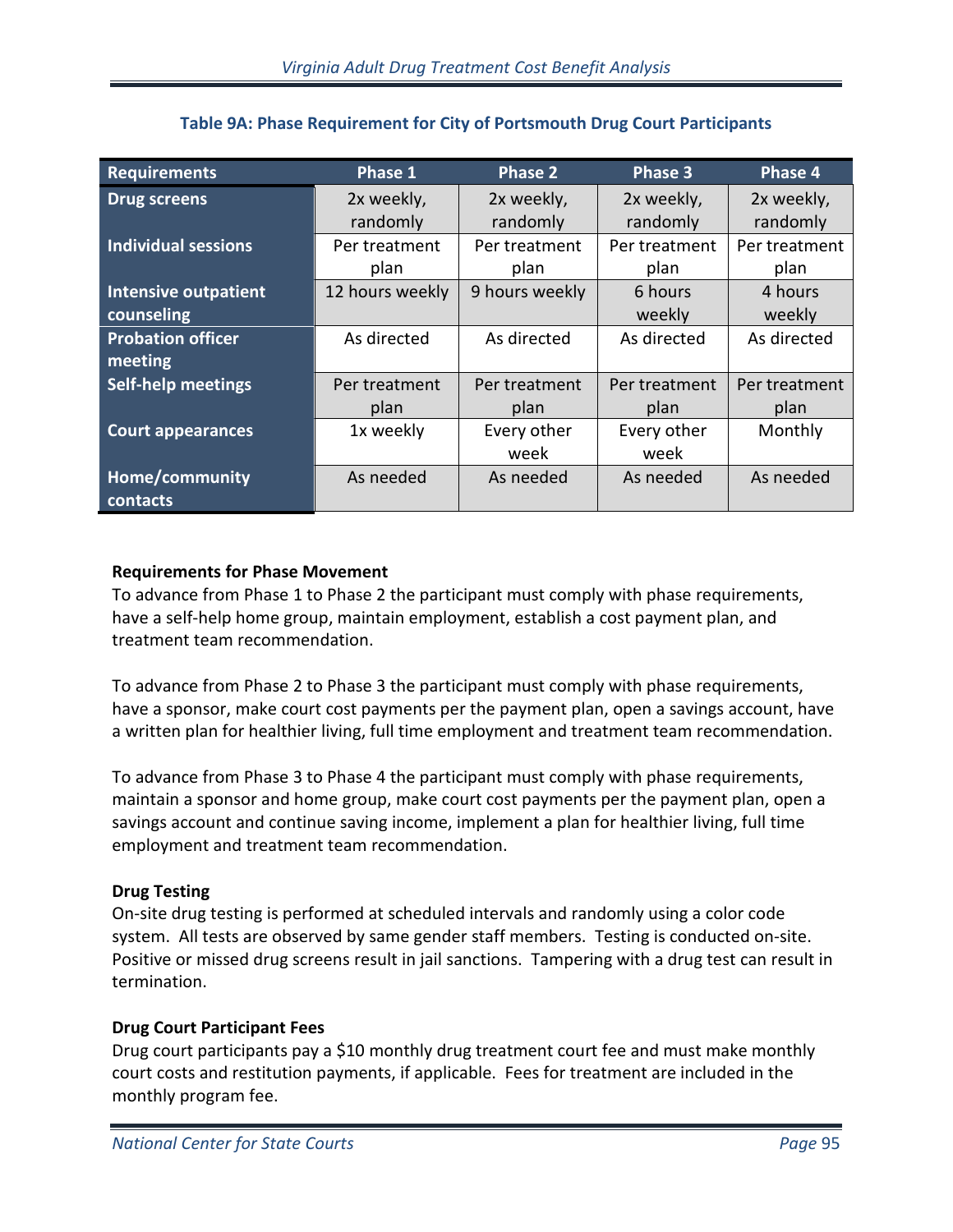## **Team Staffing**

Drug court team staffings are held weekly just prior to the drug court session. The purpose of the meetings is to review cases and discuss progress reports of participants on the docket and new entrants. The team also discusses recommendations for sanctions or incentives based on the participant's progress or lack thereof.

## **Drug Court Sessions**

Drug court sessions are held weekly. Team members in attendance include the judge, administrator/drug court clinician, probation officers, and a prosecutor.

#### **Incentives**

Incentives are provided for movement through the phase system, for exhibiting exceptionally healthy behaviors. General incentives may include:

- Praise from the bench/Recognition in Court
- Gift certificates
- "Participant of the Month"
- Bus tokens
- Movie passes
- Program graduation

## **Sanctions**

Sanctions are designed to be clearly specified, certain and progressive in nature. Sanctions are given in response to non-compliance and rule violations. Sanctions can include:

- Admonishment from the bench
- Increase in reporting requirements
- Increase in drug testing
- Homework assignments
- Increase in support group attendance
- Increase in GED study hours
- Submission of daily itineraries
- Community service work
- Penalty box-day in court
- Increase in frequency of court appearances
- Demotion to an earlier phase
- Curfew
- Home electronic monitoring
- Confinement in the courtroom
- Incarceration
- Program termination

Automatic sanctions are administered for specific behaviors and are graduated with multiple infractions:

• Abusive/inappropriate language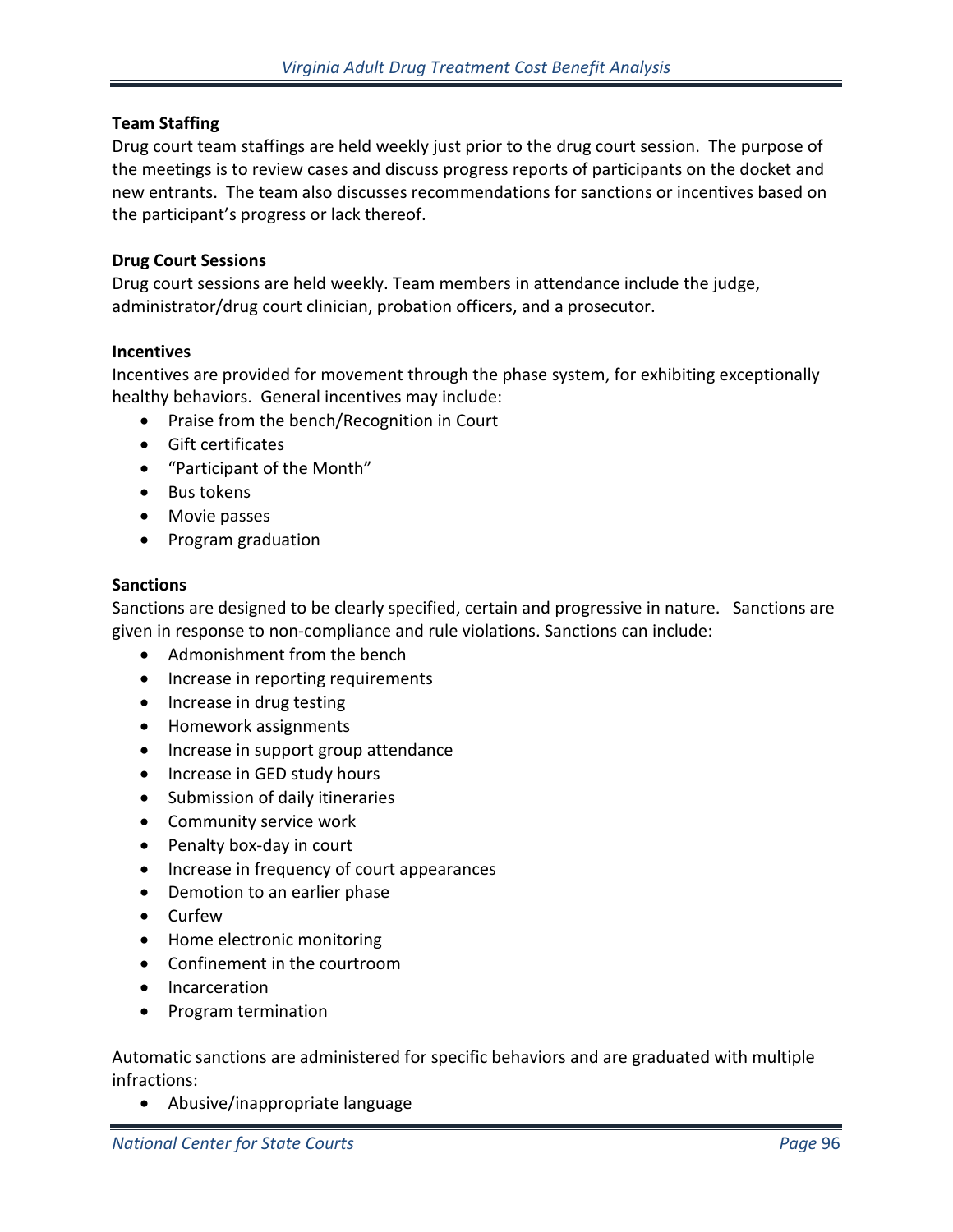- Confidentiality violation
- Unapproved residence or employment change
- Tardiness
- Failure to attend required self-help meetings
- Positive drug test without admission
- Positive drug test with admission
- Missed drug test
- Failure to provide documentation
- Failure to follow staff instructions
- Failure to verify fines/savings

## **Program Termination**

During program participation, the drug court team may make recommendations for termination due to repeated non-compliance. The drug court Judge reviews these recommendations and makes the final decision for termination. The following are reasons for automatic program termination:

- Committing an act of violence while in the program
- Possessing a firearm
- Three consecutive unexcused absences
- A new felony offense
- Two new misdemeanor offenses
- Theft of drug court property or any property on drug court premises

# **Graduation**

On average, graduation is held annually. Fellow participants attend and family, friends, and sponsors of the graduate are invited.

In order to graduate from drug court, participants must:

- Participate in drug court over 12 months
- Complete all phase requirements
- Full time employment or student
- Have a written aftercare plan
- Paid court costs in full
- Have a written budget
- Have a recommendation from the drug court team

## **Post-Graduation Support**

The final phase of drug court is considered the re-entry/aftercare phase. The drug court does not have a post graduation aftercare program.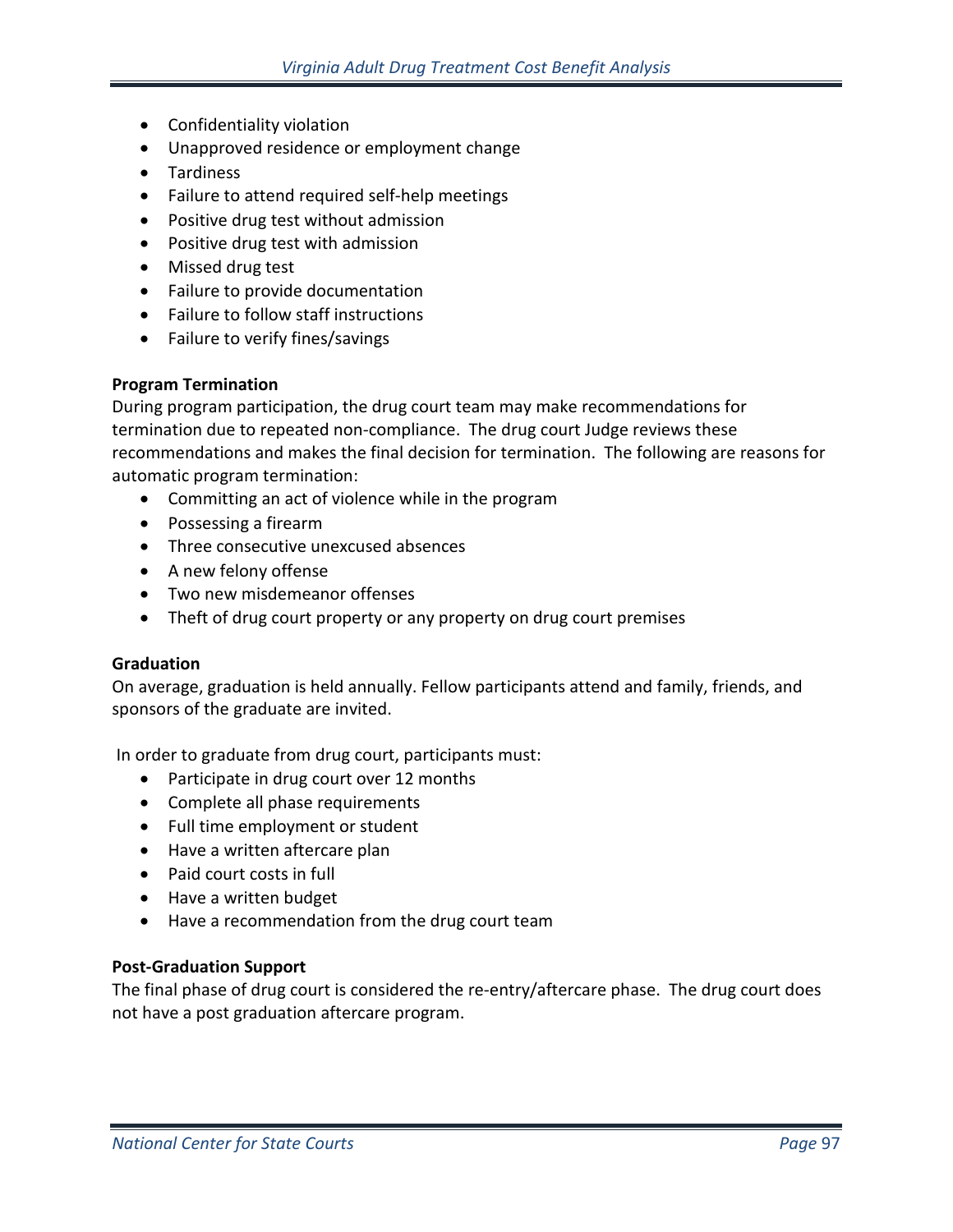## **Rappahannock Regional Adult Drug Court**

## **Target Population**

The Rappahannock Regional Drug Court was implemented in October 1998, in the City of Fredericksburg Circuit Court. Located along the Interstate 95 corridor between Washington, DC and Richmond, VA, the Rappahannock Regional Drug Court serves defendants with a pending charge in City of Fredericksburg, Stafford County, Spotsylvania County or King George County Circuit Court. According to the 2010 Census, the total population for the City of Fredericksburg was 24,286, Stafford County was 128,961, Spotsylvania County was 122,397 and King George was23,584; for a total of 299,228 residents. The Rappahannock Regional Drug Court serves primarily pre dispositional cases. The most frequent drug of choice is opiates (39%) followed by cocaine (7%) and marijuana (7%). Thirty-six percent are poly substance abusers. The average length of time participants spend in the program is 12 months.

## **Drug Court Team Members**

The Rappahannock Regional Drug Court drug court team consists of 1 judge, a drug court administrator, 4 clinicians, 4 case managers, 1 representative from the Commonwealth's Attorney Office, a public defender, 3 staff from state Probation, and an administrative assistant.

## **Numbers Served (since Inception)**

Enrolled: 624 (as of 03/31/2012) Graduated: 320 (as of 03/31/2012) Terminated: 256 (as of 03/31/2012)

# **Eligibility Criteria**

Participation in the Rappahannock Regional Drug Court is available to persons who:

- Are residents of Fredericksburg, or counties of Stafford, Spotsylvania or King George
- Are charged with felony drug possession or attempt; Possession with intent to distribute (at Commonwealth's Attorney discretion); Prescription fraud; Non-violent felony property crimes; Probation violation (at Commonwealth's Attorney discretion)
- Have no prior convictions for felony violence or weapons offenses
- Have no pending felony charges or other charges with mandatory minimums
- Have less than two violent misdemeanors in any prior five year period
- Have no prior distribution or possession with intent to distribute convictions within twenty years

# **Referral & Entry Process and Screening & Assessment**

Pretrial Services conducts the initial eligibility screening. The prosecuting and defense attorneys determine suitability for the program. A clinical assessment is completed. Eligible, suitable and amenable defendants enter into a plea agreement and begin drug court.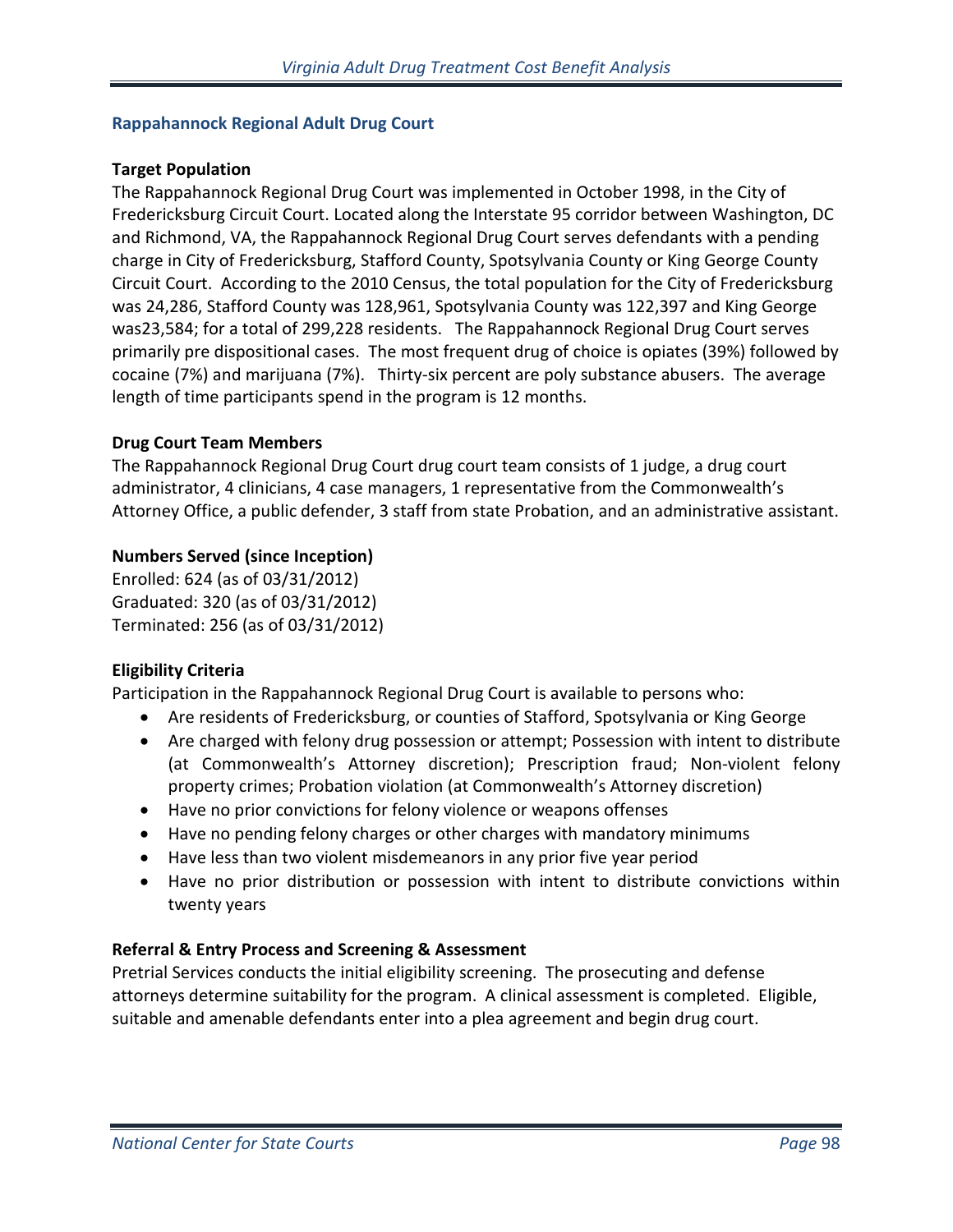## **Treatment Providers, Models and Services**

Drug court clinicians conduct an initial assessments and intakes. Drug court participants obtain intensive outpatient counseling from 4 clinicians from the Community Services Board. The services include but are not limited to: individual counseling, group counseling, residential treatment referrals, mental health services, acupuncture, and other specialty groups as appropriate.

## **Supervision Services**

The state probation officers and surveillance officers provide intensive supervision to drug court participants. Services provided include: community supervision, community service monitoring, SCRAM and electronic monitoring, and referrals to ancillary services.

## **Phases**

Drug court is an intensive outpatient drug rehabilitation program, lasting a minimum of 12 months. There are 3 program phases. Phase 1 is 4-12 weeks. Phase 2 is 4-6 months. Phase 3 is 4-6 months. **Table 10A** displays phase requirements for drug court participants.

# **Table 10A: Phase Requirement for Rappahannock Regional Drug Court Participants**

| <b>Requirements</b>         | Phase 1       | <b>Phase 2</b> | Phase 3       |
|-----------------------------|---------------|----------------|---------------|
| <b>Drug screens</b>         | 3x weekly     | 2x weekly      | 1x weekly     |
| <b>Individual sessions</b>  | Per treatment | Per treatment  | Per treatment |
|                             | plan          | plan           | plan          |
| <b>Intensive outpatient</b> | 3x weekly     | 2x weekly      | 1x weekly     |
| counseling                  |               |                |               |
| <b>Probation officer</b>    | As directed   | As directed    | As directed   |
| meeting                     |               |                |               |
| <b>Self-help meetings</b>   | 2x weekly     | 3x weekly      | 2x weekly     |
| <b>Court appearances</b>    | Weekly        | Every other    | Monthly       |
|                             |               | week           |               |
| Home/community              | As needed     | As needed      | As needed     |
| contacts                    |               |                |               |

# **Requirements for Phase Movement**

To advance from Phase 1 to Phase 2 the participant must have no positive drug or alcohol screens for 4 consecutive weeks, a sponsor, and be making progress in MRT, be current payments for all fees and have full time employment of 30 hours per week.

To advance from Phase 2 to Phase 3 the participant must have no positive drug or alcohol screens for 8 consecutive weeks, and be making progress in MRT, be current payments for all fees and have full time employment of 30 hours per week.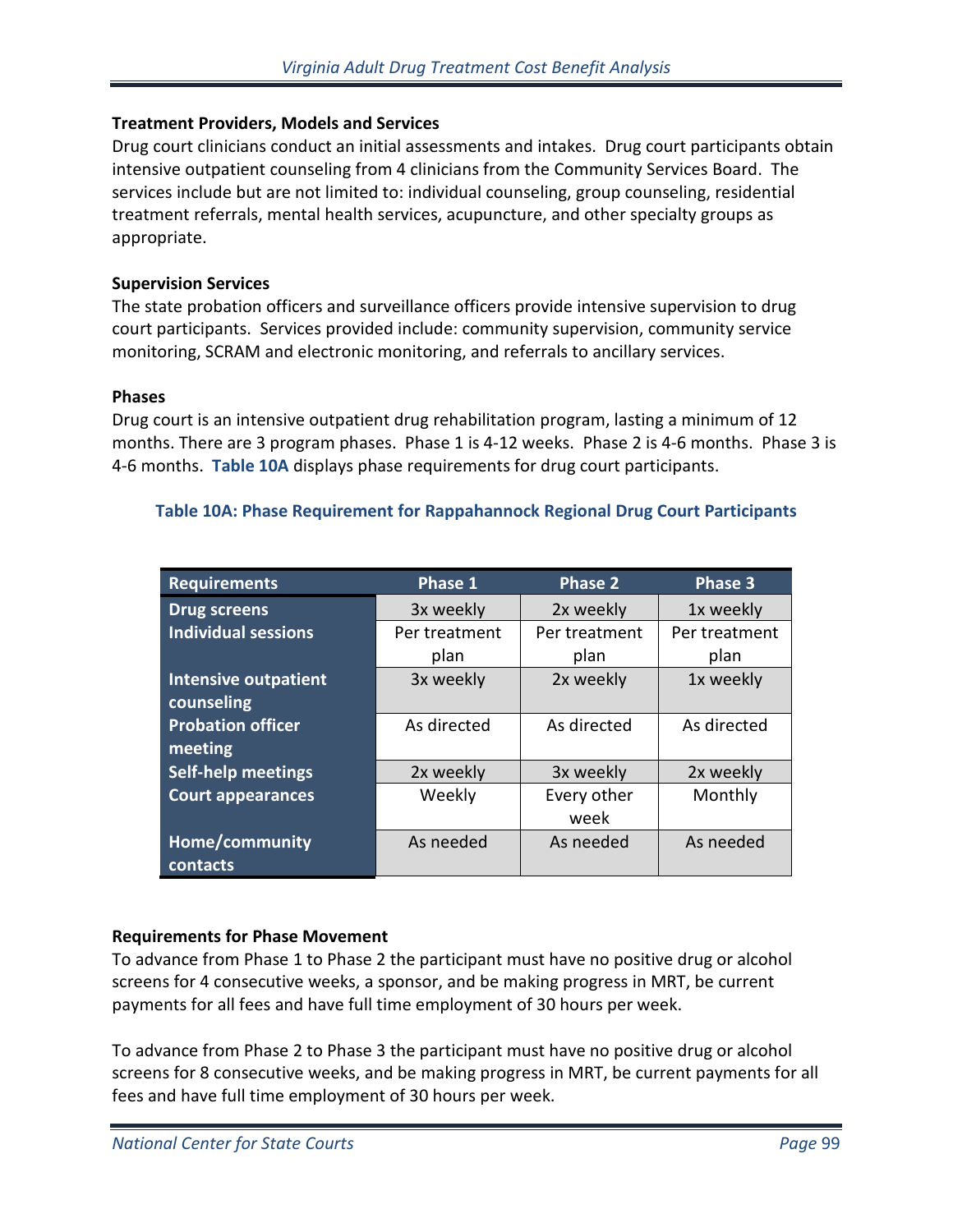## **Drug Testing**

On-site drug testing is performed at scheduled intervals and randomly using a color code system. All tests are observed by same gender staff members. When possible, testing is conducted on-site. Lab testing is utilized for confirmation testing and where tests are not available on-site (i.e. EtG).

#### **Drug Court Participant Fees**

Drug court participants pay a \$600 drug court fee. Fees for treatment are included in the monthly program fee.

#### **Team Staffing**

Drug court team staffings are held weekly just prior to the drug court session. The purpose of the meetings is to review cases and discuss progress reports of participants on the docket and new entrants. The team also discusses recommendations for sanctions or incentives based on the participant's progress or lack thereof.

#### **Drug Court Sessions**

Drug court sessions are held weekly. Team members in attendance include the judge, administrator, administrative assistant, clinicians, probation officers, surveillance officers, public defender and prosecutor.

#### **Incentives**

Incentives are provided for making progress in the program. General incentives may include:

- Praise from the bench
- Reduced court appearance requirements
- Certificates/medallions
- Gift certificates
- Recovery and meditation books
- Reduced drug testing obligations
- Team picnics
- Program graduation

#### **Sanctions**

Sanctions are designed to be clearly specified, certain and progressive in nature.

Sanctions are given in response to non-compliance, including:

- Tardiness
- Poor participation
- Missed groups
- Failure to seek employment
- Failure to pay fines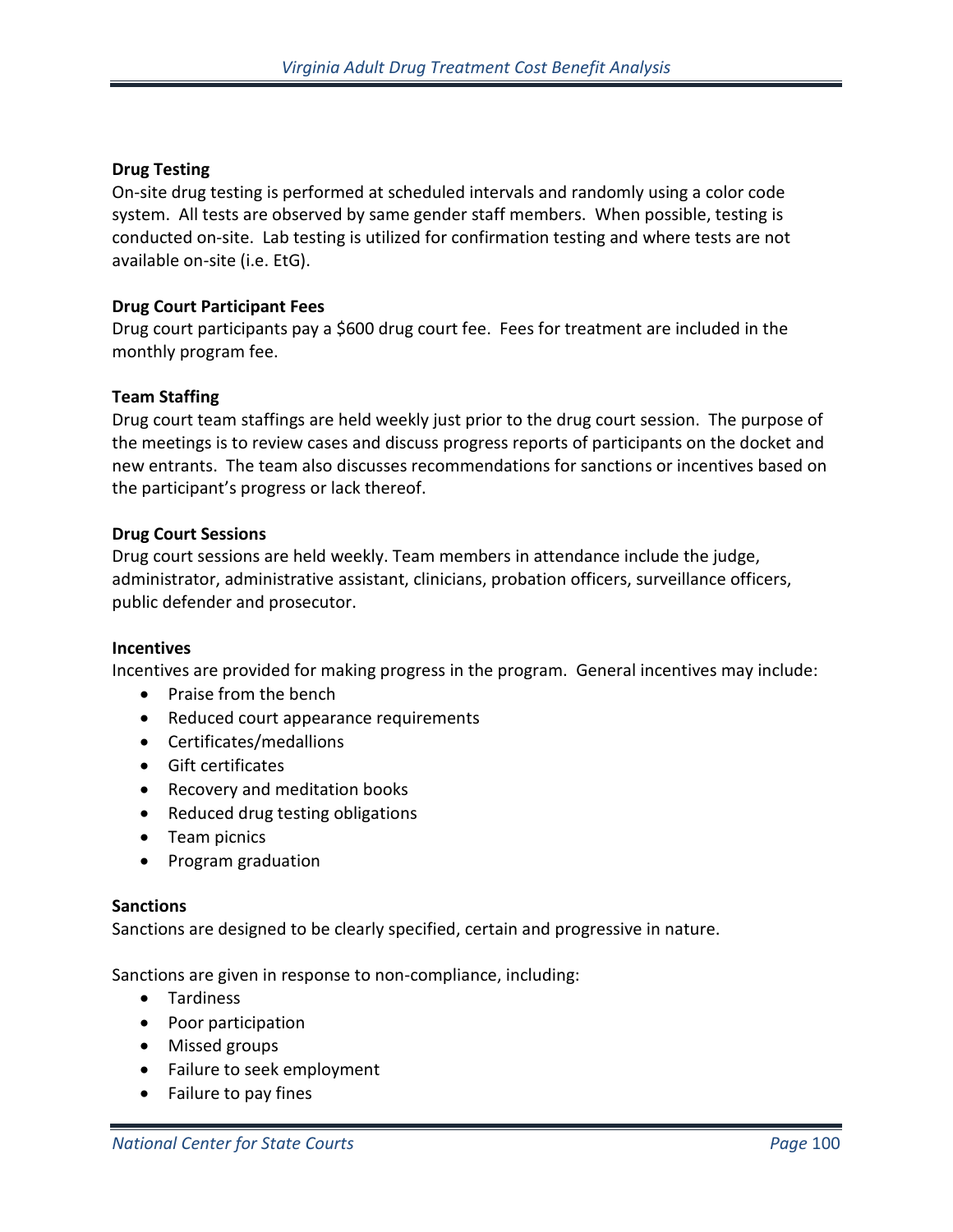- Positive drug tests
- Failure to submit a drug test sample and/or no show
- Failure to complete community service
- Failure to complete assignments
- Failure to provide documentation types on time
- Failure to pay court costs, fees and restitution

Sanctions can include:

- Admonishment from the bench
- Community service
- Increased self-help meetings
- Increased court appearances
- Increased drug testing
- House arrest with an earlier curfew
- Essays/homework assignments
- Electronic incarceration program
- SCRAM
- Inpatient treatment
- Incarceration
- Program termination

# **Program Termination**

The following are reasons for program termination:

- Repeated demonstrations of an inability to benefit or unwillingness to cooperate with the program
- Physical assault, threats of violence or intimidation of another client or staff member
- Continued use of mood altering chemicals
- Stealing, damaging of agency property or gambling on the premises
- Excessive absences or tardiness
- Bringing illicit substances, alcohol, or any unauthorized prescription or non-prescription medications on drug court property; Offering to give, buy, sell, or receive any of these substances to or from another client or any non-participant on and drug court property
- Committing any new violation of the law

# **Graduation**

On average, graduation is held twice yearly but participants can complete drug court prior to attending a formal graduation ceremony. Fellow participants attend and family, friends, and sponsors of the graduate, past graduates, as well as community members are invited. In order to graduate from drug court, participants must:

- Participate in drug court at least 12 months
- Be able to recognize personal relapse triggers
- Have a personal relapse plan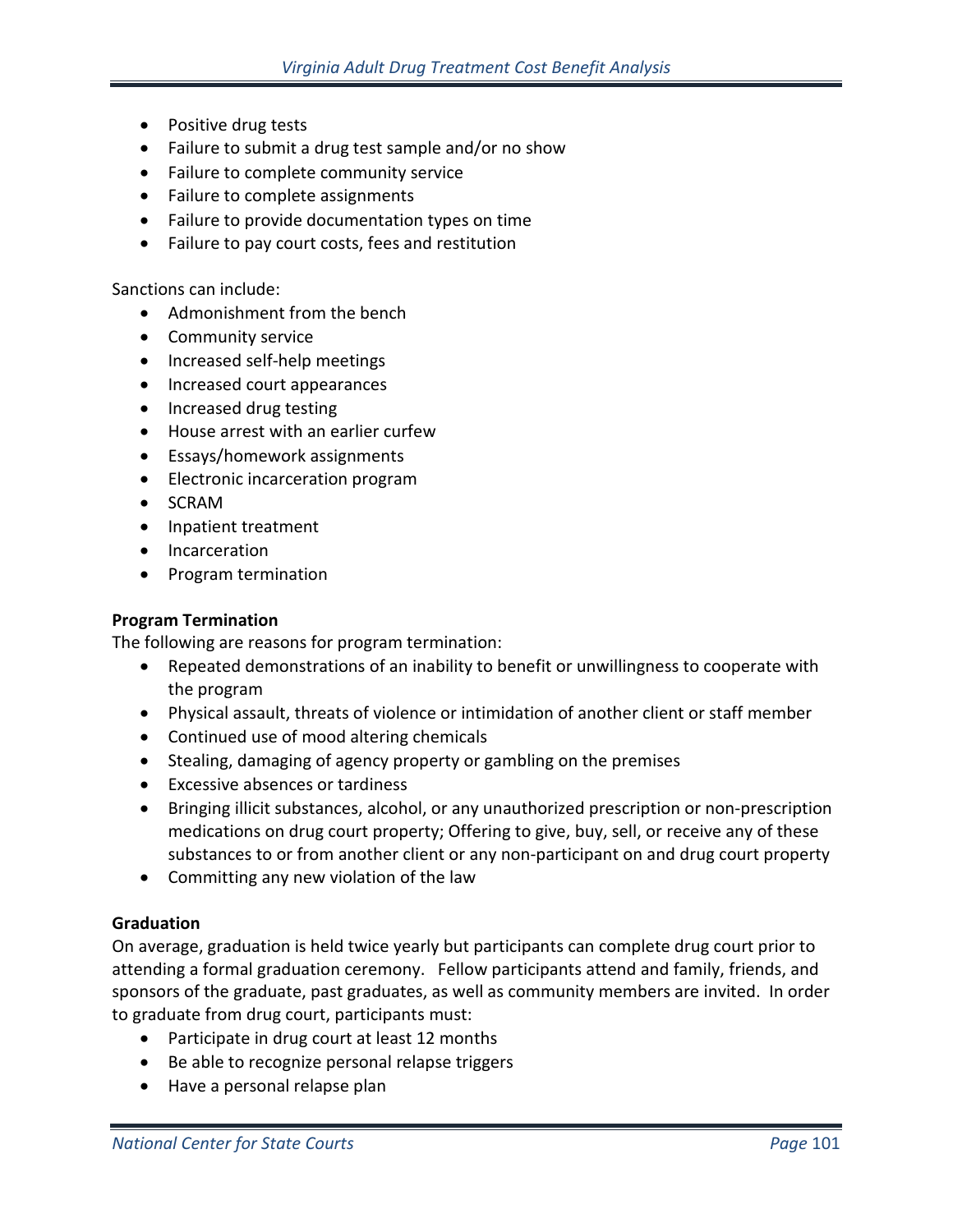- Have four months of sobriety and negative drug screens
- Full time employment or student
- All fees must be paid in full

## **Post-Graduation Support**

There is no formal aftercare group. Graduates may return to Phase 3 treatment groups as needed.

# **City of Richmond Adult Drug Court**

## **Target Population**

The City of Richmond Drug Court was implemented in March 1998, in the City of Richmond Circuit Court. Located just outside of Richmond, the City of Richmond Drug Court serves defendants who are charged with a new drug or property felony or a felony probation violation in the City of Richmond Circuit Court. According to the 2010 Census, the total population for the City of Richmond was approximately 204,214. The City of Richmond Drug Court serves both pre and post dispositional cases. The most frequent drugs of choice are prescription opiates and heroin followed by cocaine and marijuana. The average length of time participants spend in the program is 17 months.

## **Drug Court Team Members**

The City of Richmond Drug Court drug court team consists of 1 judge, a drug court administrator, a deputy drug court administrator, 4 clinicians, 1 representative from the Commonwealth's Attorney Office, a public defender, a sentencing advocate, a defense bar representative, a state probation officer, a police officer and an administrative assistant.

## **Numbers Served (since Inception)**

Enrolled: 1,071 (as of 09/28/2012) Graduated: 275 (as of 09/28/2012) Terminated: 722 (as of 09/28/2012)

# **Eligibility Criteria**

Participation in the City of Richmond Drug Court is available to persons who:

- Are charged with a felony offense or felony property offense or a probation violation of the same type of offense in the City of Richmond
- Have no prior convictions for felony violence, sex offenses or drug distribution (other than one conviction for either possession with intent to distribute or distribution as an accommodation)
- Have no prior weapon offense convictions
- Have drug or alcohol abuse or dependence
- No other pending charges
- Are mentally able to participate in all drug court activities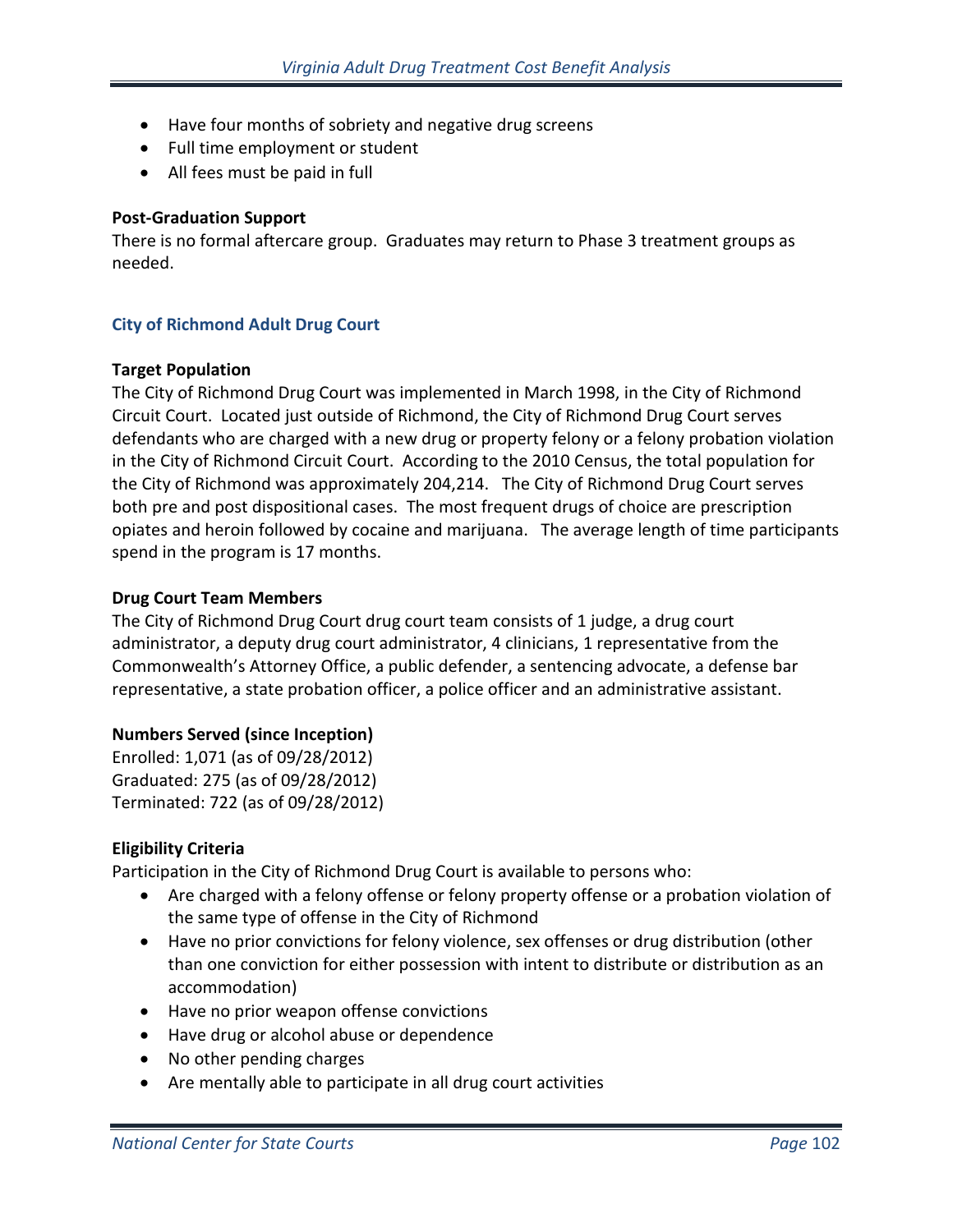## **Referral & Entry Process and Screening & Assessment**

Defendants are referred to drug court as soon as possible after arrest for a new eligible offense or after sentencing, or after a probation violation or show cause hearing. If deemed eligible for the program, defendants must complete a 30 day probationary period prior to drug court entry. A clinical assessment is conducted by a drug court clinician and a treatment plan is developed. If a defendant successfully completes the probationary period, the defendant enters the drug court program.

## **Treatment Providers, Models and Services**

Drug court clinicians conduct initial assessments and intakes. Drug court participants obtain intensive outpatient counseling from 4 clinicians from the Community Services Board, and a case manager. The services include, but are not limited to: individual, group and educational sessions, psychiatric referrals, and other specialty groups as appropriate. Self-help meeting attendance is also required.

## **Supervision Services**

A state probation officer and a police officer provide intensive supervision to drug court participants. Services provided include: office and community supervision, curfew monitoring, drug testing, housing assistance, employment verification and referrals to ancillary services.

#### **Phases**

Drug court is an intensive outpatient drug rehabilitation program, lasting a minimum of 16 months. There are 5 program phases. The probationary phase is 30 days. Phases 1-3 are 17 weeks. The Aftercare phase is 6 months. **Table 11A** displays phase requirements for drug court participants.

| <b>Requirements</b>              | Probationary<br><b>Phase</b> | Phase 1     | Phase 2     | Phase 3     | <b>Aftercare</b> |
|----------------------------------|------------------------------|-------------|-------------|-------------|------------------|
| <b>Drug screens</b>              | 3x weekly                    | 3x weekly   | 2x weekly   | As directed | As directed      |
| <b>Individual sessions</b>       | 1x weekly                    | 1x weekly   | 1x weekly   | 1x monthly  | 2x monthly       |
| <b>Intensive outpatient</b>      | 12-16 total                  | 51 total    | 34 total    | 17 total    | $1 - 3$          |
| counseling                       | sessions                     | sessions    | sessions    | sessions    | monthly          |
| <b>Probation officer meeting</b> | 2x weekly                    | As directed | As directed | As directed | As directed      |
| <b>Self-help meetings</b>        | Per                          | Per         | Per         | Per         | 3x weekly        |
|                                  | treatment                    | treatment   | treatment   | treatment   |                  |
|                                  | plan                         | plan        | plan        | plan        |                  |
| <b>Court appearances</b>         | As directed                  | 2x monthly  | As directed | As directed | As directed      |
| Home/community                   | As needed                    | As needed   | As needed   | As needed   | As needed        |

# **Table 11A: Phase Requirement for City of Richmond Drug Court Participants**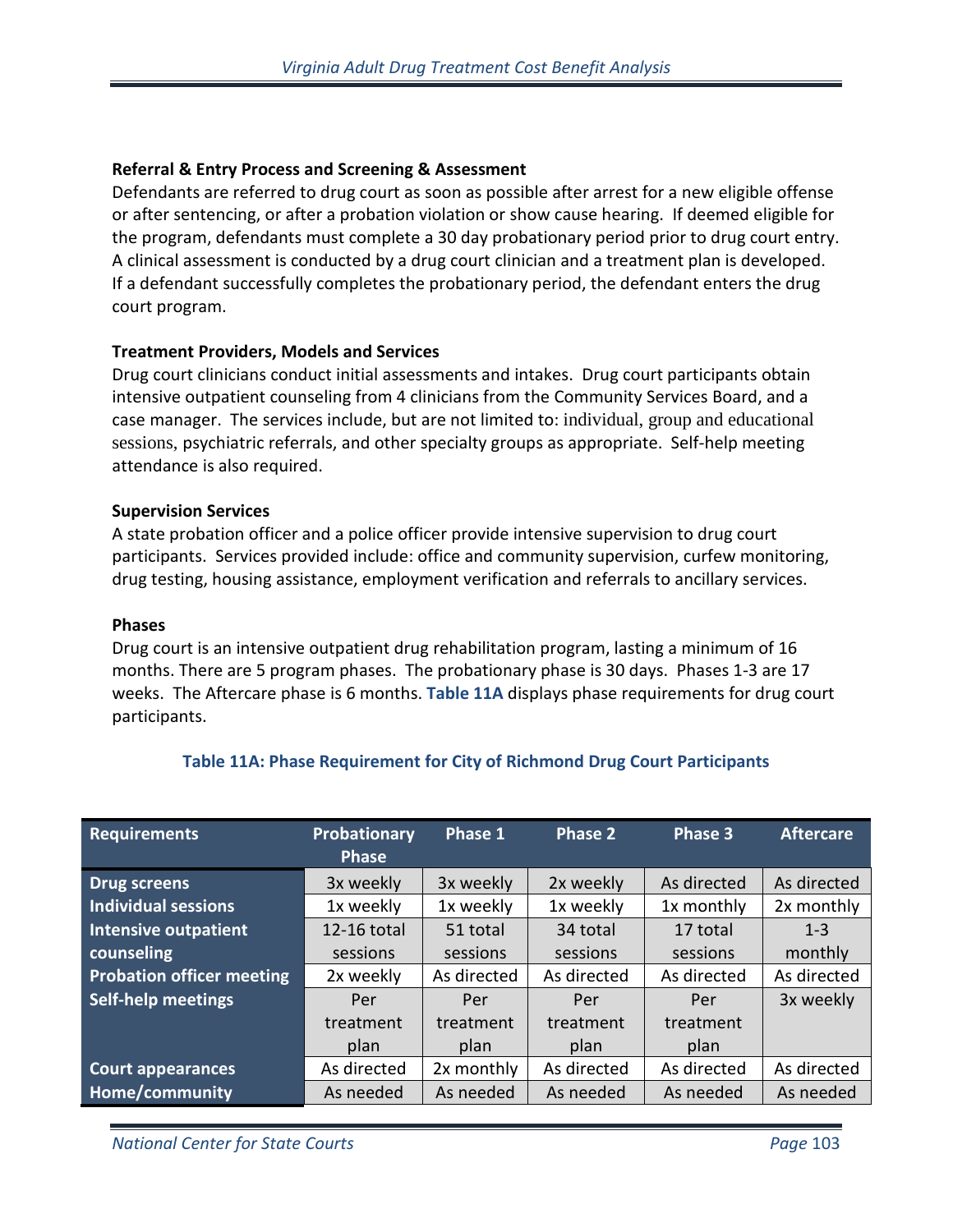| contacts |  |  |  |
|----------|--|--|--|
|          |  |  |  |
|          |  |  |  |

## **Requirements for Phase Movement**

To advance from Phase 1 to Phase 2 the participant must have no positive drug or alcohol screens for 60 consecutive days, attend all scheduled group sessions with satisfactory participation, attend all support meetings as scheduled, submit all negative drug screens, complete all phase tasks, remain sanction-free, and receive the approval of the treatment team.

To advance from Phase 2 to Phase 3 the participant must have no positive drug or alcohol screens for 90 consecutive days, attended all scheduled group sessions with satisfactory participation, attended all support meetings as scheduled, submitted all negative drug screens, completed all phase tasks, remained sanction free, and received the approval of the treatment team.

To advance from Phase 3 to Phase 4 (Aftercare) the participant must have no positive drug or alcohol screens for 120 consecutive days, attended all scheduled group sessions with satisfactory participation, attended all support meetings as scheduled (three times a week), submitted all negative drug screens, completed all phase tasks, remained sanction free, and received approval of the Drug Court staff.

#### **Drug Testing**

On-site drug testing is performed at scheduled intervals and randomly using a color code system. All tests are observed by same gender staff members. When possible, testing is conducted on-site. Lab testing is utilized for confirmation testing and where tests are not available on-site (i.e. EtG). . If two on-site tests have a positive result, the participant will be considered positive. Diluted or abnormal tests will result in sanctions. Tampering with a drug test will result in a sanction and may result in a new misdemeanor charge.

## **Drug Court Participant Fees**

Drug court participants pay a \$15 monthly drug treatment court fee and must make fines, cost and restitution payments per an individual payment schedule, if applicable. Fees for treatment are included in the monthly program fee.

#### **Team Staffing**

Drug court team staffings are held weekly just prior to the drug court session. The purpose of the meetings is to review cases and discuss progress reports of participants on the docket and new entrants. The team also discusses recommendations for sanctions or incentives based on the participant's progress or lack thereof.

#### **Drug Court Sessions**

Drug court sessions are held weekly. Team members in attendance include the judge, administrator, deputy administrator, administrative assistant, clinicians, case managers,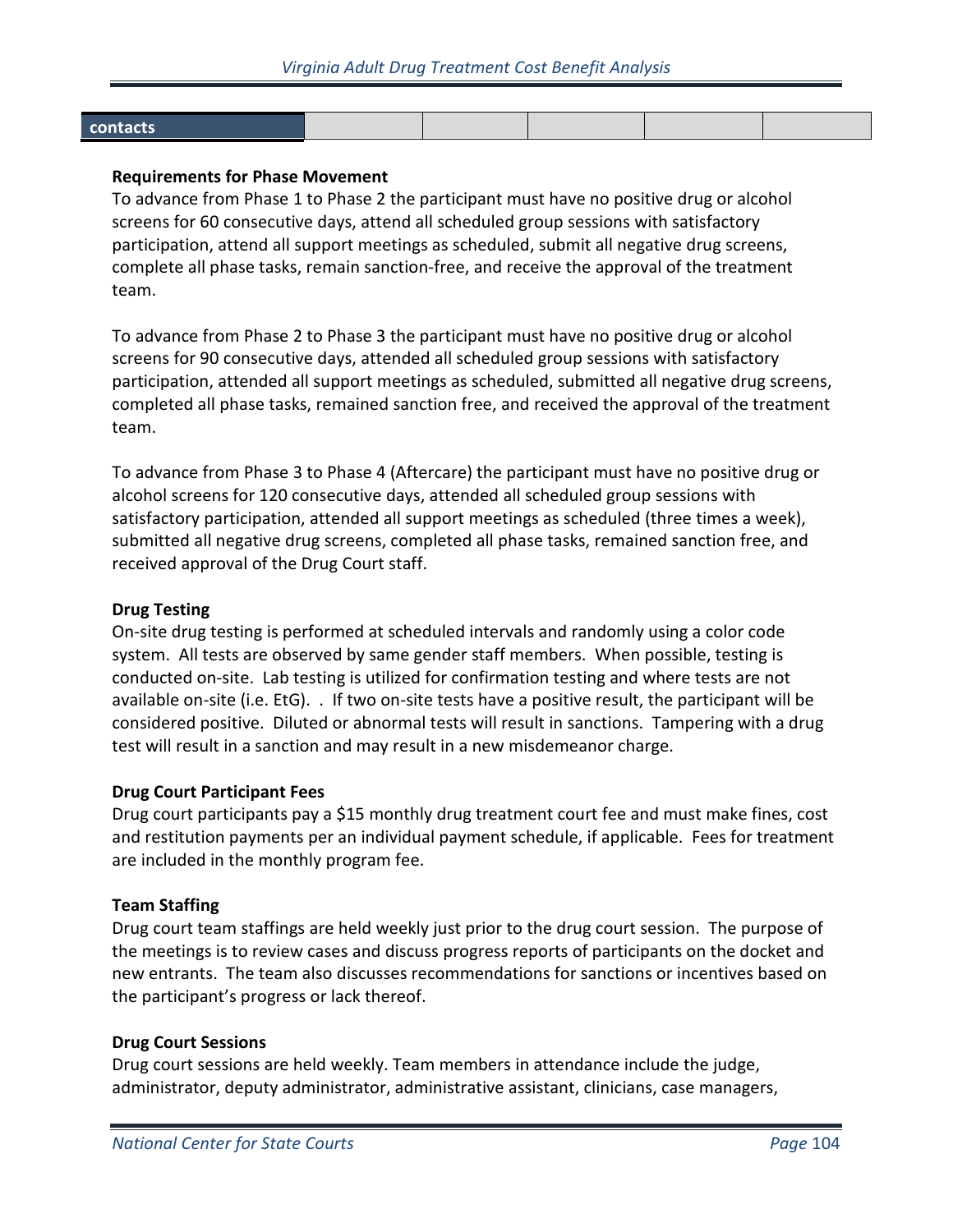probation officer, police officer, public defender, sentencing advocate, defense bar representative, and prosecutor.

#### **Incentives**

Incentives are provided for movement through the phase system, for maintaining sobriety and for making progress in treatment. Incentives may include:

- Praise from the bench and drug court team
- Certificates
- Applause/special recognition
- Increased travel privileges
- Standing ovation in court
- Decreased court appearances
- Accelerated phase movement
- Gift cards
- Program graduation

## **Sanctions**

Sanctions are designed to be clearly specified, certain and progressive in nature. Sanctions are given in response to non-compliance, including:

- Forging or altering recovery group meeting slips
- Operating a motor vehicle with a suspended or revoked license
- Possessing, delivering or selling illegal drugs on drug court property
- Adulteration of urine screens and tampering of SCRAM bracelets.
- Failing to complete court ordered sanctions
- Sleeping during group sessions
- Inappropriate behavior
- Providing false information about employment
- Forging job search verification forms
- Making false statements to drug court staff or the Judge
- Engaging in conduct detrimental to the health, welfare, and public safety of staff and other participants

Sanctions can include:

- Presenting a paper at a group meeting
- Performing community service hours
- Increased court appearances or appointments with the clinician or probation officer/case manager
- Increased frequency of drug/alcohol testing
- Increased treatment or recovery group attendance
- Changed curfews
- Inpatient treatment
- Referral to a Department of Corrections special program such as the Detention or Diversion Center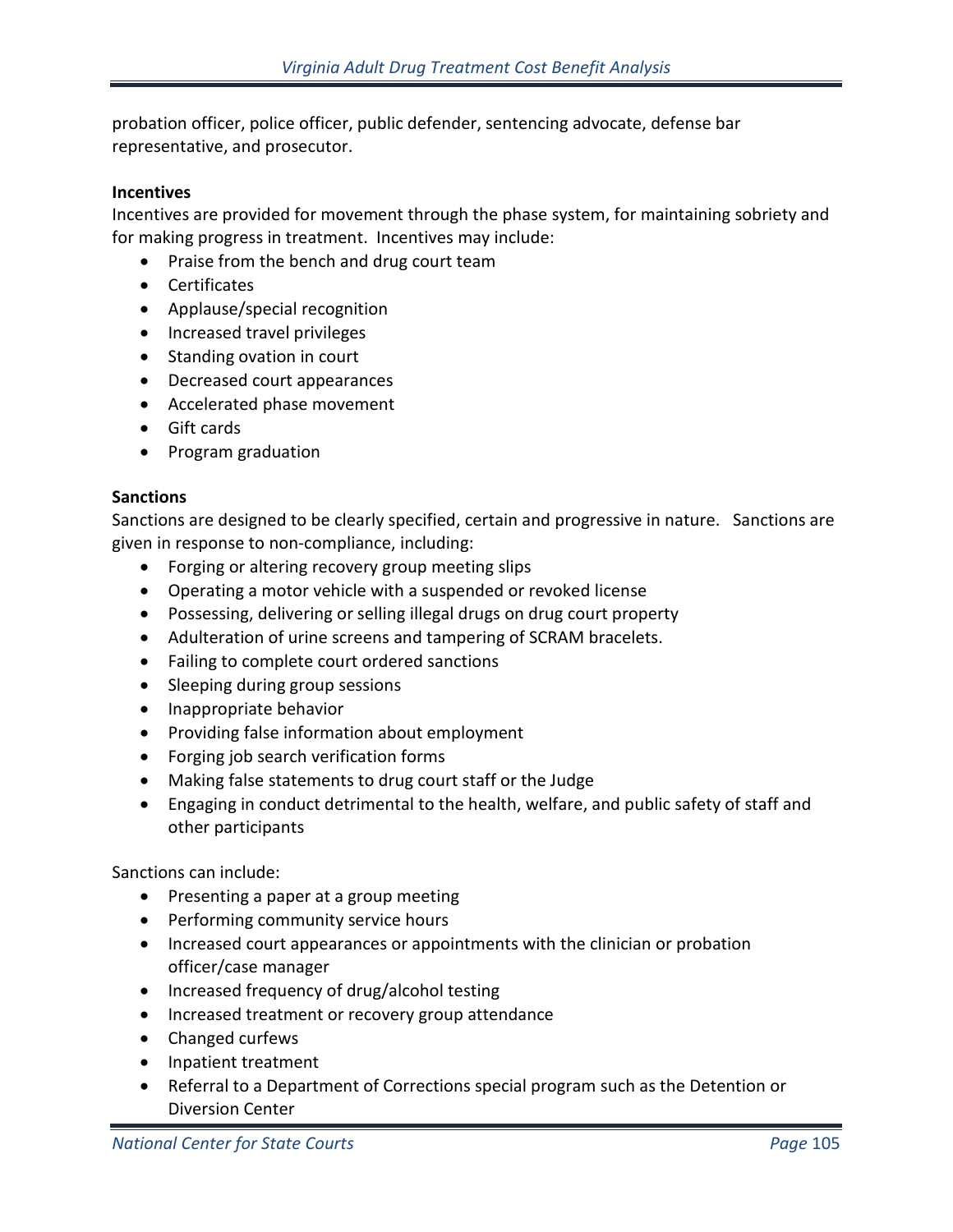- Incarceration
- Program termination

Automatic sanctions for non-compliance are based on a graduated sanction grid and are of increased magnitude with continued incidents:

- Missed recovery meetings
- Forged/altered documents
- Drug testing (late, missed, unable to provide screens)
- Missed treatment session
- Curfew violation
- Lying to staff
- Fail to attend Court

#### **Program Termination**

A participant may be terminated from the program due to repeated non-compliance. The following are reasons for automatic program termination:

- Conviction of a new felony or two new misdemeanors
- Exceeding the maximum allowable sanctions on the sanction grid

#### **Graduation**

On average, graduation is approximately two times a year. Fellow participants attend and family, friends, and sponsors of the graduate, as well as the arresting officer are invited. The graduate is presented with a dismissal order indicating their felony has been dismissed in accordance with their plea agreement. Minimum requirements for graduation include:

- A minimum of 180 continuous, sober/clean days, not including any in-patient treatment time
- Completion of a minimum of 119 scheduled group sessions
- Completion of all required recovery group or 12 step meetings
- Completion of all treatment assignments
- Maintenance and use of a recovery group, 12 step sponsor, and home group
- Remaining crime free
- Payment of all drug court fees
- Completion of a pre-graduation interview with staff

The drug court team must be satisfied that a participant has made significant life changes and appear, from all available evidence, to be engaged in a stable recovery process.

#### **Post-Graduation Support**

Aftercare occurs during Phase 4 of the program. Phase 4 participants are expected to participate in the Alumni Association, which meets monthly. Continued participation in this group after graduation is strongly encouraged.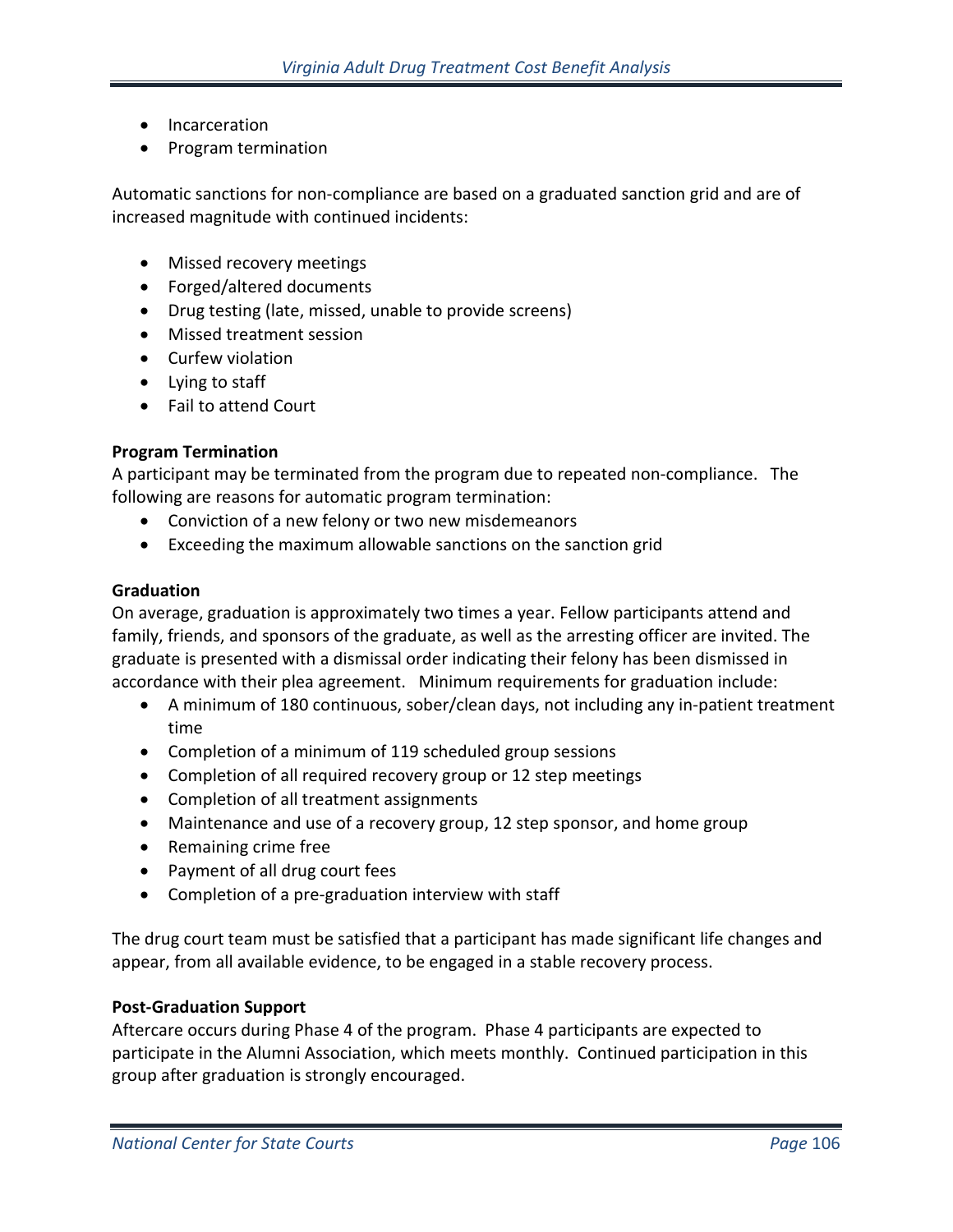## **City of Roanoke /Roanoke County/City of Salem Adult Drug Court**

## **Target Population**

The City of Roanoke /Roanoke County/City of Salem Adult Drug Court was implemented in September 1995, in the Twenty-Third Judicial Circuit Court. Located in the Shenandoah Valley, the Twenty-Third Judicial Circuit Drug Court serves defendants who have a pending charge in the Twenty-Third Judicial Circuit. According to the 2010 Census, the total population for the City of Roanoke was 97,032, and for Roanoke County was 92,376, and for the City of Salem was 24,802; for a total of 214,210 residents. The Twenty-Third Judicial Circuit serves primarily pre dispositional cases. The most frequent drugs of choice are cocaine and heroin. The average length of time participants spend in the program is 19 months.

## **Drug Court Team Members**

The City of Roanoke /Roanoke County/City of Salem drug court team consists of 1 judge, a drug court administrator/Deputy Chief Probation Officer, a treatment representative, 1 Senior state probation officer, 2 state probation officers, 2 part-time surveillance officers, and an administrative assistant.

# **Numbers Served (since Inception)**

Enrolled: 1,475 (as of 09/04/2012) Graduated: 733 (as of 09/04/2012) Terminated: 597 (as of 09/04/2012)

## **Eligibility Criteria**

Participation in the City of Roanoke /Roanoke County/City of Salem Drug Court is available to persons who:

- Are charged with a felony drug offense in Twenty-Third Judicial Circuit that did not involve violence or the use of a weapon
- Have no prior convictions for felony violence or sex offenses
- Have committed a crime as a result of drug dependency or addiction
- Have no pending charges
- Are able to physically and mentally participate in all drug court activities

## **Referral & Entry Process and Screening & Assessment**

At arraignment, eligible defendants are informed of the drug court as an alternative provided by the Court. The Commonwealth's Attorney conducts a legal screening in consultation with the defense attorney. The probation officer conducts a screening for suitability. If eligible, the preliminary hearing is waived and the defendant appears in Circuit Court, where indictment is waived and a guilty plea is entered via plea agreement. The defendant then enters drug court.

## **Treatment Providers, Models and Services**

Drug court participants obtain outpatient counseling from clinicians from the Community Services Board and from Family Services of the Roanoke Valley. The services include but are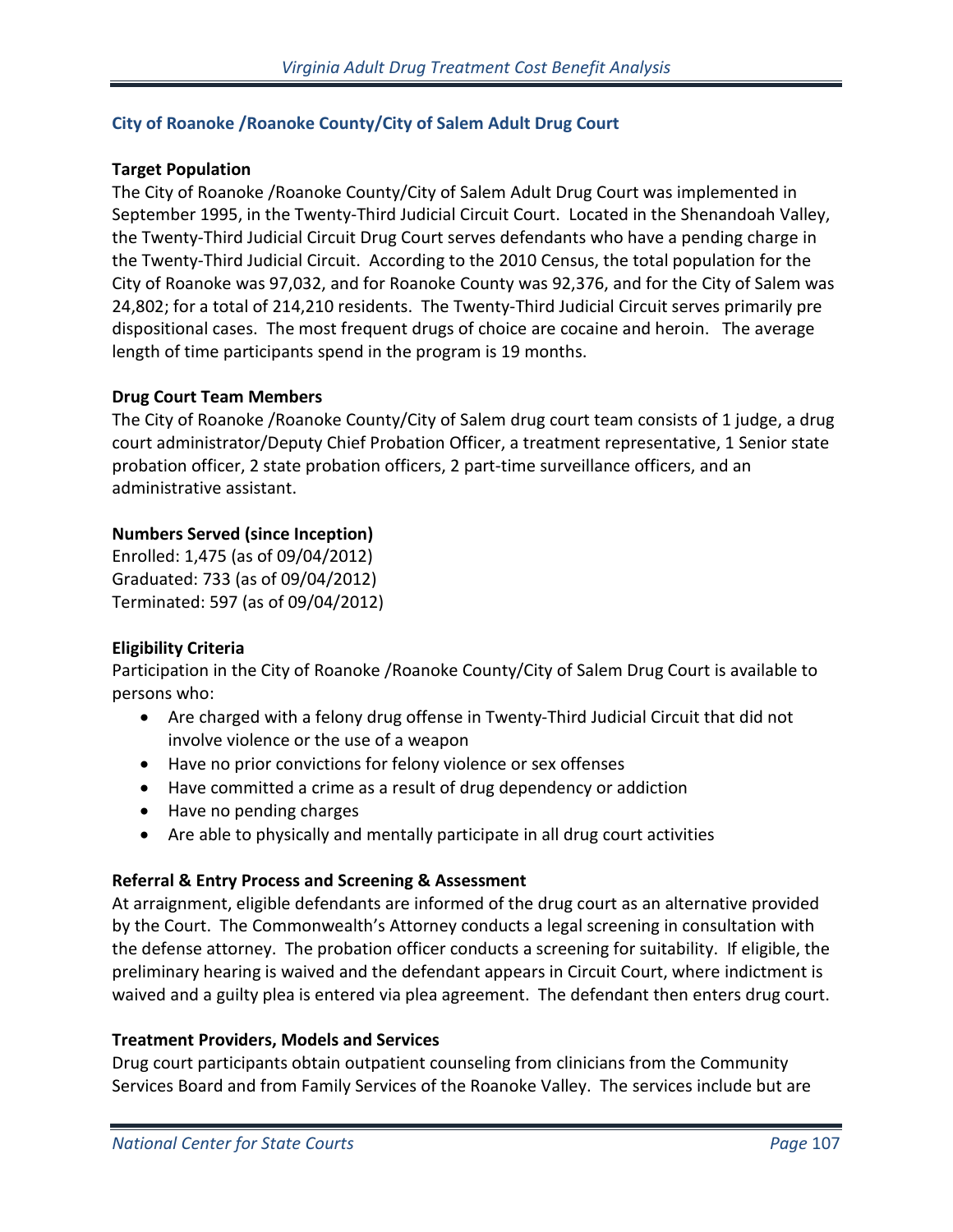not limited to: individual counseling, group counseling, recovery skills building, gender specific groups, family counseling, and other specialty groups/referrals as appropriate.

## **Supervision Services**

Two state probation officers, a senior probation officer and two part-time surveillance officers provide intensive supervision to drug court participants. Services provided include: community supervision, drug testing, and referrals to ancillary services.

## **Phases**

Drug court is an intensive outpatient drug rehabilitation program, lasting at least 12 months. There are 3 program phases. **Table 12A** displays phase requirements for drug court participants.

| <b>Requirements</b>              | Phase 1       | <b>Phase 2</b>  | Phase 3       |
|----------------------------------|---------------|-----------------|---------------|
| <b>Drug screens</b>              | 3x weekly     | 2x weekly       | Weekly        |
| <b>Individual sessions</b>       | Per treatment | Per treatment   | Per treatment |
|                                  | plan          | plan            | plan          |
| <b>Intensive outpatient</b>      | Per treatment | Per treatment   | Per treatment |
| counseling                       | plan          | plan            | plan          |
| <b>Probation officer meeting</b> | Daily         | As directed     | As directed   |
| <b>Self-help meetings</b>        | 3x weekly     | 3x weekly       | 3x weekly     |
| <b>Court appearances</b>         | Weekly        | Every 3-4 weeks | As directed   |
| Home/community                   | As needed     | As needed       | As needed     |
| contacts                         |               |                 |               |

# **Table 12A: Phase Requirement for City of Roanoke /Roanoke County/ City of Salem Drug Court Participants**

# **Requirements for Phase Movement**

To advance from Phase 1 to Phase 2 the participant must have no positive drug or alcohol screens and have completed all treatment evaluations.

To advance from Phase 2 to Phase 3 the participant must have no positive drug or alcohol screens, complete treatment requirements and report as instructed.

## **Drug Testing**

On-site drug testing is performed at scheduled intervals and randomly using a color code system. All tests are observed by same gender staff members. The drug testing protocol is based on the policies of the Department of Corrections.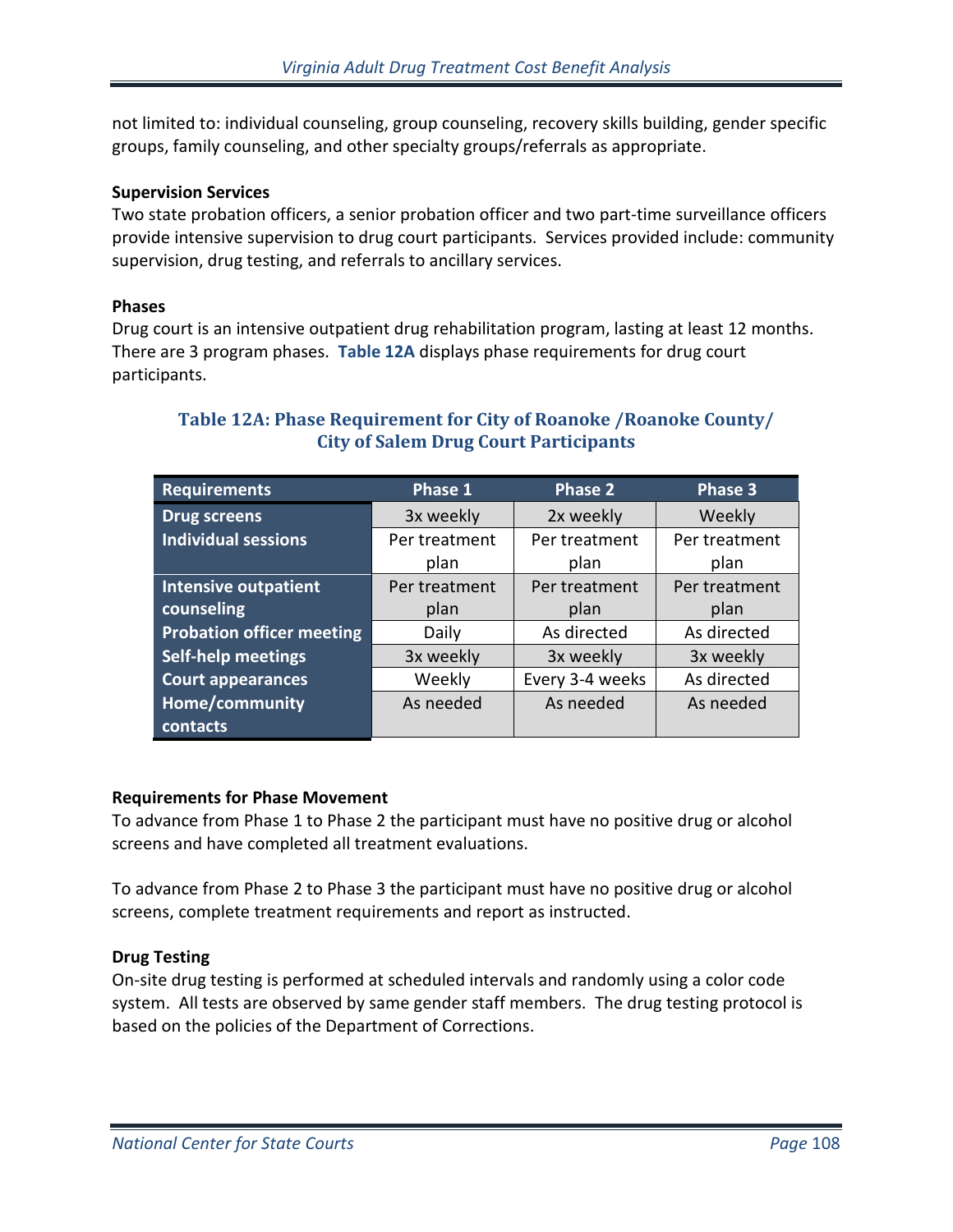### **Drug Court Participant Fees**

Drug court participants pay a \$450 drug treatment fee and a \$450 supervision fee, which must be paid in full prior to entering phase 3. Participants must make regular court costs, fine and restitution payments, if applicable.

#### **Team Staffing**

Drug court team staffings are held just prior to the drug court session, when needed. The purpose of the meetings is to review cases and discuss progress reports of participants on the docket and new entrants. The team also discusses recommendations for sanctions or incentives based on the participant's progress or lack thereof.

### **Drug Court Sessions**

Drug court sessions are held every other week. Team members in attendance include the judge, clinicians, probation officers, surveillance officers and administrative assistant.

### **Incentives**

Incentives are provided for program compliance. General incentives may include:

- Travel permits
- Less frequent color code screens
- Less frequent reporting requirements
- Reduced court appearances
- "Exceptional Group" at drug court sessions
- Program graduation

#### **Sanctions**

Sanctions are designed to address both minor and major program violations.

Sanctions are given in response to minor violations, including:

- Failure to report for required groups and/or appointments
- Failure to follow the daily itinerary
- Failure to complete community service hours
- Positive drug tests
- Failure to notify staff of changes in work or living situations
- Failure to comply with program rules and regulations

### Sanctions can include:

- Admonishment from the bench
- Community service
- Earlier curfew
- Additional reporting requirements
- Incarceration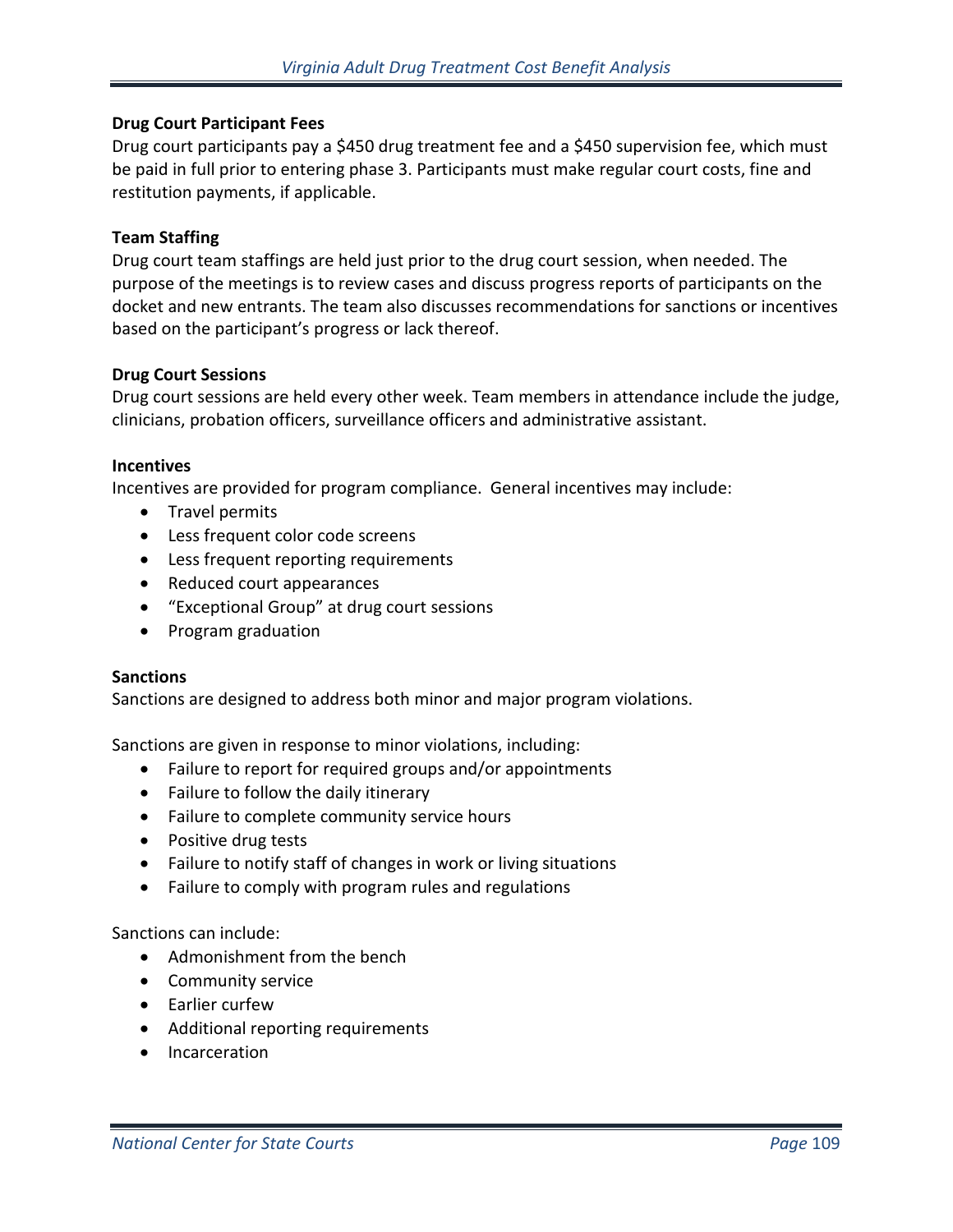## **Program Termination**

During program participation, the drug court team may make recommendations for termination due to repeated non-compliance. The drug court Judge reviews these recommendations and makes the final decision for termination. The following are reasons for possible program termination:

- Threatening/abusive behavior and/or use of weapons
- Absconding from drug court
- Committing a new criminal offense
- Repeated minor violations

## **Graduation**

On average, graduation is held twice a year. Fellow participants attend and family, friends, and sponsors of the graduate, as well as members of the community and special guests are invited. The graduate is released from probation upon graduation. In order to graduate from drug court, participants must:

- Participate in drug court at least 12 months
- Have at least 8 months of sobriety
- Complete all community service requirements
- Pay all costs, fines, fees and restitution in full
- Have full time employment or be enrolled in an educational program
- Complete all treatment requirements

## **Post-Graduation Support**

There is no aftercare program requirement.

## **City of Staunton/City of Waynesboro Adult Drug Court**

### **Target Population**

The City of Staunton Adult Drug Court was implemented in July 2002, in the City of Staunton Circuit Court. In March of 2010, the City of Waynesboro was added to the existing drug court in the City of Staunton. Located in Western Virginia, the City of Staunton/City of Waynesboro Adult Drug Court serves residents of the cities of Staunton and Waynesboro and Augusta County, where the pending charge must have occurred in Staunton or Waynesboro. According to the 2010 US Census, the total populations for Staunton and Waynesboro were approximately 23,746 and 21,006, respectively. The City of Staunton/City of Waynesboro Drug Court serves primarily pre-dispositional cases. The most frequent drug of choice are opiates & other prescription drugs (27%), followed by marijuana (21%) and methamphetamine (14%); 80% are poly drug abusers. The average length of time participants spend in the program is 13 months.

### **Drug Court Team Members**

The City of Staunton/City of Waynesboro drug court team consists of a judge, a drug court coordinator/local probation officer, a clinician staffed by the CSB, a representative from the Commonwealth's Attorney's Office, a public defender and a Sheriff's deputy.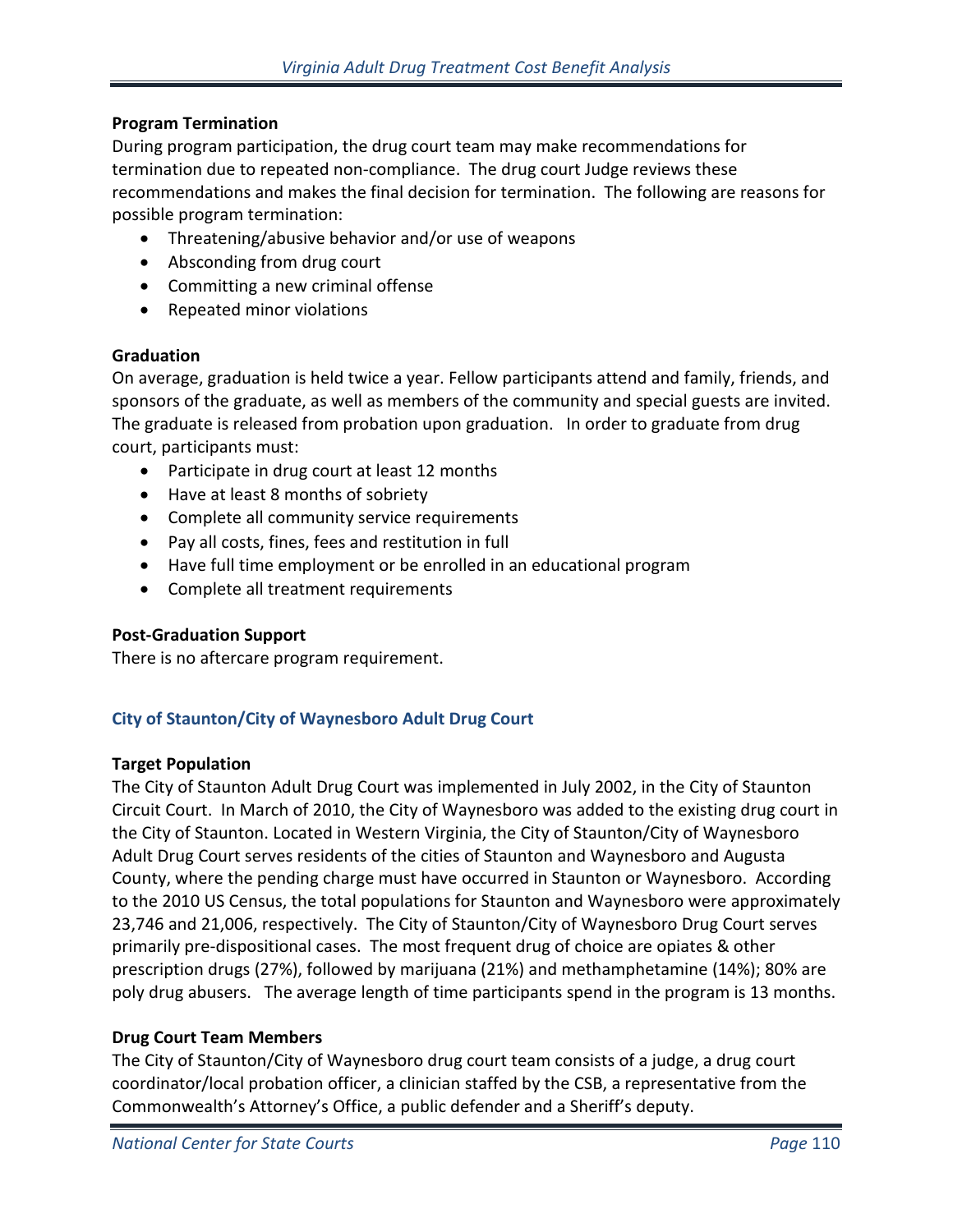## **Numbers Served (since Inception)**

Enrolled: 99 (as of 06/30/2012) Graduated: 48 (as of 06/30/2012) Terminated: 38 (as of 06/30/2012)

## **Eligibility Criteria**

The following are the eligibility criteria for entry into the Drug Court Program. The offender must:

- Reside in Staunton, Waynesboro or Augusta County
- Be alcohol or drug dependent
- Be charged with Possession/Attempted Possession of a Schedule I/II drug; Distribution or Possession with intent to distribute a Schedule I/II drug, not more than 5 standard street sale units; Felony Distribution of marijuana or with intent to distribute not more than two ounces; Prescription forgery/fraud; Felony property offenses; DUI-3<sup>rd</sup> offense felony; Probation Violation on a drug or other non-violent case if the violation is due to possession or use of a controlled drug
- Have no prior convictions for violent felonies or weapons offenses (as defined by Federal law 42 USC 3797(U) and Virginia Code Sections 17.1-805 and 19.2-297.1) in the last ten years
- Have no prior convictions or pending charges for distribution or possession with intent to distribute five standard street sale units of any schedule I/II drug
- Have no more than one prior conviction for distribution or possession with intent to distribute schedule I/II drugs, regardless of quantity
- Have no more than two prior convictions for possession of schedule I/II drugs, of any quantity within the last five years
- Have no more than two prior probation violations within the past ten years for a felony where there was penitentiary time imposed but suspended on the original felony conviction within the last five years

## **Referral & Entry Process and Screening & Assessment**

City of Staunton/City of Waynesboro Drug Court is structured as a post-plea model. Upon arrest for a qualifying offense, information regarding the drug court is provided at the magistrate's office. Whether held or on bond the person is scheduled to appear at the next General District Court docket in the referring jurisdiction. If on bond, the defendant must submit to regular drug testing. The defendant must meet with their attorney within 7 days to decide if they choose to participate. The defendant must then complete a clinical assessment at the CSB. If eligible and amenable, the defendant must waive preliminary hearing and indictment and proceeds to the Staunton Circuit Court/Drug Court docket. The defendant then enters a guilty plea. Final disposition is taken under advisement for the duration of program participation.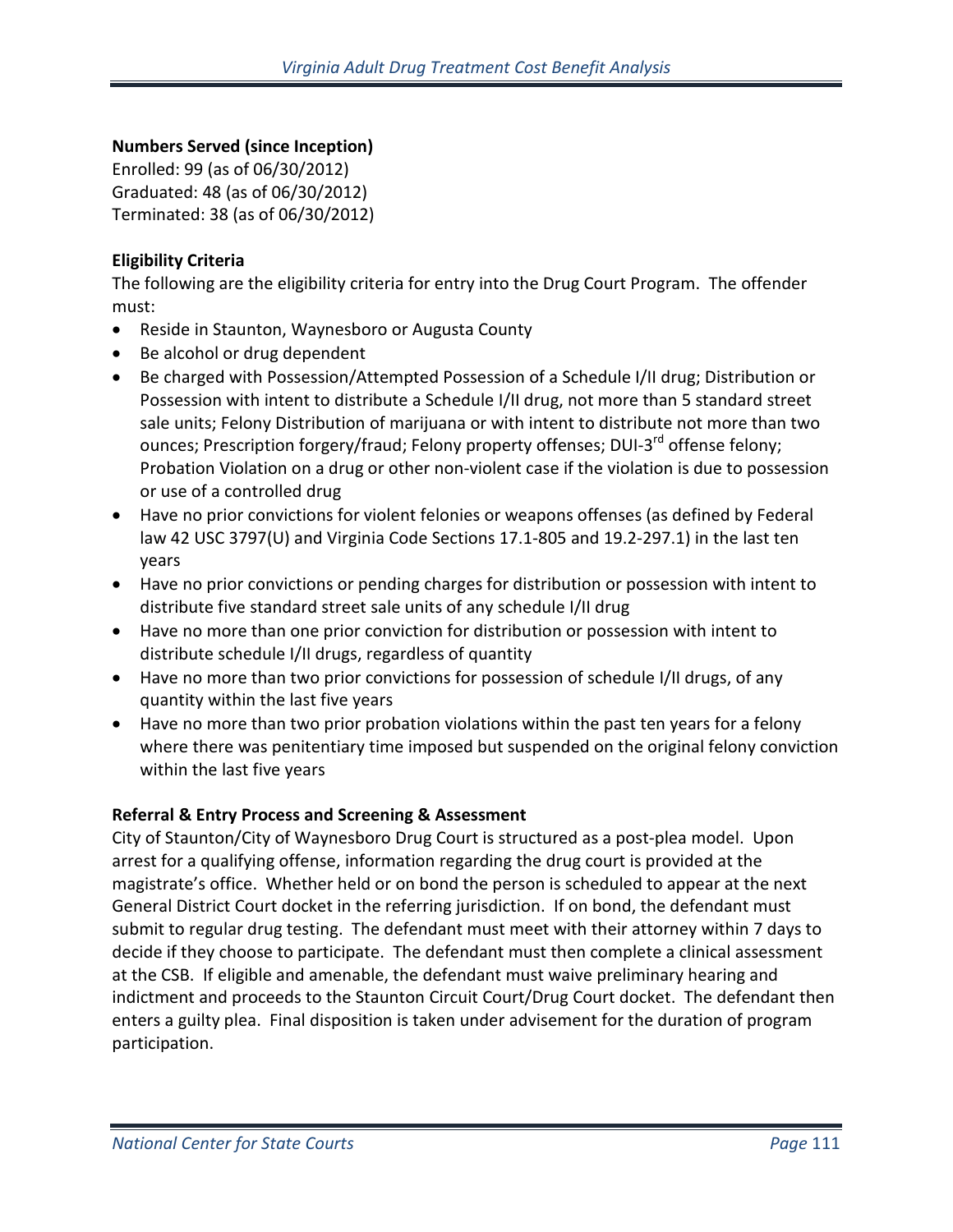## **Treatment Providers, Models and Services**

A CSB clinician conducts an initial assessment at referral. Upon program entry, the clinician completes an intake where a treatment plan is devised. This plan may include any of the following: group counseling, individual counseling, anger management, self-help meeting attendance or any other related referral deemed necessary to assist in the recovery process. Drug court participants attend intensive outpatient counseling facilitated by treatment providers at the Community Services Board.

## **Supervision Services**

Blue Ridge Court Services provides intensive supervision to drug court participants. The probation officer conducts office contacts. Other services provided include: community service monitoring, curfew monitoring, life skills assistance and referrals to ancillary services.

### **Phases**

Drug court is an intensive outpatient drug rehabilitation program, lasting a minimum of 18-24 months. There are two tracks, the standard track and the methamphetamine track. There are 5 phases of the standard track program. Phase 1 is eight weeks. Phase 2 is 12 weeks. Phase 3 is 16 weeks. Phase 4 is 16 weeks. Phase 5 is 26 weeks. **Table 13A** and **Table 14A** display phase requirements for drug court participants based on the track they are in.

| <b>Requirements</b>        | Phase 1   | Phase <sub>2</sub> | Phase 3     | Phase 4     | Phase 5   |
|----------------------------|-----------|--------------------|-------------|-------------|-----------|
| <b>Drug screens</b>        | 3x weekly | 3x weekly          | 3x weekly   | 1x weekly   | Random    |
| <b>Individual sessions</b> | As needed | As needed          | As needed   | As needed   | As needed |
| Intensive outpatient       | Per       | Per                | Per         | Per         | 1x weekly |
| counseling                 | treatment | treatment          | treatment   | treatment   |           |
|                            | plan      | plan               | plan        | plan        |           |
| <b>Probation officer</b>   | Weekly    | Every other        | Every other | 1x month    | 1x month  |
| meeting                    |           | week               | week        |             |           |
| <b>Self-help meetings</b>  | 4x weekly | 4x weekly          | 4x weekly   | 4x weekly   | 4x weekly |
| <b>Court appearances</b>   | Weekly    | Weekly             | Every other | Every other | Every 3   |
|                            |           |                    | week        | week        | weeks     |
| Home/community             | As needed | As needed          | As needed   | As needed   | As needed |
| contacts                   |           |                    |             |             |           |

## **Table 13A: Phase Requirement for City of Staunton/City of Waynesboro Drug Court Participants (Standard Track)**

## **Requirements for Phase Movement**

To advance from Phase 1 to Phase 2 the participant must: have 60 consecutive days of abstinence, full time employment/ be enrolled in an educational program, and making payments on all fees.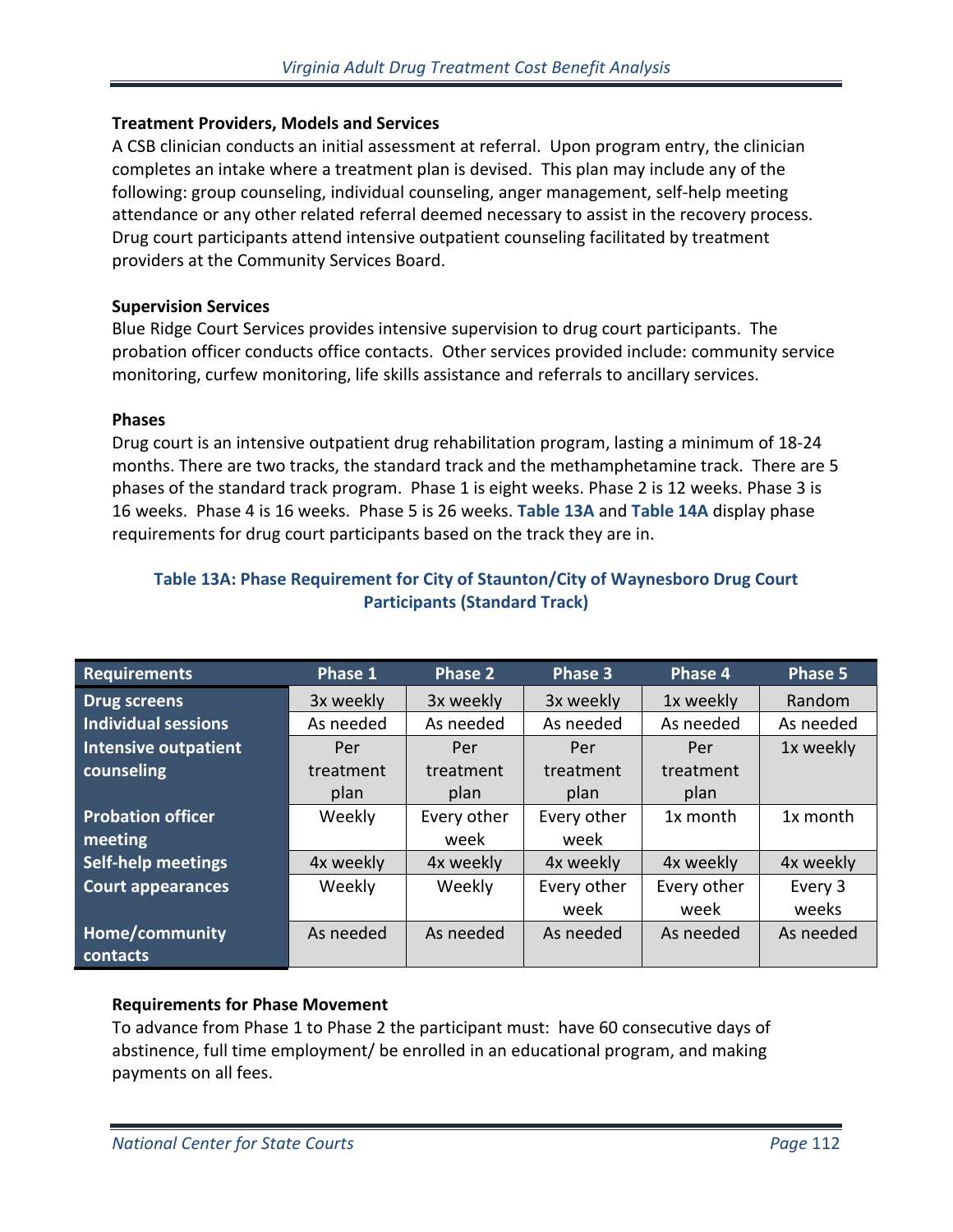To advance from Phase 2 to Phase 3 the participant must: have 150 consecutive days of abstinence, full time employment/ be enrolled in an educational program, have a sponsor and home group and be making payments on all fees

To advance from Phase 3 to Phase 4 the participant must: have 240 consecutive days of abstinence, full time employment/ be enrolled in an educational program, and be making payments on all fees.

To advance from Phase 4 to Phase 5 the participant must: have 360 consecutive days of abstinence, full time employment/ be enrolled in an educational program, and be making payments on all fees.

## **Table 14A: Phase Requirement for City of Staunton/City of Waynesboro Drug Court Participants (Methamphetamine Track)**

| <b>Requirements</b>        | Phase 1     | Phase 2     | Phase 3     | Phase 4     | Phase 5   |
|----------------------------|-------------|-------------|-------------|-------------|-----------|
| <b>Drug screens</b>        | 1-5x weekly | 3x weekly   | 3x weekly   | 1x weekly   | Random    |
| <b>Individual sessions</b> | As needed   | As needed   | As needed   | As needed   | As needed |
| Intensive outpatient       | Per         | Per         | Per         | Per         | 1x weekly |
| counseling                 | treatment   | treatment   | treatment   | treatment   |           |
|                            | plan        | plan        | plan        | plan        |           |
| <b>Probation officer</b>   | Weekly      | Every other | Every other | Every 2     | 1x month  |
| meeting                    |             | week        | week        | weeks       |           |
| <b>Self-help meetings</b>  | 4x weekly   | 4x weekly   | 4x weekly   | 4x weekly   | 4x weekly |
| <b>Court appearances</b>   | Weekly      | Weekly      | Every other | Every other | Monthly   |
|                            |             |             | week        | week        |           |
| Home/community             | As needed   | As needed   | As needed   | As needed   | As needed |
| contacts                   |             |             |             |             |           |

There are 5 phases of the methamphetamine track program. Phase 1 is eight weeks. Phase 2 is 12 weeks. Phase 3 is 40 weeks. Phase 4 is 18 weeks. Phase 5 is 27 weeks.

## **Requirements for Phase Movement**

To advance from Phase 1 to Phase 2 the participant must have 60 consecutive days of abstinence, be employed full time/be enrolled in an educational program, and making payments on all fees.

To advance from Phase 2 to Phase 3 the participant must have 150 consecutive days of abstinence, full time employment/ be enrolled in an educational program, have a sponsor and home group and be making payments on all fees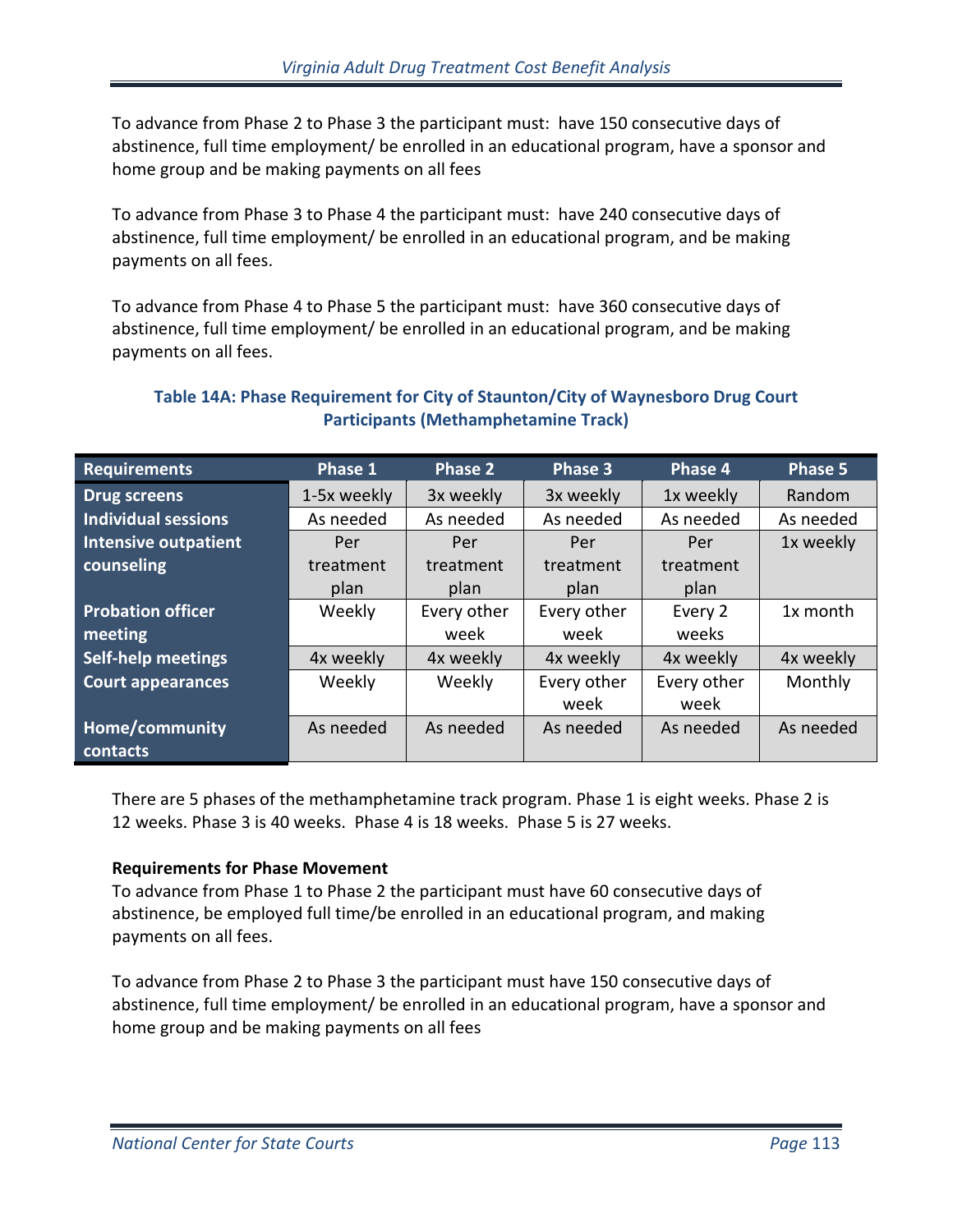To advance from Phase 3 to Phase 4 the participant must have 280 consecutive days of abstinence, full time employment/ be enrolled in an educational program, and be making payments on all fees.

To advance from Phase 4 to Phase 5 the participant must have 545 consecutive days of abstinence, full time employment/ be enrolled in an educational program, and be making payments on all fees.

## **Drug Testing**

On-site drug testing is conducted by the probation officer/coordinator and clinicians at scheduled intervals and randomly using a color code system. All drug tests are monitored by same gender staff. An Alco-sensor test for alcohol may be administered at any time. Positive results for alcohol result in the same sanctions as positive urine screens for drugs. Lab testing is used for confirmations and for other drugs where on-site tests are not available, including EtG/EtS alcohol testing. A missed screen is considered a positive screen.

### **Drug Court Participant Fees**

Drug court participants pay a \$75 drug supervision fee and monthly fees totaling between \$505-645 for the duration of the program.

## **Team Staffing**

Drug court team staffings are held every week just prior to the drug court session. The purpose of the meeting is to review cases and discuss progress reports of participants on the docket and new entrants. The team also discusses recommendations for sanctions or incentives based on the participant's progress or lack thereof.

## **Drug Court Sessions**

Drug court sessions are held weekly. Team members in attendance include a judge, a prosecutor, a public defender, a probation officer/coordinator, a clinician and a Sheriff's deputy.

### **Incentives**

Continued progress through the phases of the Drug Court Program, exceptional performance and perfect attendance for a month merit the awarding of the following incentives:

- Praise from the Court and the drug court team
- Certificates of recognition
- Medallions, gift certificates, movie passes, and other small tokens
- Reduction in program requirements
- Reduction or dismissal of charge
- Promotion to a higher drug court phase
- Graduation upon completion of the program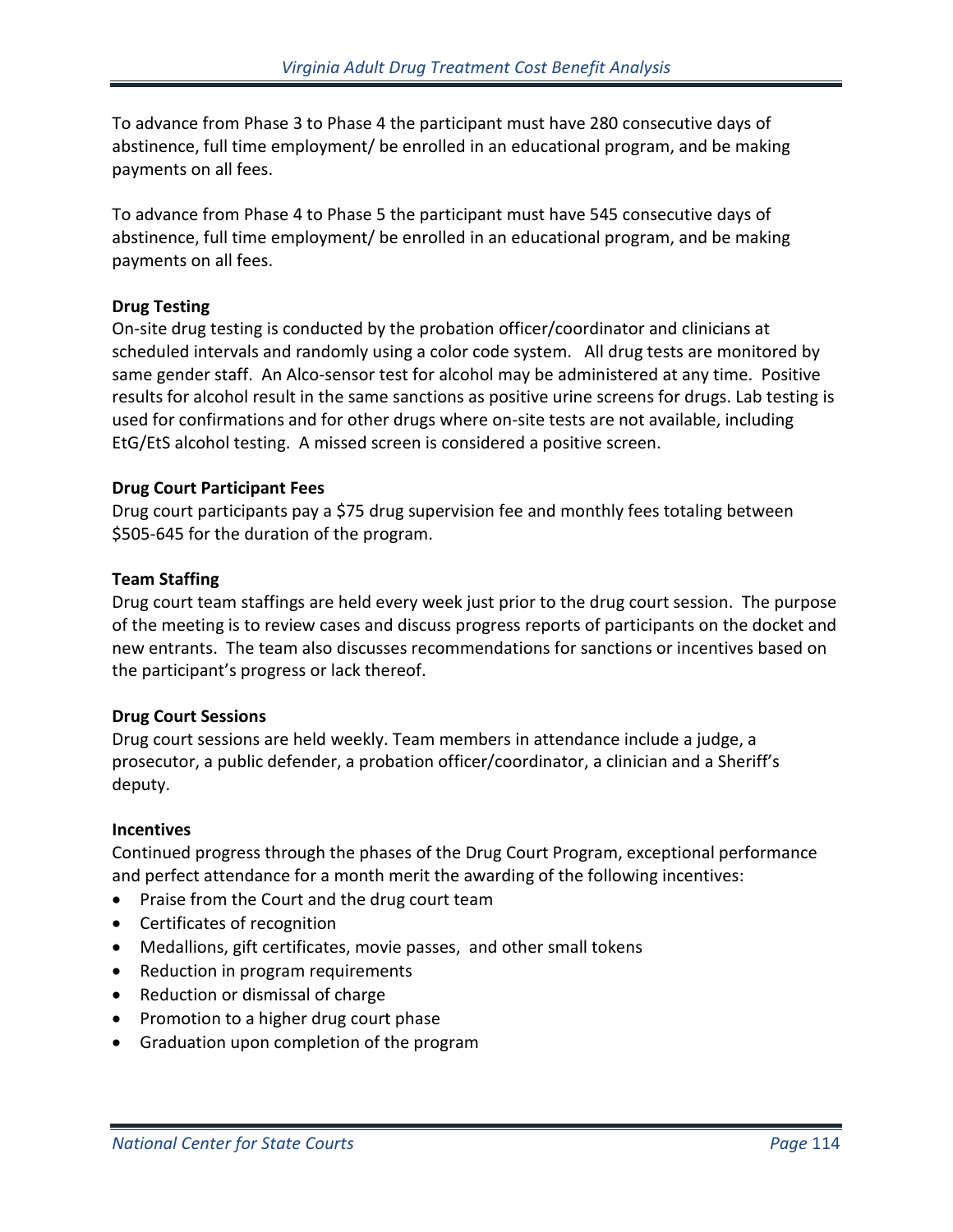## **Sanctions**

These are not exhaustive lists of sanctions. Other sanctions may be ordered by the Court as deemed appropriate. Sanctions can include:

- Reprimand from the Court
- Writing assignments
- Trash pick-up
- Increased court appearances
- Increased frequency of meetings with probation
- Reading list
- Keep a calendar
- Morgue tour
- Home visits
- Day reporting
- Travel restrictions
- Home electronic monitoring
- Curfew
- Community service through the Sheriff's Work Force Program
- Incarceration
- Termination

### **Program Termination**

Participants may be terminated for failing to make adequate progress in Drug Court, continued non-compliance or exceeding the maximum allowable sanctions during the program. New criminal charges are dealt with case by case and are potential cause for termination. Once terminated, the defendant will return to the Court of Record of the referring jurisdiction, the initial guilty plea will be re-instated and sentencing will commence.

### **Graduation**

On average, graduation is held quarterly or as needed. Past graduates are invited, as are family, friends, and sponsors of the graduate, as well as other program supporters and community partners. In order to graduate from drug court, participants must have successfully completed the requirements of all five phases of the program and must have been in the program for a minimum of 18-24 months, depending on the track. Additional requirements for graduation:

- Successful completion of the requirements of each phase
- Abstinence from drugs and alcohol for at least 18-24 months depending on the track
- Positive treatment summary
- Recommendation of the drug court team

Upon program graduation, a participant's charge will be either dismissed or reduced depending upon the original offense.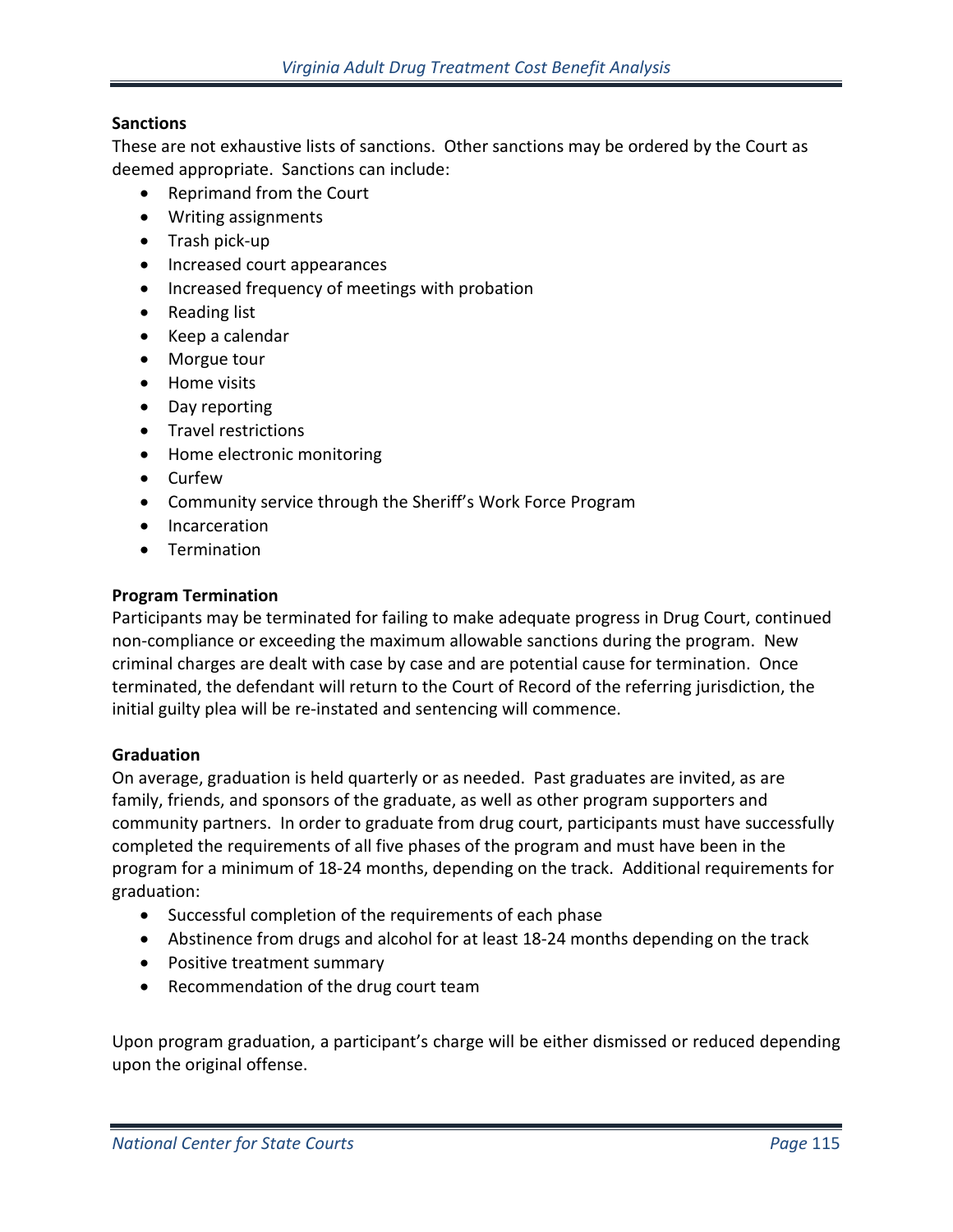## **Post-Graduation Support**

Phases 3 and 4 of the program are aftercare phases. During Phase 5 of the program, participants must attend weekly Alumni Group meetings at the CSB.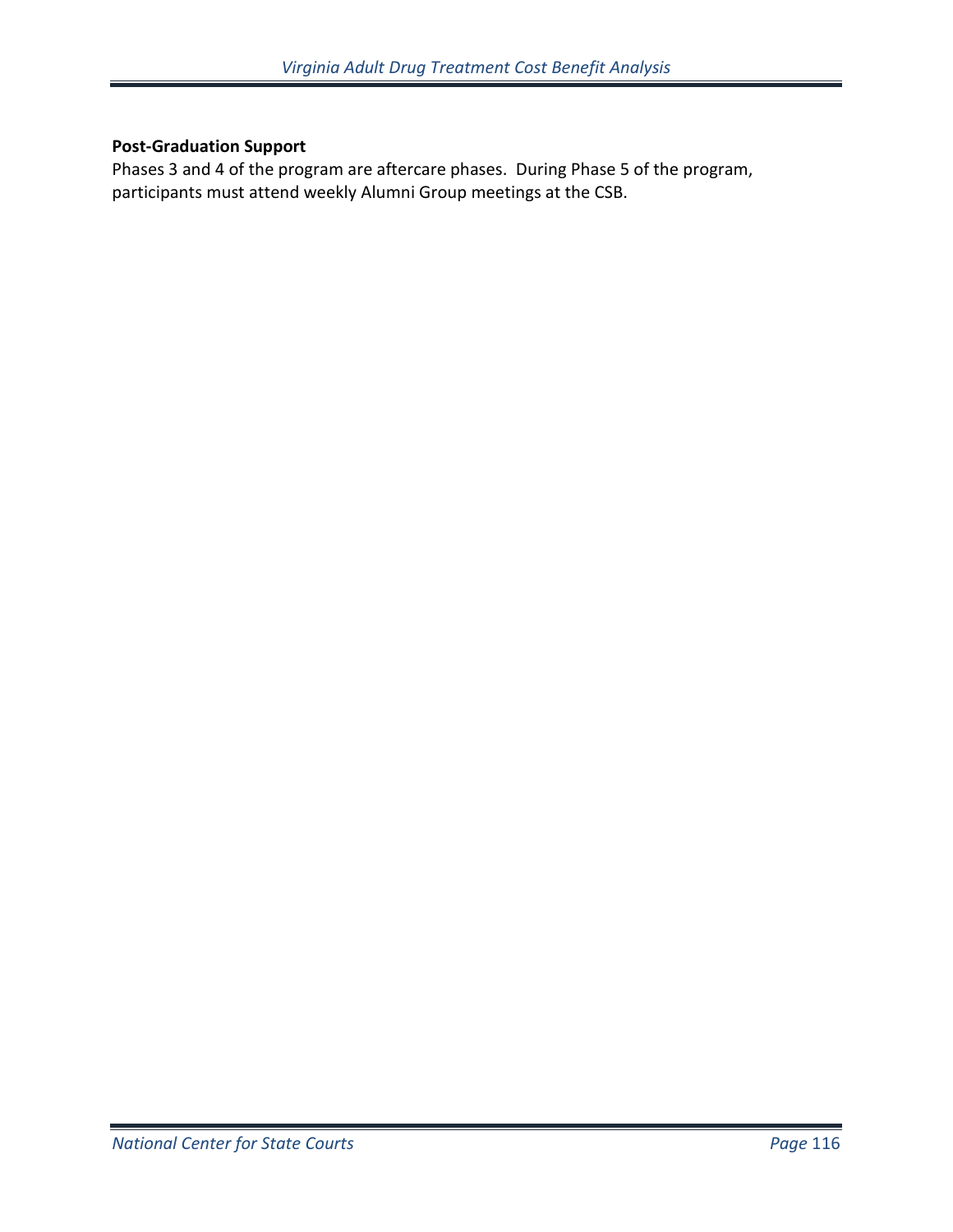## **APPENDIX B: METHODOLOGY FOR ANALYSIS OF FACTORS RELATED TO DRUG COURT GRADUATION AND IN-PROGRAM RE-OFFENDING**

These analyses examine all drug court participants in our sample who had complete data available and are not limited to those matched with the comparison sample. All twelve courts contributed participants to the studies in this section, roughly proportional to the size of the programs, depending on the completeness of the data. The sample size for all of the analysis below is 779. The outcome of graduation and re-offense during program participation are binary, so the modeling approach used for both is logit. Observations are pooled from 12 different programs, which may have different underlying propensities toward the outcomes (i.e., graduation or recidivism), so the NCSC team utilized random effects to account for court-specific differences.<sup>[8](#page-116-0)</sup> An alternative approach would be to remove the average outcomes from each court and examine the differences between individuals, but we also attempt to explain differences between the jurisdictions with variables that capture the characteristics of each program.

In addition to accounting for basic differences in the rate at which court participants graduate or recidivate, we also explored court-specific differences in the impact of individual characteristics on those outcomes via multilevel or hierarchical modeling. This methodology allows us to measure the variation in the effects that the characteristics of participants have on their observed outcomes. We also explore the interactions between program characteristics and individual factors (see Table 2).

 $\overline{a}$ 

<span id="page-116-0"></span> $8$  So-called "random effects" are deviations drawn from a common distribution (e.g., the statewide distribution of the probability of graduation) that account for some of the differences in outcomes between the units we are analyzing—in our case, the twelve courts. As a result, each court is allowed to have its own baseline tendency for its participants to graduate or re-offend. This is a realistic approach, given the diverse populations of offenders served by Virginia drug courts some of whom, all other things being equal, will be more likely to graduate or reoffend than others.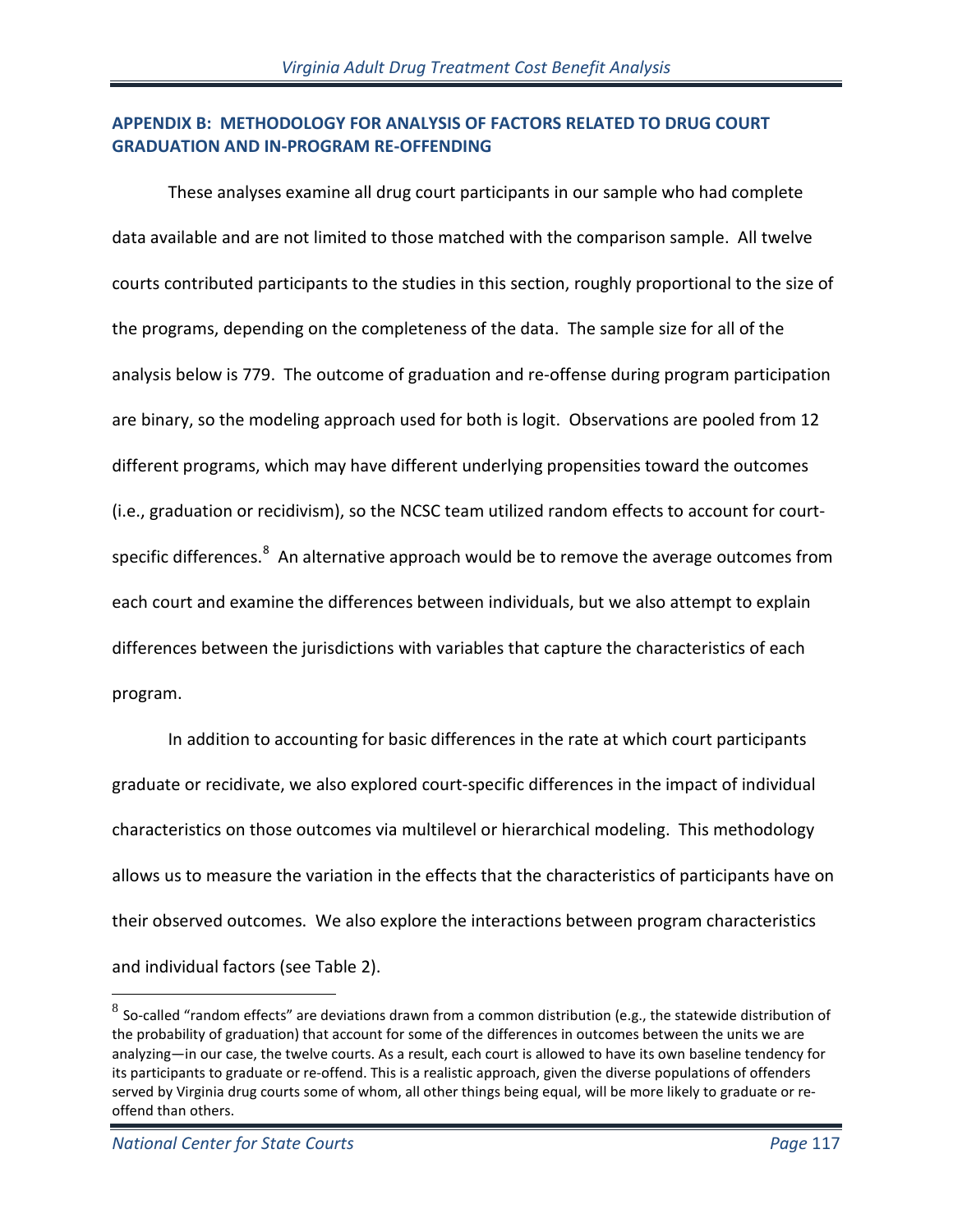#### **GRADUATION**

Approximately 52% of participants in the analysis successfully graduated from their drug court program, making the sample well-balanced in the dependent variable. **Table 1B** (shown on the following page) presents the results of a multilevel logit model using graduation as the outcome, individual and program qualities as predictors, and an interaction between program characteristics and one of the individual characteristics.

| <b>Variables</b>            |                                | <b>Odds Ratio</b><br>(SE) | (Z)     | <b>Random Effect</b><br>Variance |
|-----------------------------|--------------------------------|---------------------------|---------|----------------------------------|
| <b>High School Graduate</b> | First-level<br>(Individual)    | 1.39<br>(0.25)            | 1.82    |                                  |
| College Graduate            | First-level<br>(Individual)    | 1.07<br>(0.60)            | 0.13    |                                  |
| Probation and other offense | First-level<br>(Individual)    | 0.75<br>(0.28)            | $-0.78$ |                                  |
| Property and drug offense   | First-level<br>(Individual)    | 0.95<br>(0.68)            | $-0.07$ |                                  |
| Property offense            | First-level<br>(Individual)    | 0.68<br>(0.23)            | $-1.12$ |                                  |
| Drug offense                | First-level<br>(Individual)    | $1.80*$<br>(0.51)         | 2.10    |                                  |
| Pre-program Arrests         | First-level<br>(Mean-Centered) | $0.95**$<br>(0.02)        | $-3.03$ |                                  |
| Pre-program Convictions     | First-level<br>(Mean-Centered) | $1.07**$<br>(0.01)        | 2.72    |                                  |
| Pre-program Felony          | First-level<br>(Individual)    | 1.58<br>(1.74)            | 0.41    | 0.00                             |
| Age                         | First-level<br>(Mean-Centered) | $1.06***$<br>(0.01)       | 6.02    |                                  |
| Female                      | First-level<br>(Individual)    | 1.39<br>(0.25)            | 1.85    |                                  |
| Non-white                   | First-level<br>(Individual)    | 1.23<br>(0.25)            | 1.03    |                                  |
| <b>MRT</b>                  | Second-level<br>(Program)      | 2.59<br>(2.69)            | 0.91    |                                  |
| <b>Sanction Guidelines</b>  | Second-level<br>(Program)      | $4.35*$<br>(3.09)         | 2.07    |                                  |
| Law Enforcement             | Second-level<br>(Program)      | 0.38<br>(0.45)            | $-0.81$ |                                  |
| Minimum Clean Time          | Second-level<br>(Program)      | 1.00<br>(0.05)            | $-0.08$ |                                  |
| Charges dropped for success | Second-level<br>(Program)      | 3.74<br>(2.88)            | 1.70    |                                  |

### **Table 1B: Multilevel Logit Model of Drug Court Graduation**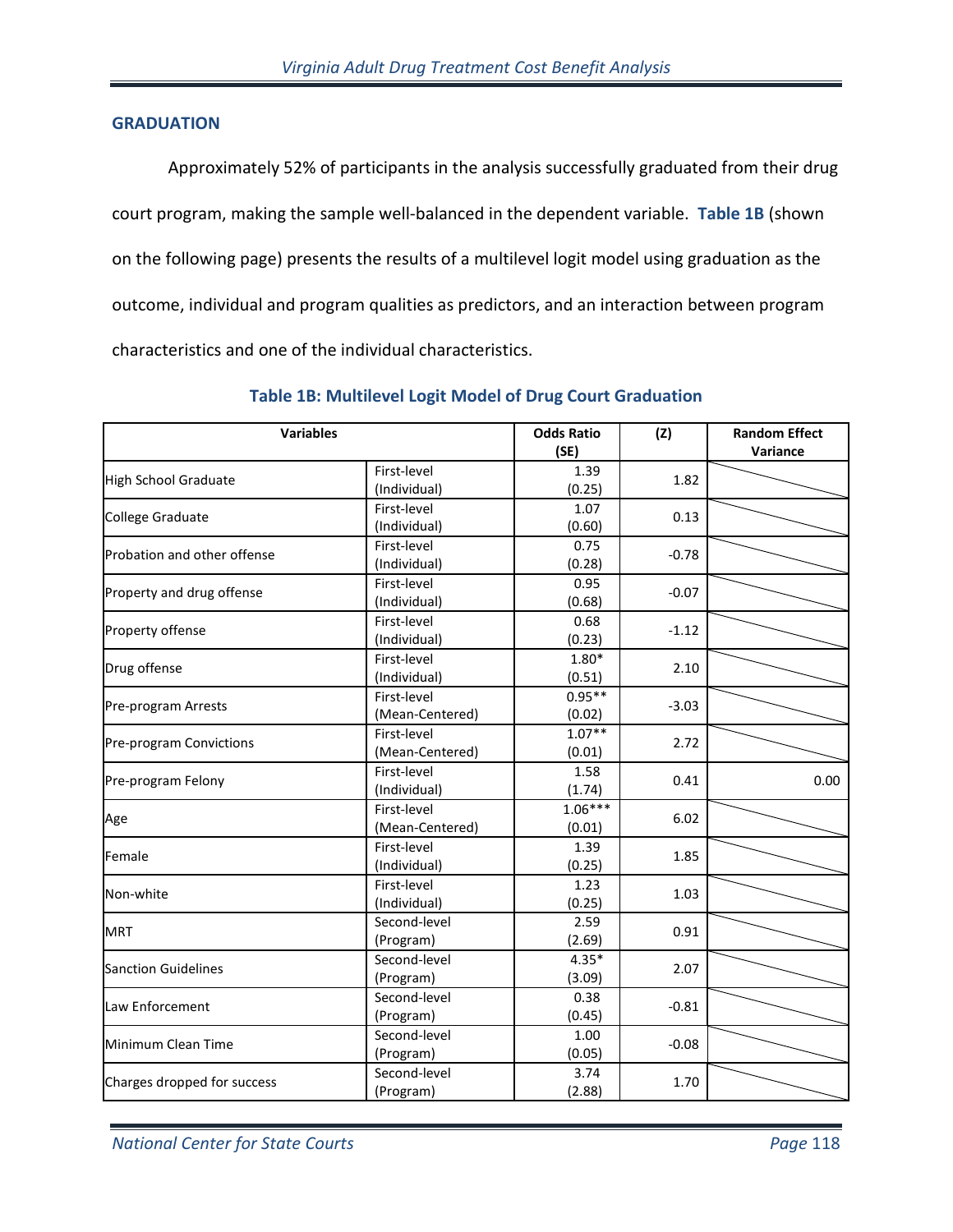| Pre-Felony & MRT                         | Cross-level | 0.20         | $-1.47$              |      |
|------------------------------------------|-------------|--------------|----------------------|------|
|                                          | Interaction | (0.22)       |                      |      |
| Pre-Felony & Guidelines                  | Cross-level | $0.20*$      | $-2.15$              |      |
|                                          | Interaction | (0.15)       |                      |      |
|                                          | Cross-level | 1.63         |                      |      |
| Pre-Felony & Law Enforcement             | Interaction | (1.98)       | 0.41                 |      |
|                                          | Cross-level | 0.92         |                      |      |
| Pre-Felony & Clean time                  | Interaction | (0.06)       | $-1.20$              |      |
|                                          | Cross-level | 0.23         | $-1.79$              |      |
| Pre-Felony & Charges dropped             | Interaction | (0.19)       |                      |      |
|                                          |             | $-0.72$      |                      |      |
| Constant (Coefficient)                   |             | (1.08)       | $-0.66$              | 0.00 |
| $N = 779$ Model LL = -413 Null LL = -539 |             | $< .001$ *** | $< .01$ ** $< .05$ * |      |

In place of model coefficients, we present odds ratios, which are directly interpretable measures of the impact of a unit change in the variable on the odds that an individual will graduate from the program. For instance, compared with an individual referred on a technical offense, which is the reference category, the odds of a participant referred on a drug offense (as their most serious charge) graduating were 80% better. Alternatively, the odds of graduation for a person with one more pre-program arrest than average were only 95% of the odds for an otherwise similar individual with the average number of such arrests. Older participants were more likely to graduate, on average, suggesting that younger participants are at slightly greater risk of not completing the program successfully, absent additional support.

In terms of program characteristics, a profound effect for providing participants with sanction guidelines early in the program was discovered. Individuals in such a program had about 4.35 times the odds of success than those in program that did not do so. This impact is observed, however, only for individuals who did not have a felony conviction prior to entering the program. Uncovering that difference requires taking into account the interactive effects.

Participants who were felons before entering drug court were significantly less likely to graduate, in a model using individual-level variables only, but a substantial amount of program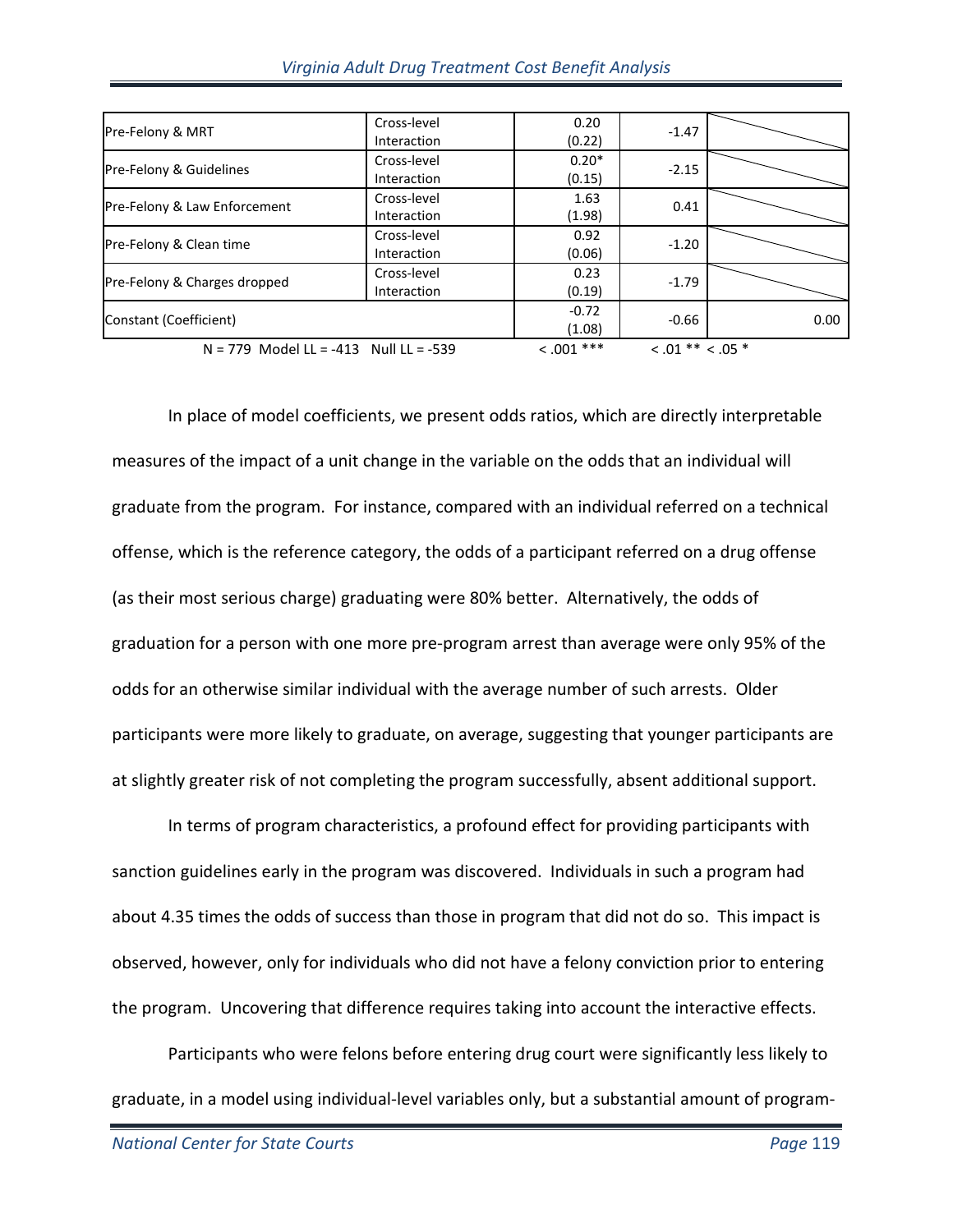level variation was detected in the impact of this characteristic. Consequently, the model presented here interacts that variable (i.e., whether the offender had a felony prior to program entry) with all of the program characteristics, as well as specifying a court-specific random effect, the latter to control for pre-existing differences between programs with regard to the impact of felon-status on the likelihood of graduating. Both that random effect and the baseline propensity (see footnote 6) exhibited no variation, indicating that the model specified (see Table 1B) adequately accounts for those differences.

If an individual was a felon prior to entering the program, is "average" in all other characteristics, and is not in a program that provides sanction guidelines, that person's probability of graduation is estimated to be 43.7%, considerably lower than for the non-felon, which is 81.6%. The difference is due to the host of interactive effects triggered when the felon variable is not zero. The non-felon who does receive sanction guidelines has an improved chance of graduation; a 95.1% likelihood. However, the similar felon in such a program has an estimated 41% chance of graduation, virtually identical to the likelihood for the felon without such a program characteristic. Thus, we conclude that the benefit of providing sanction guidelines to participants is observed only for those who do not have a felony conviction predating their involvement in the drug court program. Felons' outcomes are unchanged.

#### **IN-PROGRAM RECIDIVISM**

 Only about 14% of participants incurred a conviction resulting from an arrest that occurred during program participation, making this a relatively rare event. The model specification follows the previous model in most regards, using the same individual and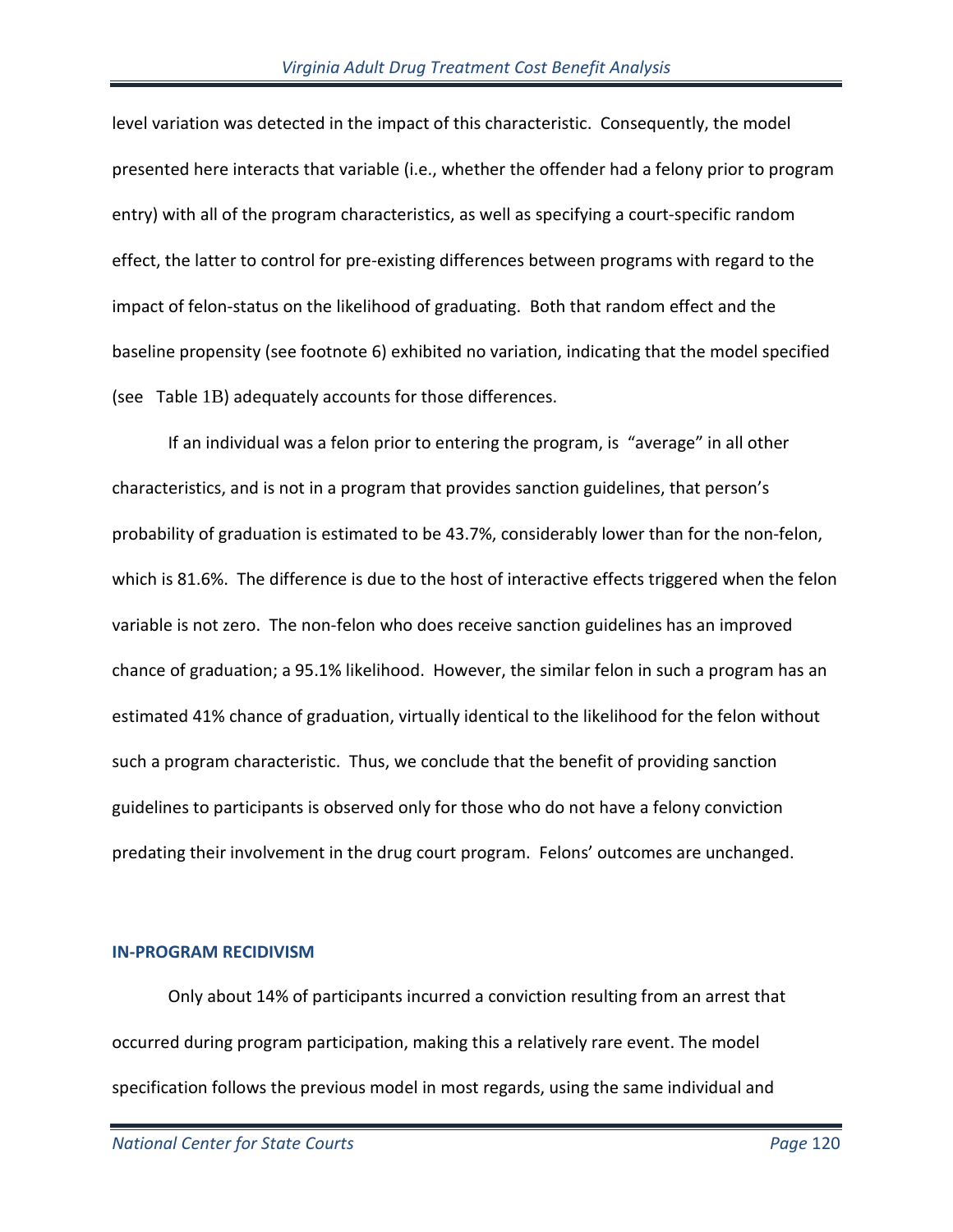program-level factors. However, despite the fact that there is substantial variation in the impact of (1) having a college degree and (2) referral for a combination of probation violation and some other offense from one court to another, this variation was not explicable by the program characteristics, so no cross-level interactions are specified. The varying impact of these predictors is captured by the random coefficients specification, so each court has a different coefficient for college graduate and those referred on probation and other offenses. Again, odds ratios are offered in **Table2B** (following page) in place of model coefficients.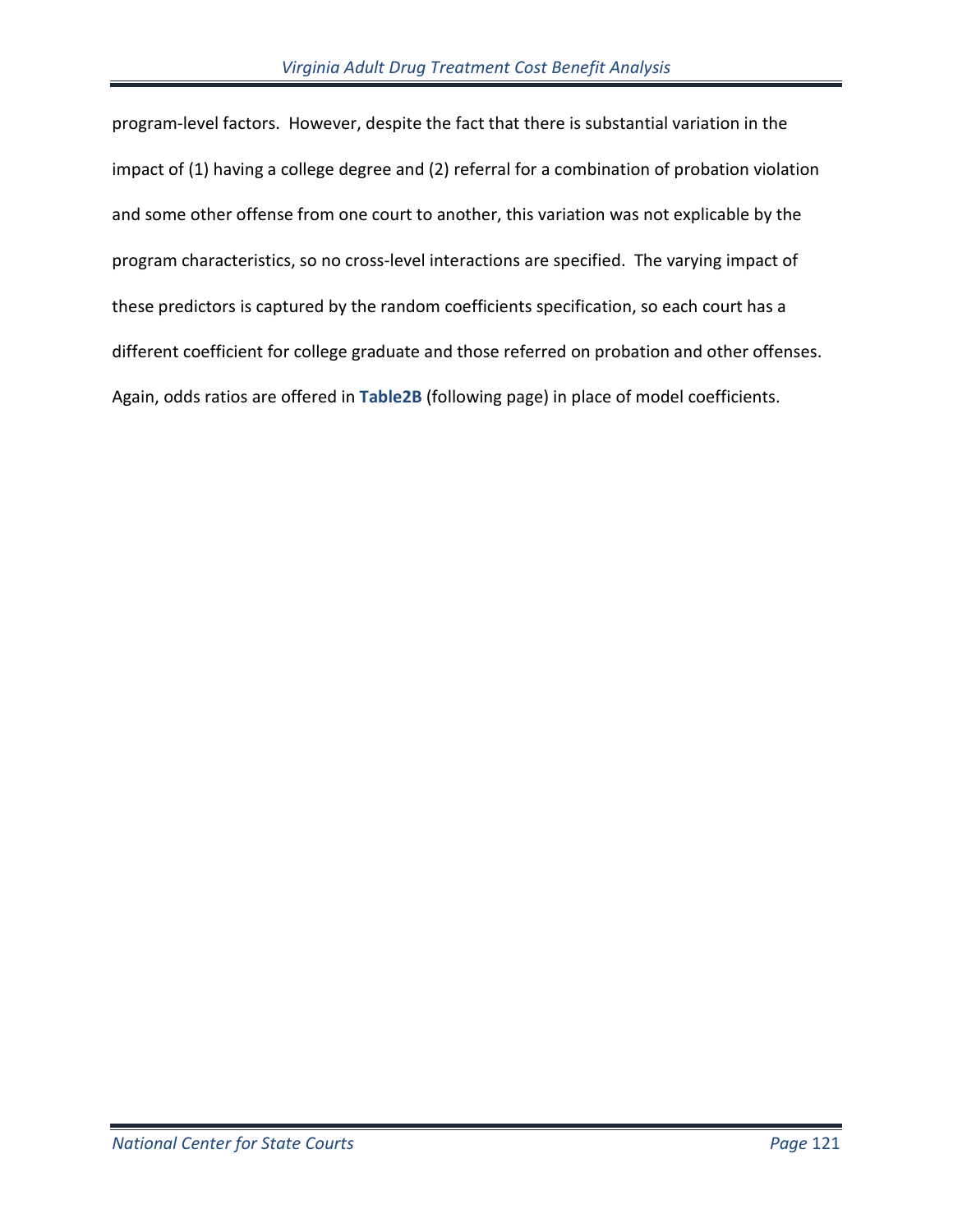| <b>Variables</b>                       |                             | <b>Odds Ratio</b><br>(SE) | (Z)       | <b>Random Effect</b><br>Variance |
|----------------------------------------|-----------------------------|---------------------------|-----------|----------------------------------|
|                                        | First-level                 |                           |           |                                  |
| <b>High School Graduate</b>            | (Individual)                | 0.97                      | $-0.15$   |                                  |
| College Graduate                       | First-level<br>(Individual) | 1.62<br>(2.31)            | 0.33      | 9.06                             |
| Probation and other offense            | First-level<br>(Individual) | 1.24<br>(1.02)            | 0.26      | 2.75                             |
| Property and drug offense              | First-level<br>(Individual) | 3.35<br>(2.41)            | 1.68      |                                  |
| Property offense                       | First-level<br>(Individual) | 0.73<br>(0.34)            | $-0.65$   |                                  |
| Drug offense                           | First-level<br>(Individual) | 1.03<br>(0.37)            | 0.09      |                                  |
| Pre-program Arrests                    | First-level<br>(Centered)   | 0.98<br>(0.02)            | $-1.13$   |                                  |
| Pre-program Convictions                | First-level<br>(Centered)   | 1.05<br>(0.04)            | 1.53      |                                  |
| Pre-program Felony                     | First-level<br>(Individual) | $3.71***$<br>(1.26)       | 3.83      |                                  |
| Age                                    | First-level<br>(Centered)   | $0.94***$<br>(0.01)       | $-4.31$   |                                  |
| Female                                 | First-level<br>(Individual) | 0.64<br>(0.17)            | $-1.75$   |                                  |
| Non-white                              | First-level<br>(Individual) | 1.49<br>(0.40)            | 1.50      |                                  |
| <b>MRT</b>                             | Second-level<br>(Program)   | $0.35*$<br>(0.18)         | $-2.08$   |                                  |
| <b>Sanction Guidelines</b>             | Second-level<br>(Program)   | 1.14<br>(0.30)            | 0.50      |                                  |
| Law Enforcement                        | Second-level<br>(Program)   | 0.66<br>(0.25)            | $-1.10$   |                                  |
| Minimum Clean Time                     | Second-level<br>(Program)   | 0.96<br>(0.04)            | $-1.21$   |                                  |
| Charges dropped for success            | Second-level<br>(Program)   | $2.46*$<br>(1.03)         | 2.16      |                                  |
| Constant (Coefficient)                 |                             | $-2.97$<br>(0.58)         | $-5.16$   | 0.00                             |
| N = 779 Model LL = -258 Null LL = -312 |                             | $< .001$ ***              | $0.01***$ | $0.05*$                          |

# **Table 2B: Multilevel Logit Model of Conviction during Drug Court Program**

The most consequential individual factors predicting in-program recidivism are age and

having committed a felony before participation. However, programs that include MRT as part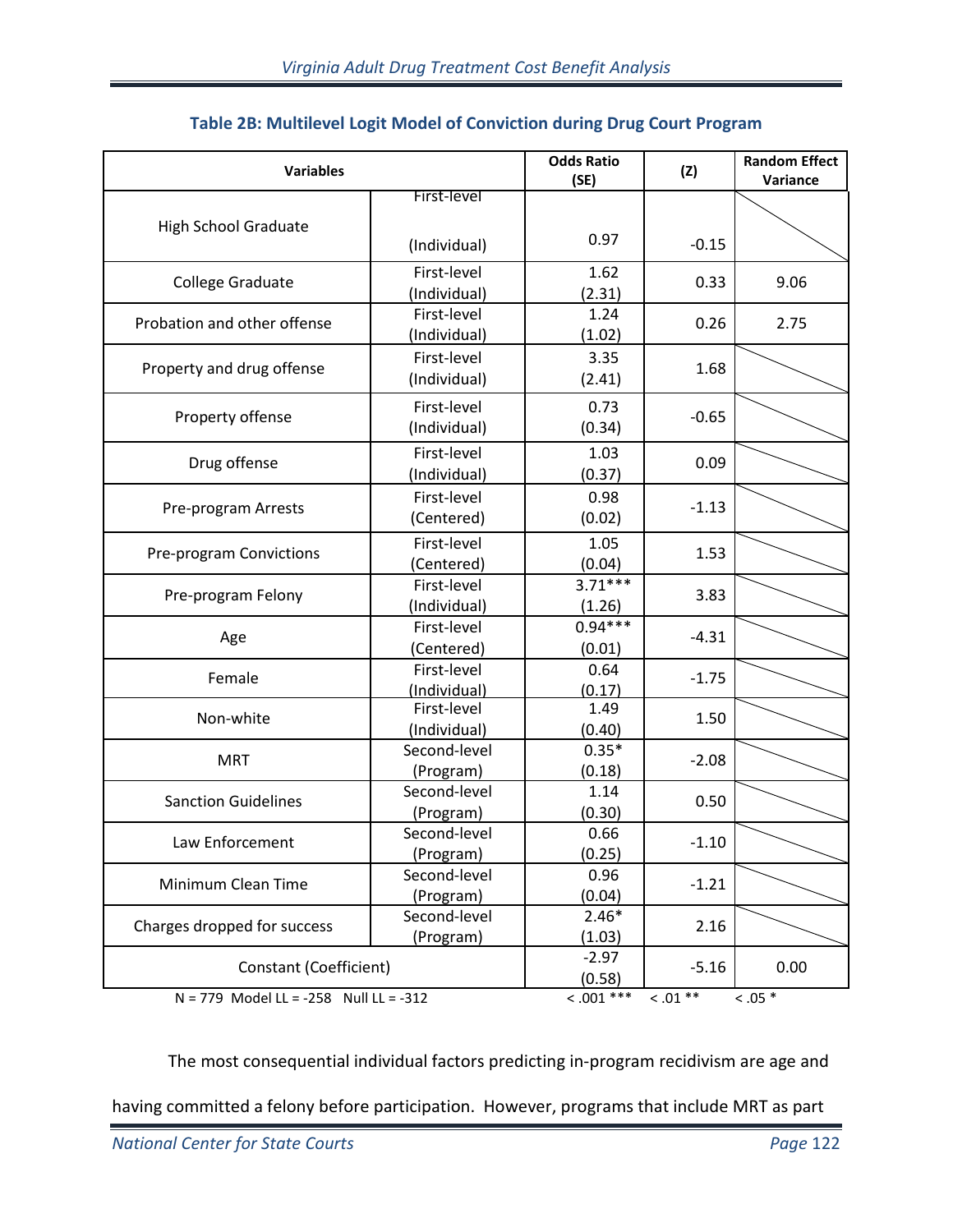of their treatment curriculum produce a significant decline in the likelihood of re-offense. It is estimated that including MRT as a part of program treatment reduces a participant's odds of being convicted of a new offense by nearly two-thirds. The only other program effect that reaches statistical significance is the offer to reduce or drop charges for successful completion of the program. Although it seems counter-intuitive, the result could be a consequence of behavior by the prosecutors' office, rather than a change in participants' re-offending. Having offered a favorable outcome for success in the drug court program, the Commonwealth's Attorneys may be more disinclined to leniency for subsequent criminal behavior by those who participate in programs that offer the charge incentive and be more inclined to seek a conviction for in-program offenses.<sup>[9](#page-122-0)</sup>

### **CONCLUSION**

 $\overline{a}$ 

In this section, the results of analyzing graduation and in-program re-offending by drug court participants were presented. Taking into consideration the other individual characteristics modeled and the variation among programs, we find that younger participants are at greater risk of in-program recidivism and failing to graduate. Giving participants guidelines detailing sanctions improves the chances of graduation, but only for participants who

<span id="page-122-0"></span> $9$  To test this conjecture, we estimated the same model on a measure of recidivism independent of prosecutorial discretion: re-arrest during program. Not only was the coefficient for this variable (the offer to drop charges) statistically insignificant, it was negative. Thus, the evidence that this policy has any impact on the likelihood of being arrested is weak and that evidence suggests that it decreases that likelihood, rather than increasing it. Because a policy of dropping charges upon successful completion of the drug court program significantly affects the probability of re-conviction but not re-arrest, and since the former involves prosecutorial discretion but the latter does not, we conclude that prosecutorial discretion is the best explanation at the present time for the finding that drug courts that have a policy of dropping charges upon successful completion of the drug court program are associated with higher probabilities of in-program re-conviction than drug courts that do not have this policy.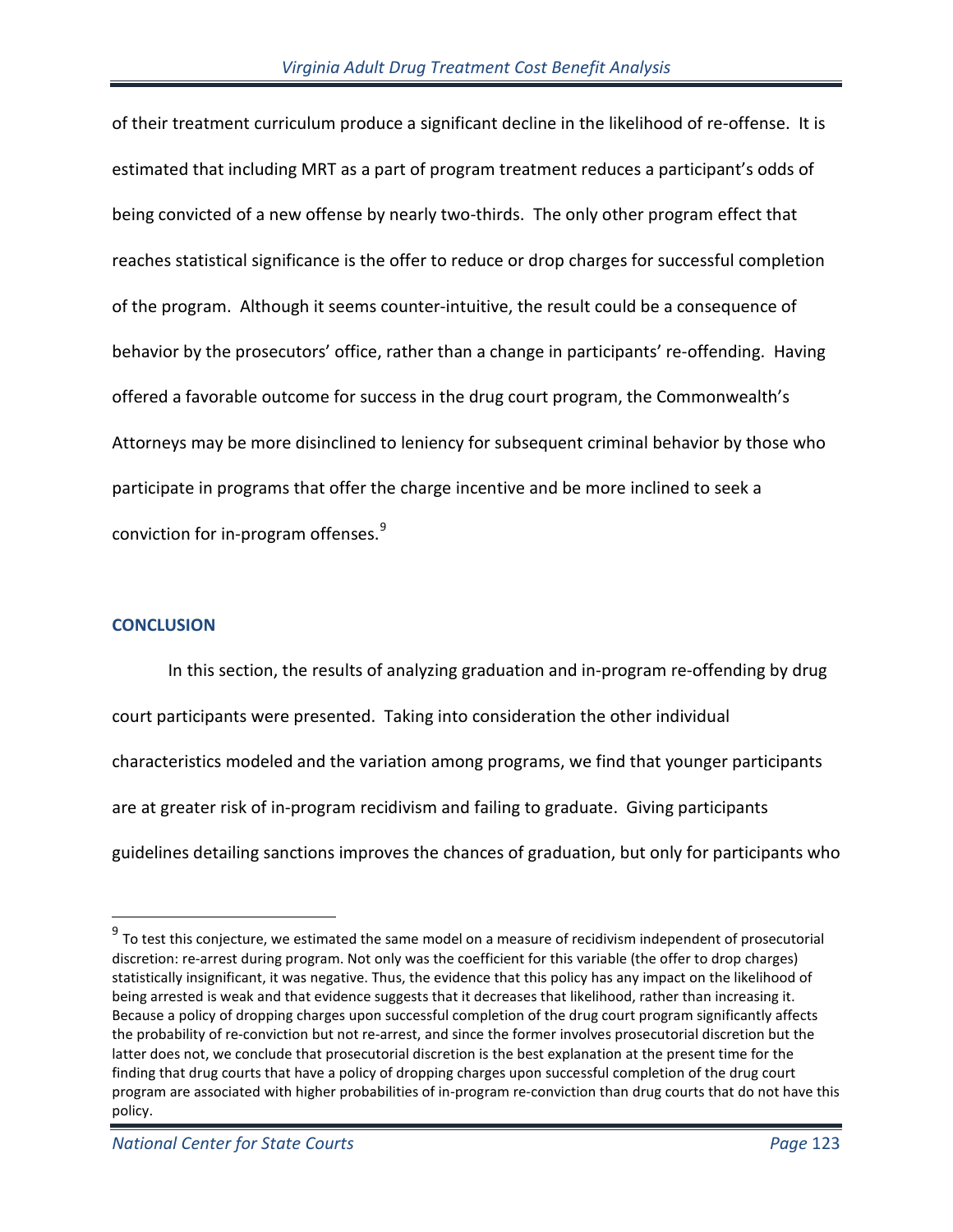were not convicted felons prior to their entry into drug court. A substantial effect on in-

program re-offense is estimated for MRT treatment. To the extent that in-program re-offense

is related to program success, it is likely to contribute to graduation as well, if indirectly.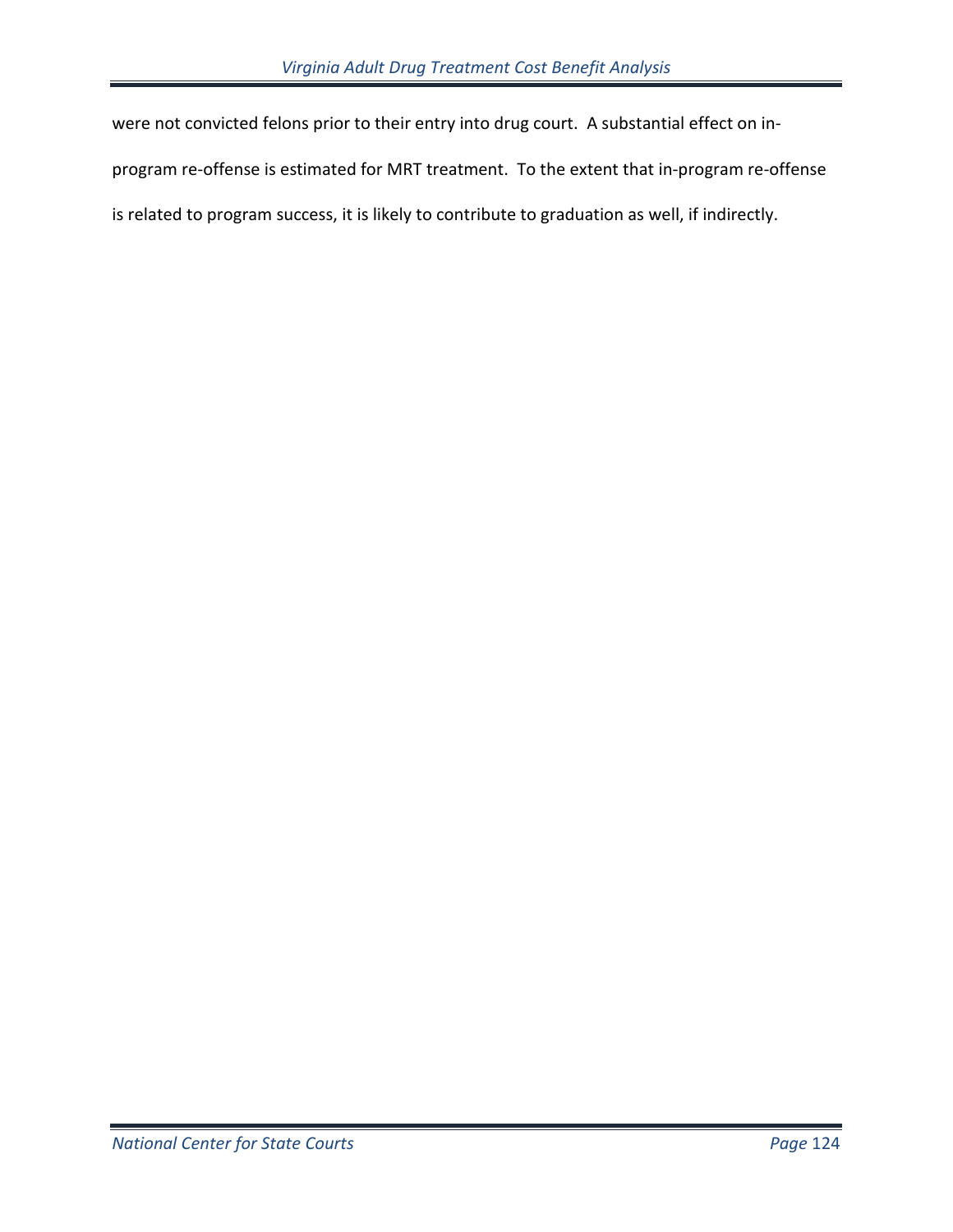#### **APPENDIX C: TECHNICAL ANALYSIS OF QUESTION 2**

#### **ANALYSIS 1**

Survival analysis techniques were employed to analyze the impact of drug courts on recidivism (see, e.g., Box-Steffensmeier and Jones, 2004). The term "survival analysis" is taken from the field of medical research, where this family of techniques was developed to analyze how long patients survived after exposure to different treatments. In this application, survival analysis is concerned with the amount of time that elapses before an offender commits an act of recidivism. Thus, "survivors" are those offenders that do not recidivate during or after program participation. Survival analysis also compensates for the fact that we do not observe the event of recidivism for every participant because some participants never recidivate, and others recidivate after the observation period has ended.

Recidivism is defined as an arrest leading to a new conviction for this analysis. Survival times were calculated in days, beginning on the date of program entry for drug court participants and at case disposition for comparison group members. Each defendant's survival time ends on the date of the recidivistic event; if no recidivistic event was observed, survival time is calculated to the end of the observation period.

Survival data were available for 1,891 defendants in the matched data set, including 969 drug court participants and 922 comparison group members. Each defendant was observed for an average of 1,096 days before the occurrence of a recidivistic event or the end of data collection. During this time, 830 defendants, or 44%, experienced an arrest leading to a new conviction.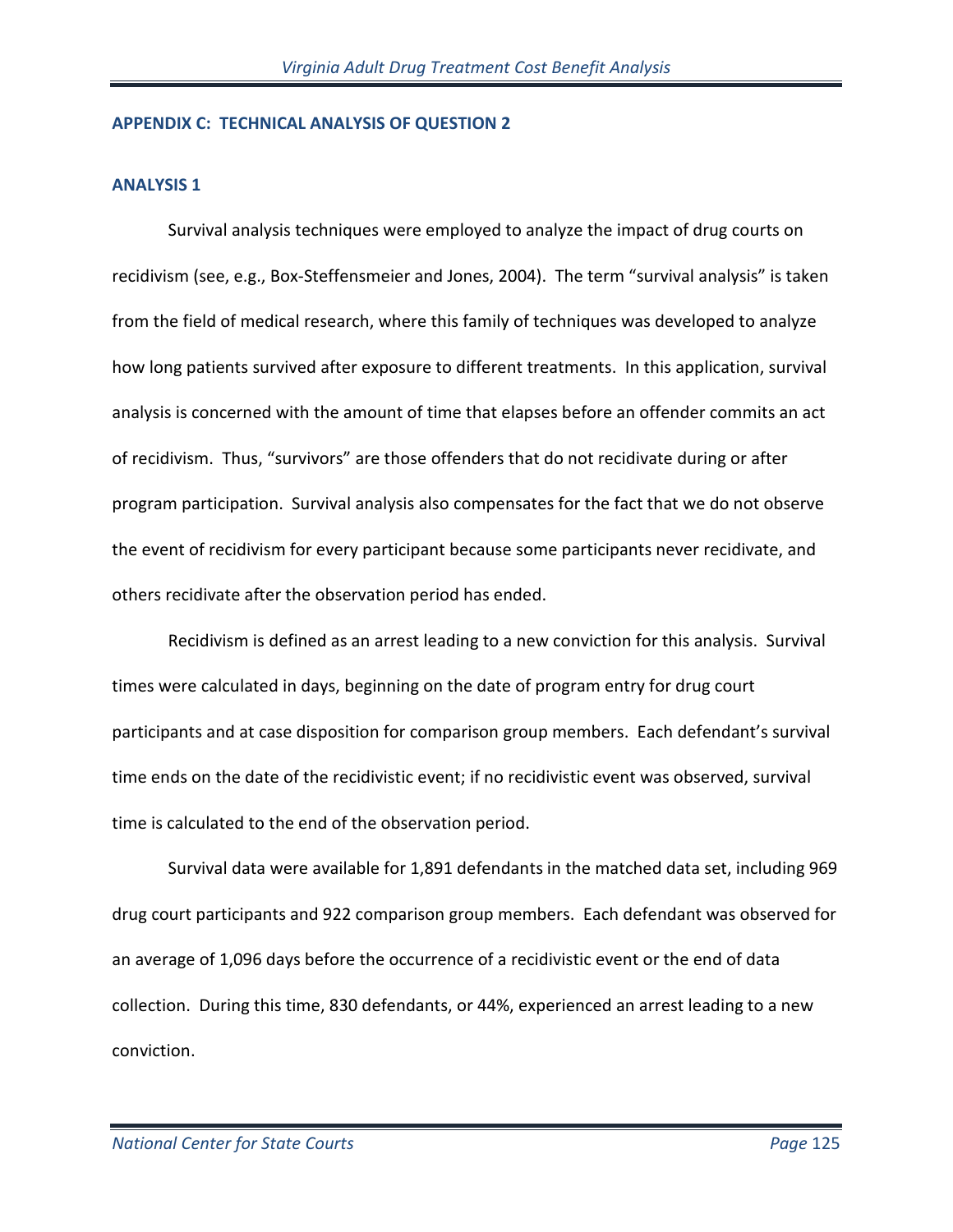First, the Kaplan-Meier technique was used to plot survival curves for the drug court and comparison groups (**Figure 1C**). A survival curve depicts a defendant's probability of surviving without recidivism up to a certain point in time. The probability of survival is shown on the vertical axis; the horizontal axis represents survival time in days. The survival curve for drug court participants lies above the survival curve for comparison group members, indicating that drug court participants have a higher probability of "surviving" (i.e., not recidivating) than the "business-as-usual" comparison group at any point in time. $^{10}$  $^{10}$  $^{10}$  The shaded bands around the survival curves represent 95 percent confidence intervals. The confidence intervals do not overlap, indicating that the result is statistically significant at the .05 level.





N = 1,891; 830 failures. Survival times calculated beginning at date of program entry for drug court participants and at date of disposition for comparison group defendants. Failure = arrest leading to conviction.

<span id="page-125-0"></span> $\overline{a}$  $^{10}$  The survival curve for comparison group members appears longer than the survival curve for drug court participants because some comparison group members were observed for a longer period of time.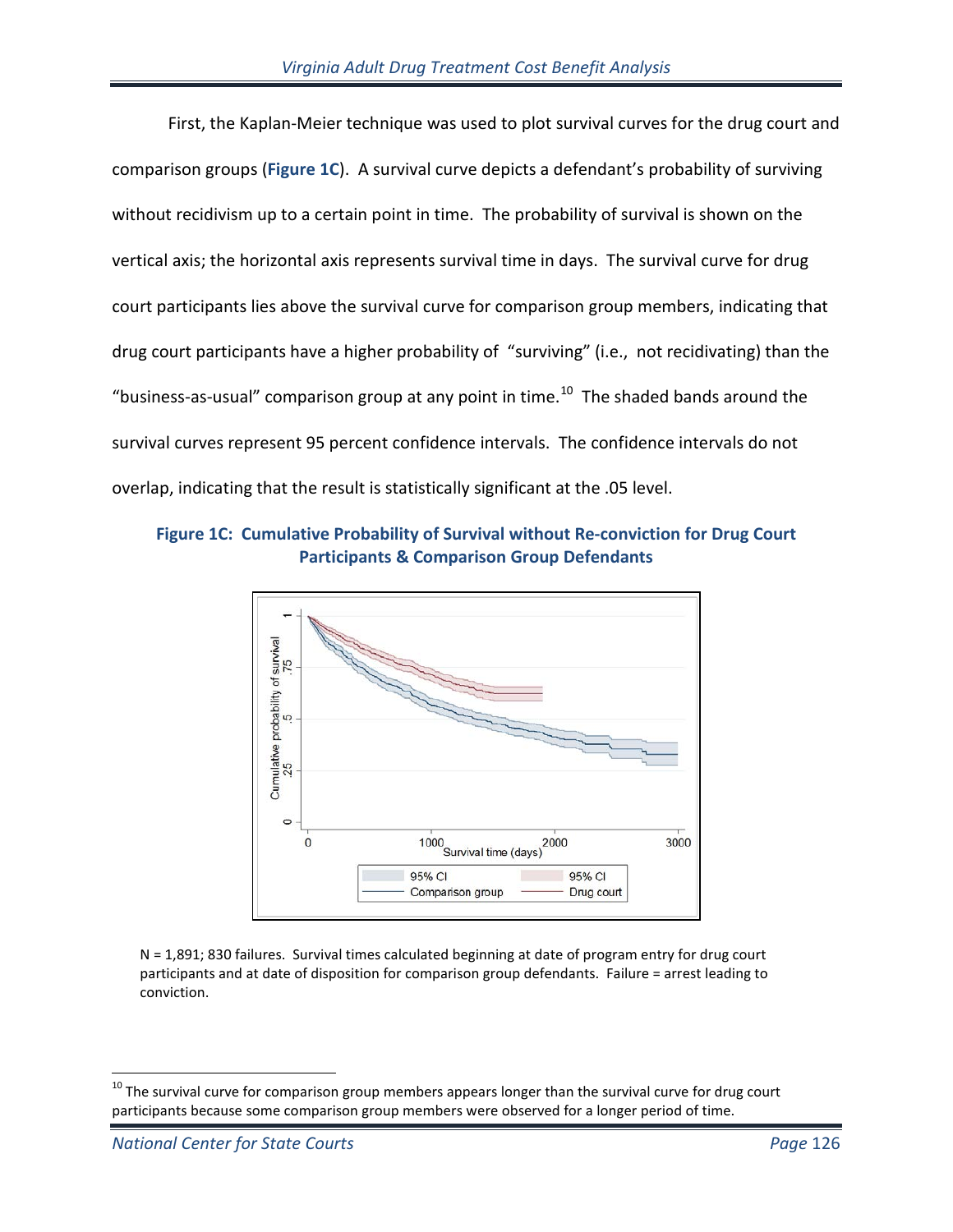Because the Kaplan-Meier technique cannot control for the influence of multiple

explanatory variables, a Cox multivariate survival analysis was also performed. In addition to an indicator for drug court participation, the Cox model controlled for the following characteristics of offenders, their criminal histories, and their current charges:

- Demographics
	- $\checkmark$  Age
	- $\checkmark$  Gender (reference category = male)
	- $\checkmark$  Race (reference category = white)
- Criminal history
	- $\checkmark$  Number of prior arrests
	- $\checkmark$  Number of prior convictions
	- $\checkmark$  Any prior felony conviction
	- $\checkmark$  Any prior drug arrest
- Referral offense
	- $\checkmark$  Technical probation violation or public order offense only (reference category)
	- $\checkmark$  Technical violation plus any other offense, or
	- $\checkmark$  Property plus drug offense, or
	- $\checkmark$  Property offense only, or
	- $\checkmark$  Drug offense only

Age, number of prior arrests, and number of prior convictions were mean-centered to

facilitate interpretation. In order to account for variation in rates of recidivism across

jurisdictions, standard errors were clustered by jurisdiction.

The Cox model relies on the assumption of proportional hazards, which is the

assumption that each independent variable causes a proportional increase or decrease in the

risk of recidivism that does not vary over time. If the proportional hazards assumption is

violated with respect to a particular explanatory variable, an interaction between that variable

and a function of time can be added to the model in order to incorporate the time dependency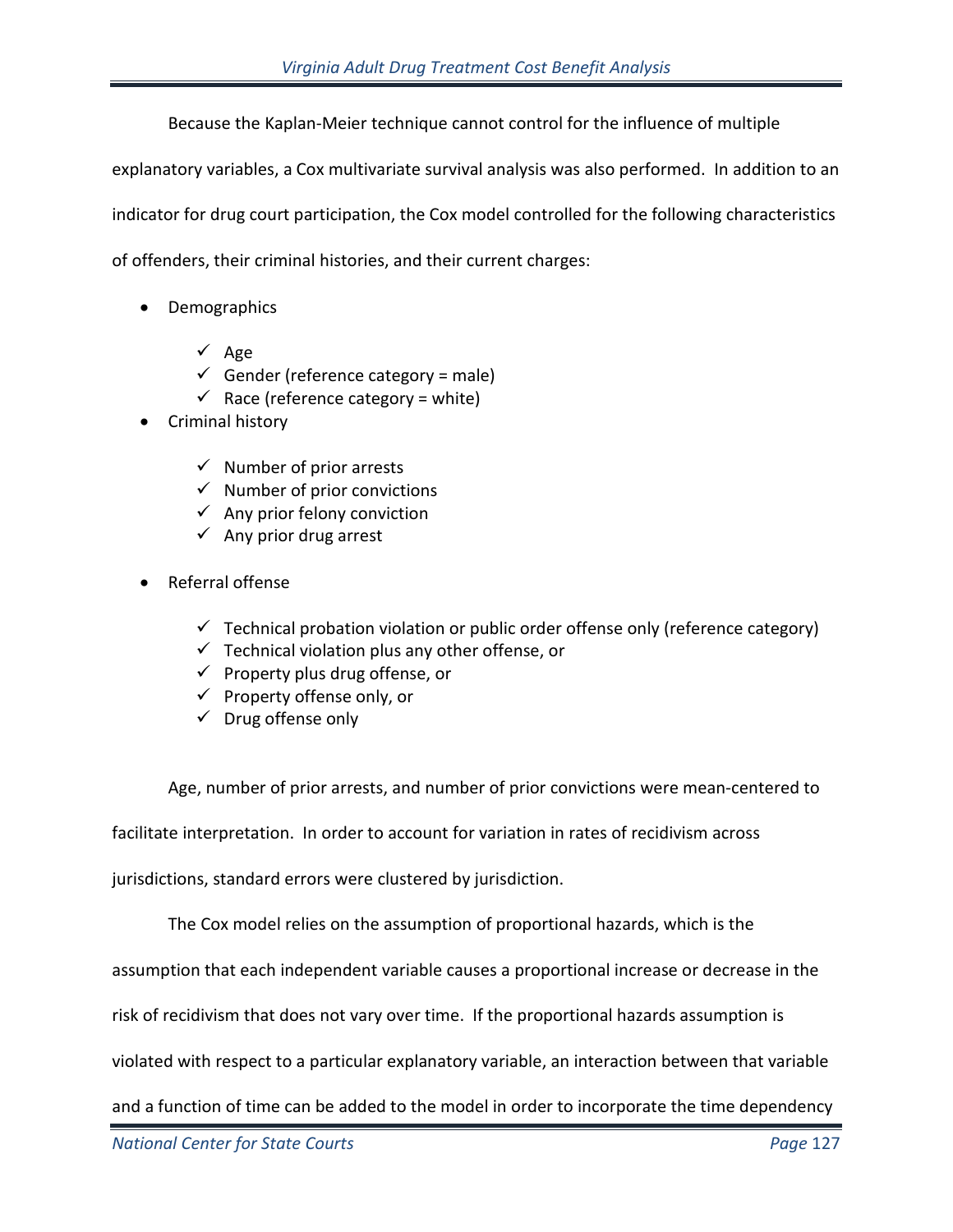of the variable's impact on recidivism. Seven of the explanatory variables (the drug court indicator, age, prior felony conviction, prior drug arrest, and three of the referral offense categories) were found to violate the proportional hazards assumption and were therefore interacted with the natural logarithm of survival time.

**Table 1C** presents the estimated Cox model. The effect of each explanatory variable is presented as a hazard ratio. A hazard ratio is the change in the relative risk of recidivism at any given point in time associated with a one-unit increase in the value of the variable, holding the values of all other explanatory variables constant at zero. A hazard ratio of less than 1.0 indicates that an increase in the value of the explanatory variable is associated with a lower risk of recidivism; a hazard ratio greater than 1.0 indicates that an increase in the value of the explanatory variable is associated with an increased risk of recidivism. For instance, the hazard ratio of .816 on the gender variable means that, at any given point in time, a female offender faces a risk of recidivism that is 81.6% as large as the risk faced by a similarly situated male offender. For variables with time-varying effects, the hazard ratio on the primary variable must be interpreted in tandem with the hazard ratio on the time-interacted form of the variable.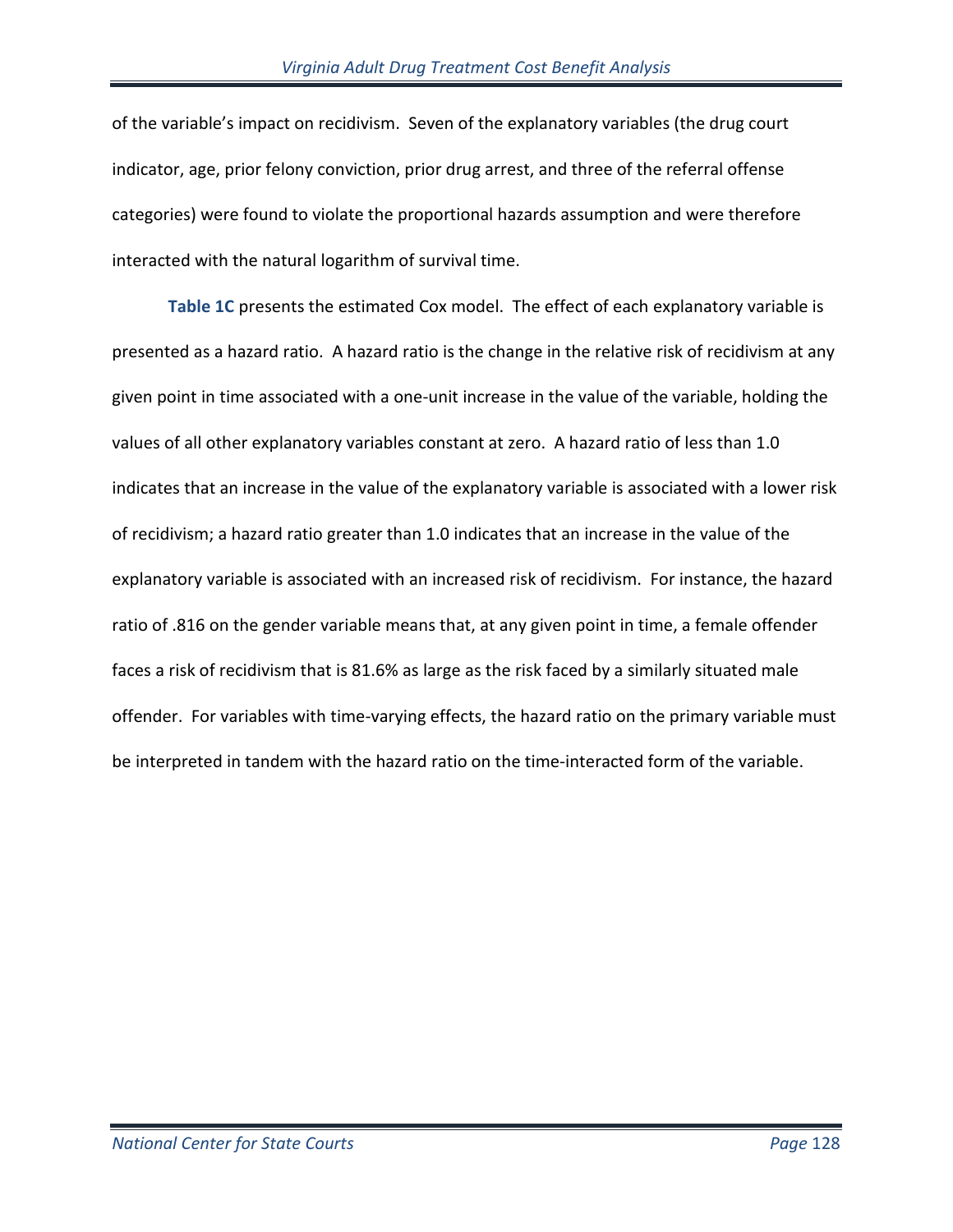| <b>Variable</b>                                                        | <b>Hazard Ratio</b>                                             | Robust (S.E.) | (Z)     |
|------------------------------------------------------------------------|-----------------------------------------------------------------|---------------|---------|
| Drug Court                                                             | $0.339*$                                                        | 0.173         | $-2.12$ |
| Age (mean-centered)                                                    | 0.958                                                           | 0.032         | $-1.29$ |
| Female                                                                 | $0.816*$                                                        | 0.066         | $-2.53$ |
| Nonwhite                                                               | 1.035                                                           | 0.057         | 0.62    |
| # Prior Arrests (mean-centered)                                        | 1.000                                                           | 0.004         | $-0.11$ |
| # Prior Convictions (mean-centered)                                    | $1.016*$                                                        | 0.008         | 1.98    |
| Any Prior Felony Conviction                                            | 2.830                                                           | 2.105         | 1.40    |
| Any Prior Drug Arrest                                                  | 0.584                                                           | 0.224         | $-1.40$ |
| Referral Offense (reference = technical                                |                                                                 |               |         |
| only)                                                                  |                                                                 |               |         |
| Technical + Other                                                      | $0.231**$                                                       | 0.128         | $-2.64$ |
| Property + Drug                                                        | 0.855                                                           | 0.384         | $-0.35$ |
| Property Only                                                          | 0.492                                                           | 0.219         | $-1.59$ |
| Drug Only                                                              | 1.075                                                           | 0.101         | 0.77    |
| <b>Time-Varying Effects</b>                                            |                                                                 |               |         |
| Drug Court                                                             | $1.177*$                                                        | 0.078         | 2.45    |
| Age (mean-centered)                                                    | 1.002                                                           | 0.005         | 0.45    |
| Any Prior Felony Conviction                                            | 0.985                                                           | 0.132         | $-0.12$ |
| Referral Offense (reference = technical                                |                                                                 |               |         |
| only)                                                                  |                                                                 |               |         |
| Any Prior Drug Arrest                                                  | 1.120                                                           | 0.065         | 1.95    |
| Technical + Other                                                      | $1.375***$                                                      | 0.099         | 4.41    |
| Property + Drug                                                        | 1.131                                                           | 0.095         | 1.47    |
| Property Only                                                          | 1.174                                                           | 0.096         | 1.96    |
|                                                                        | $n = 1,891$ ; 830 failures; total time at risk = 2,072,919 days |               |         |
| Standard errors clustered by                                           |                                                                 |               |         |
| jurisdiction.                                                          |                                                                 |               |         |
| Ties handled using Efron method.                                       |                                                                 |               |         |
| Variables with time-varying effects interacted with n (survival time). |                                                                 |               |         |

# **Table 1C: Cox Estimates of Relative Hazards of Arrest Leading to Re-conviction, Drug Court & Comparison Group Participants**

 $< .001$  \*\*\*  $< .01$  \*\*  $< .05$  \*

The multivariate Cox model confirms that participation in drug court is associated with a

statistically significant decrease in the likelihood of recidivism, while controlling for the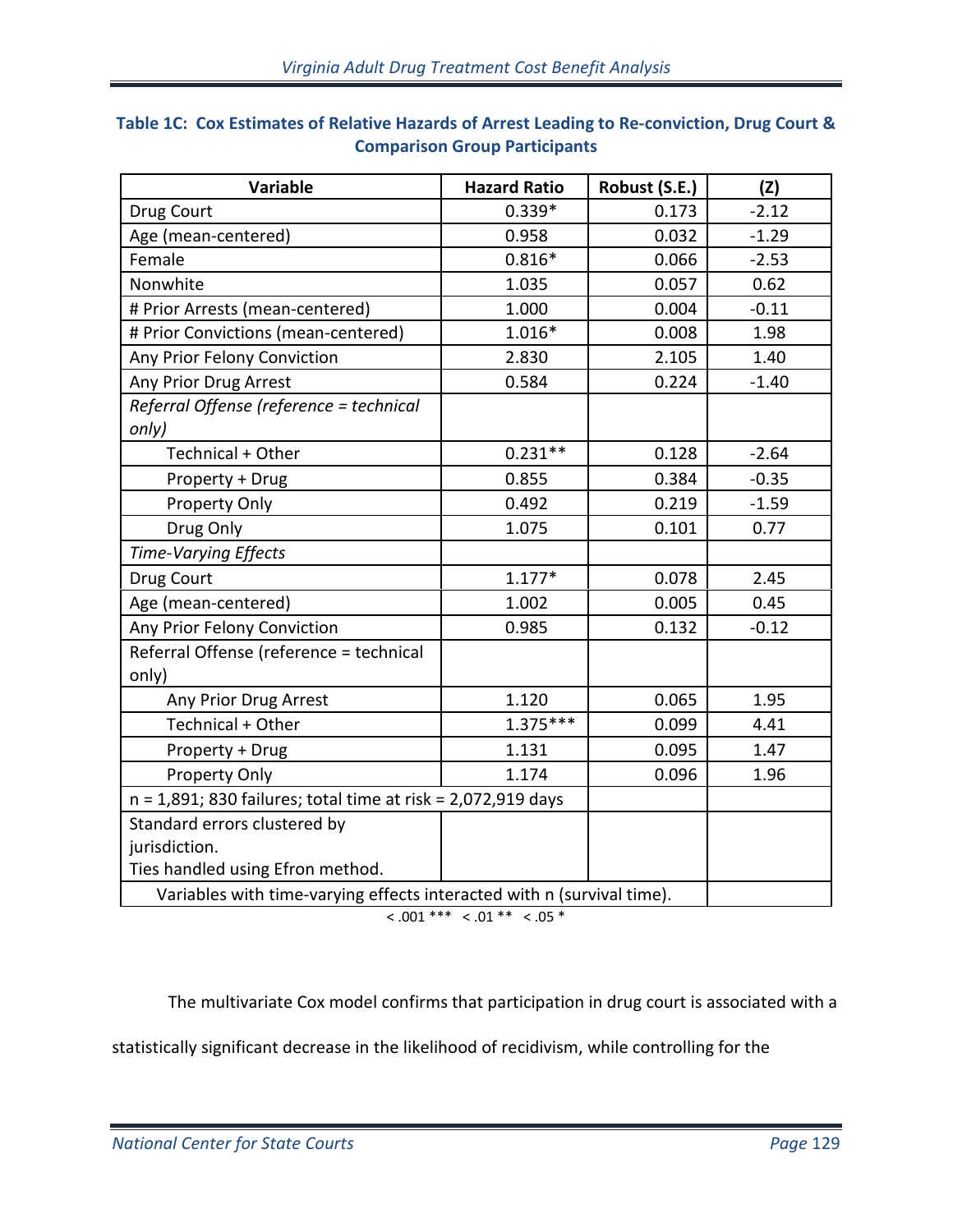influence of demographic characteristics, criminal history, and referral offense.<sup>11</sup> A statistically significant impact on the risk of recidivism was also estimated for gender, the number of prior convictions, and both the main and time-interacted versions of the technical violation plus other offense category for referral offense. $^{12}$  $^{12}$  $^{12}$ 

### **CONCLUSION**

The results of the multivariate Cox regression allow the assertion with a high degree of confidence that drug courts are more effective than the "business-as-usual" alternative at reducing the probability of recidivism at any point in time after program entry.

### **ANALYSIS 2**

 $\overline{a}$ 

To analyze the impact of program characteristics on recidivism among drug court participants, a multilevel logit model was employed. The multilevel model allows us to incorporate both program-level (e.g., minimum clean time required for graduation) and individual-level (e.g., gender) characteristics. Please see Appendix D for an explanation of why a multi-level model is appropriate for the problem at hand.

The dependent variable is a binary variable indicating whether the defendant committed an act of recidivism within two years after the date of program entry (for drug court participants) or case disposition (for comparison group members). For this analysis, an act of

<span id="page-129-0"></span><sup>&</sup>lt;sup>11</sup> The hazard ratio of .339 on the drug court indicator itself indicates that participation in drug court is associated with a substantial decrease in the baseline hazard. The hazard ratio of 1.177 on the drug court \* n (survival time) interaction indicates that this effect levels off somewhat over time.<br><sup>12</sup> These effects do not imply that drug court is more or less effective for persons with the specified characteristics,

<span id="page-129-1"></span>merely that these characteristics impact the overall likelihood of recidivism for drug court participants and comparison group members.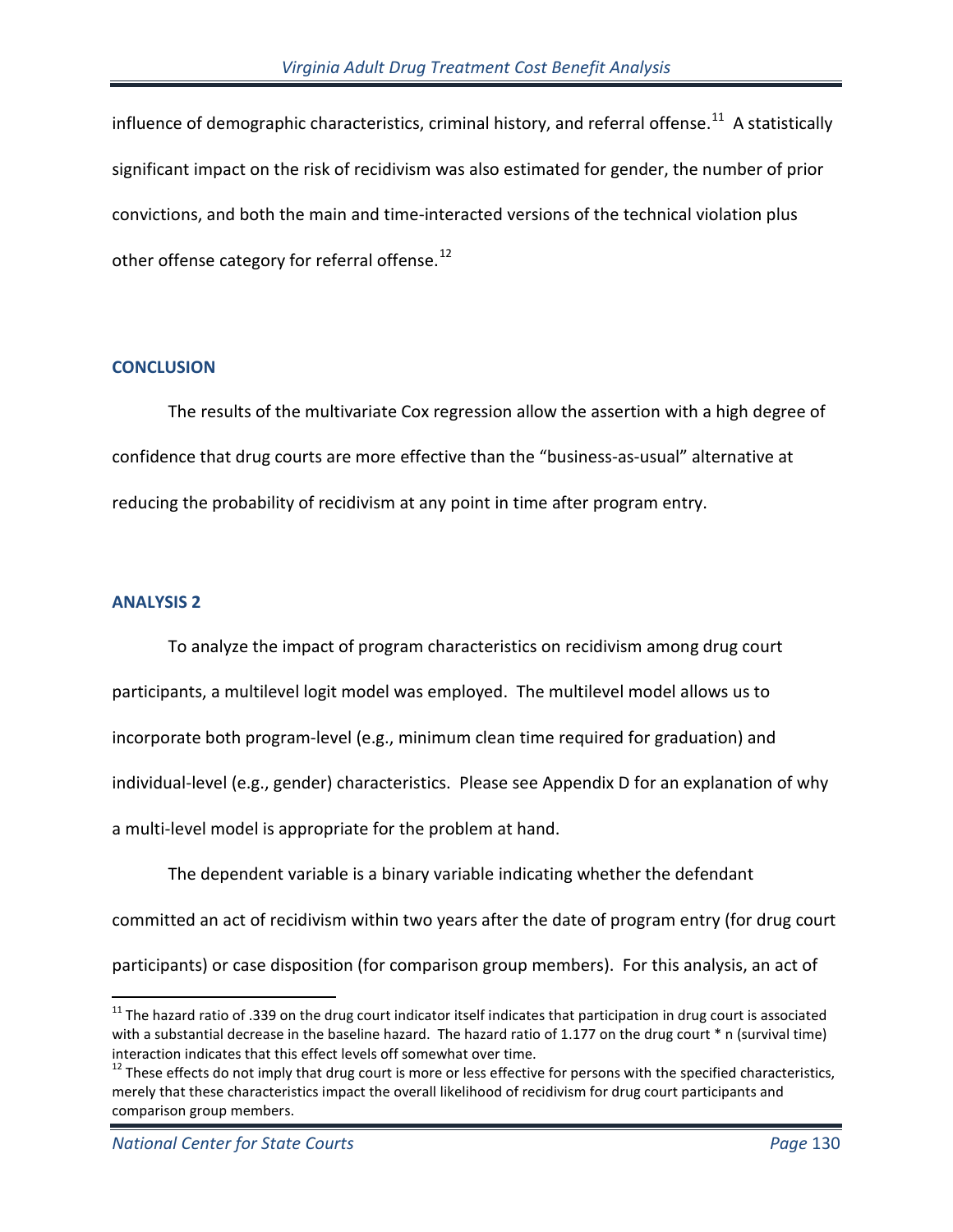recidivism was defined as an arrest leading to a new conviction. The analysis was conducted using the matched data set including both drug court participants and comparison group members (n = 1,893). During the two-year interval, 665, or 35%, of defendants in the data set committed an act of recidivism.

The explanatory variables in the multilevel logit model include the drug court indicator and the individual-level characteristics from the Cox survival model (see Table 2 for a listing of individual characteristics). For drug court participants, four program-level variables were also included in the model: (1) Whether the program uses Moral Reconation Therapy (MRT), (2) the minimum amount of clean time required to graduate (in months), (3) whether the participant is promised a reduction or dismissal of the charges at graduation, and (4) whether the sanctioning guidelines are provided to participants in written form. $^{13}$  To account for unobserved heterogeneity among jurisdictions, the model included a random intercept for each jurisdiction. The impact of program characteristics on recidivism was assumed to be constant across jurisdictions, although the remaining impact of drug court was allowed to vary among jurisdictions. **Table 2C** summarizes the results of the multilevel logit analysis.

**Table 2C: Relative Odds of Recidivism within Two Years for Drug Court Participants & Comparison Group**

| Variable            | <b>Level of Analysis</b> | <b>Odds Ratio (SE)</b> | (Z)     | <b>Random Effects</b><br>Variance |  |
|---------------------|--------------------------|------------------------|---------|-----------------------------------|--|
|                     | First-level              | $0.452*$               |         |                                   |  |
| Drug Court          | (individual)             | $-2.35$<br>$(-0.153)$  |         | 0.266                             |  |
|                     | First-level              | $0.968***$             | $-5.65$ |                                   |  |
| Age (mean-centered) | (individual)             | $(-0.006)$             |         |                                   |  |
| Female              | First-level              | $.762*$                | $-2.44$ |                                   |  |
|                     | (individual)             | $-0.085$               |         |                                   |  |
| Nonwhite            | First-level              | 0.973                  | $-0.23$ |                                   |  |

<span id="page-130-0"></span> $\overline{a}$  $13$  These variables were coded as interactions with the drug court indicator, so their values are zero for comparison group members.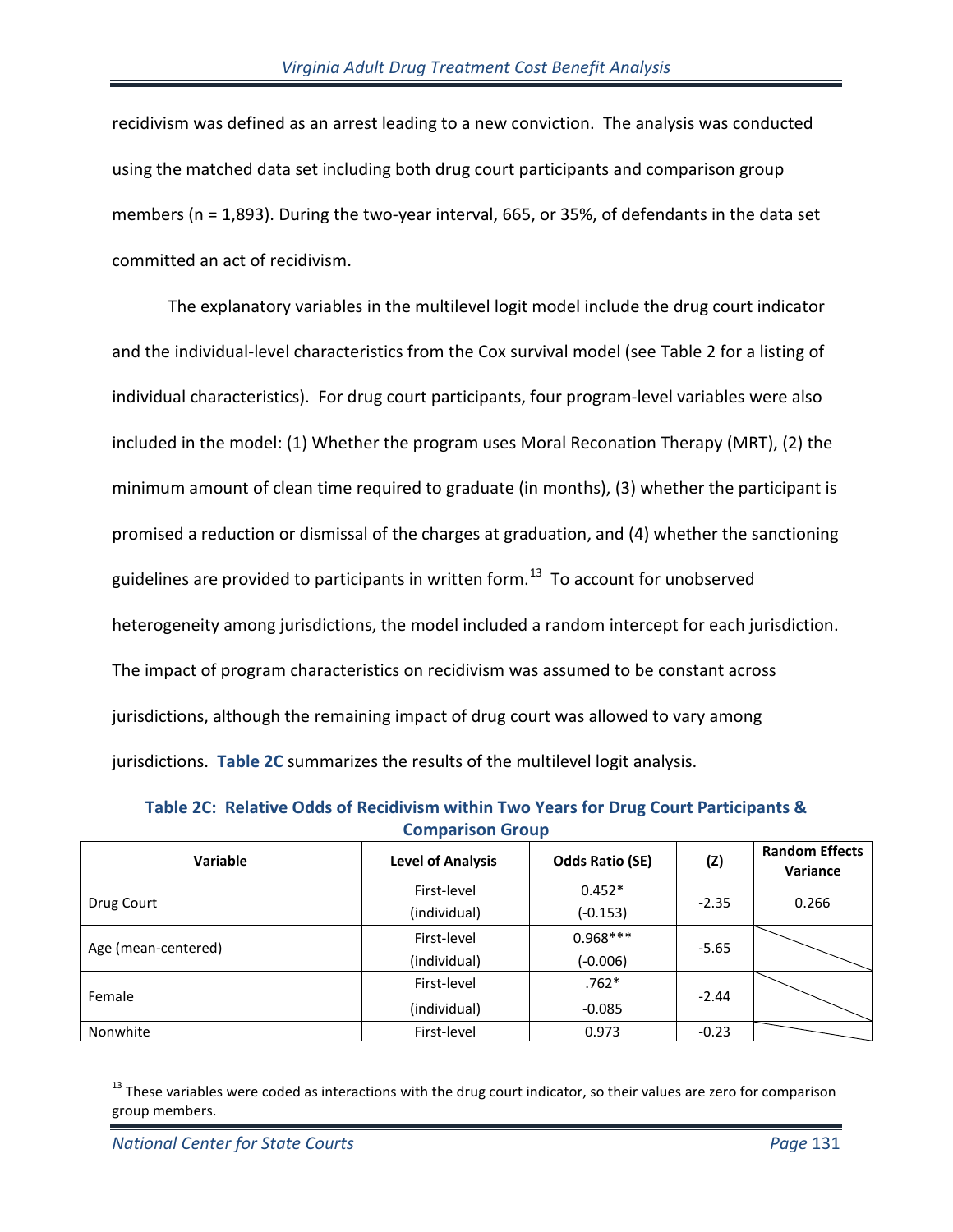| Virginia Adult Drug Treatment Cost Benefit Analysis |  |  |  |
|-----------------------------------------------------|--|--|--|
|-----------------------------------------------------|--|--|--|

|                                               | (individual) | $-0.114$  |         |       |
|-----------------------------------------------|--------------|-----------|---------|-------|
|                                               | First-level  | 0.996     |         |       |
| # Prior Arrests (mean-centered)               | (individual) | $-0.009$  | $-0.46$ |       |
| # Prior Convictions (mean-centered)           | First-level  | $1.04*$   | 2.47    |       |
|                                               | (individual) | $-0.018$  |         |       |
| Any Prior Felony Conviction                   | First-level  | $2.46***$ | 4.63    |       |
|                                               | (individual) | $-0.478$  |         |       |
| Any Prior Drug Arrest                         | First-level  | 1.06      | 0.39    |       |
|                                               | (individual) | $-0.159$  |         |       |
| Referral Offense (reference = technical only) |              |           |         |       |
|                                               | First-level  | $1.95**$  | 3.02    |       |
| Technical + Other                             | (individual) | $-0.433$  |         |       |
|                                               | First-level  | $2.04**$  | 2.62    |       |
| Property + Drug                               | (individual) | $-0.555$  |         |       |
|                                               | First-level  | 1.25      | 0.94    |       |
| Property Only                                 | (individual) | $-0.296$  |         |       |
| Drug Only                                     | First-level  | 1.13      | 0.57    |       |
|                                               | (individual) | $-0.239$  |         |       |
|                                               | Second-level | 0.644     |         |       |
| Drug Court & MRT                              | (program)    | $-0.199$  | $-1.43$ |       |
| Drug Court & Minimum Clean Time               | Second-level | 1.01      |         |       |
| (months)                                      | (program)    | $-0.048$  | 0.4     |       |
| Drug Court & Dismissal Promised               | Second-level | 1.26      | 0.8     |       |
|                                               | (program)    | $-0.369$  |         |       |
| Drug Court & Written Guidelines               | Second-level | 1.22      | 0.98    |       |
|                                               | (program)    | $-0.245$  |         |       |
| Constant (Coefficient)                        |              | 0.255     | $-4.27$ | 0.107 |
|                                               |              | $-0.082$  |         |       |

 $N = 1,893$  < .001 \*\*\* < .01 \*\* < .05 \*

As expected, participation in drug court is associated with a statistically significant decrease in the odds of recidivism. The odds of recidivism are significantly lower for females and for older offenders, whereas the odds of recidivism are greater for defendants with a higher number of prior convictions, any prior felony conviction, or multiple referral charges. None of the program-level variables appears to exert a statistically significant influence on the odds of recidivism. The lack of statistical significance, however, may be related to the fact that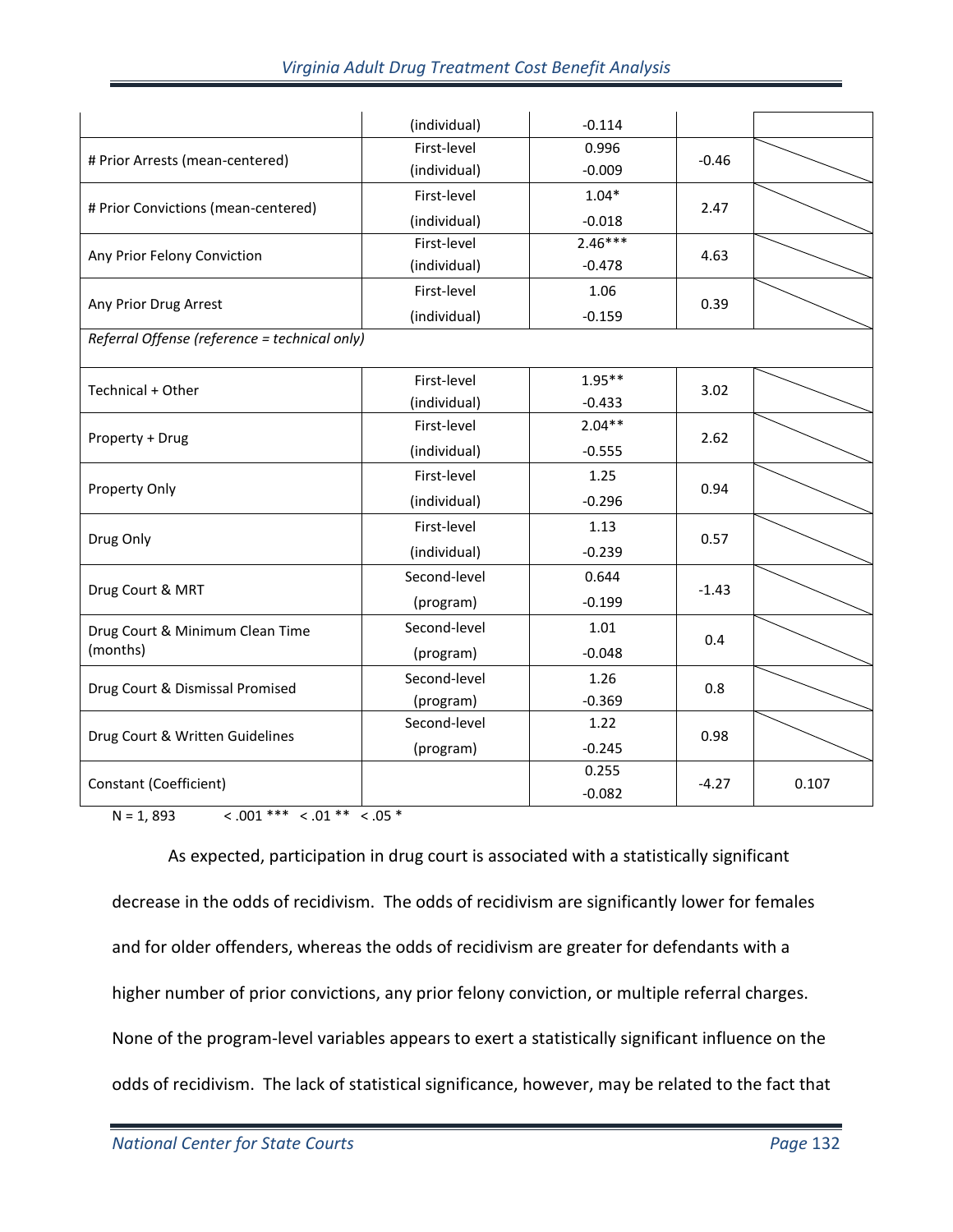the data include only 12 jurisdictions. The use of MRT does appear to be associated with a substantively significant 36% reduction in the odds of recidivism, and this effect is the closest of the program-level effects to achieving statistical significance  $(p(|Z|) = .15)$ .

### **CONCLUSION**

The results of the multilevel logistic regression of recidivism also allow the assertion, with a high degree of confidence, that drug courts are more effective than the "business-asusual" alternative at reducing the overall probability of recidivism, adding additional credence to the findings of the multivariate survival analysis. Further, this analysis did not detect any significant effects of program characteristics on recidivism though the small sample size of 12 jurisdictions made detection of such effects difficult. Even given this limitation, results tentatively suggest that participants enrolled in programs that use MRT tend to have lower recidivism rates than participants from drug court programs that do not use MRT, as well as the "business-as-usual" comparison group.

## **ANALYSIS 3**

he analysis described in this section was restricted to only drug court participants because data about the program characteristics for the "business-as-usual" group was not available. Using the same predictors as in analysis two, the following model relates individual and program factors to whether or not a drug court participant is convicted of an offense within two years of program completion and how many offenses are committed in that time. Because the outcomes are acts committed entirely after the program, a variable indicating whether or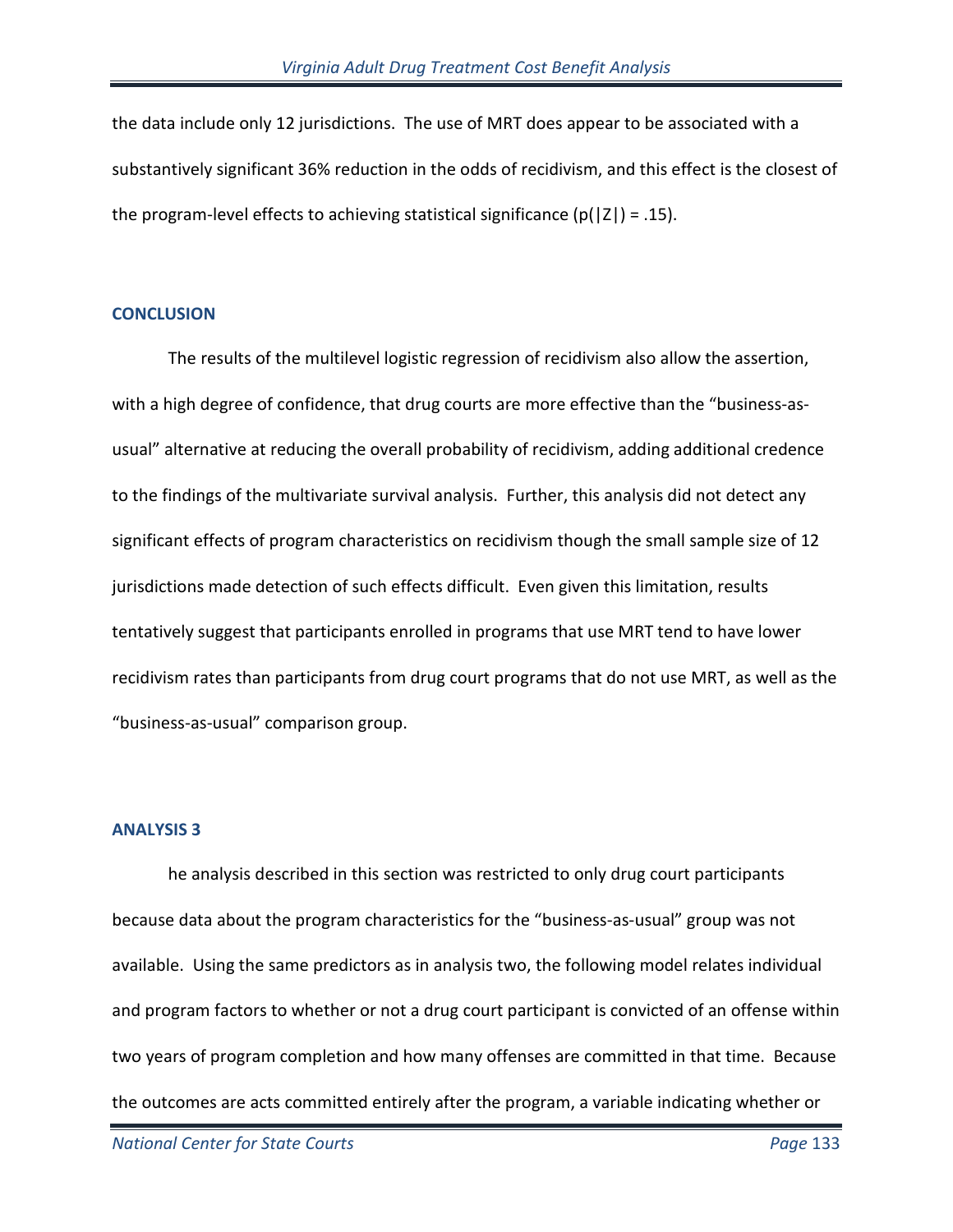not the participant graduated successfully is added as a predictor. Random effects are again used to condition the results on propensities unique to the twelve jurisdictions, and in each model the coefficient for the impact of program graduation was allowed to vary randomly from court to court.

The count model is motivated by a desire to make use of the additional information offered by measuring the frequency of recidivism. By analyzing the number of re-offending incidents, rather than just whether or not one occurred, it can be ascertained whether certain program factors produced less or more criminal activity. As noted above, only 20% of participants experienced an arrest leading to one or more convictions within that time, ranging from one to nine. Of course, this means that 80% of participants did not recidivate at all; for the purposes of the count model, those outcomes are all zero.

An excess of zeros is often a sign of overdispersion in count models, a problem comparable to non-constant error variance in regression models.<sup>[14](#page-133-0)</sup> Typically, overdispersion can be remedied by estimating a variation on the poisson model that accounts for the greaterthan-expected variation, but doing so within the context of random coefficient model is less straightforward. Fortunately, tests for overdispersion reveal that the problem, though present in this data, is not severe.[15](#page-133-1) The results of the count model are presented in **Table 3C**.

 $\overline{a}$ 

<span id="page-133-0"></span><sup>&</sup>lt;sup>14</sup> The consequence for both issues is that estimates are inefficient, standard errors are incorrect and significance tests are less trustworthy.

<span id="page-133-1"></span><sup>&</sup>lt;sup>15</sup> Auxiliary regression tests (Cameron and Trivedi 1998, 78) find significant overdispersion, but the estimated departure from equidispersion is about 0.5, which is modest given the distribution of our variable. Similarly, a (non-MLM) negative binomial model, which produces a parameter (*alpha*) that measures the impact of overdispersion on the variance, estimates alpha to be about 1.48, where an *alpha* of one is equidispersion.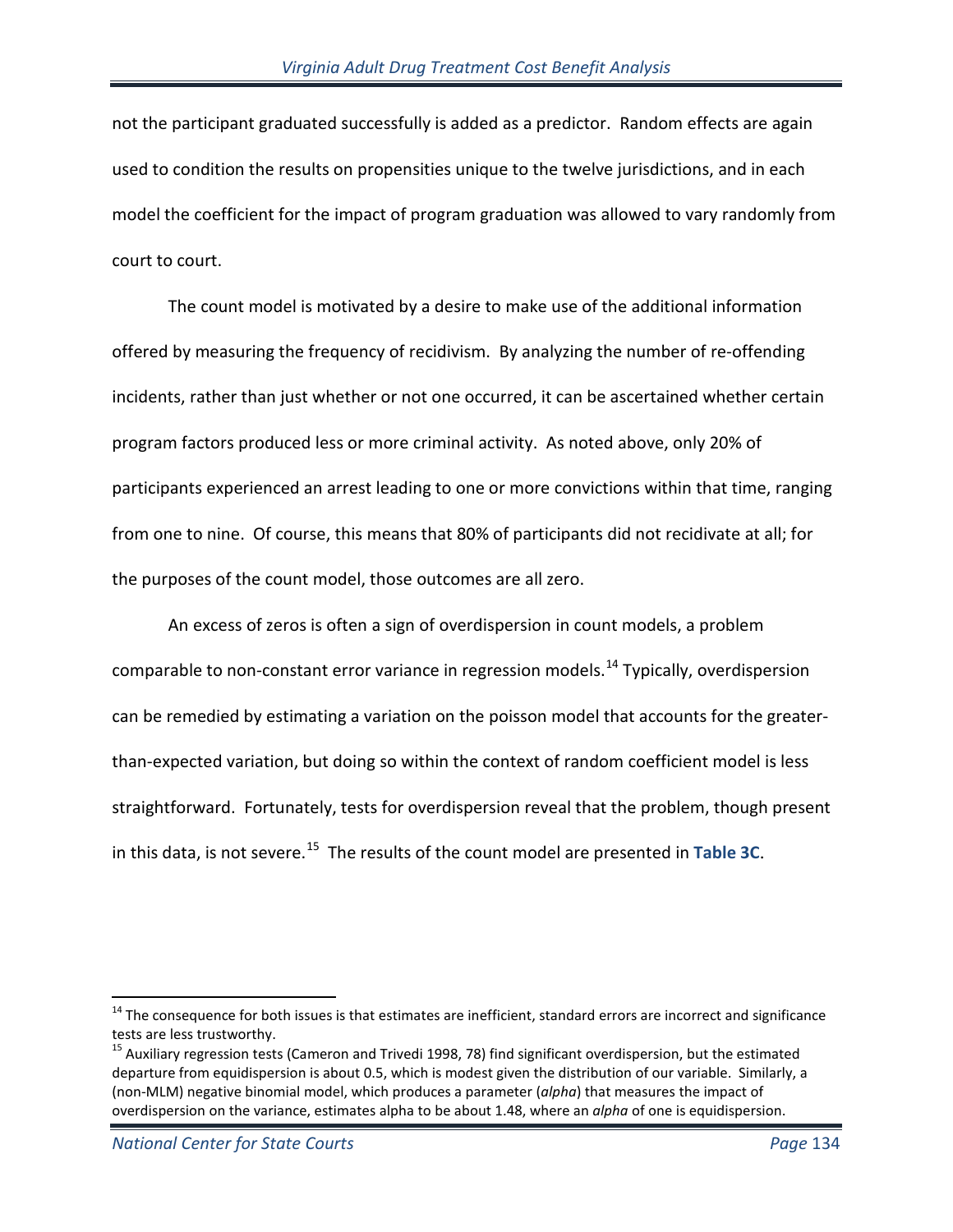| Table 3C: Multilevel Poisson Model of Re-offenses within Two Years of Completing Drug Court |  |  |  |  |  |  |
|---------------------------------------------------------------------------------------------|--|--|--|--|--|--|
|---------------------------------------------------------------------------------------------|--|--|--|--|--|--|

|                               |              |           | (Z)     | <b>Effect</b> |
|-------------------------------|--------------|-----------|---------|---------------|
|                               |              | (SE)      |         | Variance      |
| <b>Graduated Drug Court</b>   | First-level  | $0.43**$  |         |               |
|                               |              | (0.14)    | $-2.51$ | 0.83          |
| <b>High School Graduate</b>   | First-level  | 0.98      | $-0.18$ |               |
|                               |              | (0.14)    |         |               |
| <b>College Graduate</b>       | First-level  | 0.63      | $-0.64$ |               |
|                               |              | (0.46)    |         |               |
| Probation and other offense   | First-level  | 1.02      | 0.11    |               |
|                               |              | (0.25)    |         |               |
| Property and drug offense     | First-level  | 1.70      | 1.07    |               |
|                               |              | (0.85)    |         |               |
| Property offense              | First-level  | $1.78*$   | 2.30    |               |
|                               |              | (0.45)    |         |               |
| Drug offense                  | First-level  | 1.18      | 0.71    |               |
|                               |              | (0.27)    |         |               |
| Pre-program Arrests           | First-level  | 1.01      | 0.72    |               |
|                               | (Centered)   | (0.01)    |         |               |
| Pre-program Convictions       | First-level  | 1.00      | 0.09    |               |
|                               | (Centered)   | (0.02)    |         |               |
| Pre-program Felony            | First-level  | $2.28**$  | 3.14    |               |
|                               |              | (0.60)    |         |               |
| Age                           | First-level  | $0.96***$ | $-4.26$ |               |
|                               | (Centered)   | (0.01)    |         |               |
| Female                        | First-level  | 0.78      | $-1.64$ |               |
|                               |              | (0.12)    |         |               |
| Non-white                     | First-level  | 0.99      | $-0.04$ |               |
|                               |              | (0.16)    |         |               |
| <b>MRT</b>                    | Second-level | $0.34**$  | $-3.14$ |               |
|                               |              | (0.12)    |         |               |
| <b>Sanction Guidelines</b>    | Second-level | 1.32      | 1.36    |               |
|                               |              | (0.27)    |         |               |
| Law Enforcement               | Second-level | $1.81*$   | 2.27    |               |
|                               |              | (0.47)    |         |               |
| Minimum Clean Time            | Second-level | 0.97      | $-1.07$ |               |
|                               |              | (0.03)    |         |               |
| Charges dropped for success   | Second-level | 1.07      | 0.23    |               |
|                               |              | (0.30)    |         |               |
| <b>Constant (Coefficient)</b> |              | $-1.72**$ | $-4.06$ | 0.00          |
|                               |              | (0.42)    |         |               |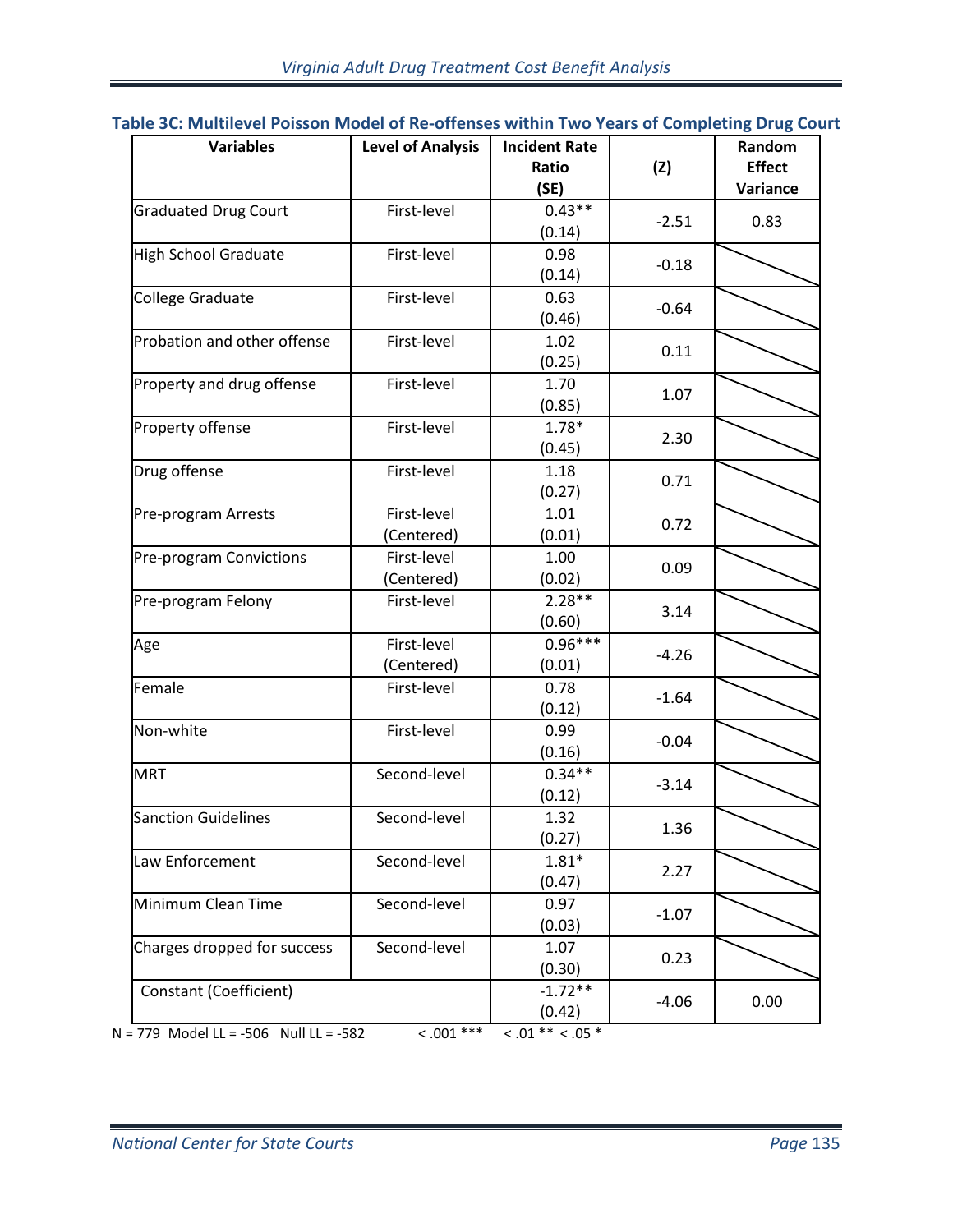Successful graduation from drug court has a statistically significant, substantively meaningful impact on the expected number of offenses committed by individuals following drug court participation. The incidence rate ratio, a quantity similar to the odds ratio for the logit model, tells us the amount by which our expectations change when the variable in question changes. For the graduation variable, the ratio is .43, meaning that a drug court graduate is expected to be convicted of fewer than half as many offenses within two years of leaving the program as a similar person who did not graduate successfully. The random effect for the court intercepts is vanishingly small (zero up to two hundredths), but the variance of the impact of graduation at the court level is sizeable (more than twice the size of its standard error) indicating that the impact of graduation on offenses varies from one court to another.

Other factors and conditions, as in previous models, were controlled for and referral for a property crime, felon status before drug court entry, and age were also found to be significant predictors of post-program offenses. Turning to effects attributable to characteristics of the drug court programs, two significant relationships were uncovered. Individuals participating in a drug court program that practices MRT are expected to commit substantially fewer offenses in the observed period, about a third of the arrests resulting in convictions of an otherwise similarly-situated individual. Also, law enforcement participation in a program is associated with an increase in post-program criminality. The model predicts about 80% more offenses from an individual emerging from such a program than an otherwise similar person. This could be due to increased police surveillance of participants that have exited drug court, perhaps particularly true for participants that do not successfully complete drug court.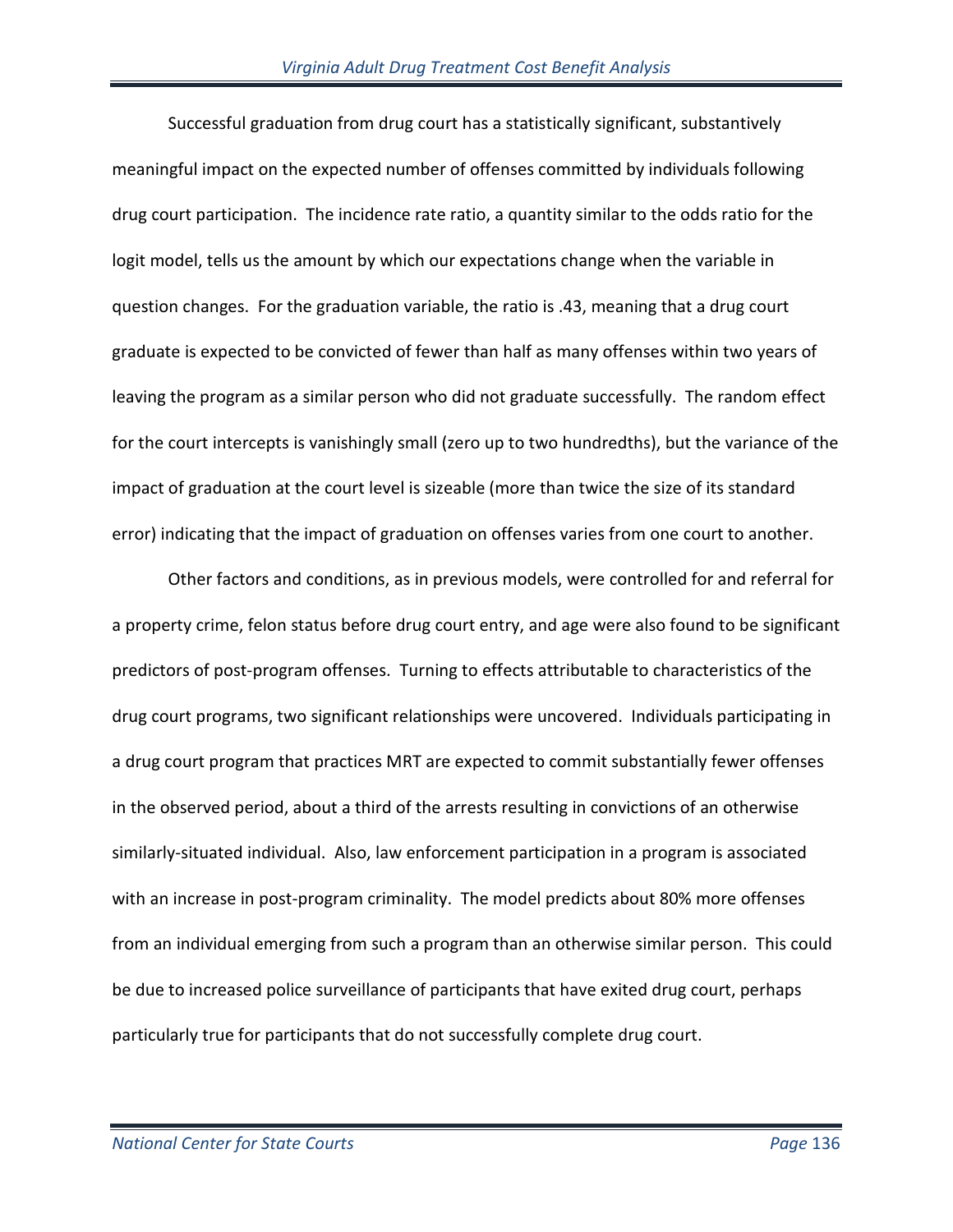### **CONCLUSION**

Graduation from drug court appears to exert a lasting impact on the criminal activity of participants after they exit drug court, compared to those who attend but do not graduate. This relationship is over and above effects found for program components. In addition, participants from programs that practice MRT committed substantially fewer offenses than those from programs that did not offer MRT.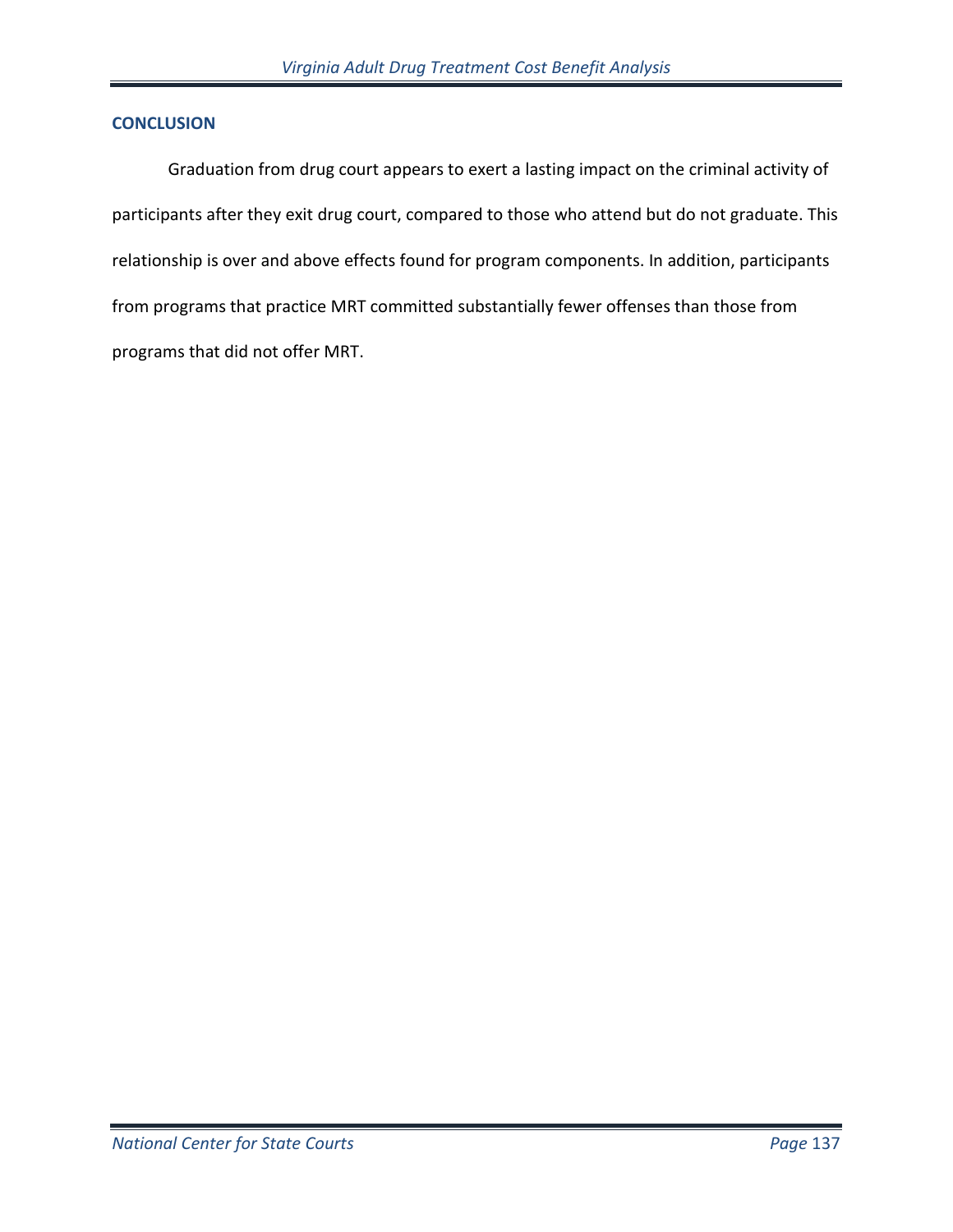## **APPENDIX D: WHY MULTILEVEL MODELING?**

The data sample for this report includes defendants enrolled in one of twelve felonylevel adult drug courts in Virginia. Although many of the relevant background qualities of these individuals (demographic characteristics, criminal histories, referral offenses) are coded in a standardized fashion, there are likely to be a number of unobserved qualities that make individuals from the same jurisdiction more similar to each other than they are to those processed in a different jurisdiction. To address this, we use multilevel, or hierarchical, modeling methods in several of our analyses.

Data such as these can be analyzed in a few different ways. The first is to assume that the defendants in each jurisdiction are fundamentally dissimilar and analyze each group separately. Such an approach would require twelve separate studies, one devoted to each jurisdiction. This makes poor use of the information available, leaving twelve possible values for the effects of individual characteristics on their outcomes, each estimated on a comparatively small number of observations with resultant imprecision. As long as individual characteristics and outcomes are coded consistently, the relationships between those variables should be similarly informative, and analyzing them separately ignores this. The first approach also makes it impossible to assess programmatic differences in outcomes across courts, because all of the participants in each jurisdiction would have exactly the same exposure to all of the program characteristics.

Another approach is to assume that the individuals are identical apart from the variables coded, ignoring the "nested" structure of the data or the dependent nature of its collection. Observations from the same unit are likely to be more similar to each other than to individuals